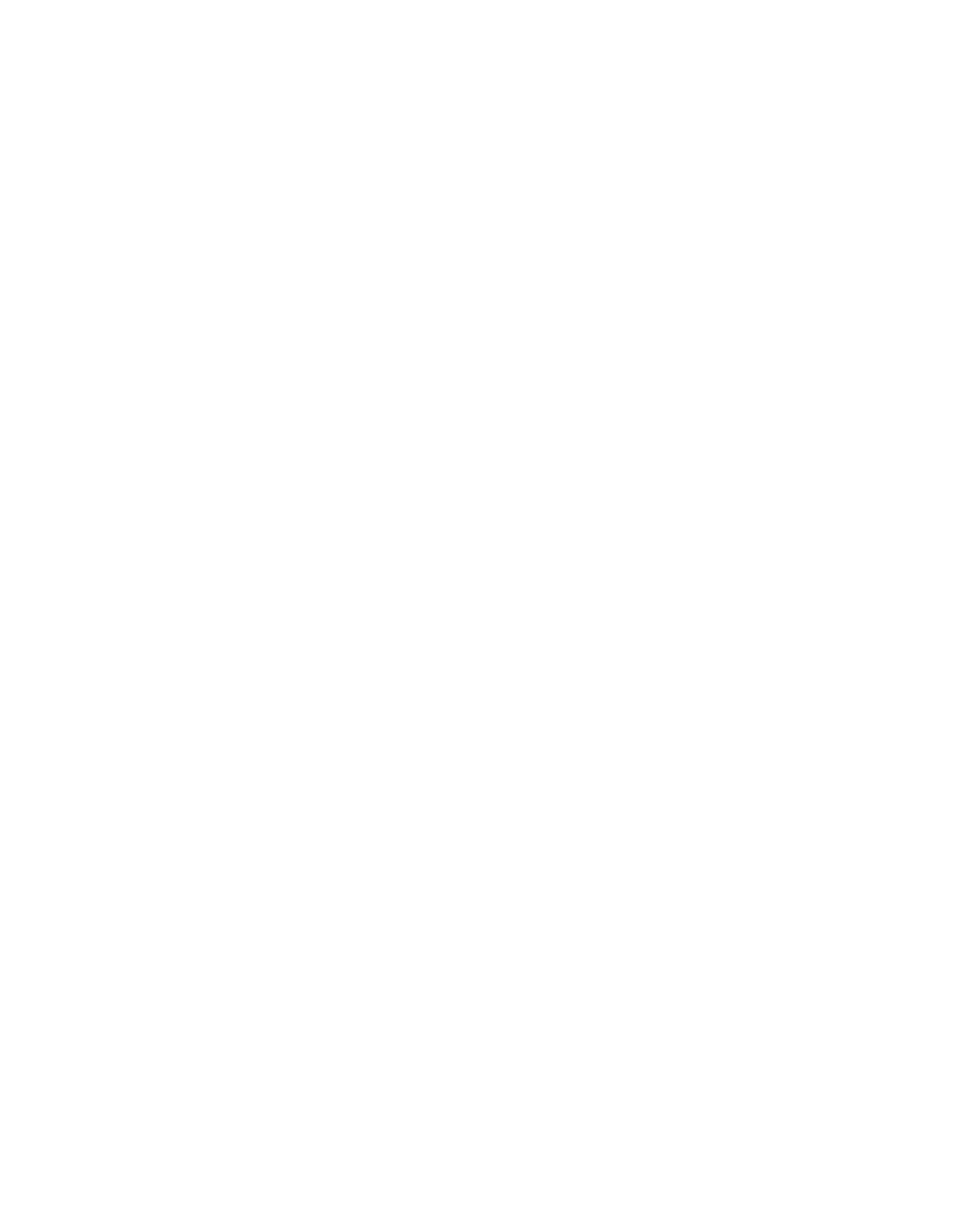|                             | Page           |
|-----------------------------|----------------|
| <b>Initial Inspection</b>   | 1              |
| <b>Chemineer Assistance</b> | 1              |
| <b>Storage</b>              | $\overline{2}$ |
| <b>Mounting</b>             | 4              |

### **Installation 10**

### **Lubrication 47**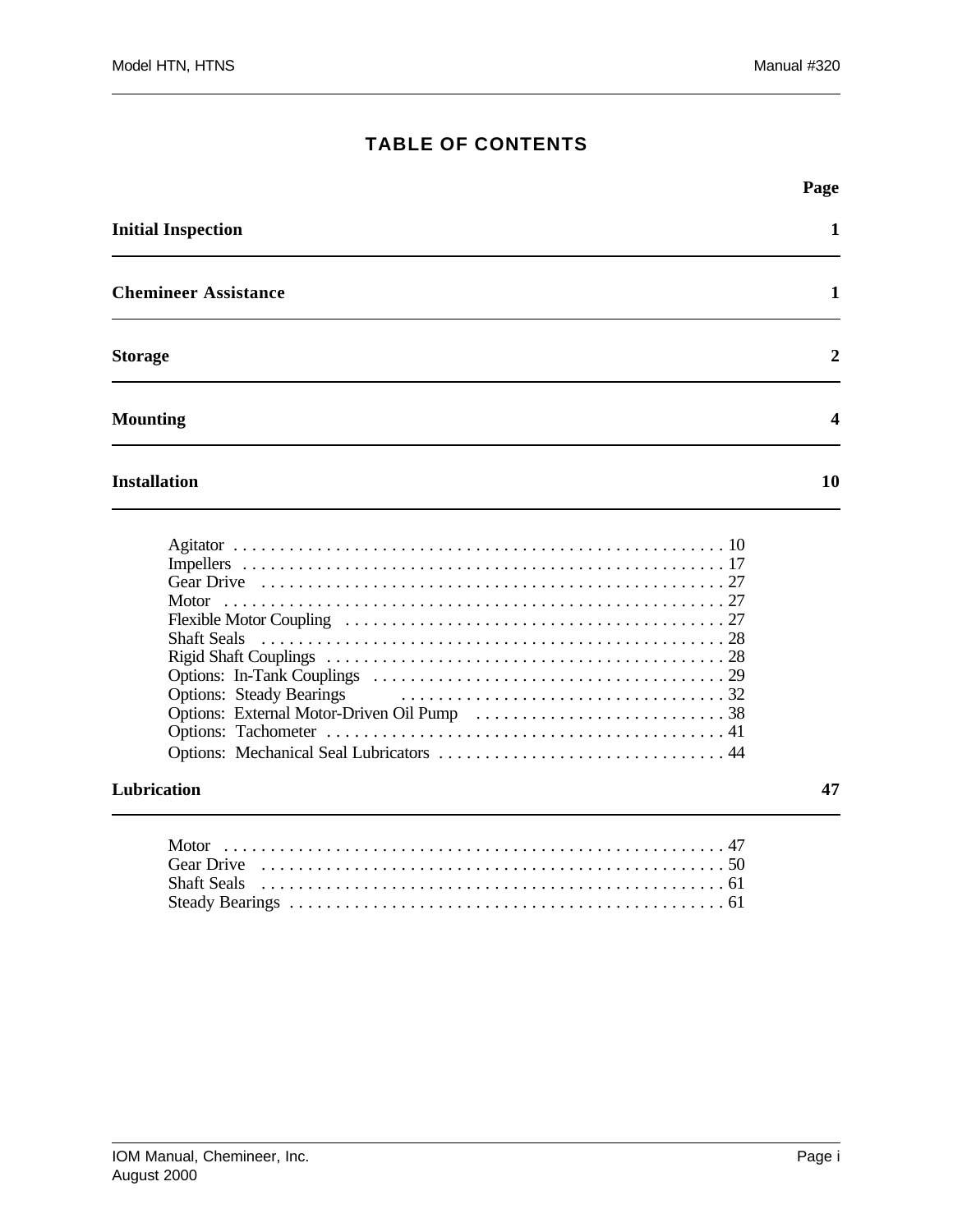|                                   | Page |
|-----------------------------------|------|
| <b>Operation</b>                  | 62   |
|                                   |      |
|                                   |      |
|                                   |      |
|                                   |      |
| Shaft Seals                       |      |
|                                   |      |
|                                   |      |
| <b>Maintenance</b>                | 67   |
| <b>Gear Drive</b>                 |      |
|                                   |      |
| Mechanical Seal Cartridge         |      |
|                                   |      |
|                                   |      |
| <b>Agitator Item List (Parts)</b> | 91   |

### **Vendor Data**

Flexible Motor Couplings

### **Supplemental Data**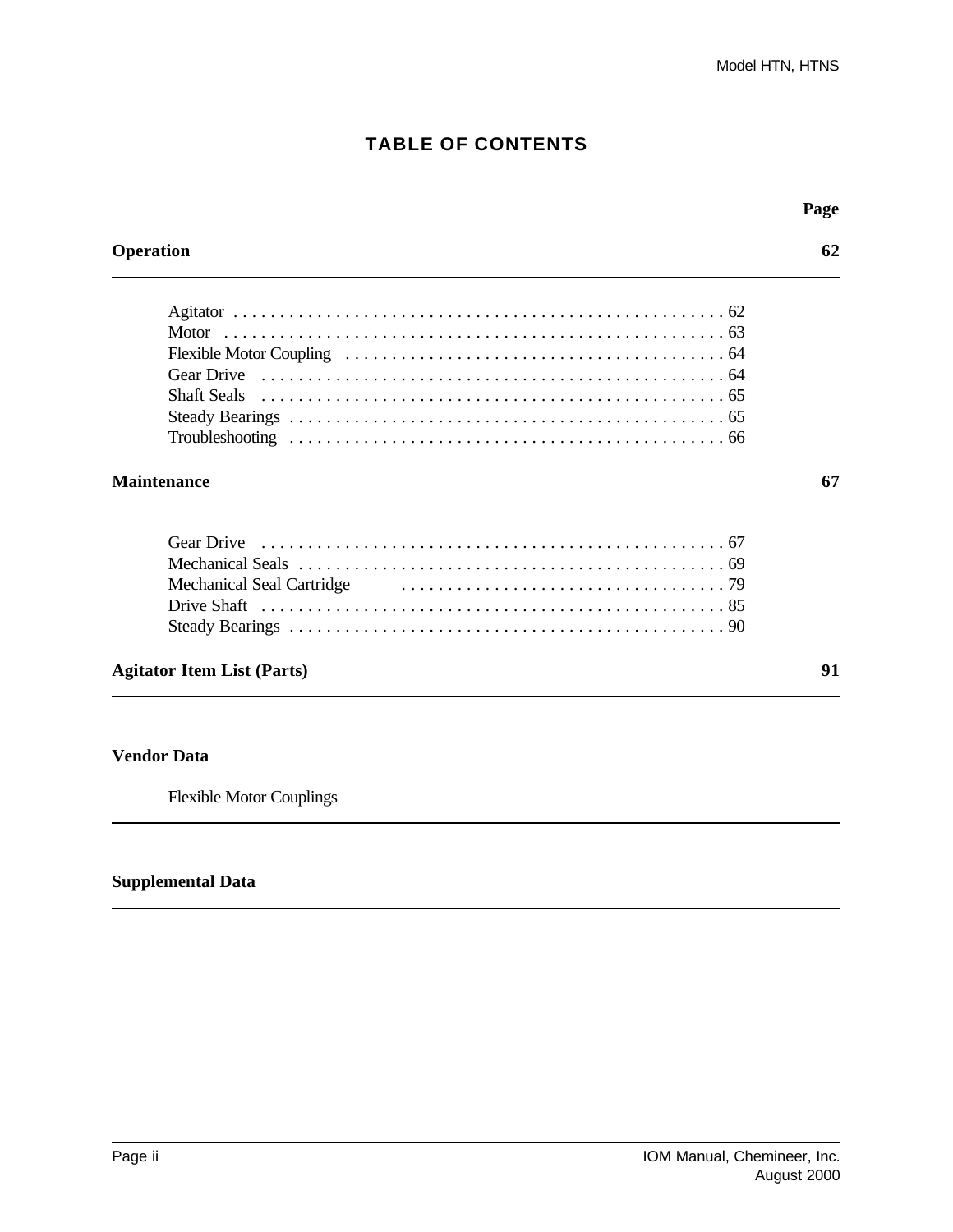### **Tables**

#### **Page**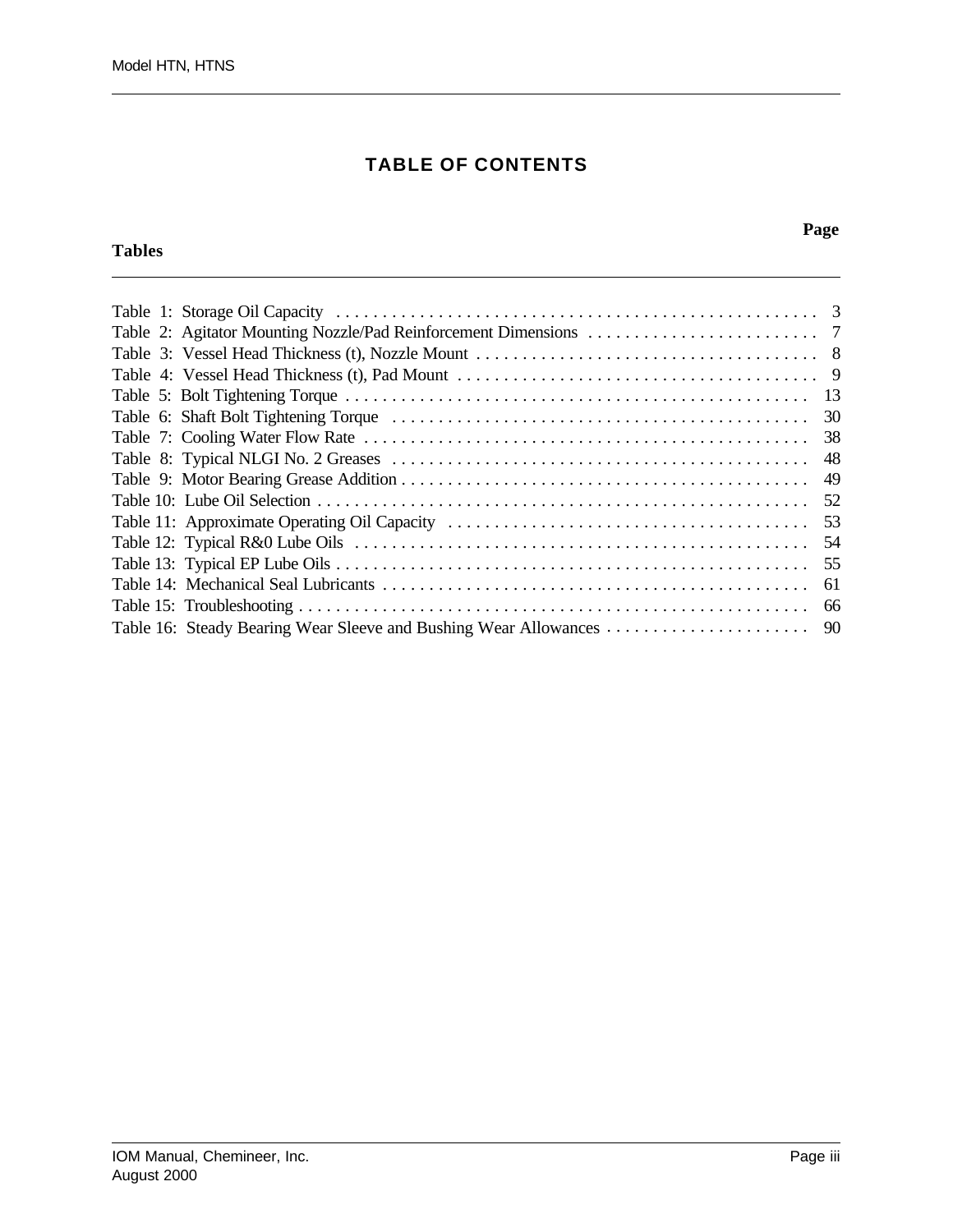### **Figures**

### **Page**

|                                                             | 14 |
|-------------------------------------------------------------|----|
|                                                             | 15 |
|                                                             | 16 |
|                                                             | 18 |
|                                                             | 19 |
|                                                             | 20 |
|                                                             | 21 |
|                                                             | 22 |
|                                                             | 23 |
|                                                             | 24 |
|                                                             | 26 |
|                                                             | 31 |
|                                                             | 32 |
|                                                             | 34 |
|                                                             | 36 |
|                                                             | 39 |
|                                                             | 40 |
|                                                             | 42 |
|                                                             | 43 |
|                                                             | 45 |
|                                                             | 46 |
|                                                             | 50 |
|                                                             | 56 |
|                                                             | 57 |
|                                                             | 58 |
|                                                             | 59 |
|                                                             | 60 |
|                                                             | 73 |
|                                                             | 78 |
| Figure 33: HTN Mechanical Seal Cartridge (Unbalanced Seals) | 83 |
| Figure 34: HTN Mechanical Seal Cartridge (Balanced Seals)   | 84 |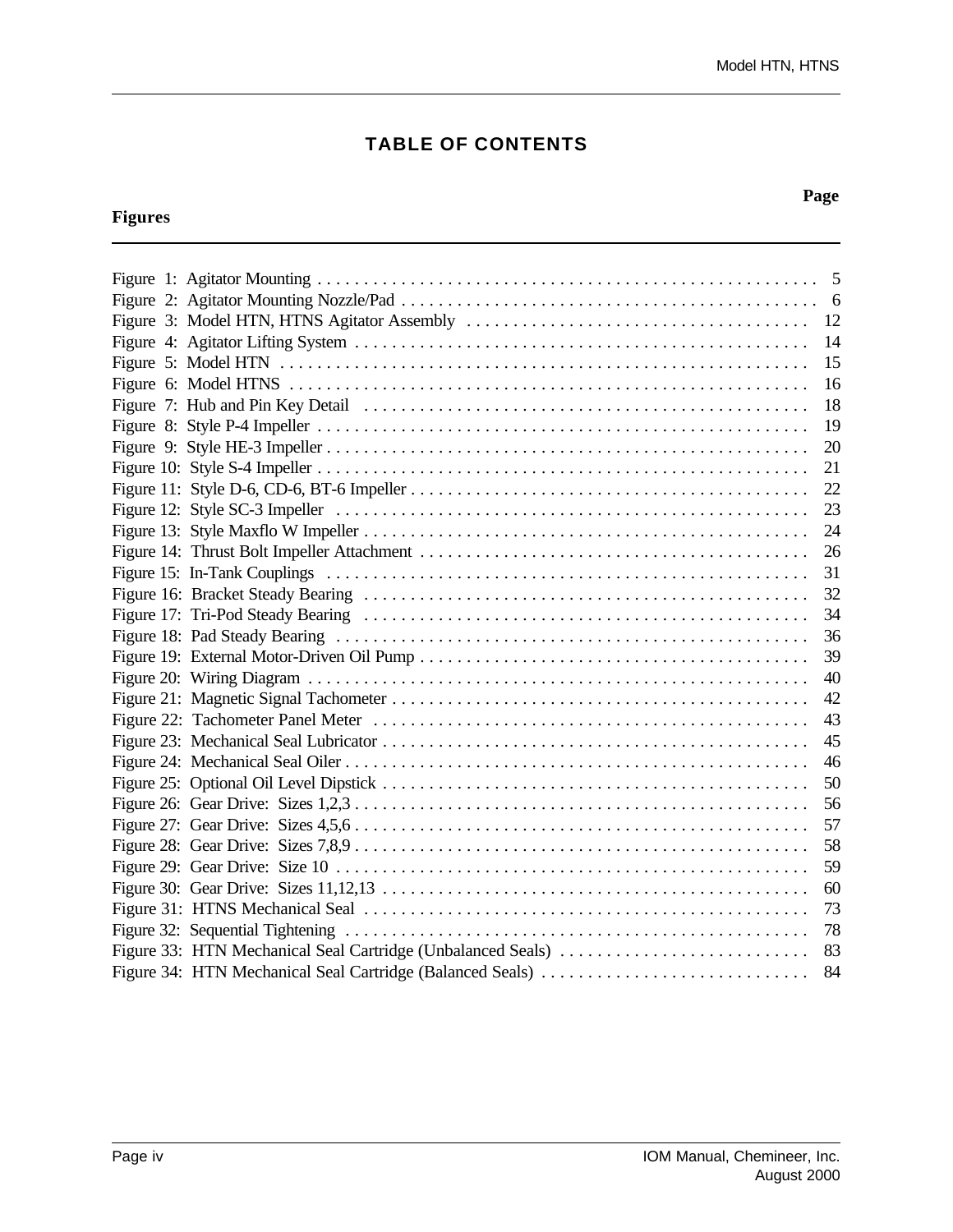# **INITIAL INSPECTION**

**Step 1: Inspect crates.** Upon receipt, inspect all crates and equipment for shipping damage. Report shipping damage to your local Chemineer office or to the factory in Dayton, Ohio. A claim should be filed immediately with the carrier involved.

**Step 2: Uncrate. Check the contents.** Do not uncrate the unit until you have read the *Installation* section of this manual and looked at the assembly drawing shipped with the unit. Be careful in uncrating and handling. Do not discard the crating without carefully making sure that all agitator parts have been removed. Correct assembly of this unit requires referring to both the unit assembly drawing and this manual.

**Step 3: Questions? Call Chemineer.** If the shipment is not complete or you do not understand what you have received, please contact *your local Chemineer office* immediately.

# **CHEMINEER ASSISTANCE**

Chemineer maintains a fully staffed Parts and Field Service Department ready to help you with any service requirement. Simply contact *your local Chemineer office*, or you can contact Parts/Field Service at the Chemineer Factory in Dayton, Ohio:

|        | Chemineer, Inc.  |
|--------|------------------|
|        | P.O. Box 1123    |
|        | Dayton, OH 45401 |
| Phone: | $(937)$ 454-3200 |
| FAX:   | $(937)$ 454-3375 |

Services available are as follows:

Installation and maintenance training seminars, Installation and start-up supervision, Preventive maintenance planning, Parts order service, Special instructions.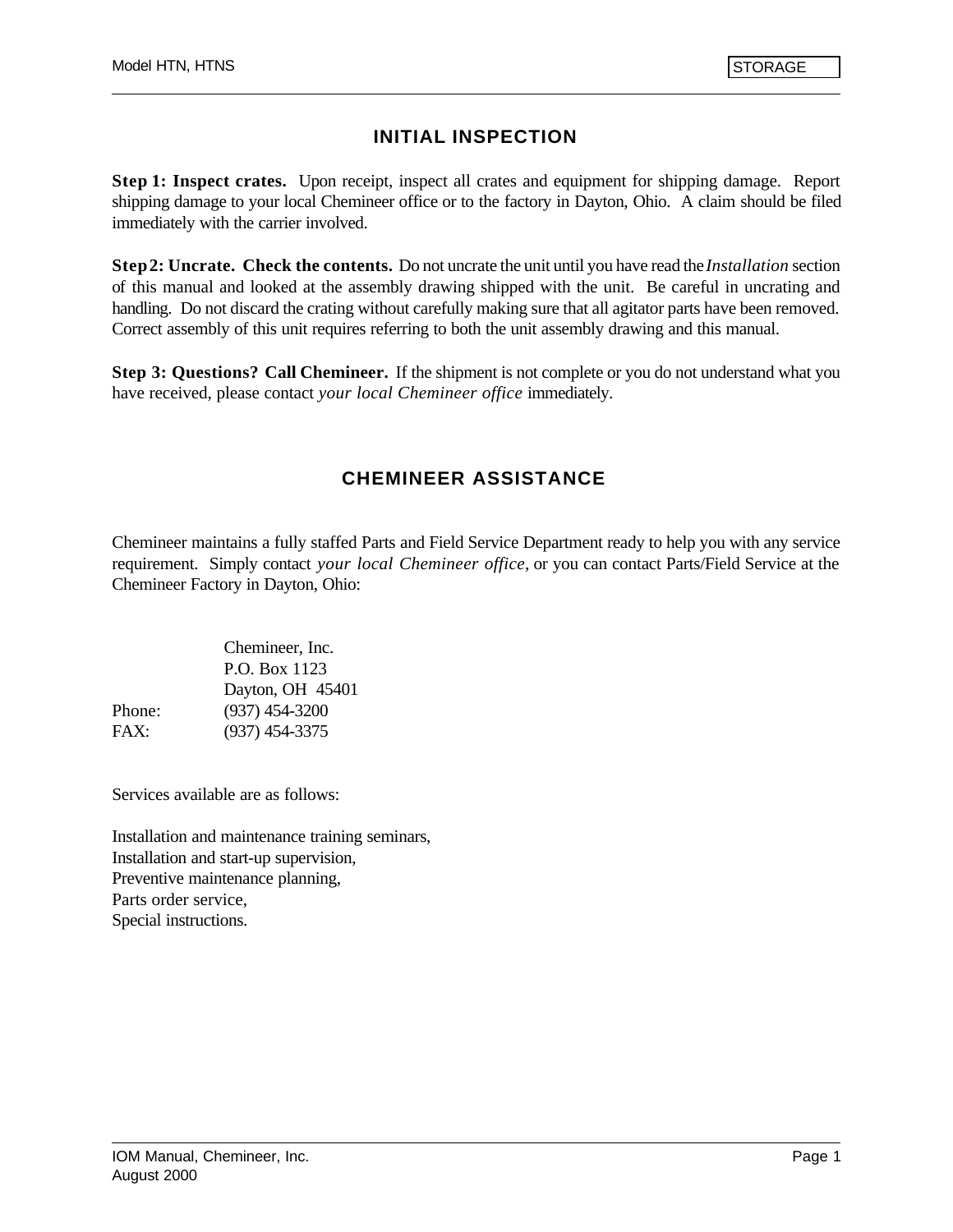I

### **STORAGE**

Do not remove protective coatings until the agitator is to be put into service. If the shipment is to be stored, *do not stack crates*. Store in a clean dry indoor location which is free from wide variations in temperature. The storage area should be free from vibration and excessive heat.

At six-month intervals, inspect for external rust. Apply rust preventative as required. If the unit has been in storage for more than six months or subjected to adverse moisture conditions, the motor windings may have to be dried prior to operation.

Coated/rubber covered agitator parts require special storage procedures. Contact Chemineer Field Service for instructions.

#### **Short-Term Indoor Storage**

Agitators should be stored indoors in areas with no vibration and relatively constant temperatures and humidity. The factory storage preparations should be acceptable for up to six months storage. If the storage period will exceed six months, see Long-Term Indoor Storage section.

#### **Outdoor or Long-Term Indoor Storage**

**Storage of agitators and motors outdoors is not recommended.** If a unit is stored for an extended period indoors, stored outdoors or decommissioned, the following recommendations apply.

1. Fill the gear drive completely with oil. Refer to *Table 1, page 3*. Contact Chemineer Field Service for instructions.

*NOTE: The case size referred to in this manual can be determined by the first number in the model designation; for example, "1HTN-5" is a Case Size "1" agitator. Refer to unit assembly drawing or unit nameplate for model number.* 

- 2. Rotate the motor and gear drive shafts 10 to 15 revolutions at least once per month to reduce the possibility of brinelling of the bearings and to redistribute bearing grease.
- 3. Motor space heaters, if installed, should be energized during the storage period.
- 4. Fill the mechanical seal housing (HTN only) and mechanical seal lubricators with a rust preventative/lubricant which is compatible with the sealing fluid to be used in service.
- 5. Apply a rust preventative to unpainted carbon steel surfaces such as the gear drive output shaft coupling, the gear drive input shaft, the motor output shaft, and the agitator wetted parts (carbon steel) to prevent corrosion during storage.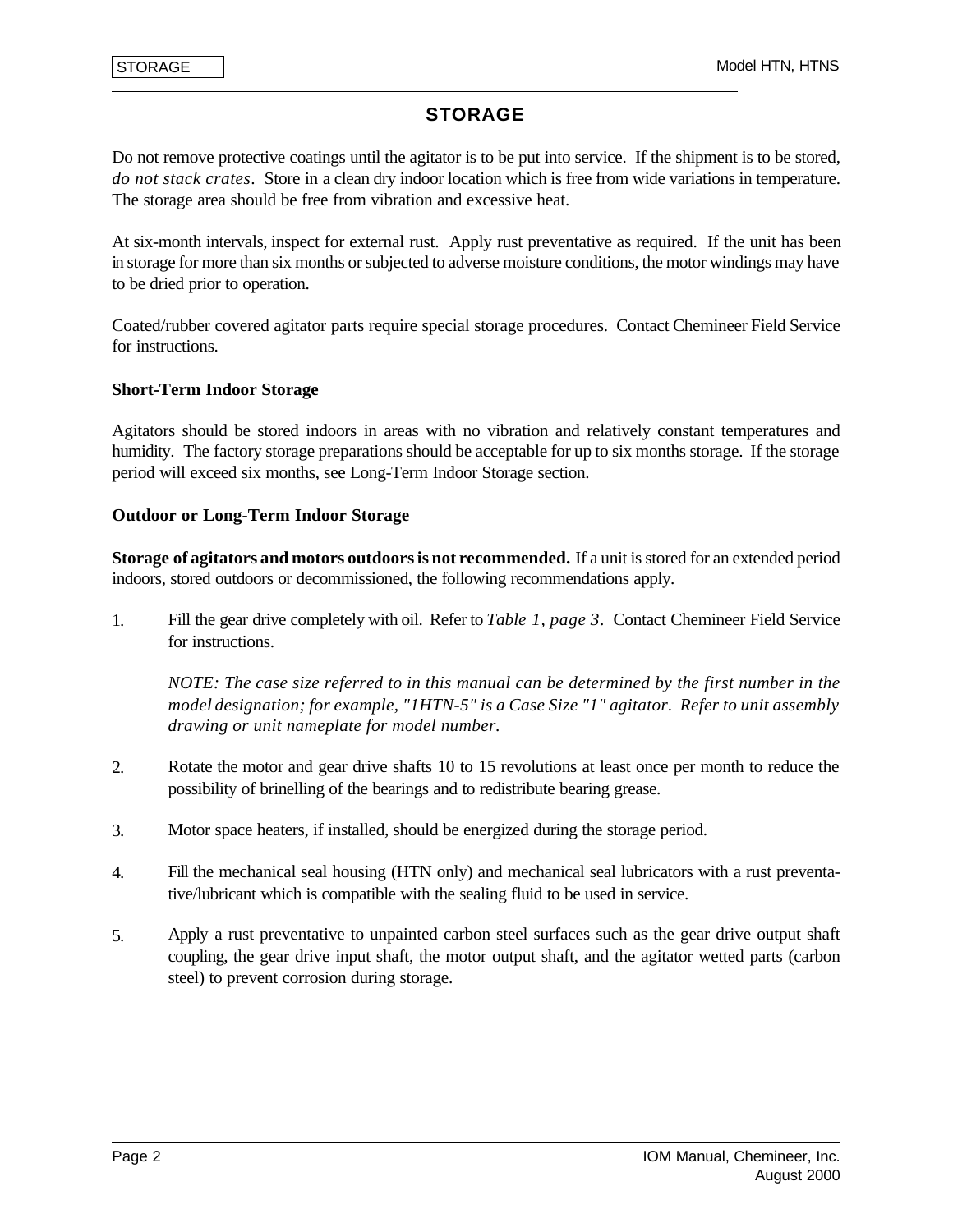| <b>CASE</b>    | <b>COMPLETE FILL</b> |               |  |  |
|----------------|----------------------|---------------|--|--|
| <b>SIZE</b>    | <b>GALLONS</b>       | <b>LITERS</b> |  |  |
| 1              | 3                    | 11            |  |  |
| $\overline{2}$ | 6                    | 23            |  |  |
| 3              | 9                    | 34            |  |  |
| 4              | 15                   | 57            |  |  |
| 5              | 21                   | 80            |  |  |
| 6              | 27                   | 102           |  |  |
| 7              | 58                   | 220           |  |  |
| 8              | 86                   | 326           |  |  |
| 9              | 120                  | 454           |  |  |
| 10             | 175                  | 662           |  |  |
| 11             | 225                  | 852           |  |  |
| 12             | 344                  | 1302          |  |  |
| 13             | 600                  | 2271          |  |  |

|  | TABLE 1: STORAGE OIL CAPACITY |  |
|--|-------------------------------|--|
|--|-------------------------------|--|

6. The unit should be covered to prevent damage by the elements but still allow free air circulation.

*CAUTION! Before placing an agitator in service the storage oil must be completely drained from the gear drive. Turn the gear drive upside down to completely drain. Failure to do this will result in oil being trapped in the "dry well" around the output shaft and could result in leakage at the output shaft seal. The gear drive should be filled with new oil and regreased as indicated in the Lubrication section of this manual.*

Mechanical seal housing and mechanical seal lubricator should be drained, flushed and filled with sealing fluid prior to use.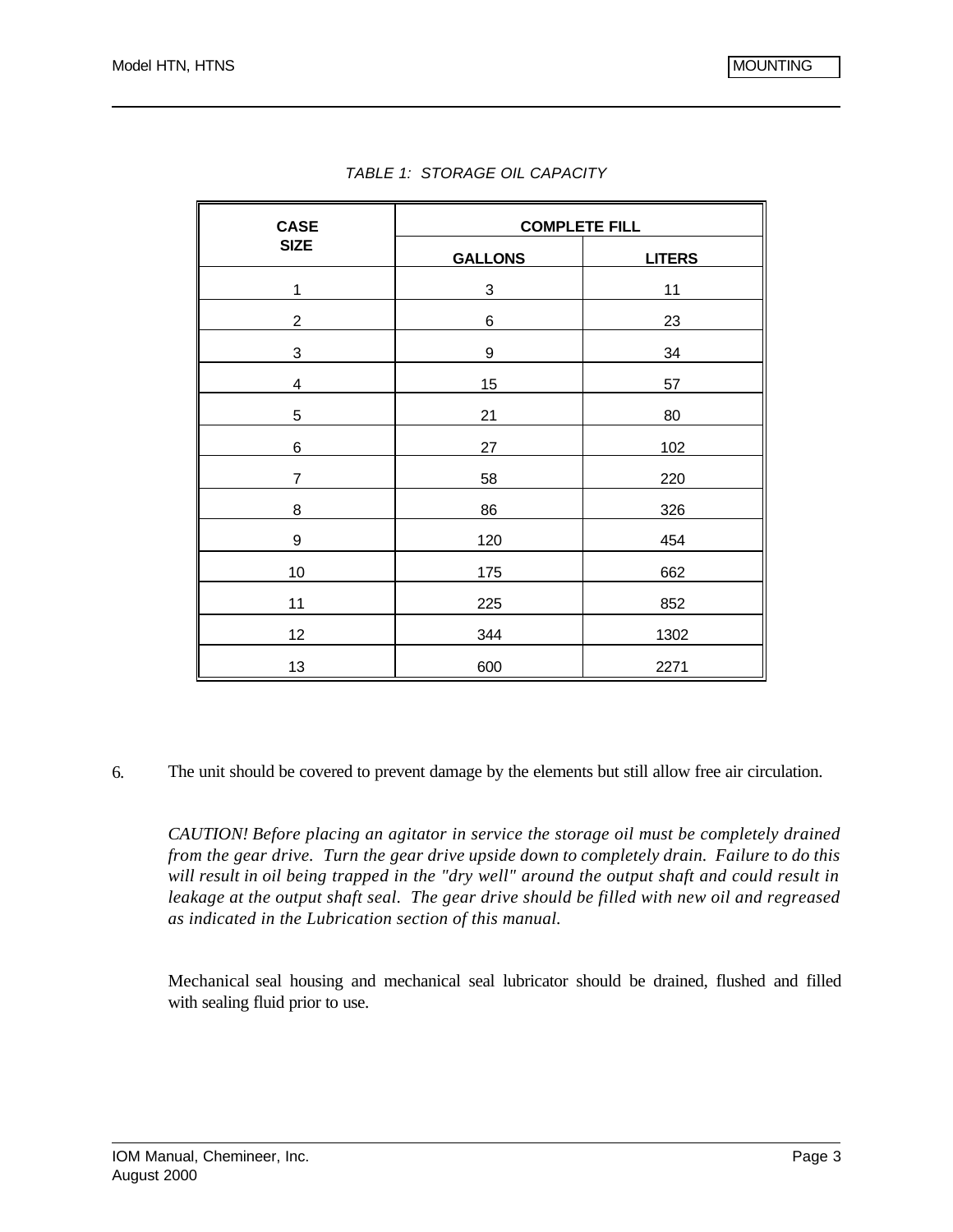#### **MOUNTING**

HTN and HTNS style units are designed to mount on an ANSI flange, nozzle or pad located on the vessel top head. See *Figure 1, page 5.*

Unless otherwise specified on the agitator assembly drawing, the agitator extension shaft is designed to run in a true vertical position. The agitator drive assembly must be **level within 1/4 degree.** The angular misalignment may be corrected by machining the nozzle or pad level and flat. In extreme cases, a tapered adapter will be required (supplied by others). Call *Chemineer Field Service* for assistance. *Do not angle or side mount.*

During operation of the agitator, the fluid motion in the vessel produced by the rotation of the turbine impeller can exert significant forces and moments on the agitator extension shaft. The forces and moments produced by the turbine rotating in a fluid are; torque, turbine thrust and turbine hydraulic (side) force. Torque implies an unchanging load, but the actual operating torque will show plus or minus 10 to 20 percent variability due to turbulent conditions within the agitated fluid. Start up of the agitator with the turbine impacted in solids is beyond the scope of these recommendations. Hydraulic forces acting on the turbine generate moments, which act on the shaft and are transmitted to the agitator drive. Because of the random nature of the forces and the rotation of the shaft, the direction of these forces is constantly changing. A pitched blade or axial flow turbine normally pumps downward and generates and upward thrust. The thrust force is generally less than the weight of the unit. Upward pumping turbine thrust force will add to the unit weight. The net effect of the turbine thrust force is to offset or add to the unit weight, contributing to the variability of the support structure loading. The agitator has been designed to accommodate these forces, and as a result, the forces are transmitted directly to the agitator mounting nozzle or pad. The nozzle or pad and vessel top head must be rigid enough support the agitator weight and limit the angular displacement of the agitator drive to .05 degrees as a result of the torque and bending moment. Refer to the agitator assembly drawing for the nozzle or pad size and design loads.

See *Tables 3 and 4, pages 8 and 9,* for the recommended vessel head thickness vs. vessel diameter, agitator case size and mounting nozzle or pad size. These tables are to be used as a guide for determining when vessel head reinforcement is required.

The tables are based upon the use of ASME flanged and dished heads, atmospheric design pressures and ChemScale® agitation levels of 6 to 7. Elliptical or hemispherical heads of the same diameter and thickness are more rigid than ASME flanged and dished heads. Design pressures greater than atmospheric may required vessel head thicknesses greater than the table values.

Very high ChemScale agitation levels may require vessel head thicknesses greater than the table values. If the vessel head is not rigid enough, the head thickness can be increased or a reinforcement pad (*Figure 2, page 6)* can be added.

This information is intended as a guide and does not relieve the user of completely analyzing the entire mounting system.

*CAUTION! Optional pad type steady bearing (see, Figure 18, page 36) may require the agitator mounting nozzle or pad to be precisely level and concentric with the steady bearing nozzle or pad. Call Chemineer Field Service for assistance.*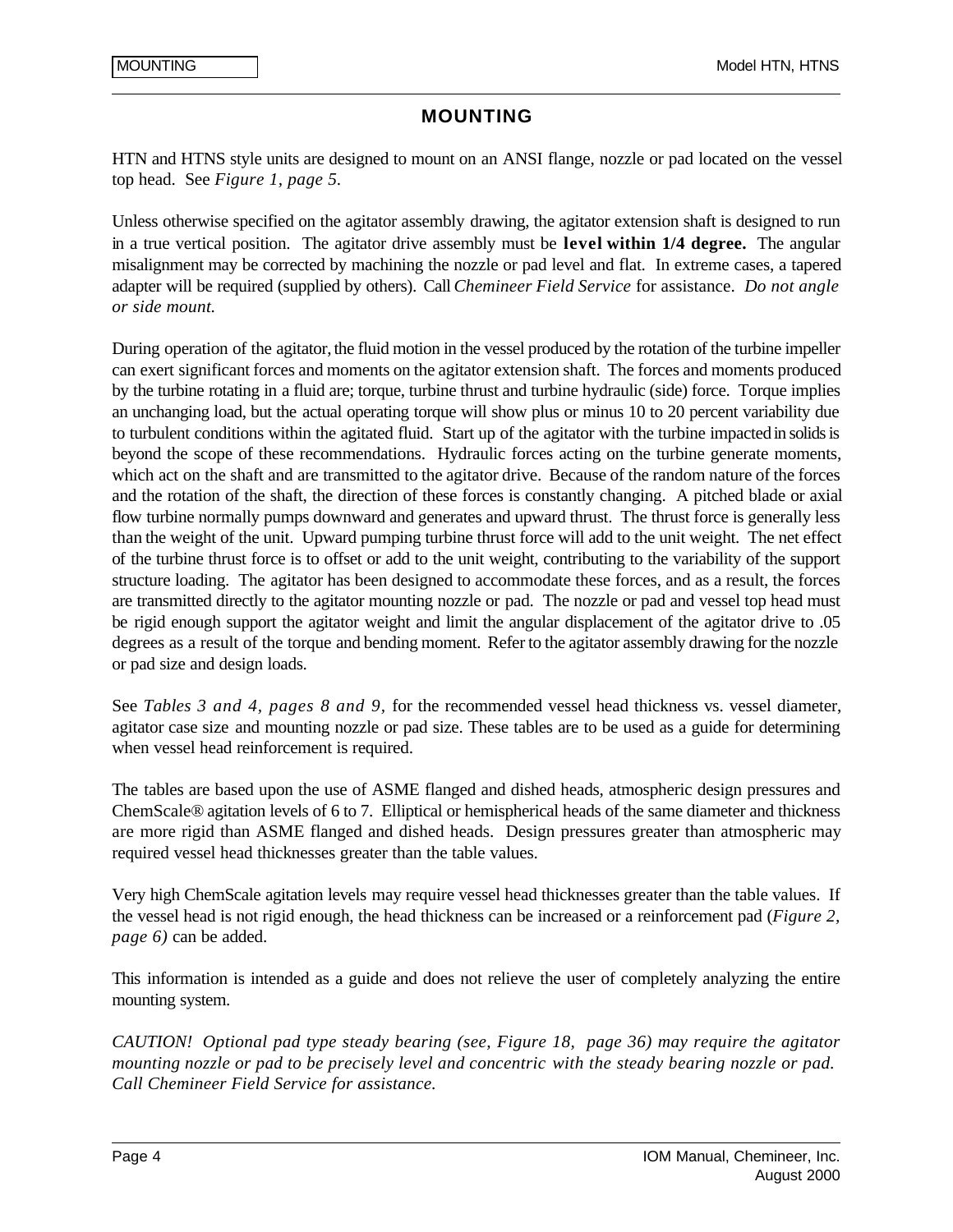

*Figure 1: Agitator Mounting*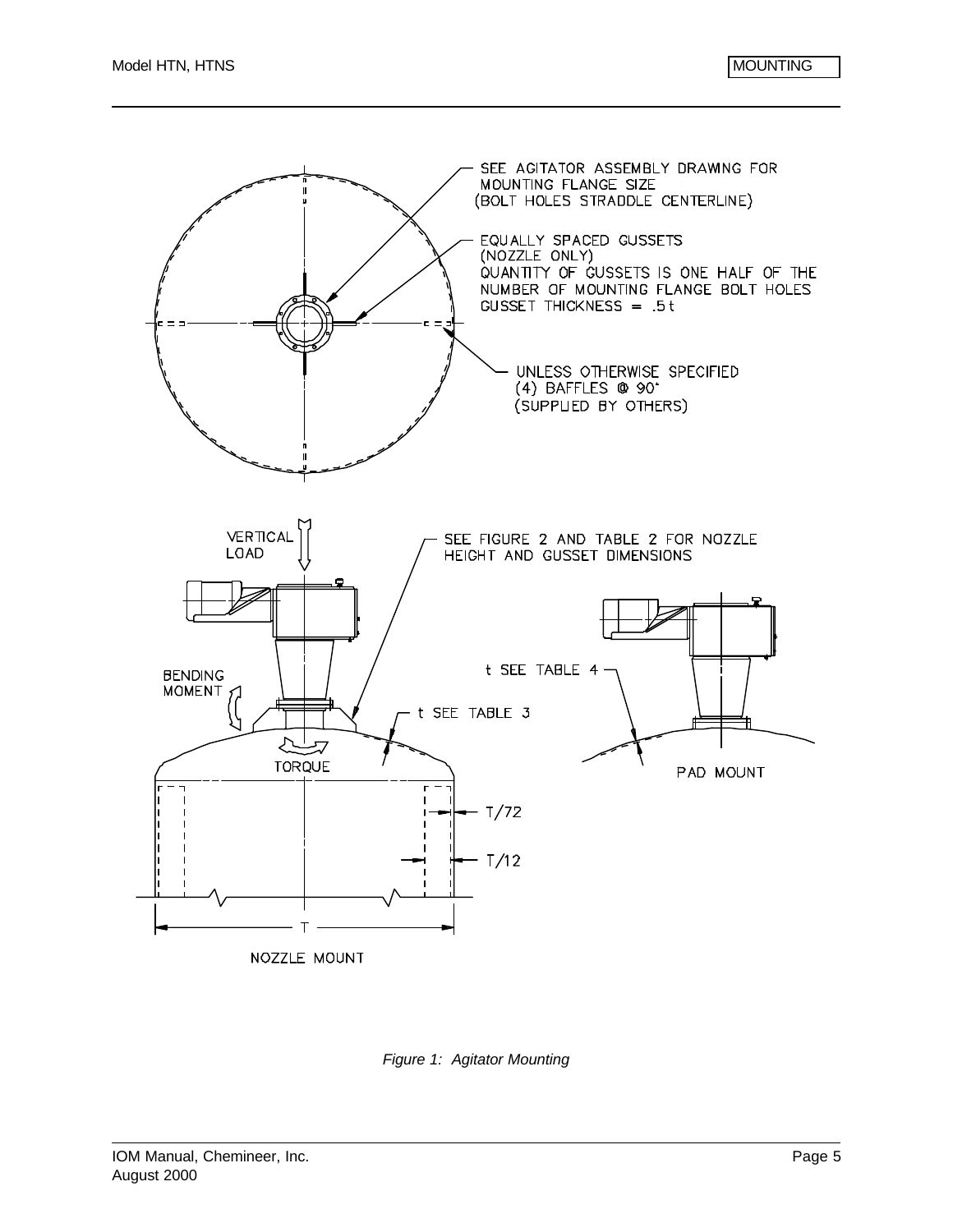

*Figure 2: Agitator Mounting Nozzle/Pad*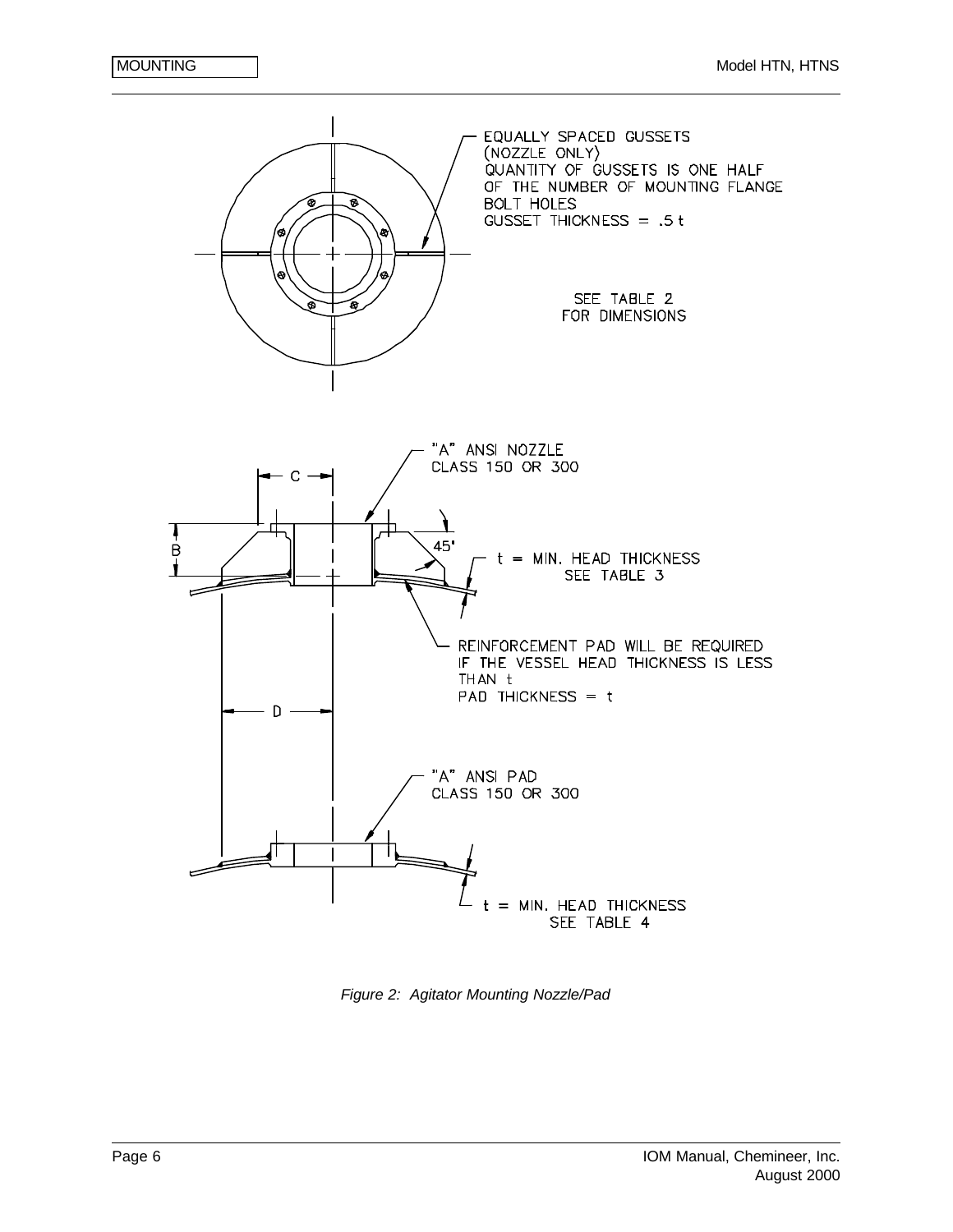| Case Size | A   | в                           | C                           | D            |
|-----------|-----|-----------------------------|-----------------------------|--------------|
| 1, 2 & 3  | 8"  | 6"<br>$(152 \text{ mm})$    | $8''$ (203 mm)              | 12" (305 mm) |
| 4, 5 & 6  | 12" | $(203 \, \text{mm})$<br>8"  | 11.5" (292 mm)              | 17" (432 mm) |
| 7 & 8     | 16" | 8"<br>$(203 \text{ mm})$    | 13.5" (343 mm)              | 19" (483 mm) |
| 9         | 20" | 12" (305 mm)                | 17.5" (445 mm)              | 26" (660 mm) |
| 10 & 11   | 24" | $(305 \, \text{mm})$<br>12" | 19.5" (495 mm)              | 28" (711 mm) |
| 12 & 13   | 30" | $(305 \, \text{mm})$<br>12" | $(610 \, \text{mm})$<br>24" | 31" (787 mm) |

#### *TABLE 2: AGITATOR MOUNTING NOZZLE/PAD REINFORCEMENT DIMENSIONS*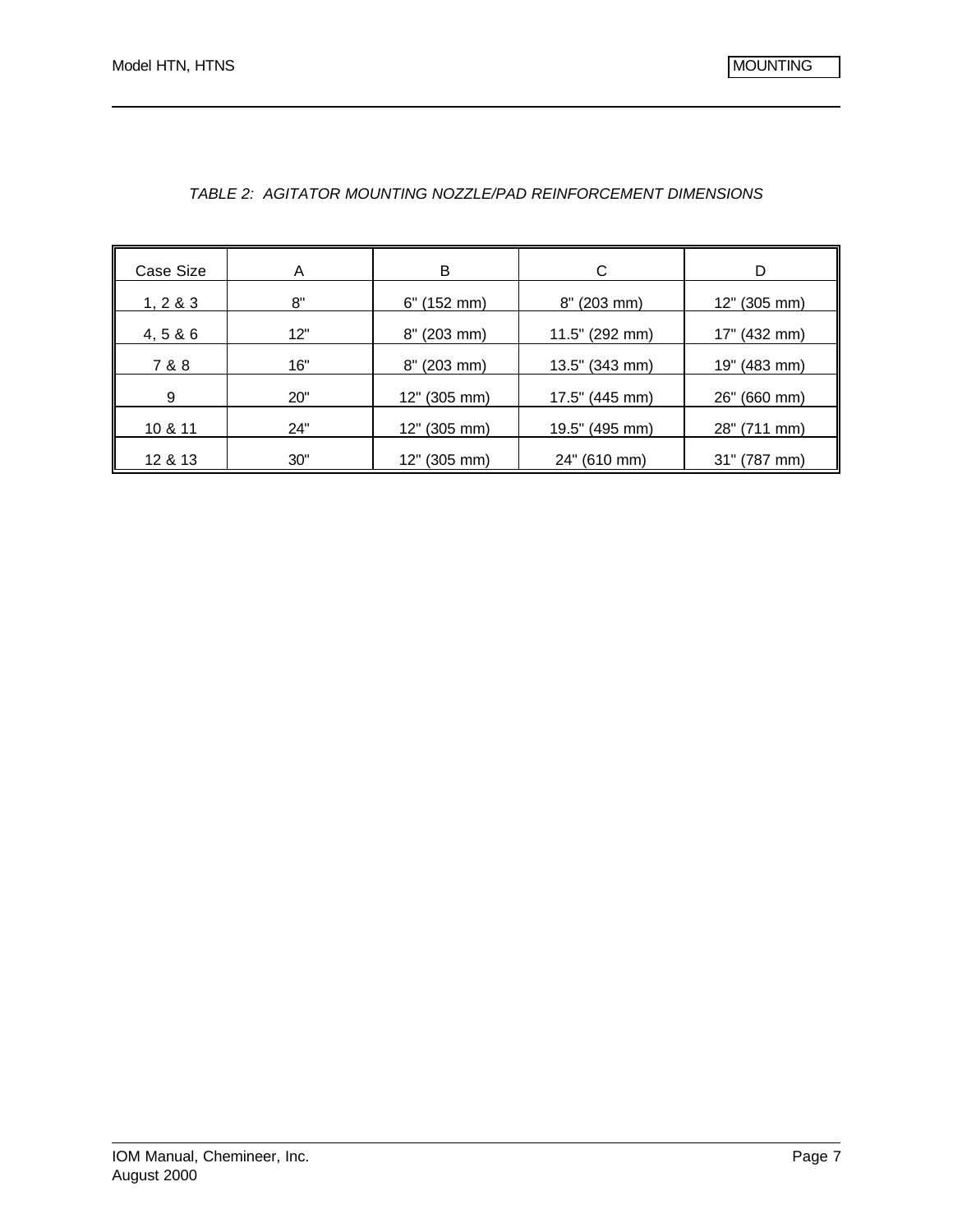|                         |                               |                                |                |                | Vessel Diameter, Feet (Meters) |                    |  |  |  |
|-------------------------|-------------------------------|--------------------------------|----------------|----------------|--------------------------------|--------------------|--|--|--|
| Case<br>Size            | Nozzle<br>Size <sup>(1)</sup> | 4(1.22)                        | 5(1.52)        | 6(1.83)        | 7(2.13)                        | 8(2.44)            |  |  |  |
| 1                       | 8''/10''                      | .125"(3.18mm)                  | .187"(4.76mm)  | .187"(4.76mm)  | .187"(4.76mm)                  | .250" (6.35 mm)    |  |  |  |
| $\overline{\mathbf{c}}$ | 8''/10''                      | $.187$ " (4.76mm)              | .250"(6.35mm)  | .250"(6.35mm)  | .312"(7.92mm)                  | .312" (7.92 mm)    |  |  |  |
| 3                       | 8''/10''                      | .312" (7.92mm)                 | .312"(7.92mm)  | .375"(9.53mm)  | .437"(9.53mm)                  | .437" (11.1 mm)    |  |  |  |
| 4                       | 12"                           | .187" (4.76mm)                 | .250"(6.35mm)  | .312"(7.92mm)  | .312"(7.92mm)                  | .375" (9.53 mm)    |  |  |  |
| 5                       | 12"                           | .250" (6.35mm)                 | .312"(7.92mm)  | .375"(9.53mm)  | .437"(11.1mm)                  | .500" (12.7 mm)    |  |  |  |
| 6                       | 12"                           | .375" (9.53mm)                 | .437"(11.1mm)  | .500"(12.7mm)  | .562"(14.3mm)                  | .625" (15.9 mm)    |  |  |  |
| 7                       | 16"                           |                                |                | .375"(9.53mm)  | .437"(11.1mm)                  | .500" (12.7 mm)    |  |  |  |
| 8                       | 16"                           |                                |                | .500"(12.7mm)  | .562"(14.3mm)                  | .562" (14.3 mm)    |  |  |  |
| 9                       | 20"                           | $---$                          | $---$          |                | .437"(11.1mm)                  | .500" (12.7 mm)    |  |  |  |
| 10                      | 24"                           | $---$                          | $---$          | $---$          | $---$                          | .500" (12.7 mm)    |  |  |  |
| 11                      | 24"                           |                                |                |                | ---                            | .500" (12.7 mm)    |  |  |  |
| 12                      | 30"                           | ---                            |                |                |                                |                    |  |  |  |
| 13                      | 30"                           |                                |                |                |                                |                    |  |  |  |
|                         |                               | Vessel Diameter, Feet (Meters) |                |                |                                |                    |  |  |  |
|                         |                               |                                |                |                |                                |                    |  |  |  |
| Case<br>Size            | Nozzle<br>Size <sup>(1)</sup> | 9(2.74)                        | 10(3.05)       | 12 (3.66)      | 15 (4.57)                      | 20 (6.10)          |  |  |  |
| 1                       | 8''/10''                      | .250"(6.35mm)                  | .250"(6.35mm)  | .312''(7.92mm) | .312"(7.92mm)                  | .375" (9.53 mm)    |  |  |  |
| $\overline{\mathbf{c}}$ | 8''/10''                      | .375"(9.53mm)                  | .375"(9.53mm)  | .375"(9.53mm)  | .437"(11.1mm)                  | .437" (11.1 mm)    |  |  |  |
| 3                       | 8''/10''                      | .500"(12.7mm)                  | .500"(12.7mm)  | .500"(12.7mm)  | .562"(14.3mm)                  | .562" (14.3 mm)    |  |  |  |
| 4                       | 12"                           | .437" (11.1mm)                 | .437"(11.1mm)  | .500"(12.7mm)  | .562"(14.3mm)                  | .625" (15.9 mm)    |  |  |  |
| 5                       | 12"                           | .500" (12.7mm)                 | .562"(14.3mm)  | .625"(15.9mm)  | .75" (19.1 mm)                 | .75" (19.1 mm)     |  |  |  |
| 6                       | 12"                           | .625" (15.9mm)                 | .75" (19.1 mm) | .75" (19.1 mm) | .875"(22.2mm)                  | .875" (22.2 mm)    |  |  |  |
| $\boldsymbol{7}$        | 16"                           | .562" (14.3mm)                 | .562"(14.3mm)  | .625"(15.9mm)  | .75" (19.1 mm)                 | .875" (22.2 mm)    |  |  |  |
| 8                       | 16"                           | .625" (15.9mm)                 | .687"(17.5mm)  | .75" (19.1 mm) | .875"(22.2mm)                  | 1.00" (25.4 mm)    |  |  |  |
| 9                       | 20"                           | .562" (14.3mm)                 | .625"(15.9mm)  | .687''(17.5)   | .875"(22.2mm)                  | 1.00" (25.4 mm)    |  |  |  |
| 10                      | 24"                           | .562" (14.3mm)                 | .625"(15.9mm)  | .75" (19.1 mm) | .875"(22.2mm)                  | $1.00$ " (25.4 mm) |  |  |  |
| 11                      | 24"                           | .562" (14.3mm)                 | .625"(15.9mm)  | .75" (19.1 mm) | .875"(22.2mm)                  | 1.00" (25.4 mm)    |  |  |  |
| 12                      | 30"                           |                                | .625"(15.9mm)  | .75" (19.1 mm) | .875"(22.2mm)                  | 1.25" (31.7 mm)    |  |  |  |

#### *TABLE 3: VESSEL HEAD THICKNESS (t), NOZZLE MOUNT*

(1) Vessel head thickness (t), may be reduced if the nozzle pressure class is greater than 150. Consult factory for recommendations. Refer to Assembly Drawing for actual nozzle size.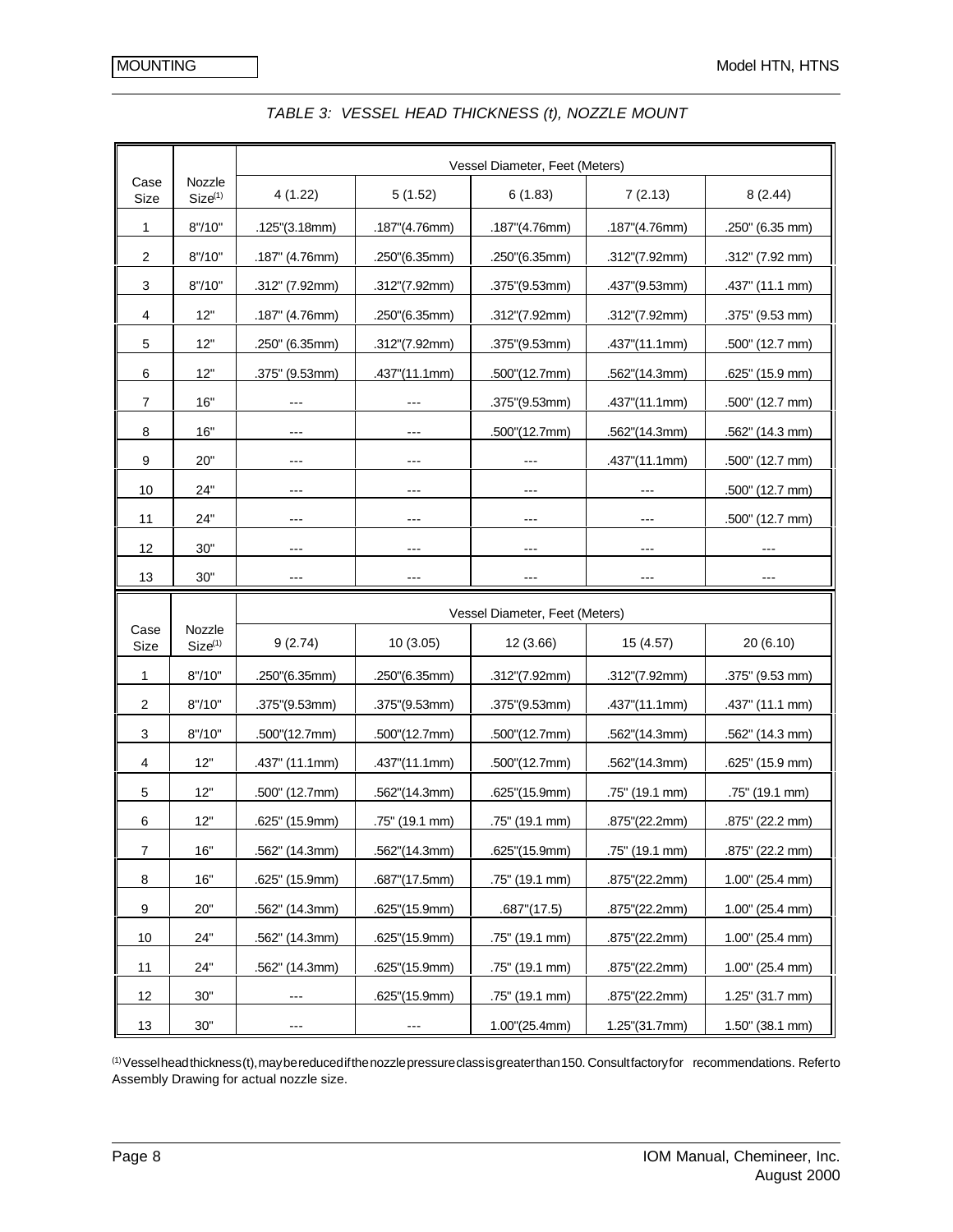|                | Pad <sup>(1)</sup> |                                |                       |                       | Vessel Diameter, Feet (Meters) |                 |  |  |  |
|----------------|--------------------|--------------------------------|-----------------------|-----------------------|--------------------------------|-----------------|--|--|--|
| Case<br>Size   | Size<br>150#       | 4(1.22)                        | 5(1.52)               | 6(1.83)               | 7(2.13)                        | 8(2.44)         |  |  |  |
| 1              | 8''/10''           | .125''(3.18mm)                 | .125"(3.18mm)         | .125''(3.18mm)        | .125''(3.18mm)                 | .125" (3.18 mm) |  |  |  |
| $\overline{c}$ | 8''/10''           | .125" (3.18mm)                 | .125"(3.18mm)         | .125"(3.18mm)         | .187"(4.76mm)                  | .187" (4.76 mm) |  |  |  |
| 3              | 8''/10''           | .187" (4.76mm)                 | .187"(4.76mm)         | .187"(4.76mm)         | .250"(6.35mm)                  | .250" (6.35 mm) |  |  |  |
| 4              | 12"                | .187" (4.76mm)                 | $.187^{\circ}(4.76m)$ | $.187^{\circ}(4.76m)$ | .187''(4.76m)                  | .187" (4.76 mm) |  |  |  |
| $\,$ 5 $\,$    | 12"                | .250" (6.35mm)                 | .250"(6.35mm)         | .250"(6.35mm)         | .250"(6.35mm)                  | .250" (6.35 mm) |  |  |  |
| 6              | 12"                | .250" (6.35mm)                 | .250"(6.35mm)         | .250"(6.35mm)         | .312"(7.92mm)                  | .312" (7.92 mm) |  |  |  |
| $\overline{7}$ | 16"                |                                |                       | .250"(6.35m)          | .250"(6.35mm)                  | .250" (6.35 mm) |  |  |  |
| 8              | 16"                |                                |                       | .312''(7.92mm)        | .312"(7.92mm)                  | .312" (7.92 mm) |  |  |  |
| 9              | 20"                | ---                            | ---                   |                       | .312"(7.92mm)                  | .312" (7.92 mm) |  |  |  |
| 10             | 24"                |                                | ---                   | ---                   | ---                            | .375" (9.53 mm) |  |  |  |
| 11             | 24"                | ---                            |                       |                       |                                | .375" (9.53 mm) |  |  |  |
| 12             | 30"                | ---                            |                       | ---                   | ---                            | $---$           |  |  |  |
| 13             | 30"                | ---                            |                       |                       | $---$                          | ---             |  |  |  |
|                |                    | Vessel Diameter, Feet (Meters) |                       |                       |                                |                 |  |  |  |
|                | Pad <sup>(1)</sup> |                                |                       |                       |                                |                 |  |  |  |
| Case<br>Size   | Size<br>150#       | 9(2.74)                        | 10(3.05)              | 12 (3.66)             | 15 (4.57)                      | 20 (6.10)       |  |  |  |
| 1              | 8''/10''           | .125"(3.18mm)                  | .125''(3.18mm)        | .125''(3.18mm)        | .187"(4.76mm)                  | .250" (6.35 mm) |  |  |  |
| $\overline{c}$ | 8''/10''           | .187" (4.76mm)                 | .187"(4.76mm)         | .250"(6.35mm)         | .312"(7.92mm)                  | .375" (9.53 mm) |  |  |  |
| 3              | 8''/10''           | .250" (6.35m)                  | .312"(7.92mm)         | .312"(7.92mm)         | .375"(9.53mm)                  | .437" (11.1 mm) |  |  |  |
| 4              | 12"                | .250" (6.35mm)                 | .250"(6.35mm)         | .250"(6.35mm)         | .375"(9.53mm)                  | .500" (12.7 mm) |  |  |  |
| 5              | 12"                | .312" (7.92mm)                 | .312"(7.92mm)         | .375"(9.53mm)         | .437"(11.1mm)                  | .500" (12.7 mm) |  |  |  |
| 6              | 12"                | .375" (9.53mm)                 | .375"(9.53mm)         | .437"(11.1mm)         | .500"(12.7mm)                  | .625" (15.9 mm) |  |  |  |
| $\overline{7}$ | $16"$              | .312" (7.92mm)                 | .312"(7.92mm)         | .375"(9.53mm)         | .437"(11.1mm)                  | .562" (14.3 mm) |  |  |  |
| 8              | 16"                | .375" (9.53mm)                 | .375"(9.53mm)         | .437''(11.1mm)        | .500"(12.7mm)                  | .625" (15.9 mm) |  |  |  |
| 9              | 20"                | .375" (9.53mm)                 | .375"(9.53mm)         | .437"(11.1mm)         | .500"(12.7mm)                  | .625" (15.9 mm) |  |  |  |
| 10             | 24"                | .437" (11.1mm)                 | .437"(11.1mm)         | .437"(11.1mm)         | .562"(14.3mm)                  | .687" (17.5 mm) |  |  |  |
| 11             | 24"                | .375" (9.53mm)                 | .437"(11.1mm)         | .437"(11.1mm)         | .562"(14.3mm)                  | .687" (17.5 mm) |  |  |  |
| 12             | 30"                |                                | .500"(12.7mm)         | .500"(12.7mm)         | .625"(15.9mm)                  | .75" (19.1 mm)  |  |  |  |

*TABLE 4: VESSEL HEAD THICKNESS (t), PAD MOUNT*

(1) Vessel head thickness (t), may be reduced if the pad pressure class is greater than 150#. Consult factory for recommendations. Refer to Assembly Drawing for actual pad size.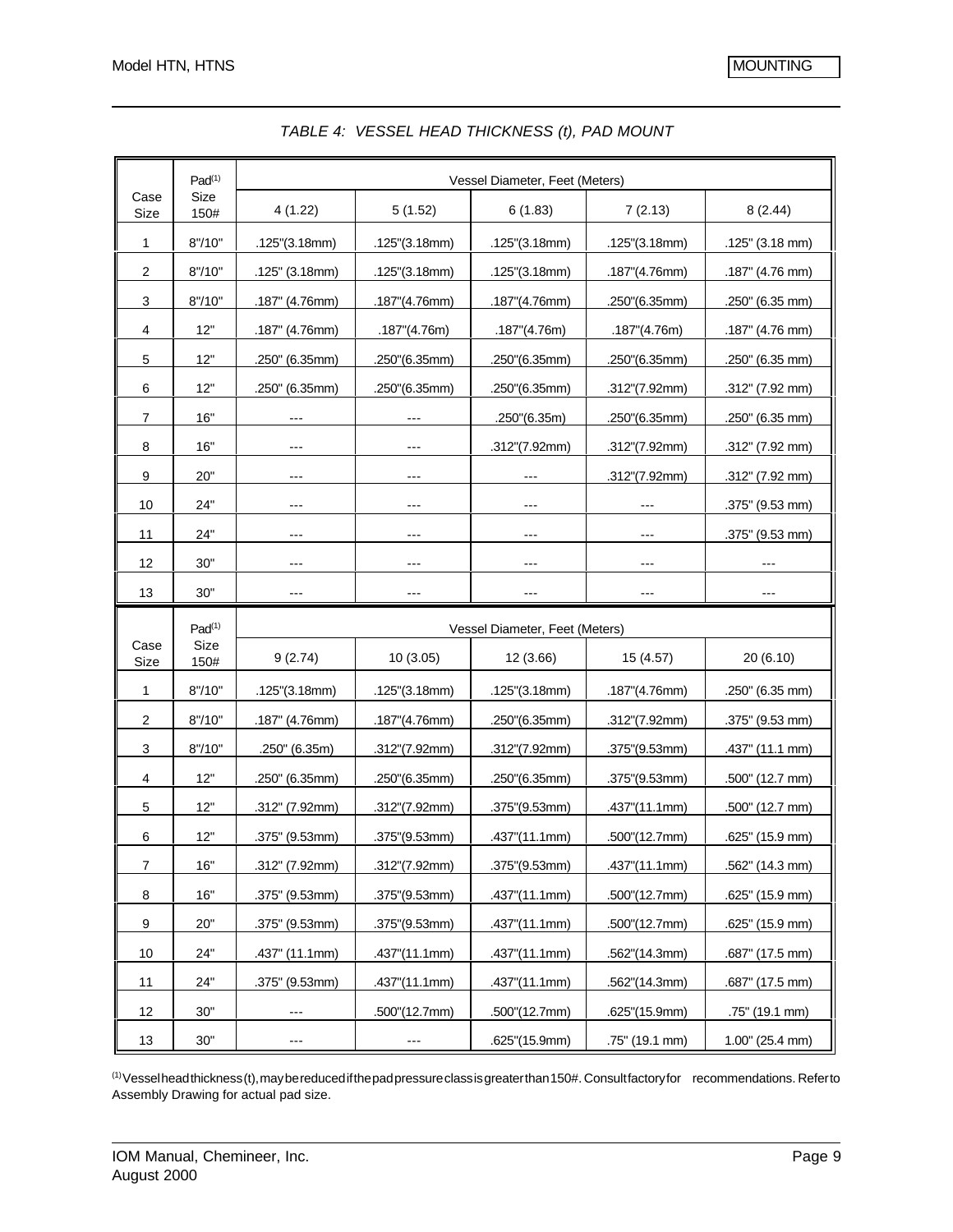### **INSTALLATION**

### **AGITATOR**

Correct installation requires both the unit assembly drawing and this manual.

- 1. The HT agitator is shipped in two or more crates: one for extension shaft **[404]** and impeller **[500]** and one for the agitator drive *(Figure 3, page 12)*. Multiple impellers, large motors, mechanical seal assemblies, drive shaft and optional accessories may be crated separately.
- 2. Remove all shipping restraints. A hoist or crane system for lifting the agitator parts must be available. Refer to *Figure 4, page 14* for lifting. The approximate net weight of the unit is shown on the unit assembly drawing.
- 3. Motors **[100]** which are large relative to gear drive **[200]** are shipped separately with motor bracket **[131]**, flexible motor coupling **[110],** and coupling guard **[120]**. Reinstall the motor bracket, flexible motor coupling, motor and coupling guard prior to hoisting the agitator drive onto its mounting nozzle or pad. Check the flexible coupling alignment. If an auxiliary motor bracket support is supplied with the unit, remove the motor from the motor bracket, install the agitator drive assembly and auxiliary motor bracket support. Reinstall the motor and check the flexible coupling alignment.
- 4. Drive shafts **[403]** which are longer than standard may be shipped separately. Install the drive shaft after the agitator drive is assembled to the vessel nozzle or pad.
- 5. HTN, HTNS Units *(Figures 5 and 6, pages 15 and 16)*

*NOTE: Extreme care should be taken in handling and installing to see that the agitator drive shaft is not jarred or bumped, causing damage to the mechanical seal parts. Do not lift the agitator drive with any attachment to the drive shaft.*

5a. Lift the agitator drive assembly, less extension shaft **[404]** and assemble to the vessel nozzle or pad with the proper gasket and mounting bolts (supplied by others) and torque to the value shown in *Table 5, page 13.*

*NOTE: Unrestrained cold flowing gasket materials must not be used to seal the agitator to the vessel.*

5b. If the drive shaft has been shipped separately, install drive shaft **[403]**, shaft collar **[1530 or 1410]**, HTN mechanical seal cartridge assembly or HTNS mechanical seal assembly **[1500 or 1400]**, taper bore coupling half **[363]**, and spacer spool or coupling spacer **[367 or 371]**. Refer to *MAINTENANCE, Drive Shaft Replacement* for instructions.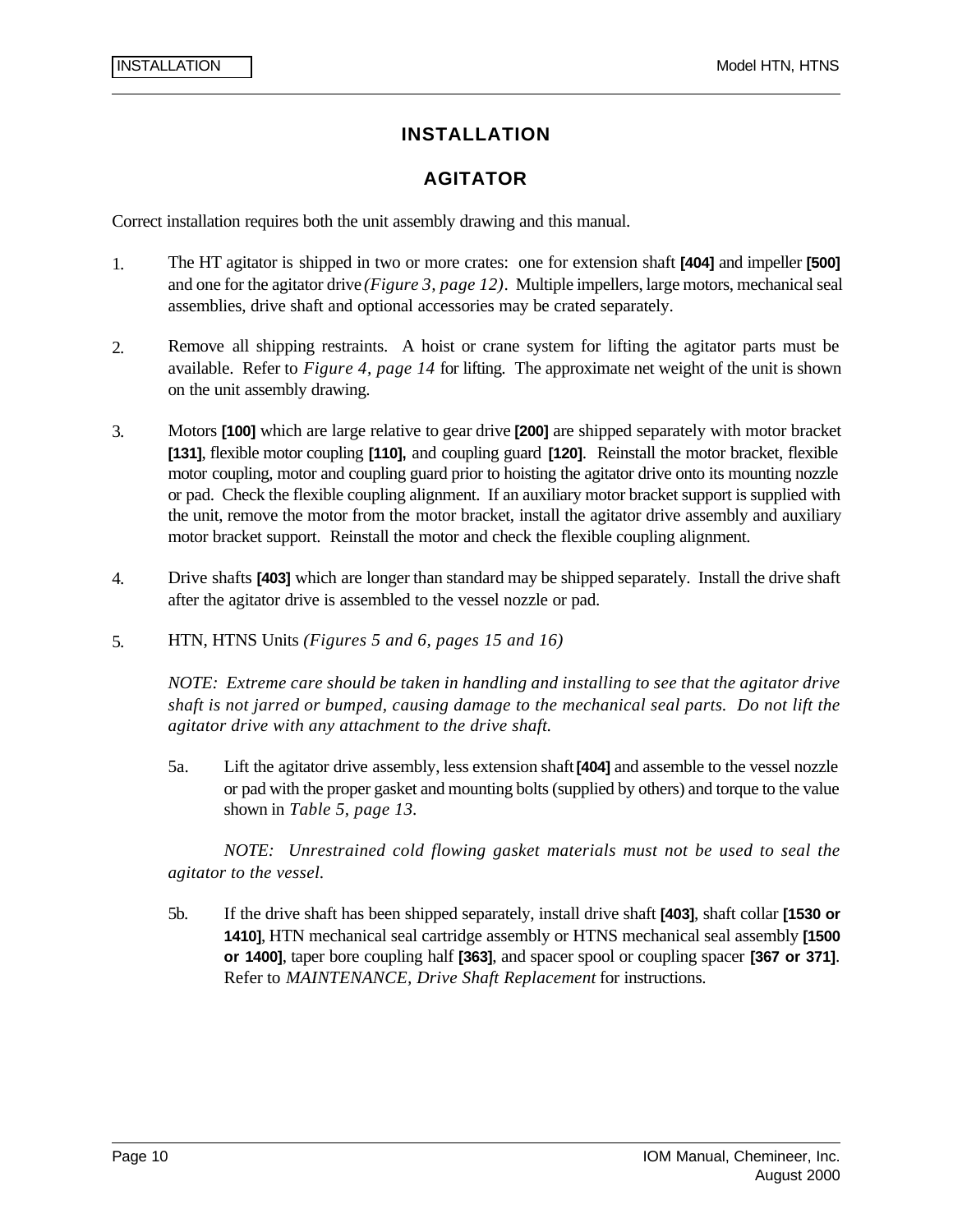# **AGITATOR**

- 5c. If the extension shaft is supplied with an optional removable extension shaft coupling half, install the coupling half. Refer to *INSTALLATION, Options: In-Tank Couplings* for instructions.
- 5d. Lift the extension shaft and lower it into the vessel.
- 5e. Lift and block the extension shaft so that extension shaft **[404]** coupling half is close enough to drive shaft **[403]** coupling half to allow installation of coupling bolts, nuts and lockwashers **[405, 407, 406]**. *(Figure 15, page 31)* The face and tenon of all rigid couplings must be perfectly clean and free of nicks. Line up match marks and install two bolts at 180°. Tighten the bolts to engage the tenon and pull the coupling faces together.

*CAUTION! Coated/rubber covered agitator parts require special handling to avoid damage to coatings/rubber coverings. Do not use chains or hooks on coated/covered surfaces. Special care is required to prevent damage to edges and outside corners. Special installation procedures are required for large one piece impeller/extension shaft assemblies. Contact Chemineer Field Service for instructions.*

- 5f. Install the remaining coupling bolts, nuts and lockwashers. Torque to the value shown in *Table 5, page 13*. Remove the shaft blocking.
- 6. Check the installed extension shaft runout. Place a dial indicator on the side of the extension shaft at the bottom. Manually turn the flexible motor coupling to rotate the extension shaft one turn.
- 7. Total shaft runout should not exceed .003" per foot (.25 mm per meter) FIM (Full Indicator Movement) of shaft length. If the shaft runout is excessive, the shaft can be restraightened in the field. Rotate the shaft to the maximum positive indicator reading. Apply heat to the shaft at a point 180° from the indicator and just below the first in-tank shaft coupling or just below the mounting flange if there is no in-tank coupling. As heat is applied to the shaft (do not allow surface temperature of shaft to exceed  $500^{\circ}$  F [260 $^{\circ}$  C]), the shaft will move toward the indicator. After the shaft has moved .030 - .060" (.76 - 1.52 mm), remove the heat and allow the shaft to cool completely. The shaft will begin to move away from the indicator. The shaft will draw more than it moved initially, and as a result will be straightened. After each heating cycle, recheck the shaft until runout is within tolerance. Do not heat in the same location. Move up or down 2 to 3" (50 to 70 mm) to avoid reheating in the same location.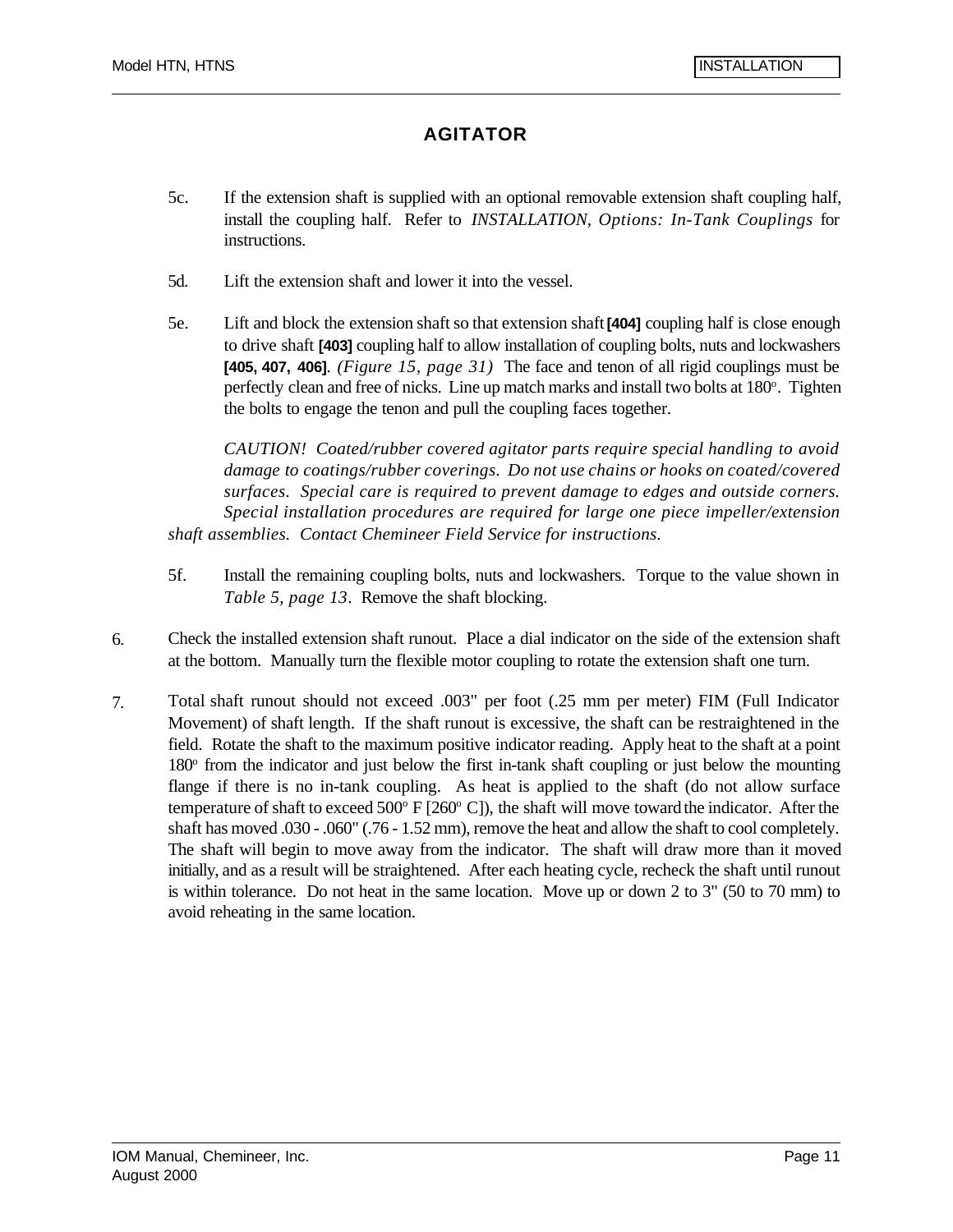

*Figure 3: Model HTN, HTNS Agitator Assembly*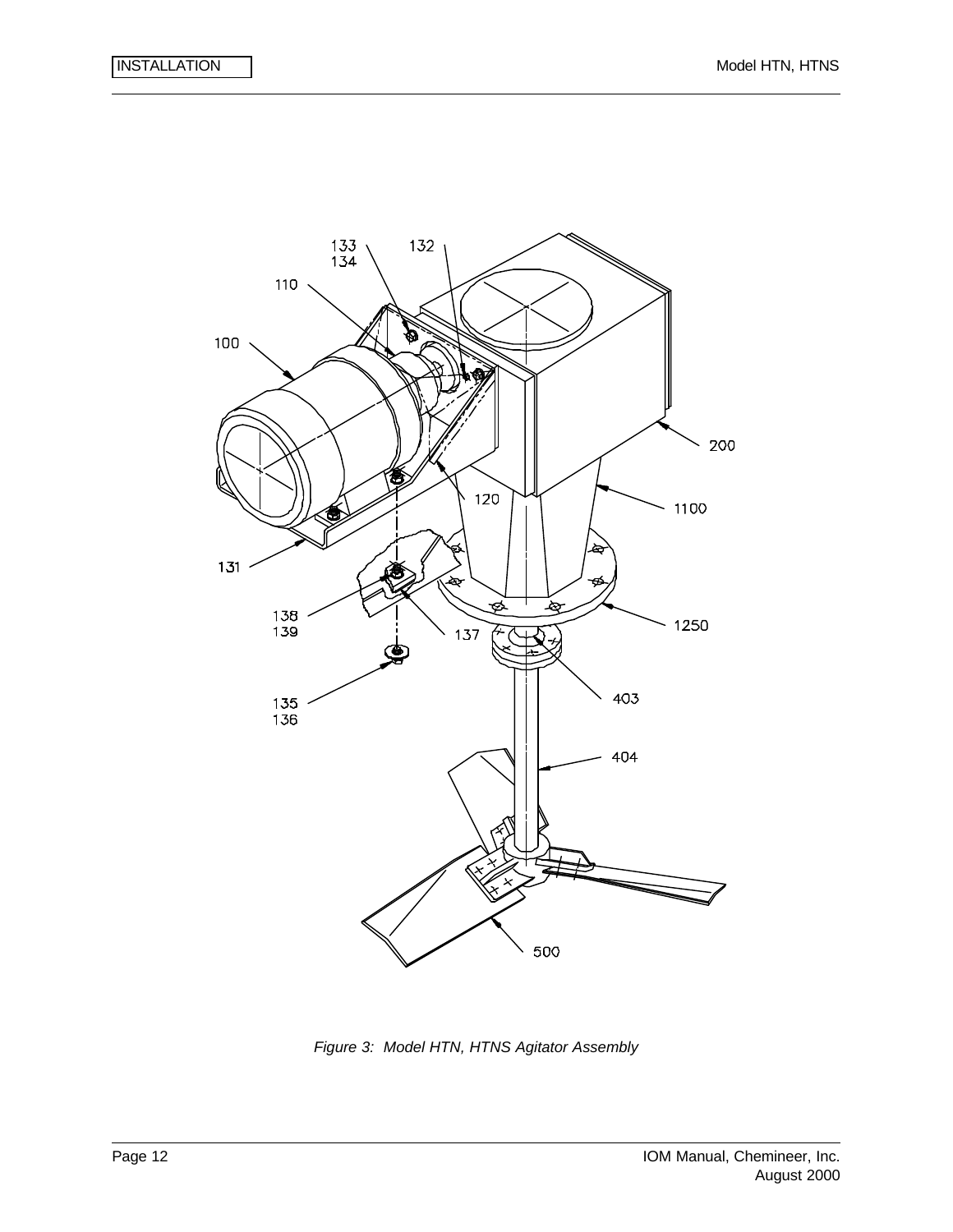# **AGITATOR**

|                            | <b>CARBON STEEL(3)</b> |           |         |      | 300 Series Stainless Steel,                                 |      |
|----------------------------|------------------------|-----------|---------|------|-------------------------------------------------------------|------|
| <b>Bolt</b><br><b>Size</b> | Grade 2                |           | Grade 5 |      | Alloy 20,<br>Monels, Inconels & Hastelloys<br>B & $C^{(4)}$ |      |
|                            | ft-Ib                  | <b>Nm</b> | ft-Ib   | Nm   | ft-Ib                                                       | Nm   |
| $8 - 32$                   | 1.2                    | 1.6       | 1.9     | 2.5  | 1.2                                                         | 1.6  |
| $10 - 24$                  | 1.7                    | 2.3       | 2.7     | 3.6  | 1.7                                                         | 2.3  |
| $10 - 32$                  | 1.9                    | 2.6       | 3.1     | 4.1  | 1.9                                                         | 2.6  |
| $1/4 - 20$                 | 4.1                    | 5.6       | 6       | 8.1  | 4.1                                                         | 5.6  |
| $5/16 - 18$                | 8.3                    | 11        | 13      | 17   | 8.3                                                         | 11   |
| $5/16 - 24$                | $\boldsymbol{9}$       | 12        | 14      | 19   | $\boldsymbol{9}$                                            | 12   |
| $3/8 - 16$                 | 15                     | 20        | 23      | 31   | 15                                                          | 20   |
| $1/2 - 13$                 | 38                     | 51        | 56      | 76   | 38                                                          | 51   |
| $9/16 - 12$                | 50                     | 68        | 83      | 113  | 50                                                          | 68   |
| $5/8 - 11$                 | 68                     | 92        | 113     | 153  | 68                                                          | 92   |
| $3/4 - 10$                 | 120                    | 163       | 200     | 271  | 120                                                         | 163  |
| $7/8 - 9$                  | 105                    | 143       | 296     | 401  | 182                                                         | 247  |
| $1 - 8$                    | 165                    | 224       | 443     | 601  | 273                                                         | 370  |
| $1! 1/8-7$                 | 225                    | 305       | 596     | 808  | 386                                                         | 523  |
| $1! 1/4-7$                 | 315                    | 428       | 840     | 1139 | 545                                                         | 739  |
| $1!3/8-6$                  | 417                    | 566       | 1103    | 1495 | 715                                                         | 969  |
| $1! 1/2-6$                 | 555                    | 752       | 1463    | 1983 | 948                                                         | 1286 |

#### *TABLE 5: BOLT TIGHTENING TORQUE(1),(2)*

(1)Tighten all fasteners to values shown unless specifically instructed to do otherwise.

 $(2)$ Lubricate all fasteners at assembly with grease, oil or an anti-seize material. Bolt threads and contact surfaces of bolt heads and nuts should be lubricated.

 $^{(3)}$ If fasteners cannot be lubricated, multiply table values by 1.33.

 $(4)$ If fasteners cannot be lubricated, multiply table values by 1.25.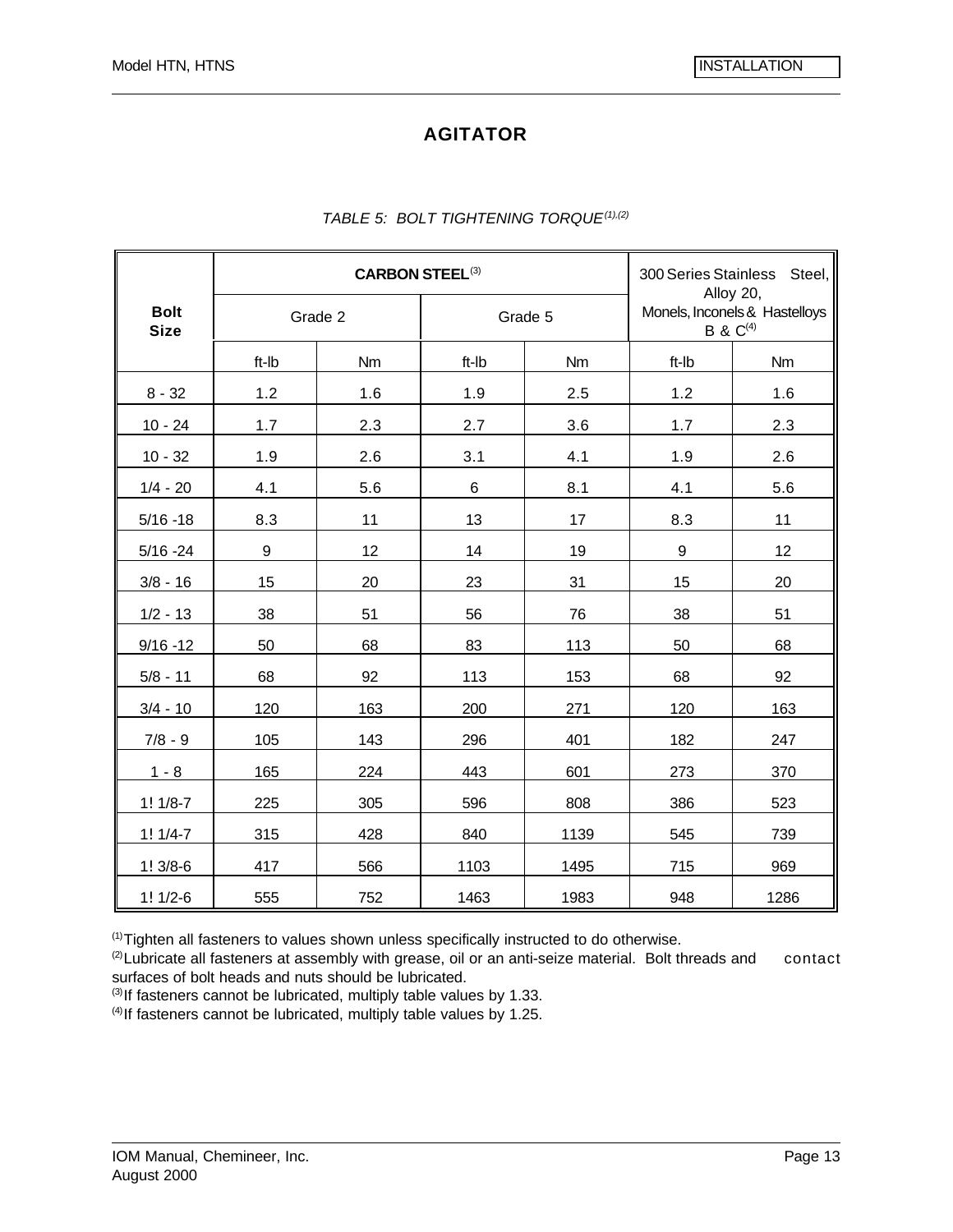

*Figure 4: Agitator Lifting System*

For case sizes 1-6, use a three point chain fall utilizing the three eyebolts installed in the top of the gear drive.

For case sizes 7-13, use a four point chain fall utilizing the lifting lugs located on the sides of the gear drive.

*CAUTION: Do not lift the agitator drive with any lifting lugs attached to the motor.*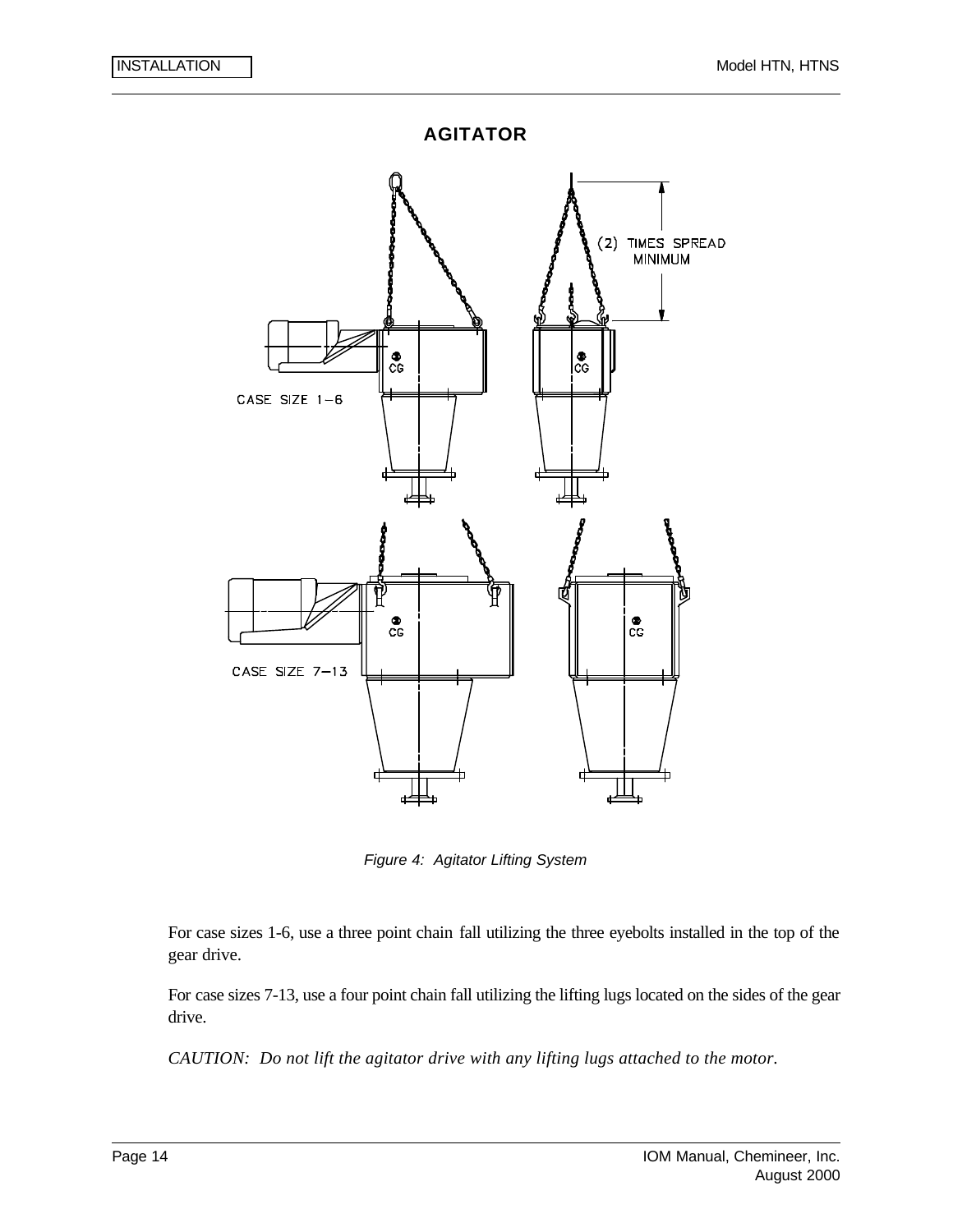

*Figure 5: Model HTN*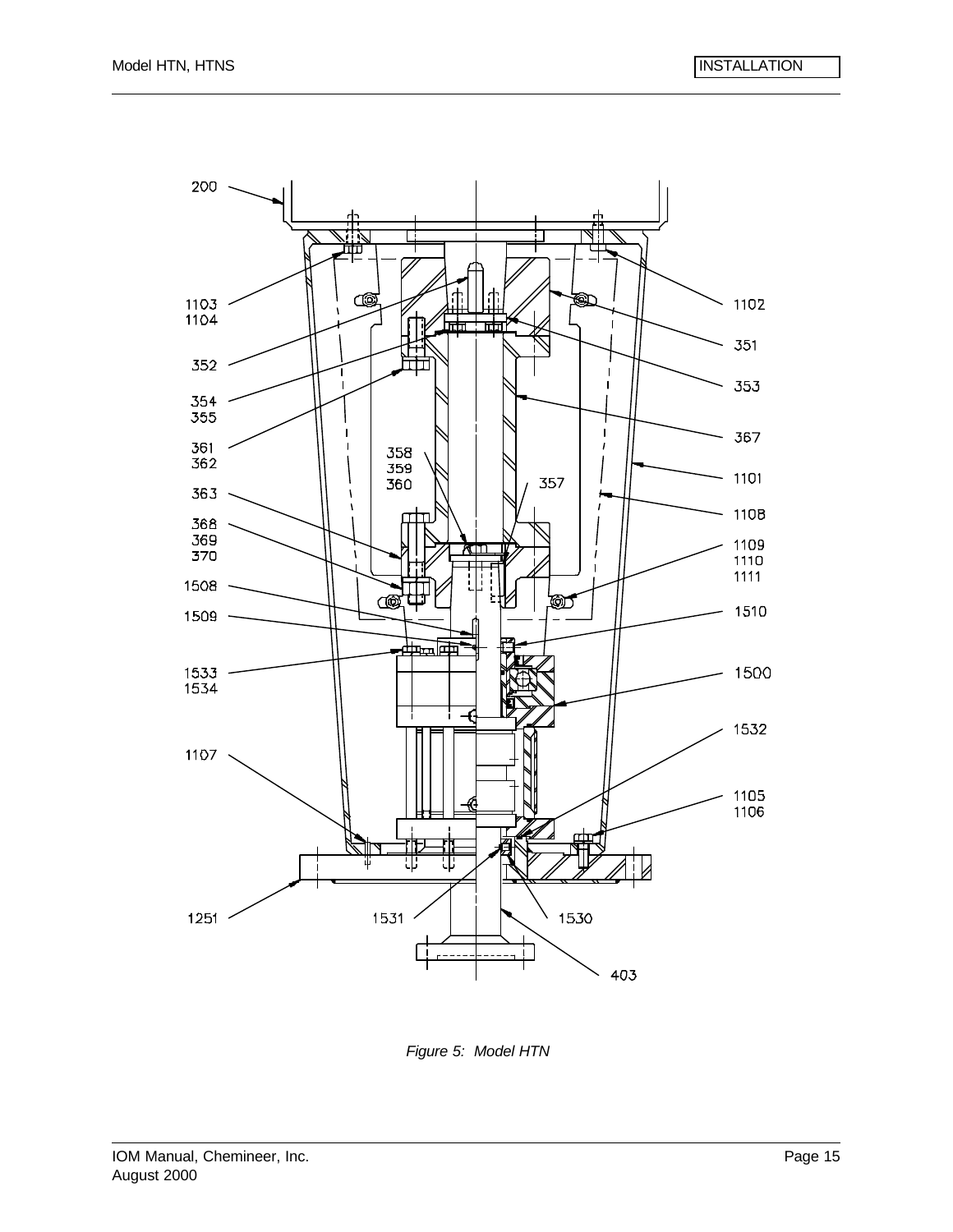

*Figure 6: Model HTNS*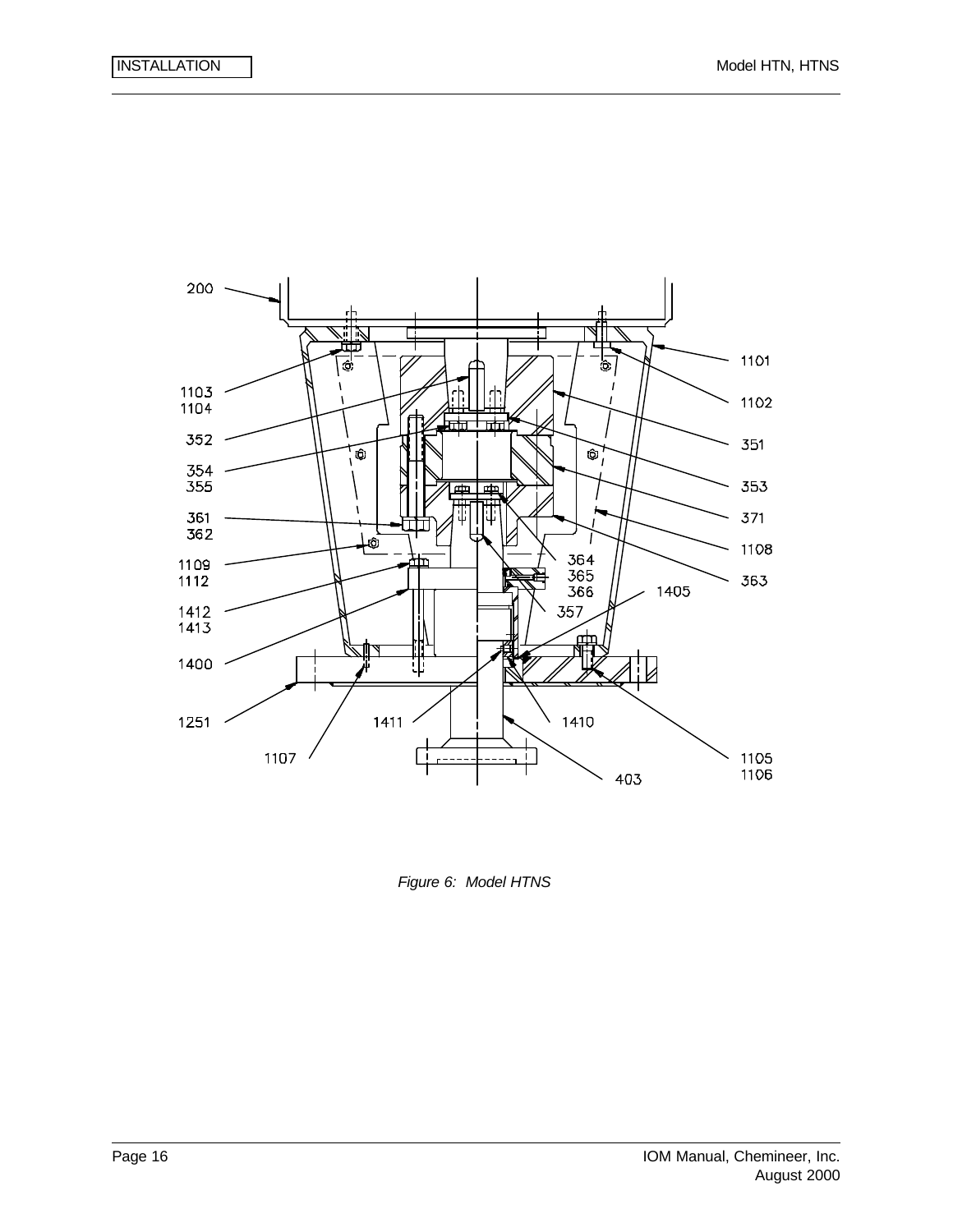# **IMPELLERS**

Unless otherwise specified on the unit assembly drawing, the impeller attaches to the shaft with a key and setscrew. Refer to *Figure 7, page 18.* With extended shaft keyways, the keyway is drilled at intervals for optional impeller placement.

Impeller assemblies (hub, blades, and stabilizer fins [if required]) may be match marked. Match marking is used on impellers that have been balanced or as an aid for locating multiple impellers on the shaft. All agitators operating at or above 100 RPM have match-marked impellers. Check the impeller parts for match marks before assembly.

Match-marked components are marked as a function of the agitator serial number and impeller location. Impellers are marked sequentially beginning with the bottom impeller and working up toward the agitator mounting surface. The following example assumes an order with two agitators, each having two 4-blade impellers with the lower impeller stabilized.

Markings for Serial Number 1-XXXXX-1

The lower impeller hub has stub blades marked 1-1, 1-2, 1-3, 1-4. The corresponding extension blades and stabilizer fins are marked 1-1, 1-2, 1-3, 1-4 with respect to the stub blades.

The upper impeller hub has stub blades marked 1-5, 1-6, 1-7, 1-8. The corresponding extension blades are marked 1-5, 1-6, 1-7, 1-8 with respect to the stub blades.

Markings for Serial Number 1-XXXXX-2

The lower impeller hub has stub blades marked 2-1, 2-2, 2-3, 2-4. The corresponding extension blades and stabilizer fins are marked 2-1, 2-2, 2-3, 2-4 with respect to the stub blades.

The upper impeller hub has stub blades marked 2-5, 2-6, 2-7, 2-8. The corresponding extension blades are marked 2-5, 2-6, 2-7, 2-8 with respect to the stub blades.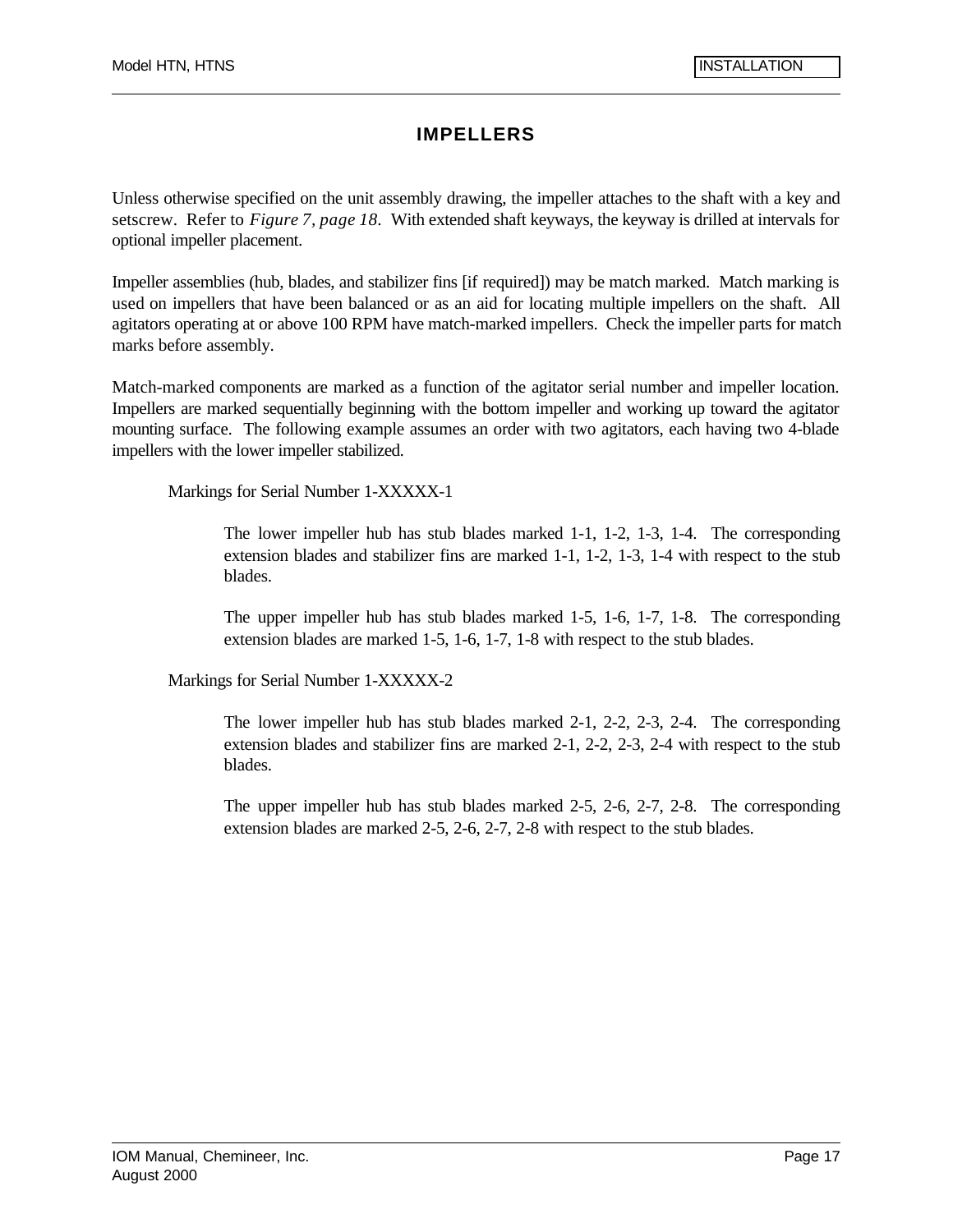### **IMPELLERS**

- 1. Slide hub **[504]** up agitator extension shaft **[400]** past the desired key location.
- 2. Install pin key **[402]** in the shaft keyway so the pin extends into the drilled hole in the keyway. Slide the hub back down the agitator extension shaft, over the key, until the hub rests on the key step.
- 3. Tighten square head setscrew **[505]** firmly onto the key. Torque to the value shown in *Table 5, page 13.* The tapped hole for the setscrew is a self-locking thread form. Auxiliary fastener locking is not necessary.
- 4. Bolt extension blades **[506]** to the hub with bolts, nuts and lockwashers **[507, 509, 508]**. *Refer to Figures 8-13 pages 19-24.* Bolt split blades, if furnished, to extension blades with bolts, nuts and lockwashers**[529, 531, 530]**. Bolt stabilizer fins **[510]**, if furnished, to extension blades with bolts, nuts and lockwashers **[511, 513, 512]**. Torque to the values shown in *Table 5.*

*NOTE: Extreme care should be taken to see that bolts are properly tightened. It is recommended that all in-tank fasteners be checked for tightness after the first two weeks of operation.*



*Figure 7: Hub and Pin Key Detail*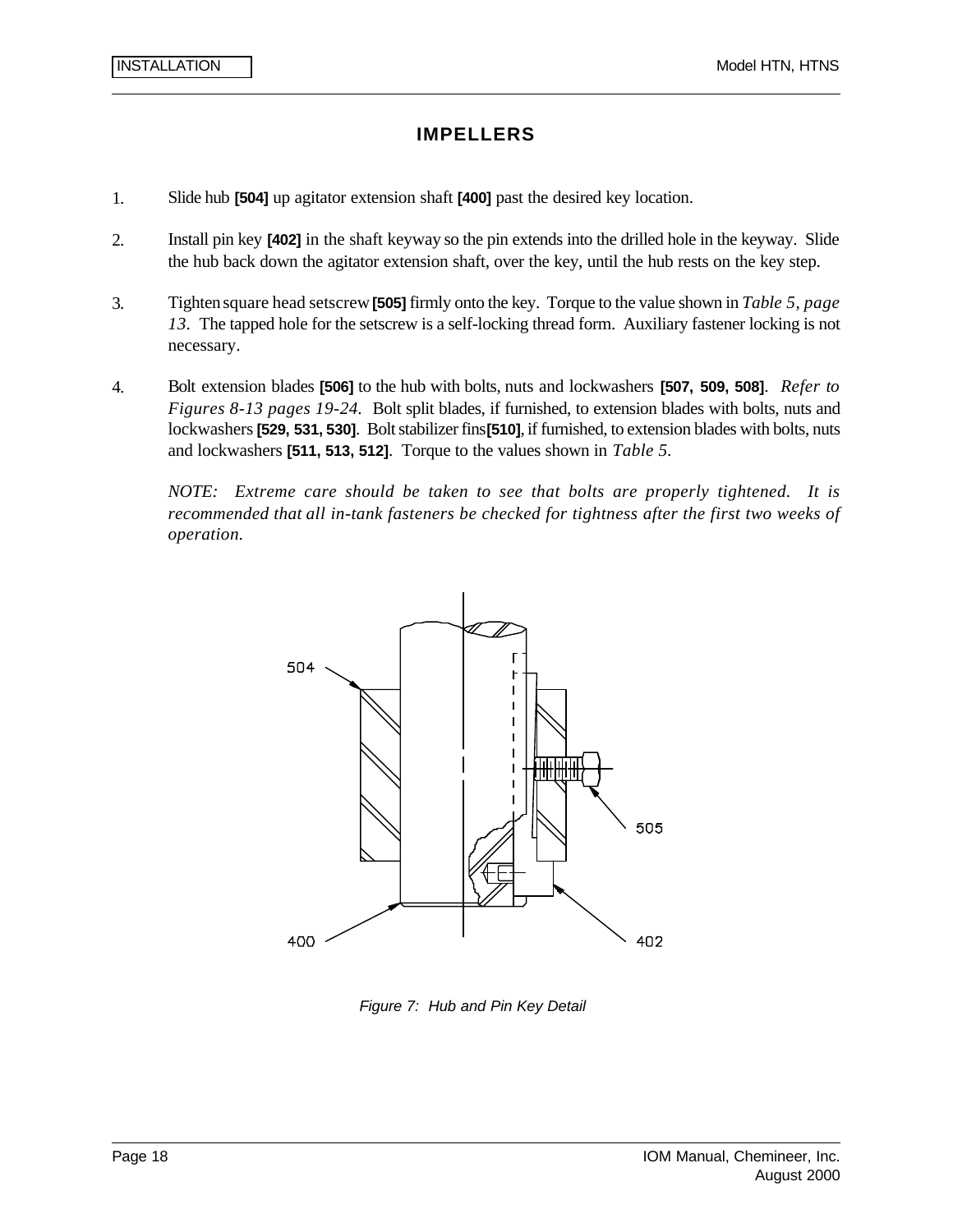



*Figure 8: Style P-4 Impeller*

NOTE:

STABILIZER FINS FURNISHED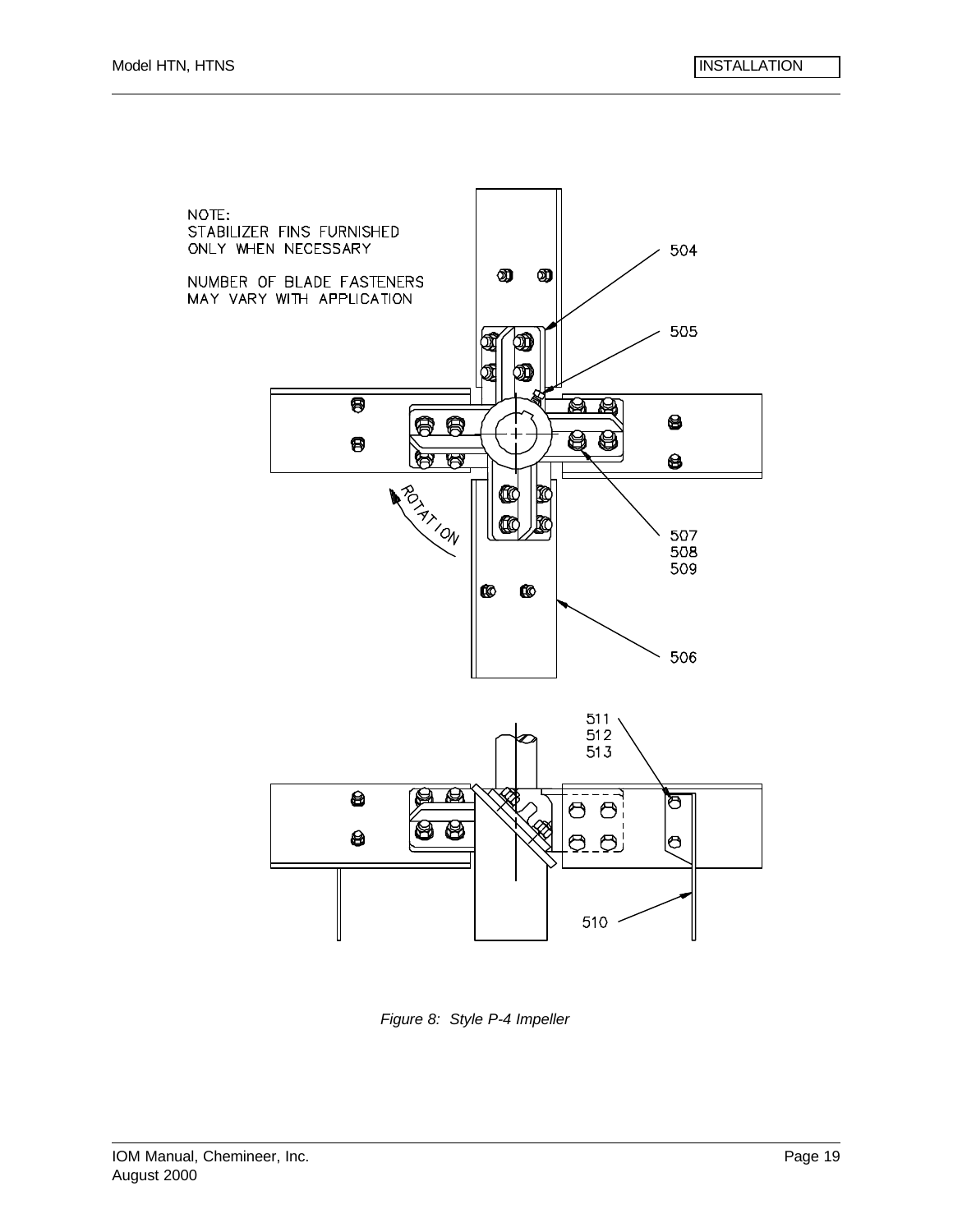

*Figure 9: Style HE-3 Impeller*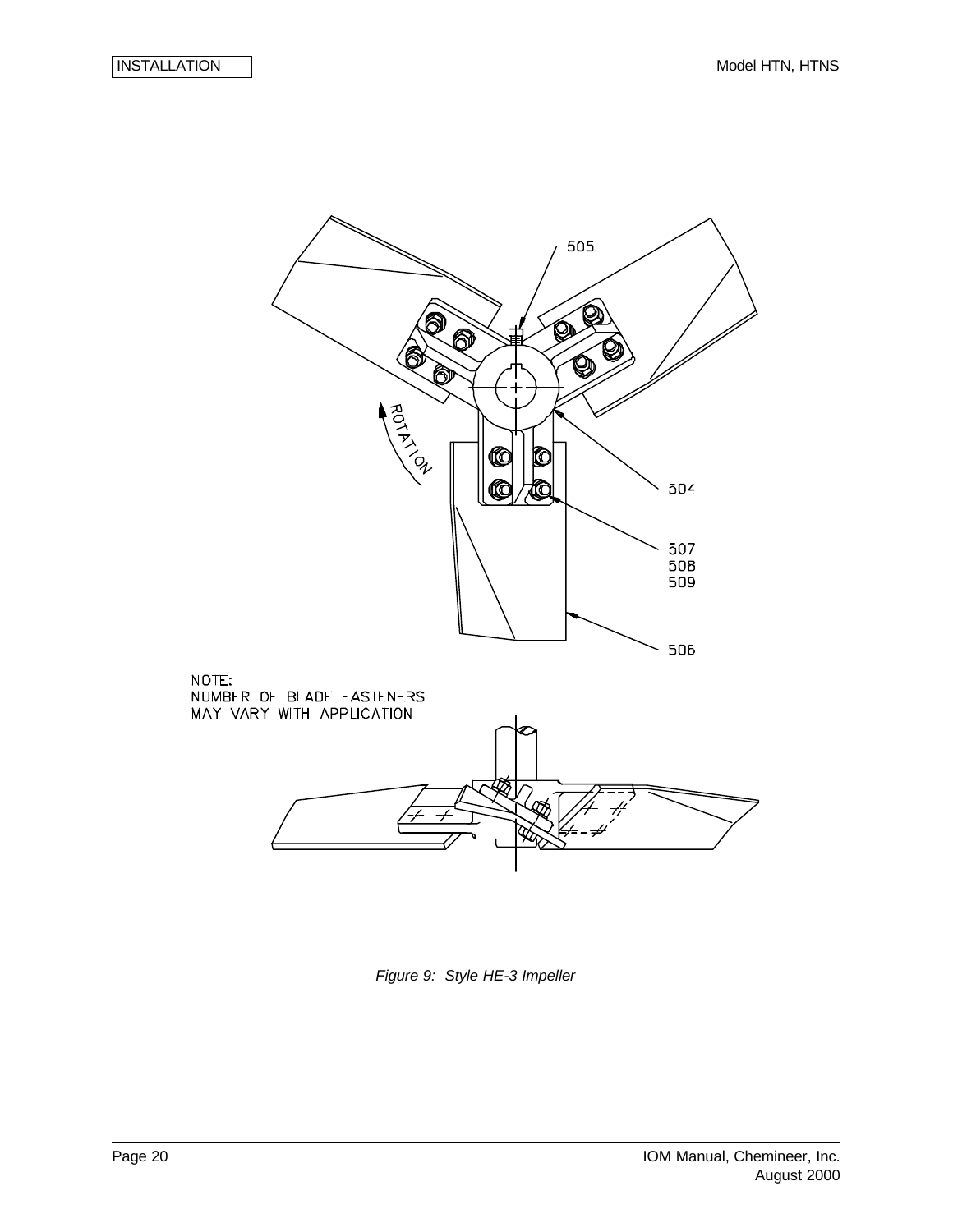# NUMBER OF BLADE FASTENERS đ MAY VARY WITH APPLICATION 505 504 dih щ 目 **POLITICAL CALL** 507 508 509  $\blacksquare$ 506 511 512 513  $\overline{\mathbb{O}}$  $510 -$ ୭  $\circ$  $\circledcirc$ O  $\circ$  $\overline{\phantom{a}}$

*Figure 10: Style S-4 Impeller*

NOTE:

STABILIZER FINS FURNISHED ONLY WHEN NECESSARY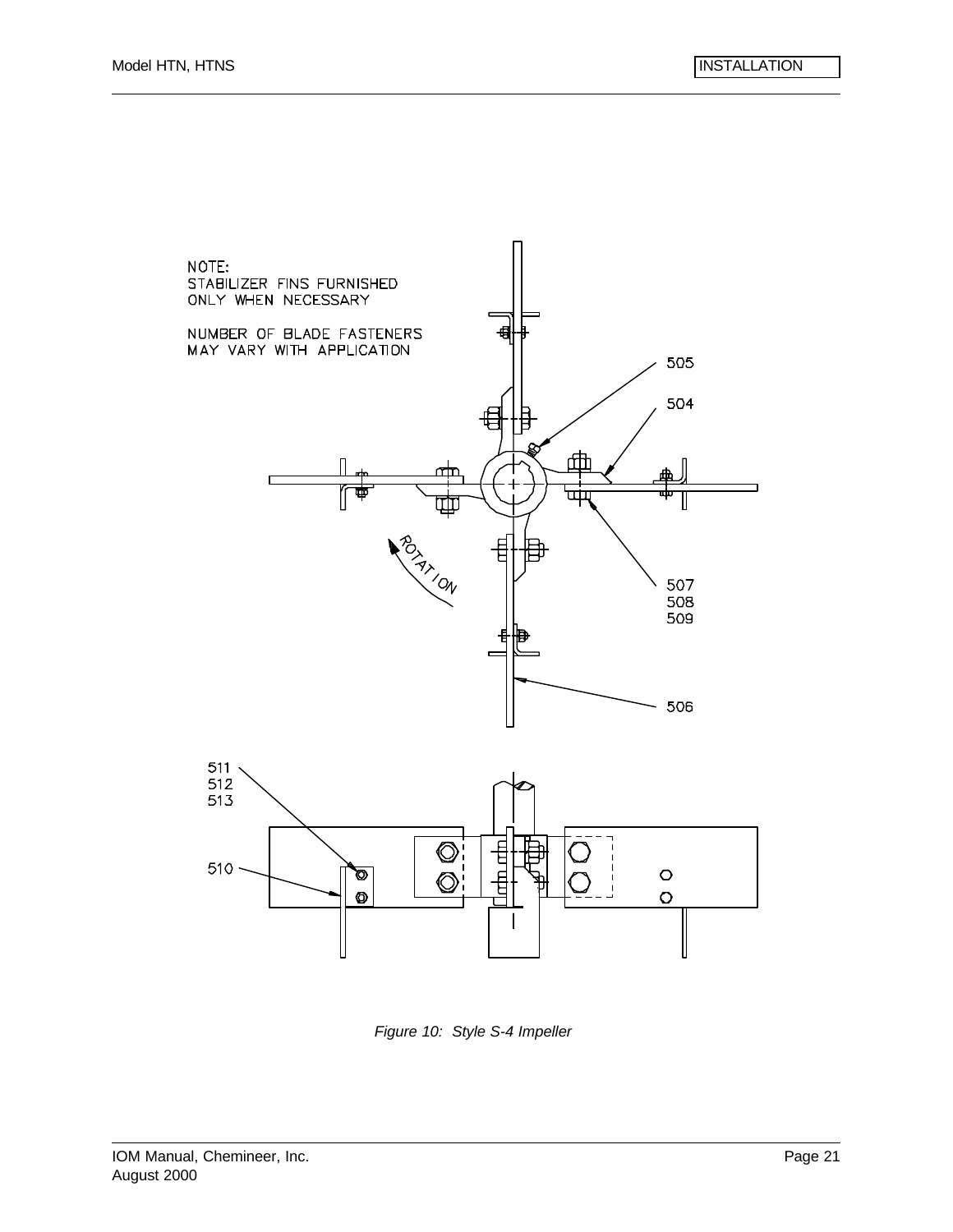

*Figure 11: Style D-6, CD-6, BT-6 Impeller*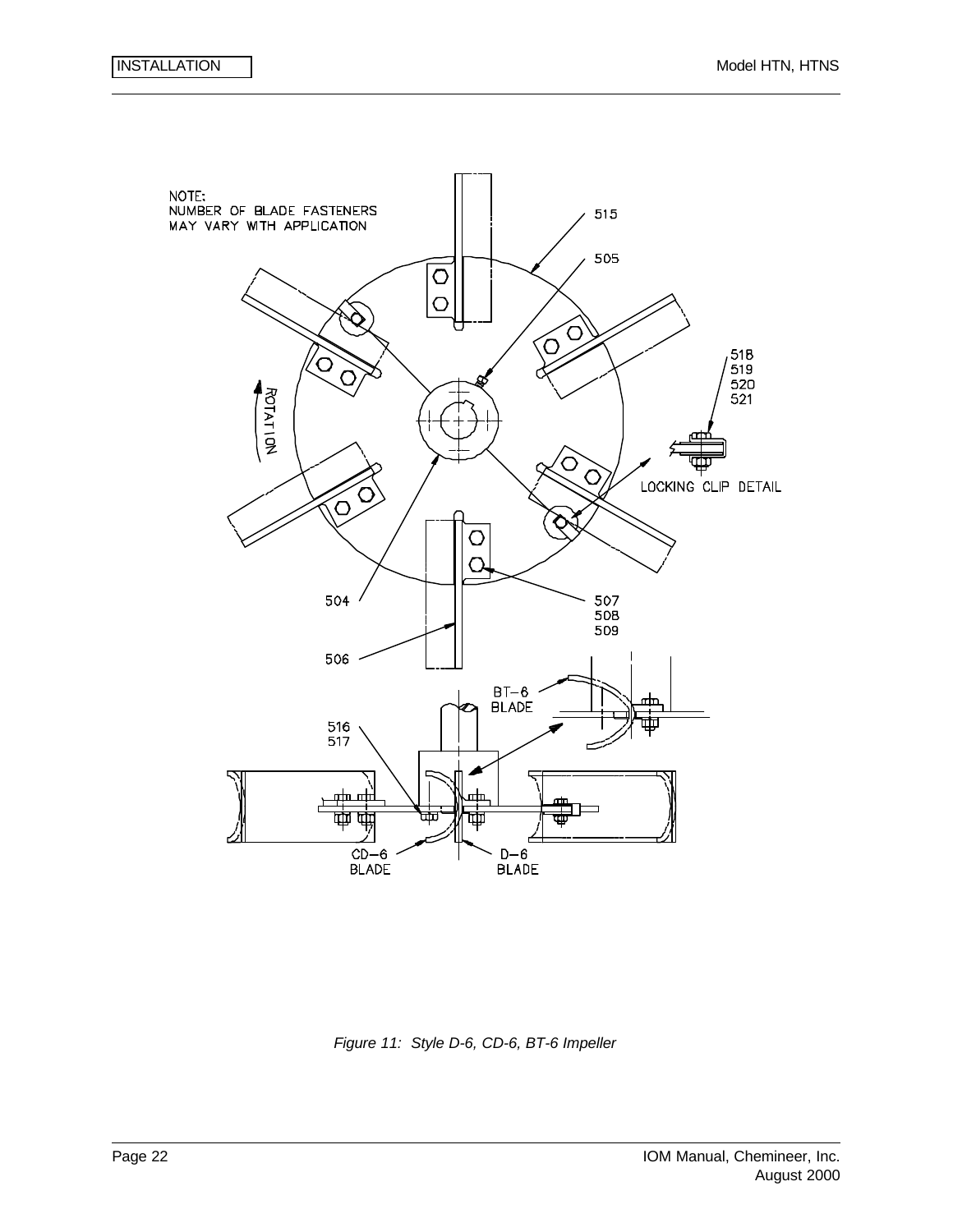

*Figure 12: Style SC-3 Impeller*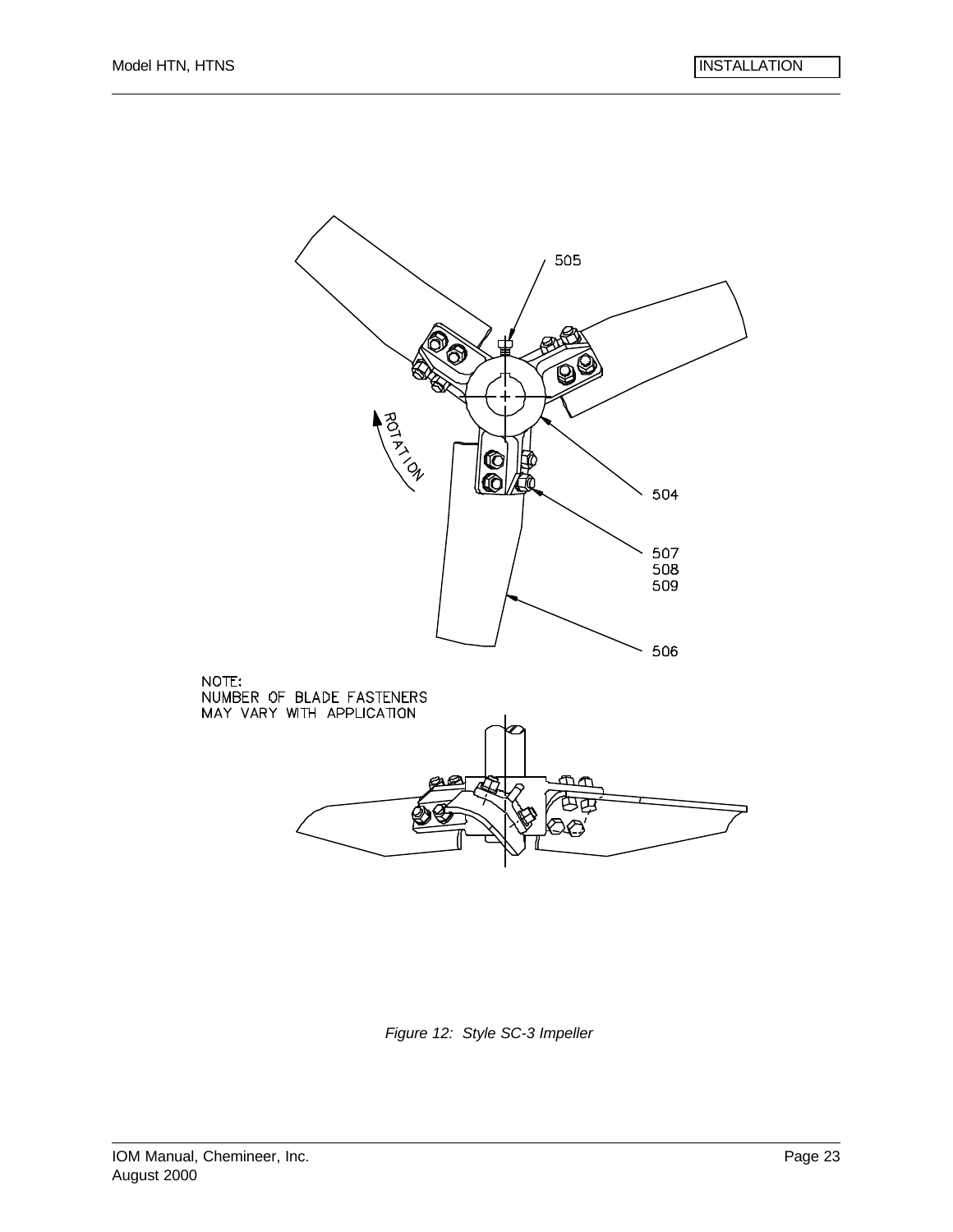

*Figure 13: Style Maxflo W Impeller*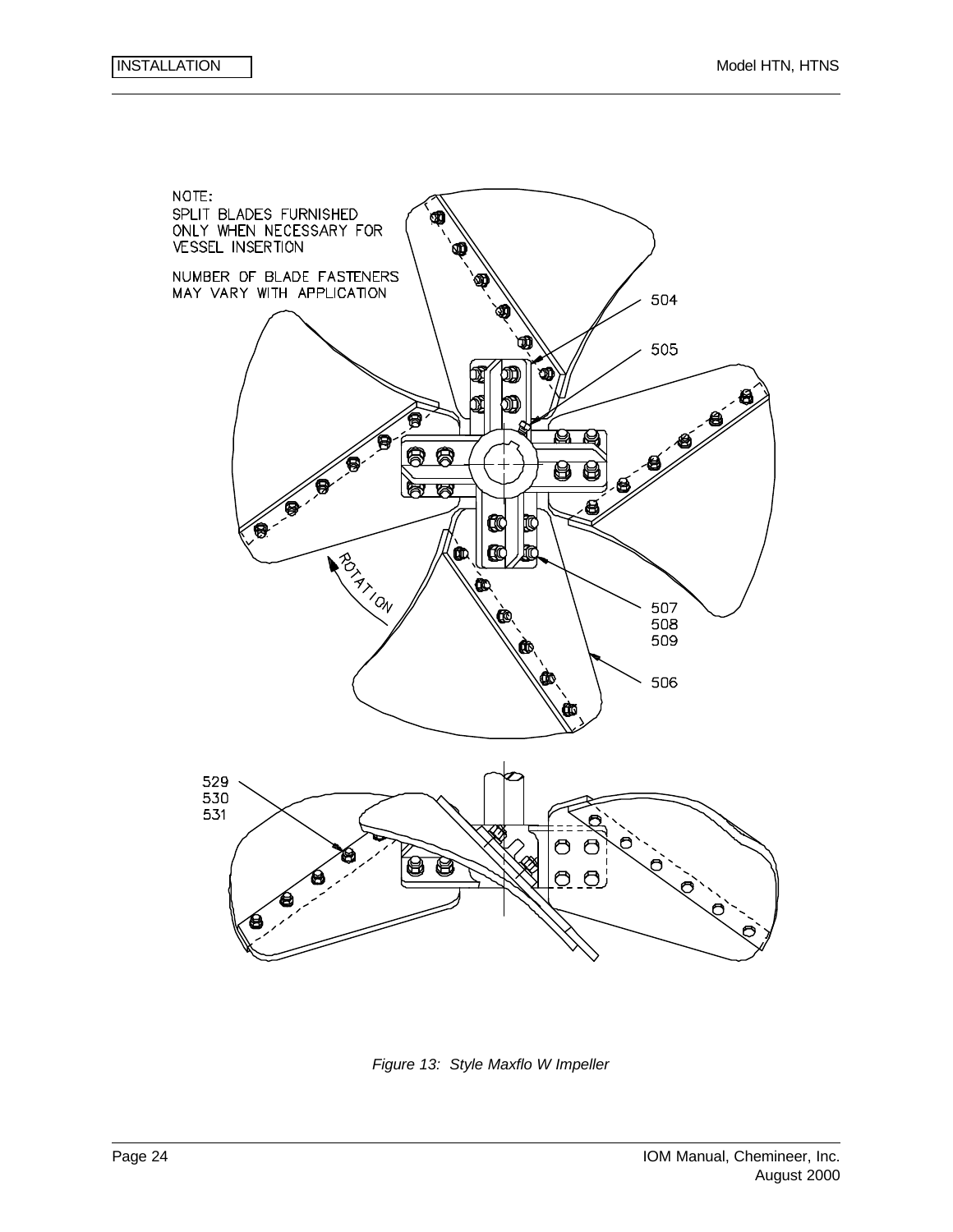#### **IMPELLERS**

#### (Coated/Rubber Covered)

If the unit includes a coating or rubber covering on the wetted parts, follow these instructions for installation. Refer to the unit assembly drawing.

#### **Impeller diameter # 84" (2133 mm)** :

The shaft and impeller are usually supplied as a one-piece (welded) coated/covered assembly, and no impeller assembly is required. If your impeller was shipped separate from the shaft, follow the assembly instructions for impeller diameters > 84".

#### **Impeller diameter > 84" (2133 mm)** :

The impeller is supplied as a one-piece (welded) coated/covered assembly. For attachment to the shaft, refer to *Figure 14, page 26.*

- 1. Put gasket **[522]** on top of hub **[504]**.
- 2. Install key **[420]** in the shaft keyway.
- 3. Hoist impeller onto shaft **[400]**, being careful not to damage the coating/covering.
- 4. Install snap ring **[523]** in the groove at the bottom of the shaft.

*CAUTION! Do not remove the hoist until mounting bolt assembly* **[522]**, **[524]**, **[525]**, *and* **[526]** *is installed.*

- 5. Place gasket **[522]** on thrust plate **[524]**.
- 6. Place the thrust plate over the bottom of the shaft and install mounting bolt **[526]** with gasket **[525]**. Torque to the value shown in *Table 5, page 13.*
- 7. Remove the hoist from the impeller.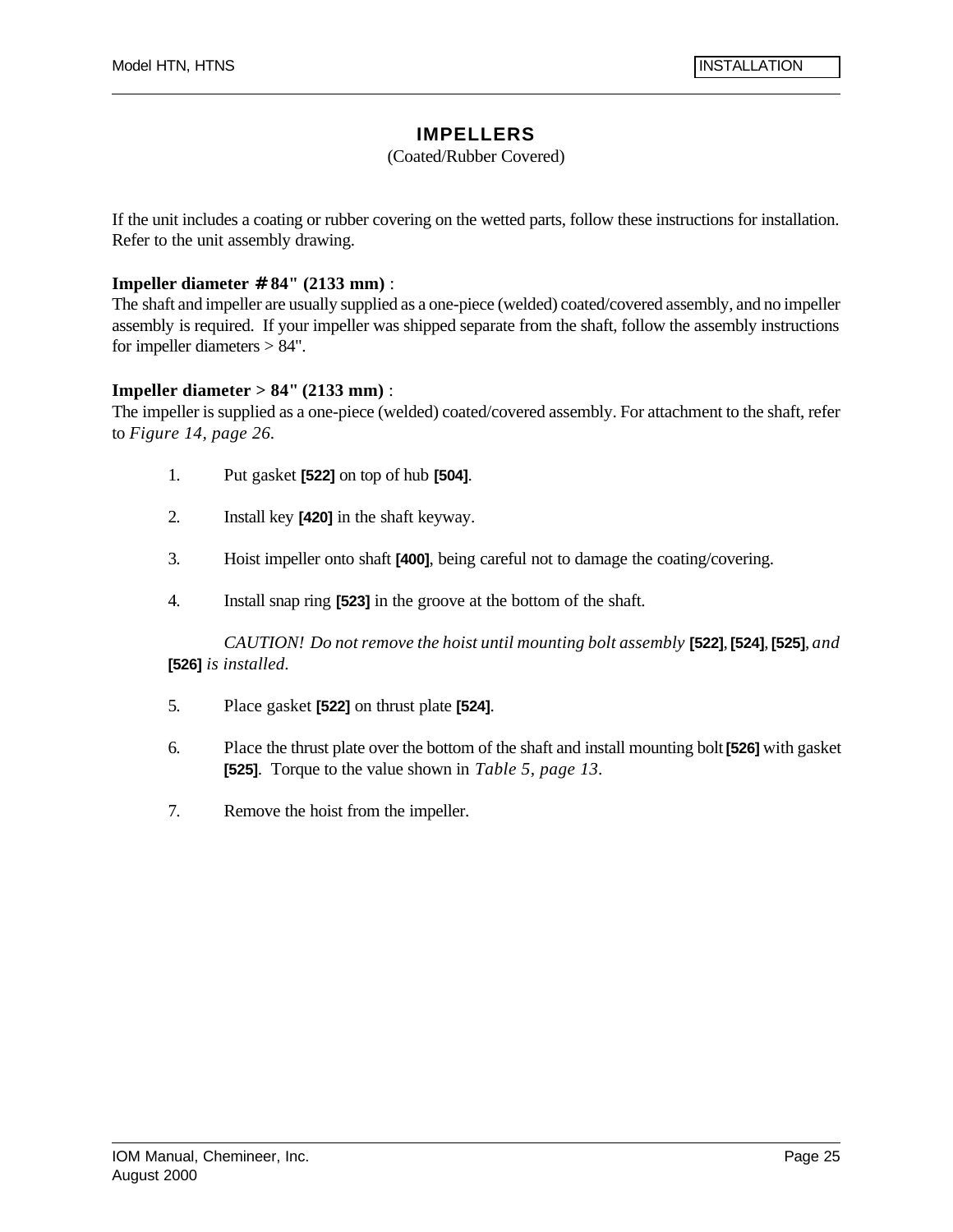

*Figure 14: Thrust Bolt Impeller Attachment*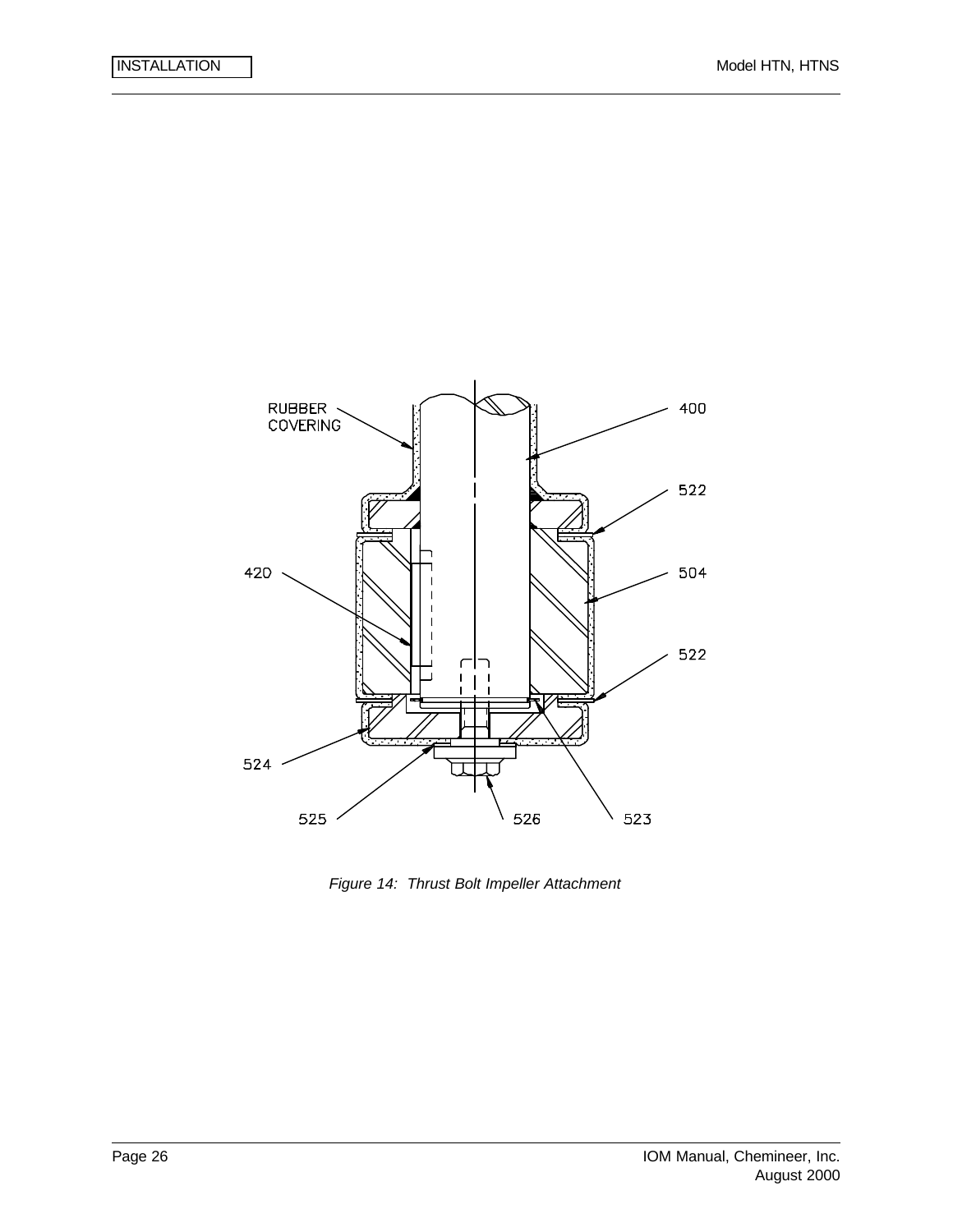# **GEAR DRIVE**

*CAUTION! The gear drive has been drained of oil for shipping.* Add oil to the gear drive according to the *Lubrication* section.

### **MOTOR**

- 1. Check the nameplate data on the motor to assure that the available power supply agrees with the motor requirements. Protective devices should be of the proper size and rating to safely carry the load and interrupt the circuit on overloads.
- 2. Turn the shaft by hand to check that it turns freely.
- 3. If the motor has been stored in a damp location, the windings may require drying.

*NOTE: Do not obstruct the normal flow of ventilating air through or over the motor.*

4. Connect the motor in accordance with the National Electric Code and local requirements, but do not make the connections permanent until the motor rotation has been checked.

Identify motor auxiliary devices such as space heaters or temperature sensors. Connect them in proper circuits and insulate them from motor power cables.

5. Jog the motor to check for correct rotation prior to securing wiring.

# **FLEXIBLE MOTOR COUPLING**

The standard flexible motor couplings **[110]** *(Figure 3, page 12)* used on Chemineer HT agitators are as follows:

T.B. Woods "Sure-Flex" couplings are supplied for motor frames up to and including Series 320T.

Falk "T-10" couplings are supplied for motor frame Series 360TS and larger.

Check the unit assembly drawing for the manufacturer, type and size coupling. Refer to *Vendor Data, Flexible Motor Couplings* for Installation, Alignment, Lubrication, Operation, and Maintenance instructions.

Verify coupling alignment and correct if necessary.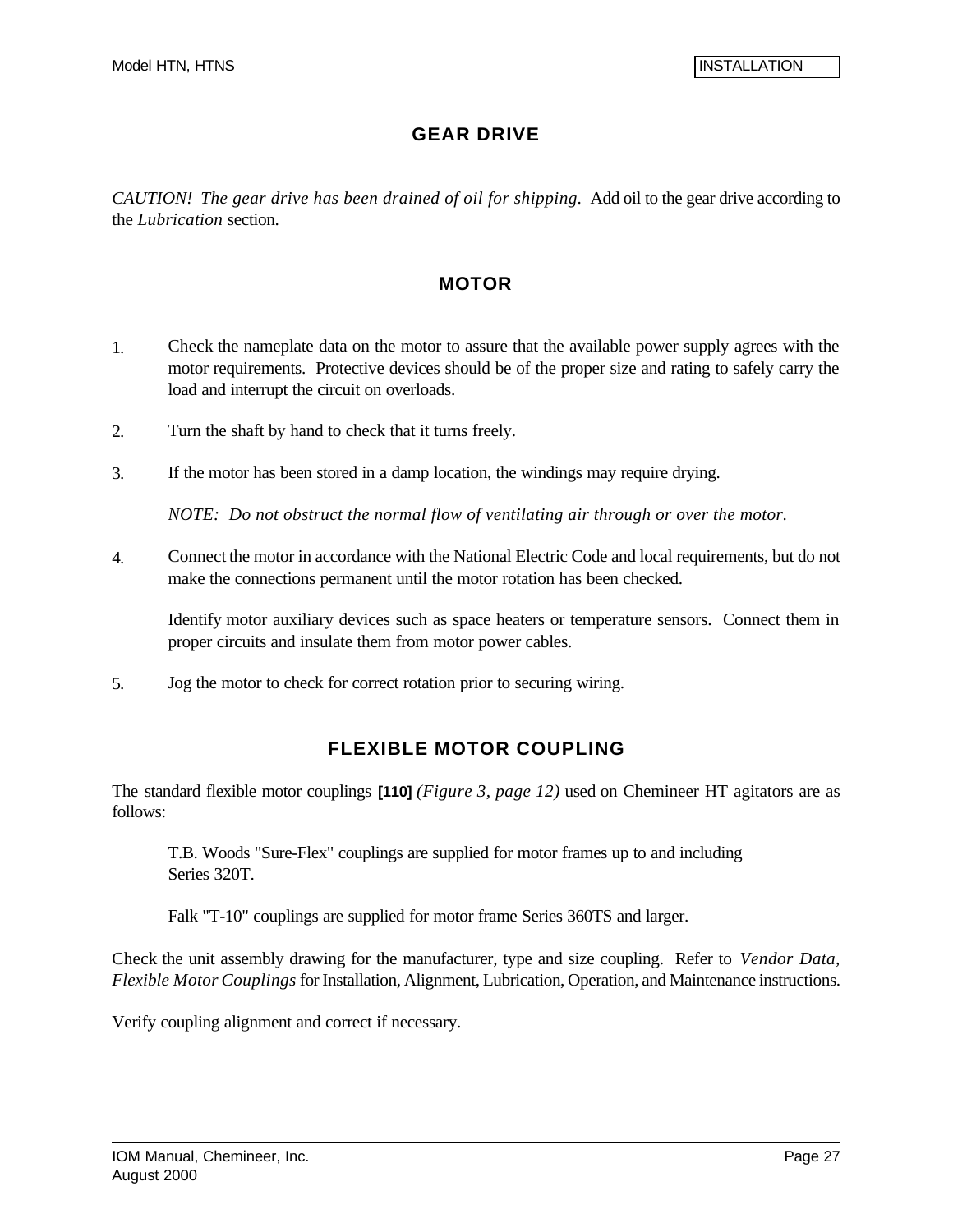### **SHAFT SEALS**

Mechanical seals may require lubrication, pressurized lubrication and cooling. Refer to unit assembly drawings for requirements. See *OPERATION* and *LUBRICATION* sections.

### **RIGID SHAFT COUPLINGS**

HTN and HTNS style units are normally supplied with a welded drive shaft coupling half below the mounting flange. The extension shaft is usually supplied with a welded coupling half. Refer to the unit assembly drawing for specific coupling types.

To connect shaft sections:

- 1. If coupling halves are not installed refer to *Options: In-Tank Couplings* for installation instructions.
- 2. If coupling halves are installed on the shaft, refer to *Figure 15, page 31,* to see how fasteners are installed.

#### 3. **Assemble Coupling Halves**:

Connect extension shaft **[404]** coupling half to drive shaft **[403]** coupling half making sure the match marks are lined up and the coupling faces are clean and free from burrs or nicks. Install coupling bolts, lockwashers and nuts **[405, 406, 407]**. Torque to the value shown in *Table 5, page 13.*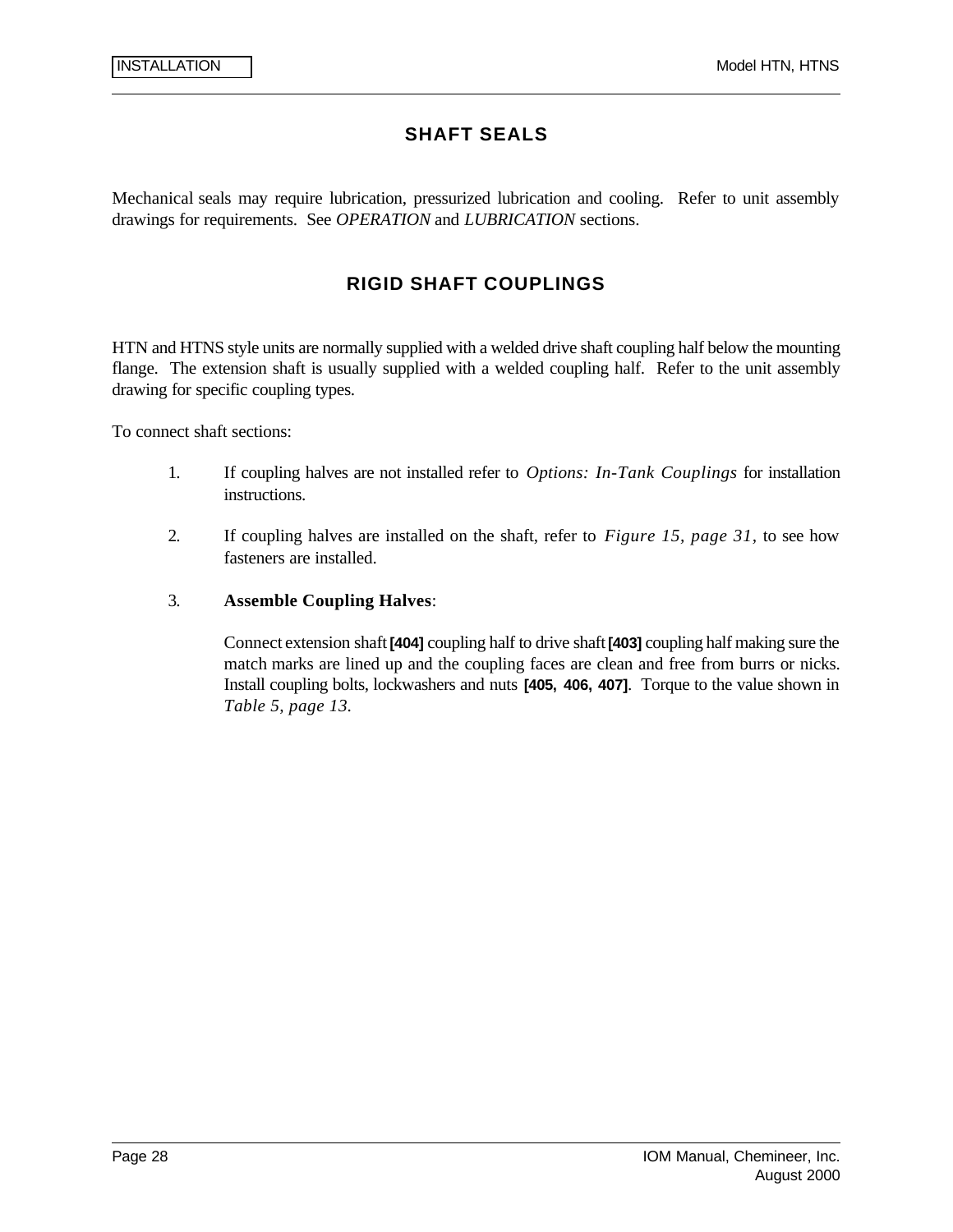### **OPTIONS: IN-TANK COUPLINGS**

Optional in-tank couplings are available in welded (non-removable) and taper bore (removable) construction.

#### **Assembly of Rigid, Removable, Taper Bore Coupling Half [408, 413]** *(Figure 15, page 31)*

1. Clean the shaft and coupling bore and make sure that both surfaces are free from burrs or nicks. Place key **[409, 414]** in the coupling keyway to make sure it slides freely. Place the key in the shaft keyway to make sure it is properly oriented and fully bottomed in the keyway. Install the key in the shaft keyway.

*CAUTION! Do not apply lubricant or anti-seize compound to shaft or coupling taper. Shaft and coupling taper must be clean and dry prior to assembly.*

- 2. Slide the coupling half on the tapered shaft end until both seat firmly against each other. Be sure the coupling half is not hung up on the key or cocked at an angle to the shaft.
- 3. Shaft Bolt Installation:

#### **2 Bolt Design:**

Install coupling washer **[421, 424]**; lubricate and install bolts and lockwashers **[422, 423, 425, 426]**. Torque to the value shown in *Table 5, page 13.*

#### **1 Bolt Design:**

Install coupling washer **[410, 415]** and locking clip **[412, 416];** lubricate and install shaft bolt **[418, 419]**. Torque to the value shown in *Table 6, page 30.* Bend exposed tabs of the locking clip around the shaft bolt head.

4. Assemble Coupling Halves:

Connect extension shaft **[404]** coupling half to drive shaft **[403]** coupling half making sure the match marks are lined up and the coupling faces and tenons are clean and free from burrs or nicks. Install coupling bolts and lockwashers **[405, 406]** (and nuts **[407]** if welded construction). Torque to the value shown in *Table 5.*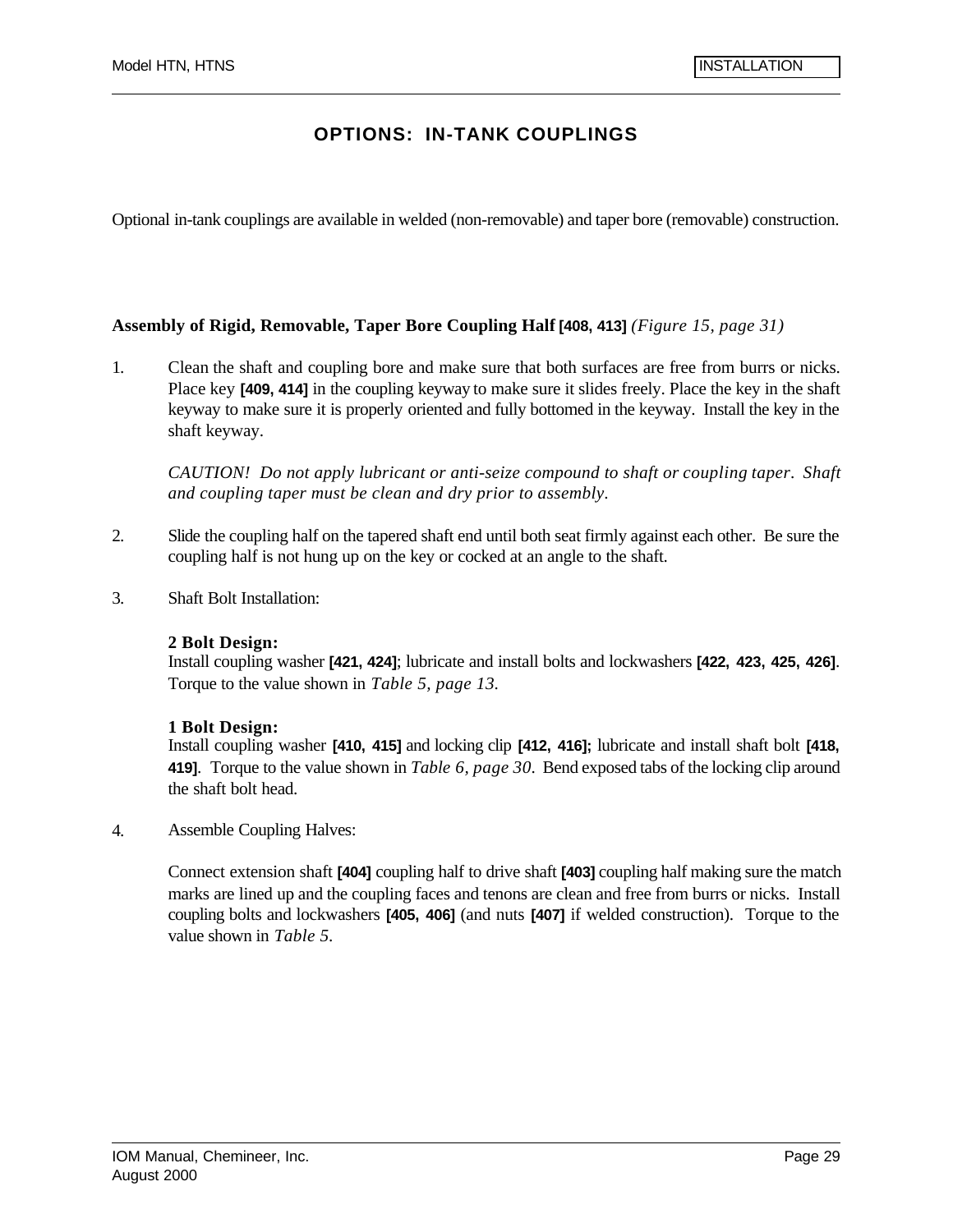#### **RIGID SHAFT COUPLINGS**

|                            | <b>ALL MATERIALS</b> |      |  |  |
|----------------------------|----------------------|------|--|--|
| <b>Bolt</b><br><b>Size</b> | ft-Ib                | Nm   |  |  |
| $1/2 - 13$                 | 38                   | 51   |  |  |
| $5/8 - 11$                 | 68                   | 92   |  |  |
| $3/4 - 10$                 | 120                  | 163  |  |  |
| $7/8 - 9$                  | 105                  | 143  |  |  |
| $1 - 8$                    | 165                  | 224  |  |  |
| $1! 1/8 - 7$               | 225                  | 305  |  |  |
| $1!1/4-7$                  | 315                  | 428  |  |  |
| $1!3/8 - 6$                | 417                  | 566  |  |  |
| $1! 1/2 - 6$               | 555                  | 752  |  |  |
| $1!3/4-5$                  | 825                  | 1119 |  |  |
| $2 - 4!1/2$                | 1125                 | 1525 |  |  |
| $2!1/4 - 4!1/2$            | 1725                 | 2339 |  |  |
| $2!1/2 - 4$                | 2325                 | 3153 |  |  |

#### *TABLE 6: SHAFT BOLT TIGHTENING TORQUE(1),(2),(3)*

(1) Regardless of material or head markings, tighten all 1 bolt design shaft bolts to the value shown.

(2) Lubricate all fasteners at assembly with grease, oil or an anti-seize material. Bolt threads and contact surfaces of bolt heads and nuts should be lubricated.

(3) If fasteners cannot be lubricated, multiply table values by 1.33.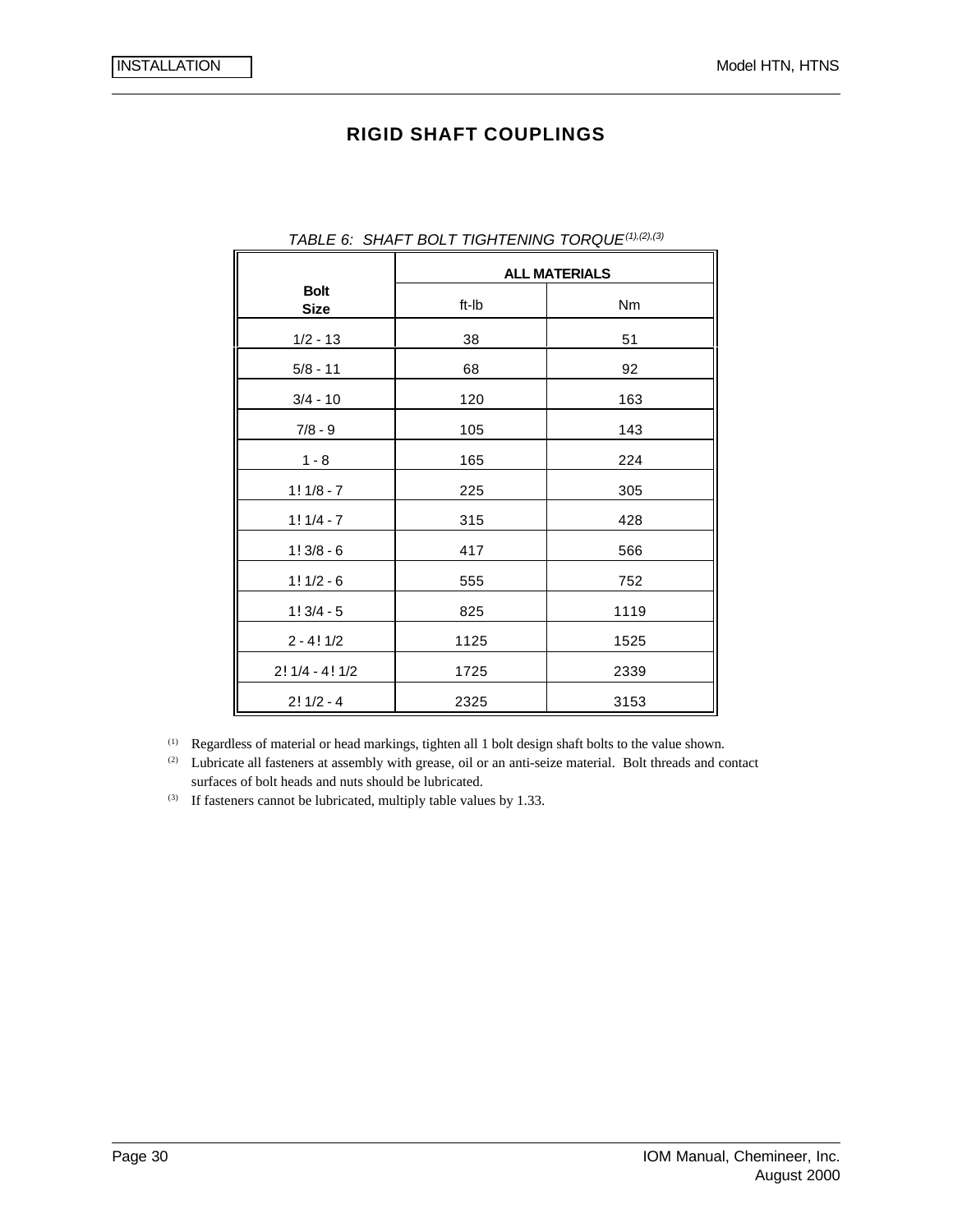





*Figure 15: In-Tank Couplings*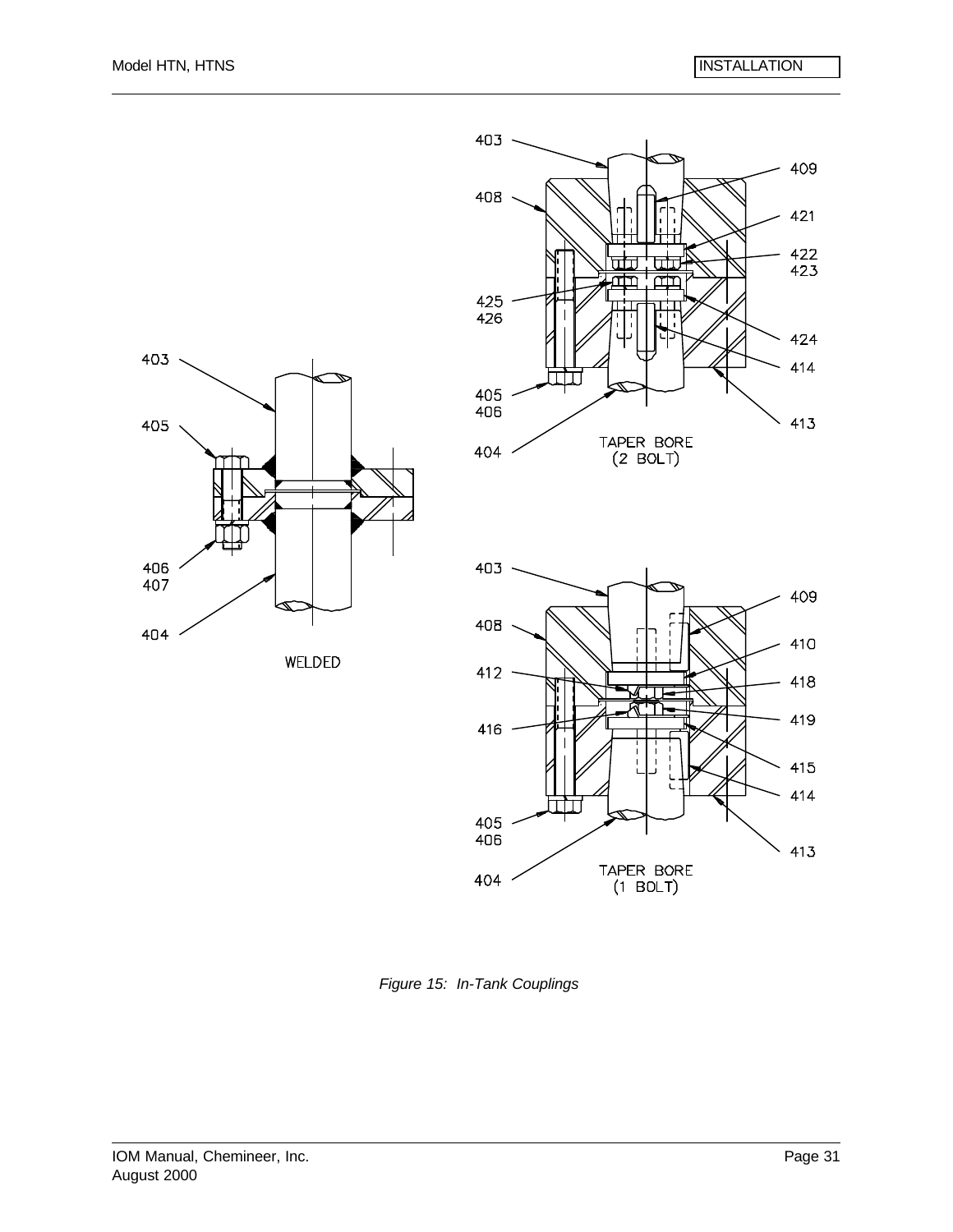HT agitators may include an optional in-tank steady bearing. See the unit assembly drawing for the steady bearing style, type of mounting, side load and vessel installation requirements.

Proper steady bearing operation requires the agitator extension shaft to be straight and the steady bearing to be centered on the shaft. *See INSTALLATION, page 11* for checking and straightening the shaft. Steady bearing mountings should be located from the installed agitator extension shaft. Design steady bearing support for a maximum deflection of .010" (.25 mm) per 1000 lbs. (455 kg) of side load.

#### **Bracket Steady Bearing**



*Figure 16: Bracket Steady Bearing [601]*

1. Place the steady bearing assembly on the end of the shaft and attach it to the support bracket (supplied by others). The support bracket should be located such that the steady bearing assembly is centered on the shaft. Bolt steady bearing housing [609] to the support bracket. Tighten the bracket bolts (supplied by others) to 25% of specified torque per *Table 5, page 13.*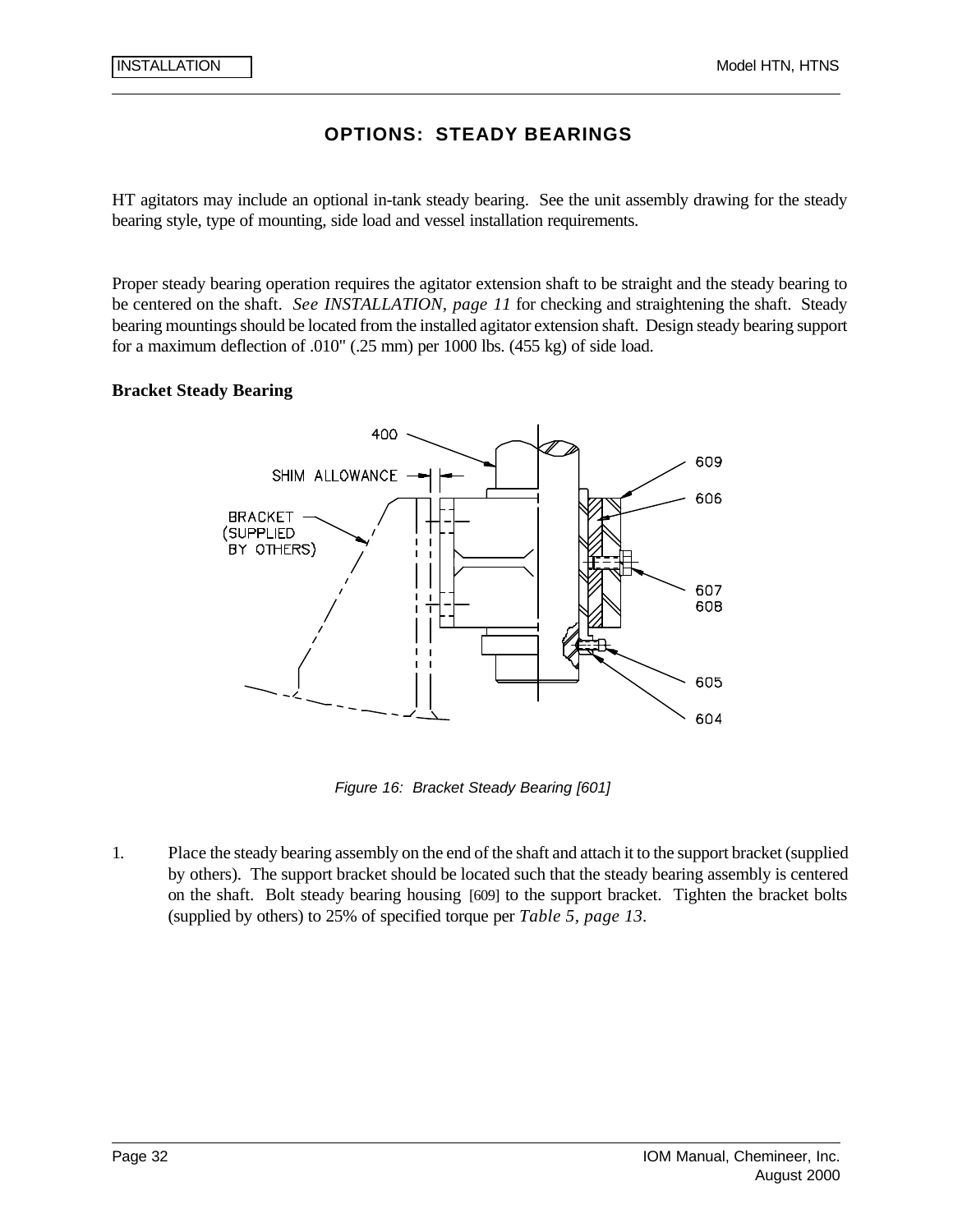#### **Bracket Steady Bearing** (Cont'd)

- 2. Loosen setscrews [605] and remove wear sleeve [604]. Remove bushing retaining bolt and lockwasher [607, 608] and bushing [606] from steady bearing housing [609].
- 3. Attach a dial indicator to the shaft and set it so the point of the indicator extends inside the steady bearing housing bore.
- 4. Manually turn the flexible motor coupling to rotate the extension shaft one turn. Shim the steady bearing housing until it is located concentric to the shaft centerline within .050" (1.27 mm) FIM (Full Indicator Movement).
- 5. Install bushing, bushing retaining bolt, lockwasher, wear sleeve and setscrews [606, 607, 608, 604, 605]. See the unit assembly drawing for the position of the wear sleeve on the shaft. Tighten the bushing retaining bolt and the setscrews.
- 6. With a feeler gage check the clearance between the wear sleeve and the bushing at the top and bottom in 90° increments. For proper angular alignment, the gap at all locations should be within .010" (.25 mm) of each other.
- 7. If the angular alignment needs correction, repeat *Steps 1 through 6.*
- 8. Once the final steady bearing housing location has been determined, drill the steady bearing housing and its support bracket at two locations and install roll or dowel alignment pins (supplied by others). Torque the bracket bolts to the value shown in *Table 5, page 13*.
- 9. Remove the wear sleeve setscrews one at a time and transfer punch a center into the agitator shaft. Take the wear sleeve off the shaft. Spot the shaft for the setscrews using a drill of the same diameter as the setscrews. Drill to the depth of the drill point.
- 10. Reinstall the wear sleeve with the setscrews over the drill spots located in Step 9. Torque the setscrews and the bushing retaining bolt to the value shown in *Table 5.* The tapped holes for the setscrews are a self-locking thread form. Auxiliary fastener locking is not necessary.

*CAUTION! Do not operate the agitator without the steady bearing being submerged.*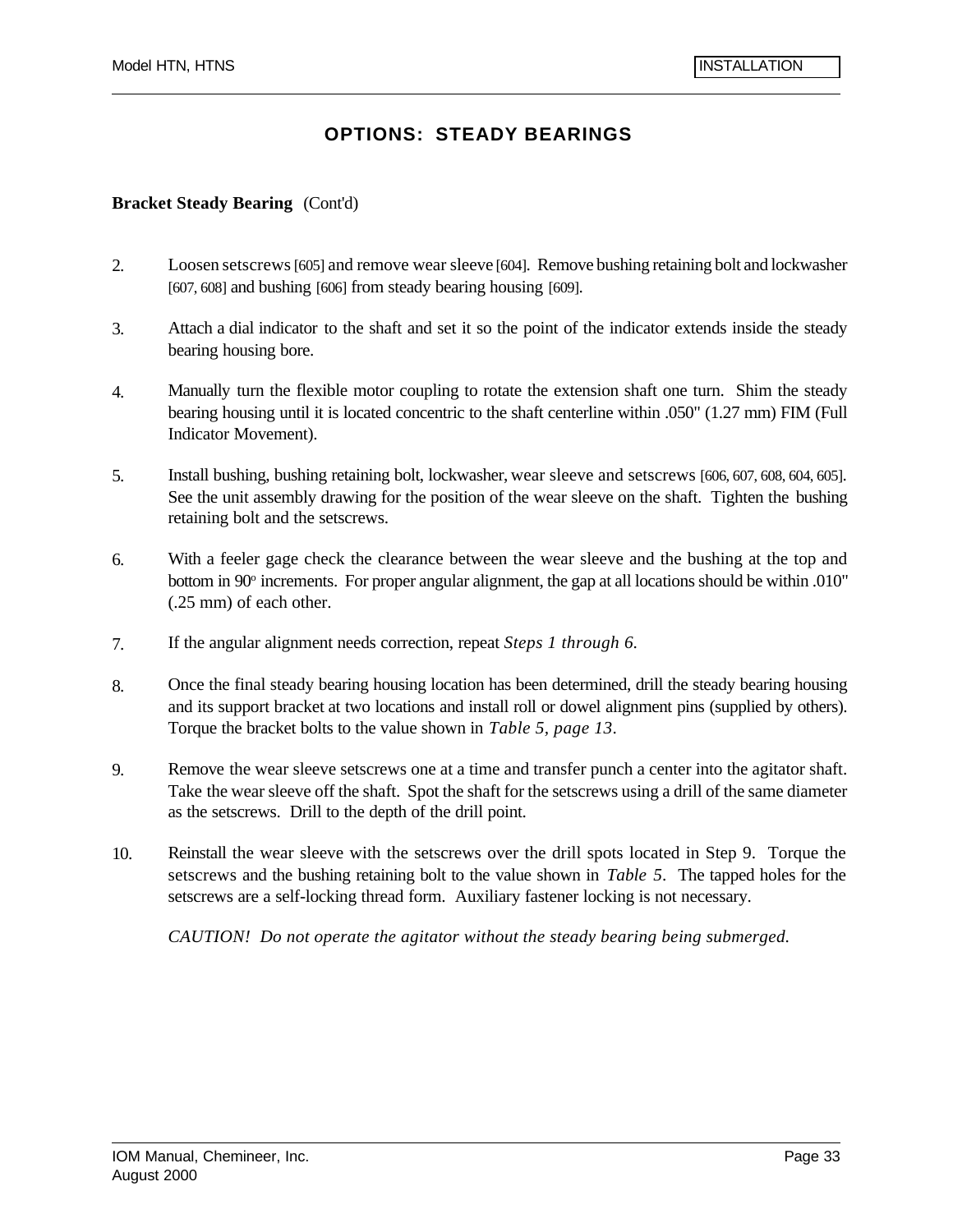#### **Tri-Pod Steady Bearing**



*Figure 17: Tri-Pod Steady Bearing [603]*

- 1. Locate the steady bearing assembly so that it is centered on the shaft. Attach support legs [614] to the vessel bottom.
- 2. Loosen setscrews [605] and remove wear sleeve [604].
- 3. Attach a dial indicator to the shaft and set the point of the indicator on the top face of housing hub [609].
- 4. Manually turn the flexible motor coupling to rotate the extension shaft one turn. Adjust nuts [615] to obtain .010" (.25 mm) FIM (Full Indicator Movement) maximum.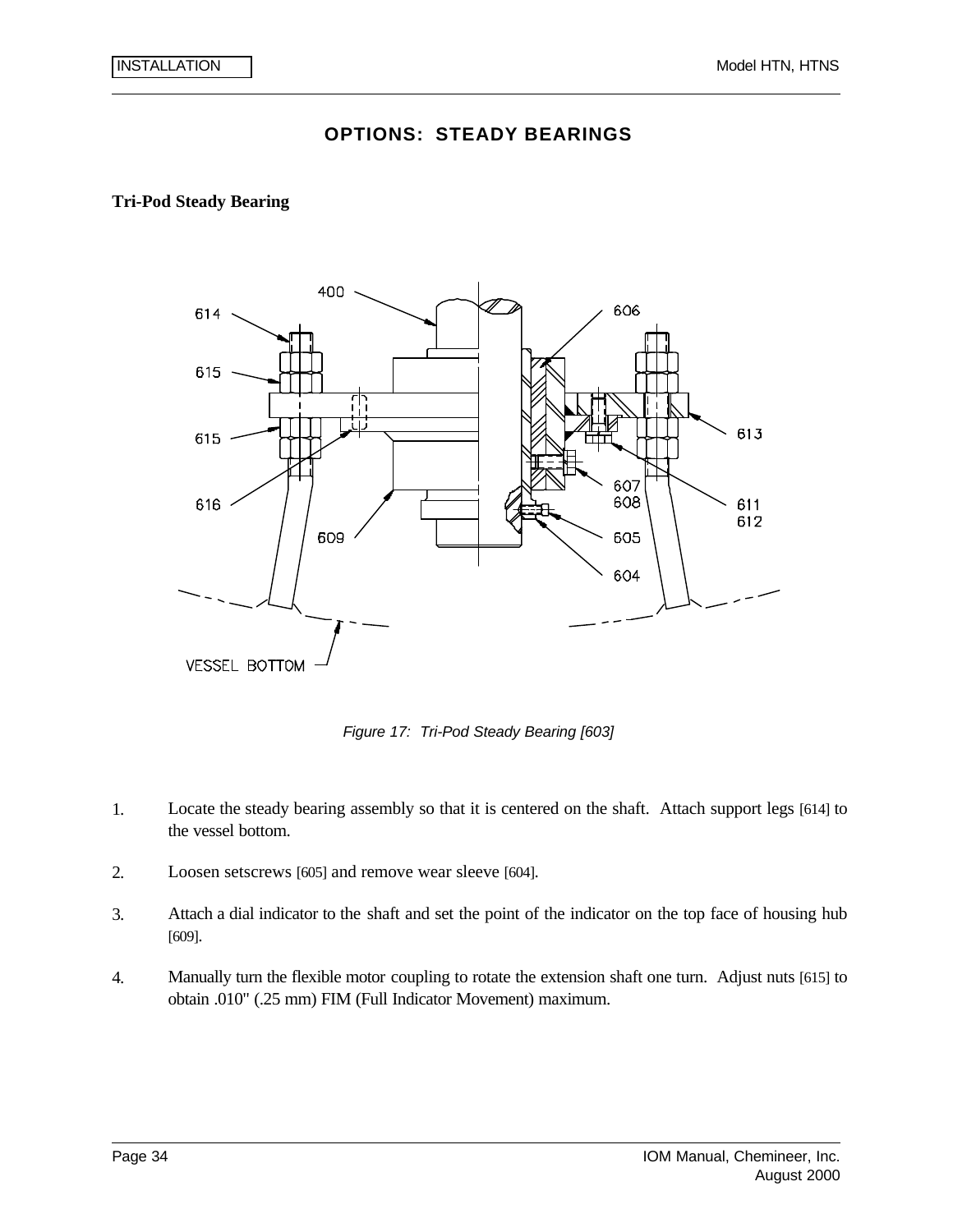#### **Tri-Pod Steady Bearing** (Cont'd)

- 5. Place the indicator point on the outside diameter of housing hub [609] and rotate the extension shaft one turn. Loosen bolts [611] and move steady bearing housing [609] until it is located concentric to the shaft centerline within .050" (1.27 mm) FIM. Adjust nuts [615] to obtain .010" (.25 mm) FIM maximum.
- 6. Tighten the bolts and nuts to the values shown in *Table 5, page 13* and recheck alignment with the dial indicator.
- 7. If the angular alignment needs correction, repeat *Steps 2 through 6*.
- 8. Once the final steady bearing housing location has been determined, drill the steady bearing housing and mounting plate [613] at two locations and install dowel alignment pins [616].
- 9. Install the wear sleeve. See the unit assembly drawing for the position of the wear sleeve on the shaft. Tighten setscrews [605].
- 10. Remove the wear sleeve setscrews one at a time and transfer punch a center into the agitator shaft. Take the wear sleeve off the shaft. Spot the shaft for the setscrews using a drill of the same diameter as the setscrews. Drill to the depth of the drill point.
- 11. Reinstall the wear sleeve with the setscrews over the drill spots located in Step 10. Torque the setscrews to the value shown in *Table 5.* The tapped holes for the setscrews are a self-locking thread form. Auxiliary fastener locking is not necessary.

*CAUTION! Do not operate the agitator without the steady bearing being submerged.*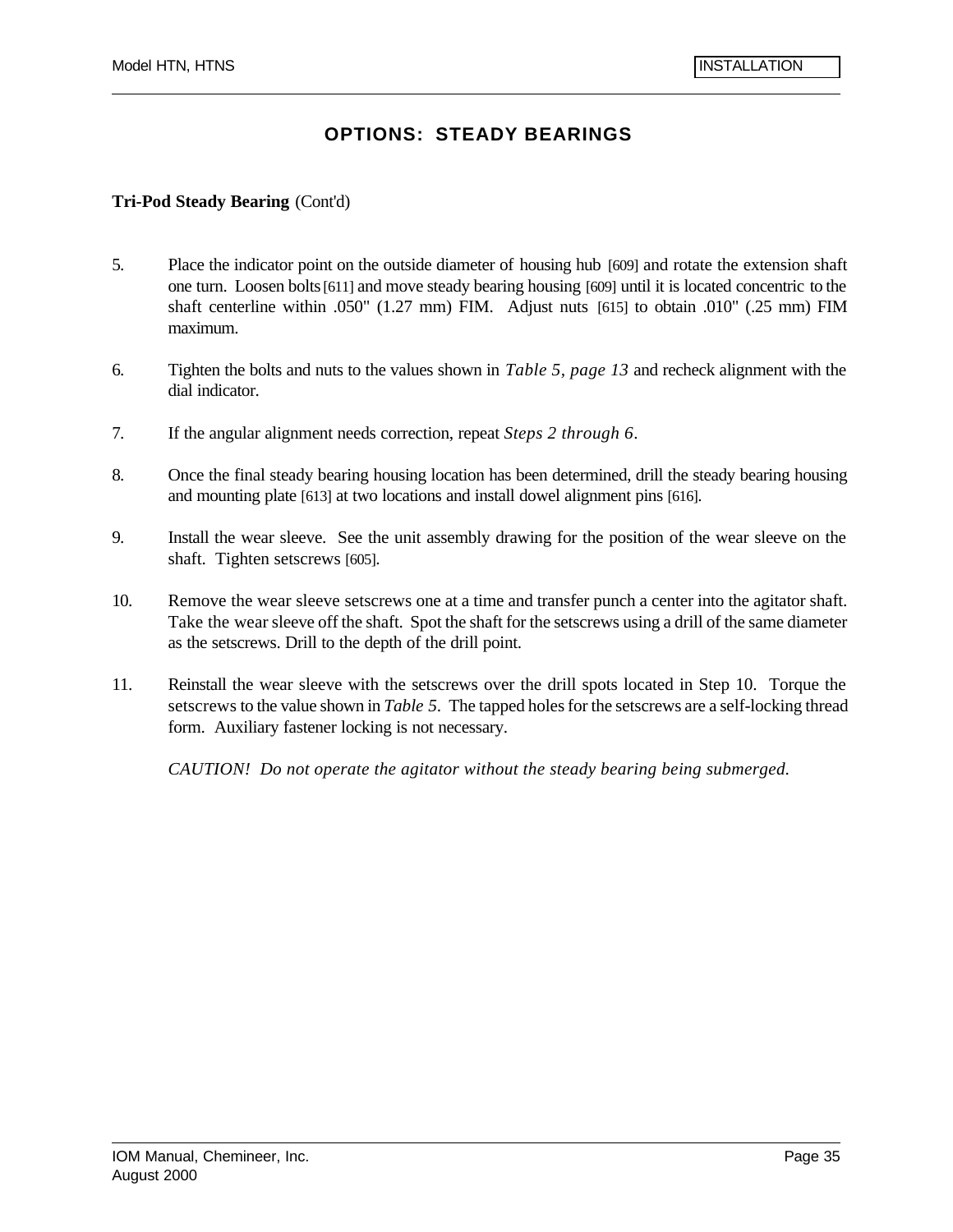### **Pad Steady Bearing**



*Figure 18: Pad Steady Bearing [602]*

- 1. Assemble steady bearing housing **[609]** to the vessel pad with the proper gasket and flange bolts (supplied by others). Tighten the flange bolts to 25% of specified torque per *Table 5, page 13.*
- 2. Loosen setscrews **[605]** and slide wear sleeve **[604]** up the extension shaft to disengage from bushing **[606]**.
- 3. Attach a dial indicator to the shaft and set the point of the indicator on the top face of housing hub **[609]**.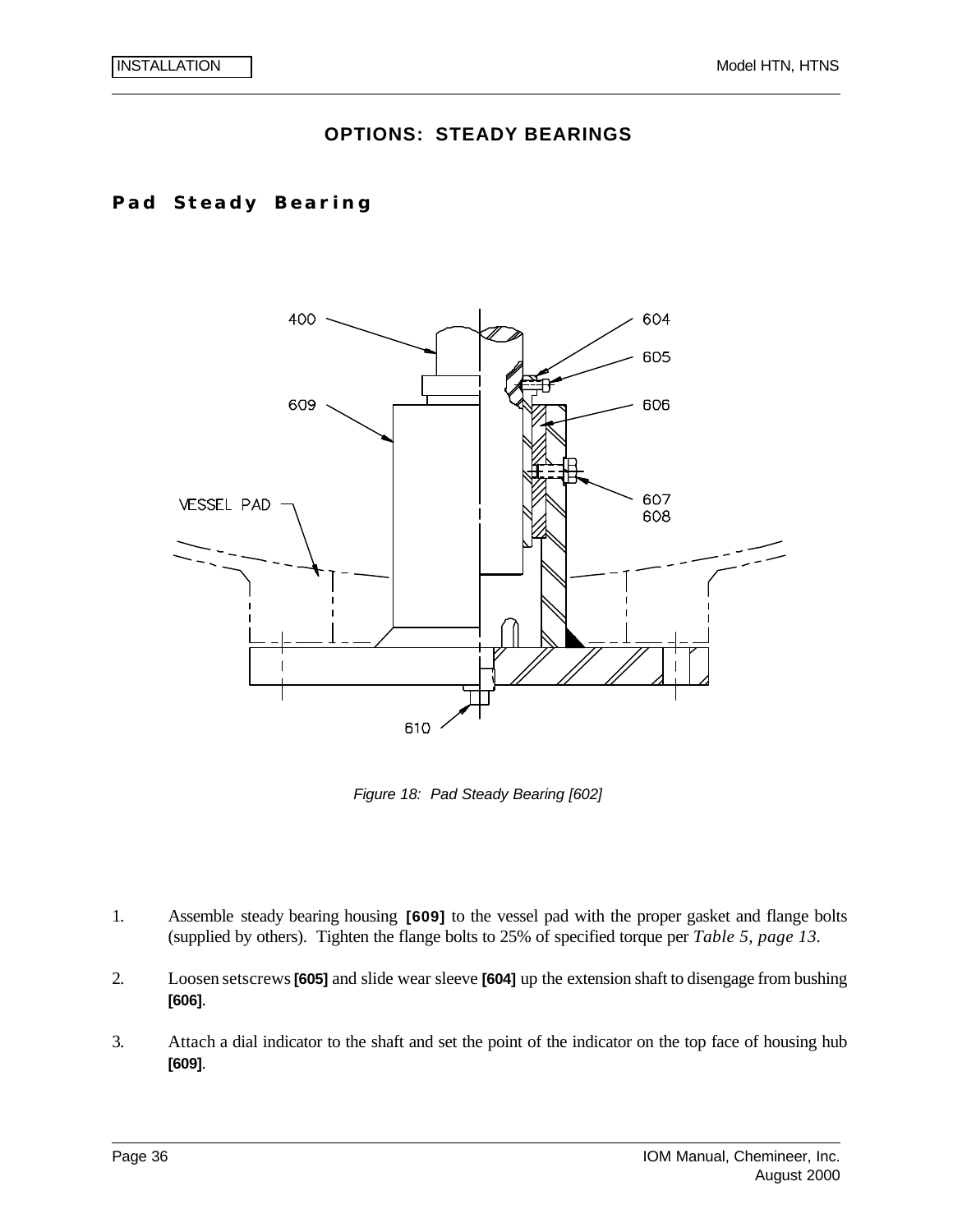#### **Pad Steady Bearing** (Cont'd)

- 4. Manually turn the flexible motor coupling to rotate the extension shaft one turn. If the runout exceeds .010" (.25 mm) FIM (Full Indicator Movement) maximum, a tapered adapter (supplied by others) should be installed between the housing mounting flange and the vessel mounting pad. Call Chemineer Field Service for assistance.
- 5. Place the indicator point on the outside diameter of the housing hub and rotate the extension shaft one turn. Loosen the flange bolts and move the steady bearing housing until it is located concentric to the shaft centerline within .050" (1.27 mm) FIM. Torque the flange bolts to the value shown in *Table 5, page 13.*
- 6. In extreme cases the agitator drive may have to be shimmed to correct for angular misalignment. Call Chemineer Field Service for assistance.
- 7. If the angular alignment needs correction, repeat *Steps 1 through 5*.
- 8. Once the final steady bearing housing location has been determined, drill the steady bearing housing flange at two locations on or outside of the bolt circle and install roll or dowel alignment pins (supplied by others).
- 9. Slide the wear sleeve down the shaft into the bushing. See the unit assembly drawing for the position of the wear sleeve on the shaft. Tighten setscrews **[605]**.
- 10. Remove the wear sleeve setscrews one at a time and transfer punch a center into the agitator shaft. Slide the wear sleeve up the shaft and retain. Spot the shaft for the setscrews using a drill of the same diameter as the setscrews. Drill to the depth of the drill point.

*CAUTION! Cover the opening between the extension shaft and the bushing to prevent drill chips from getting into the housing.*

11. Reinstall the wear sleeve with the setscrews over the drill spots located in *Step 10*. Torque the setscrews to the value shown in *Table 5.* The tapped holes for the setscrews are a self locking thread form. Auxiliary fastener locking is not necessary.

*CAUTION! Do not operate the agitator without the steady bearing being submerged.*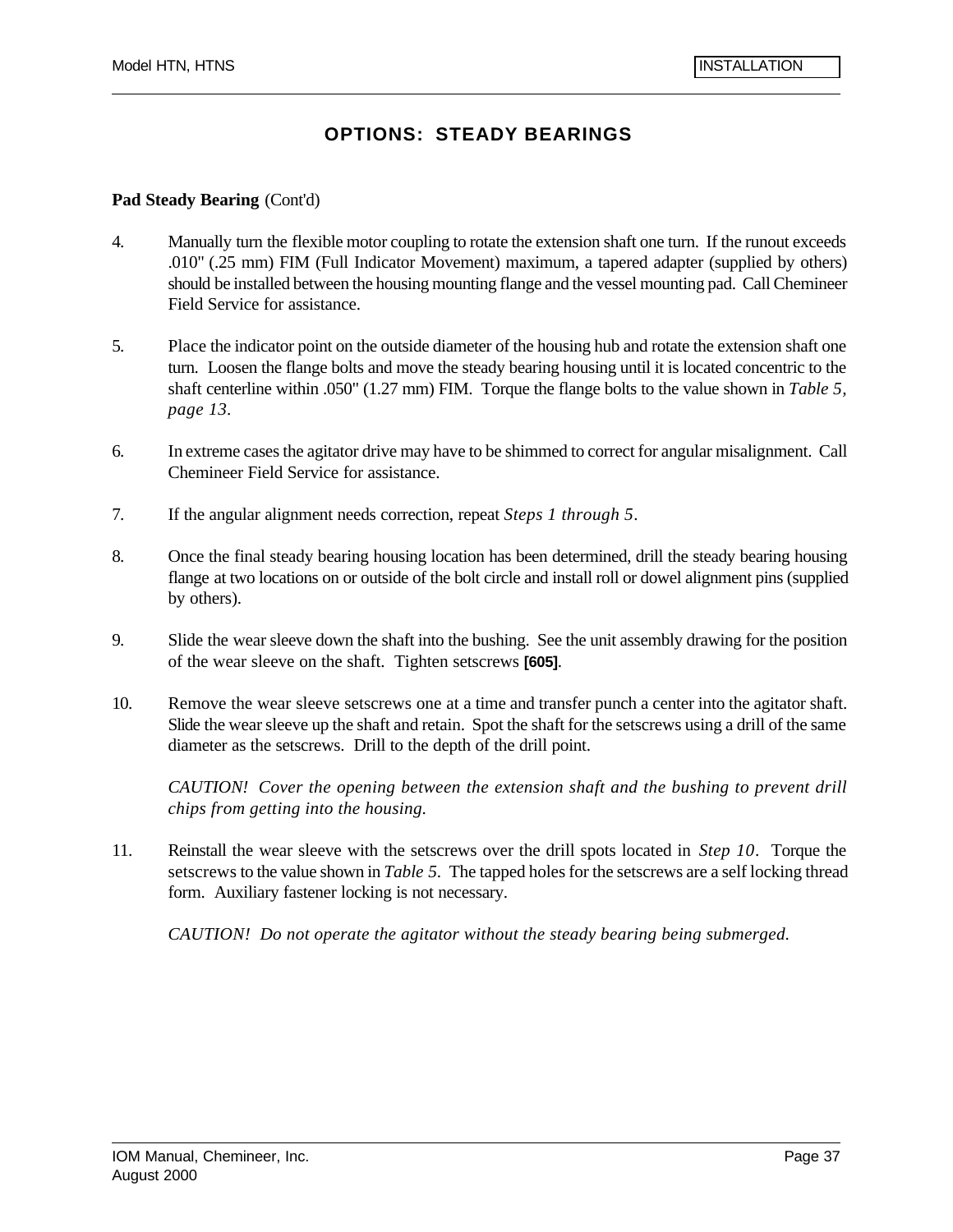## **OPTIONS: EXTERNAL MOTOR-DRIVEN OIL PUMP**

HT gear drives may include an optional external motor-driven oil pump *(Figures 19 and 20; pages 39 and 40).* See the unit assembly drawing for the power requirements.

The pump motor is marked with an arrow indicating the proper rotation. Do not operate the agitator without checking the pump motor rotation.

The pump motor and the agitator drive motor must be interconnected so the agitator drive motor cannot be energized without energizing the pump motor.

All external motor-driven oil pump systems are furnished with an oil flow alarm switch. If the oil flow is interrupted, this switch is to be used to activate an alarm and stop the agitator drive motor. See the unit assembly drawing for the switch current rating.

*CAUTION! For all case sizes the oil flow alarm switch must be used to stop the agitator drive motor.*

If the gear drive requires cooling, the external motor-driven oil pump will include a water-to-oil heat exchanger and temperature actuated water regulating valve. Cooling water will have to be provided to the heat exchanger. See the unit assembly drawing for the required flow rates. Unless otherwise specified see *Table 7*.

|           | Flow Rate*     |               |  |
|-----------|----------------|---------------|--|
| Case Size | Gallons/Minute | Liters/Minute |  |
| 3,4,5     | $2$ to $3$     | 7.5 to 11.5   |  |
| 6,7,8,9   | 3 to 4         | 11.5 to 15    |  |
| 10,11     | $5$ to $6$     | 19 to 22.5    |  |
| 12,13     | $7$ to 8       | 26.5 to 30.5  |  |

#### *TABLE 7: COOLING WATER FLOW RATE*

\* 85° F (29° C) water temperature

All cooling systems are provided with an oil temperature alarm switch. The factory temperature setting is 180° F (83° C). This switch is to be used to activate an alarm. See the unit assembly drawing for  $t$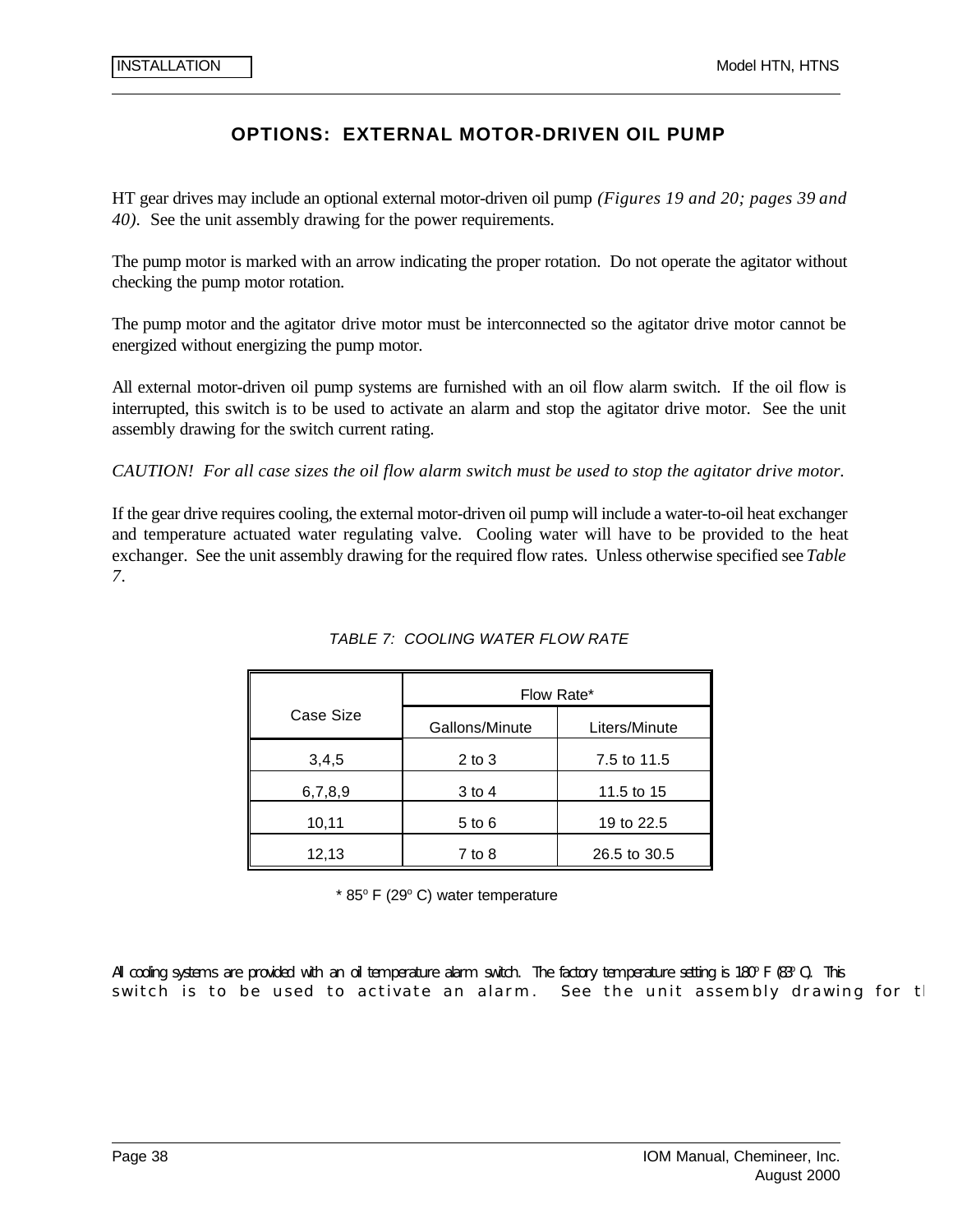

*Figure 19: External Motor-Driven Oil Pump*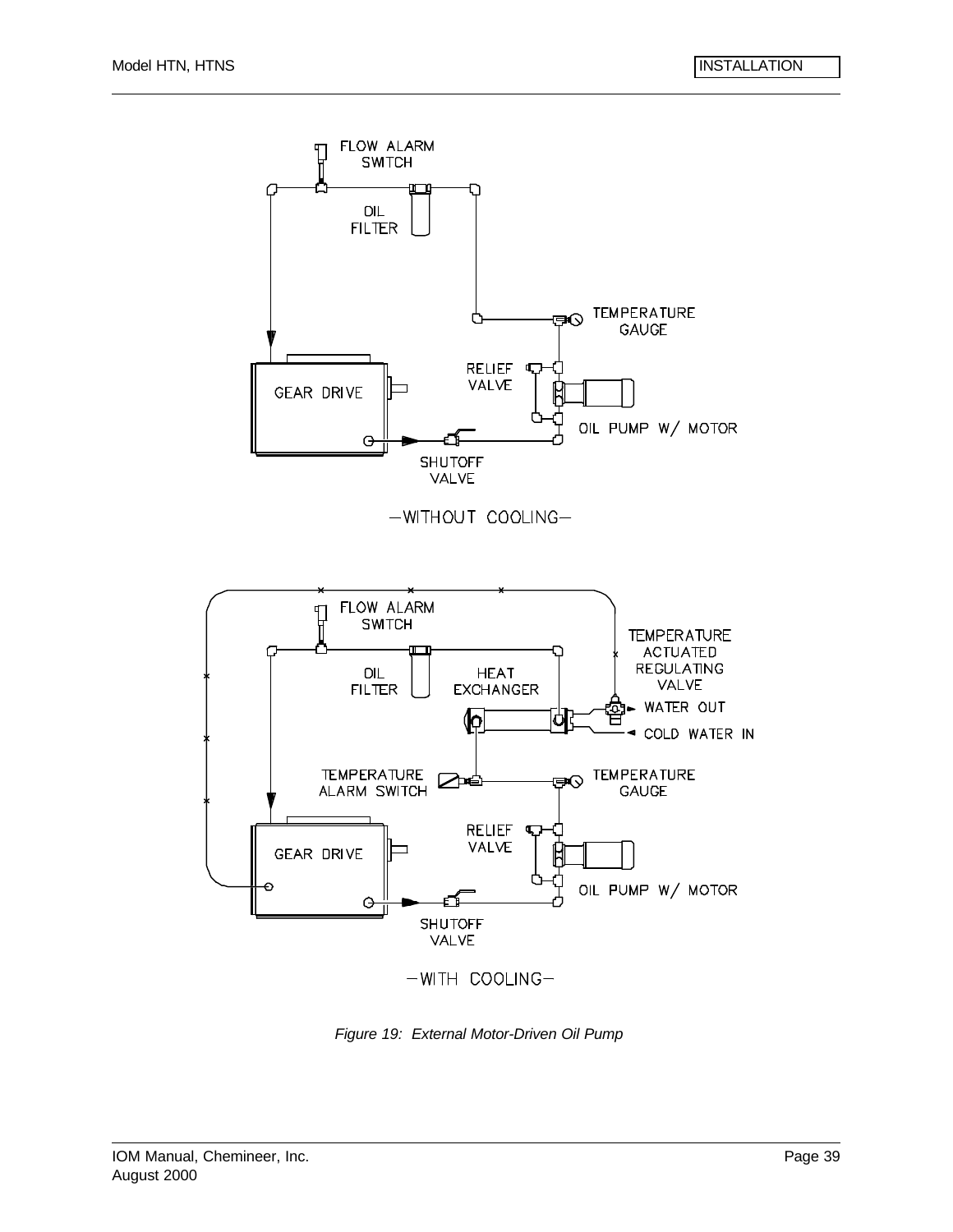



 $2M$ 

┪┢

 $20L$ 

χ,

OIL PUMP<br>MOTOR

2MTR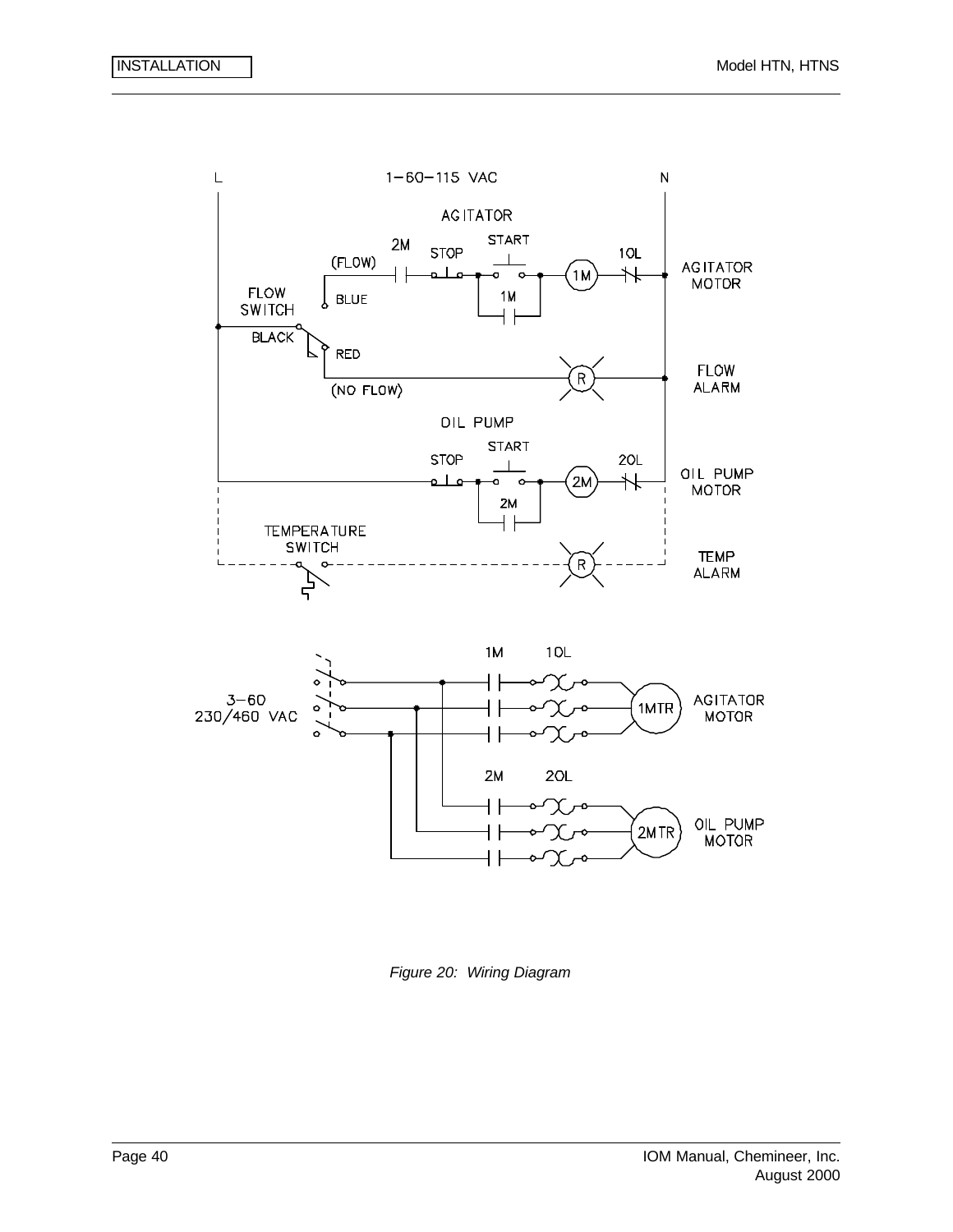# **OPTIONS: TACHOMETER**

HT gear drives may include an optional magnetic signal tachometer.

The tachometer assembly is shipped in a separate box and requires assembly to the gear drive. Tachometer is mounted on the top of the gear drive and is driven by the gear drive output shaft.

#### **Magnetic Signal Tachometer**

- 1. Remove bolts, lockwashers and tachometer cover [2021, 2022, 2018].
- 2. Install speed sensor [2004] to bracket [2011] using U-bolts [2014]. Assemble the speed sensor/bracket assembly to the gear drive with bolts, lockwashers, and flatwashers [2015, 2016, 2017].
- 3. Adjust the speed sensor to obtain a 1/8 to 1/4" (3 to 6 mm) air gap and tighten bolts [2015] securely.
- 4. Assemble the tachometer cover to the bracket assembly with screws, lockwashers and flatwashers [2023, 2024, 2025]. Install bolts and lockwashers [2021, 2022]. Tighten all fasteners securely.
- 5. The speed sensor is mounted in an enclosure with a 1/2" NPT conduit connection. A 3-wire shielded cable 10 ft (30.5 m) long is provided for connection to the digital panel meter. If required, longer cables (supplied by others) are commercially available.
- 6. The digital meter [2003] is housed in a plastic case and designed for installation in a control panel designated suitable for non-hazardous areas. Ambient operating temperature range is 32° to 158° F (0<sup>o</sup> to 70<sup>o</sup> C). The input power required is single phase, 50/60 Hz, 115 VAC. See *Figure 22, page 43* for the wiring diagram and panel cut-out dimensions.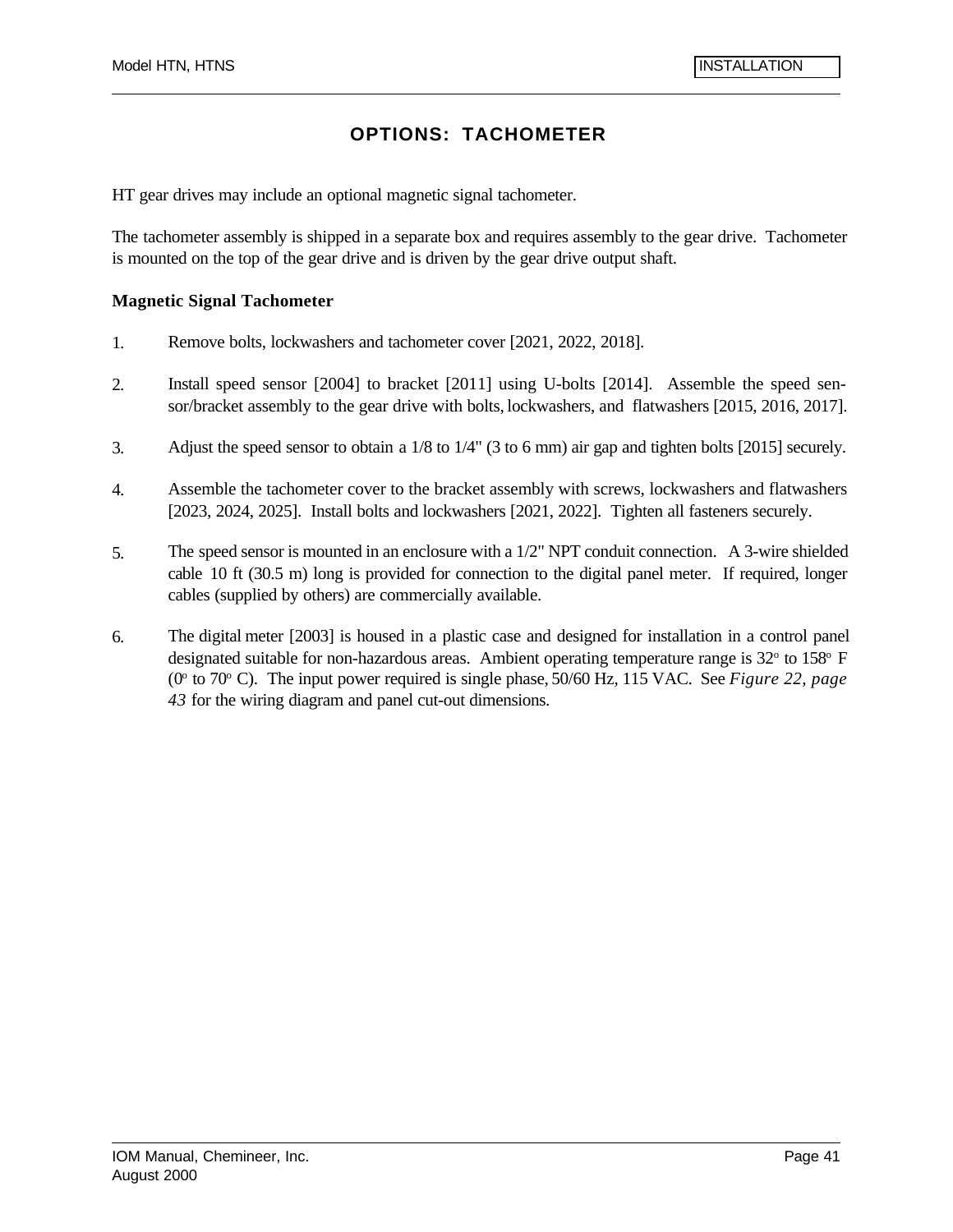

*Figure 21: Magnetic Signal Tachometer*

The meter is factory set and no adjustment or maintenance is re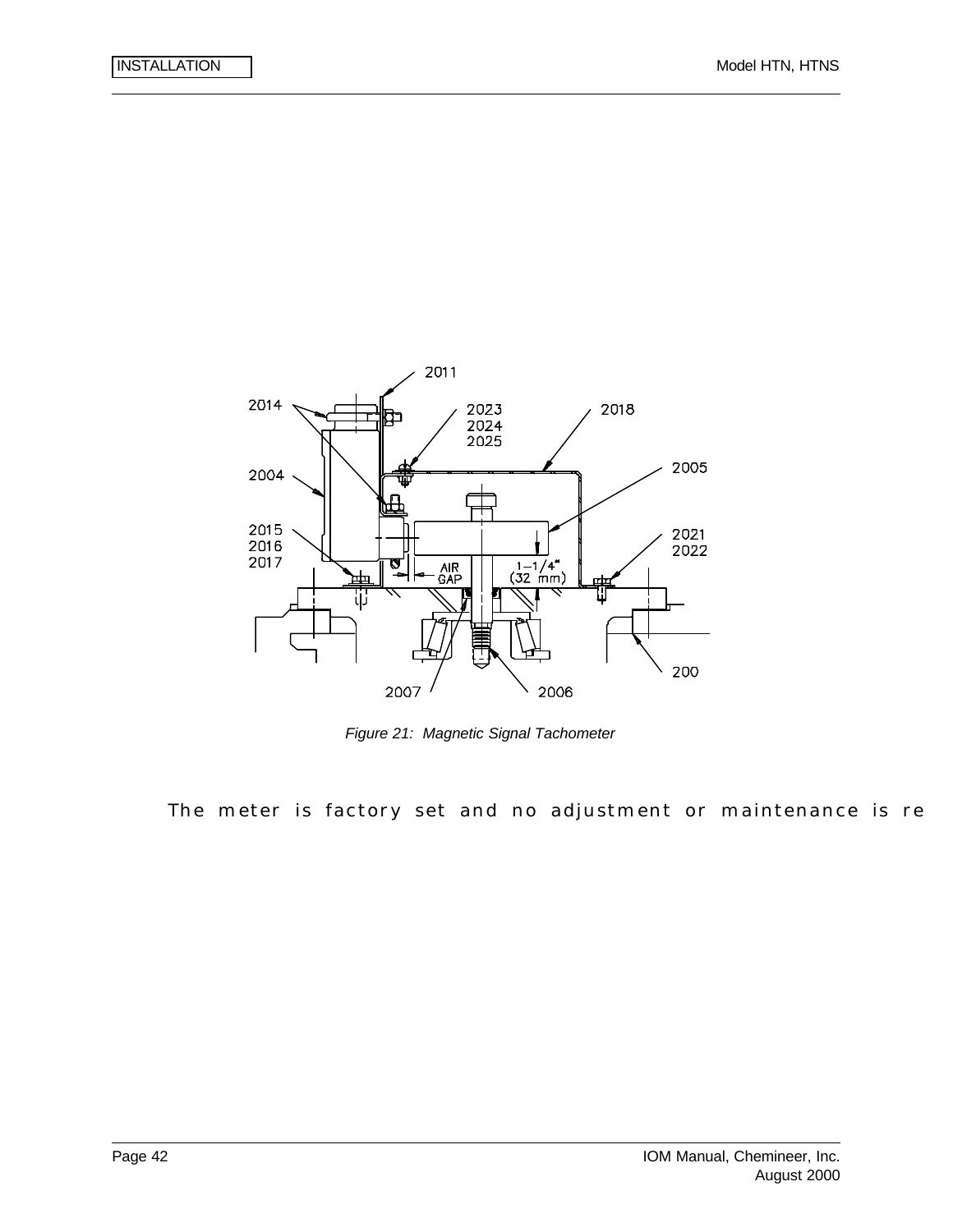

*Figure 22: Tachometer Panel Meter*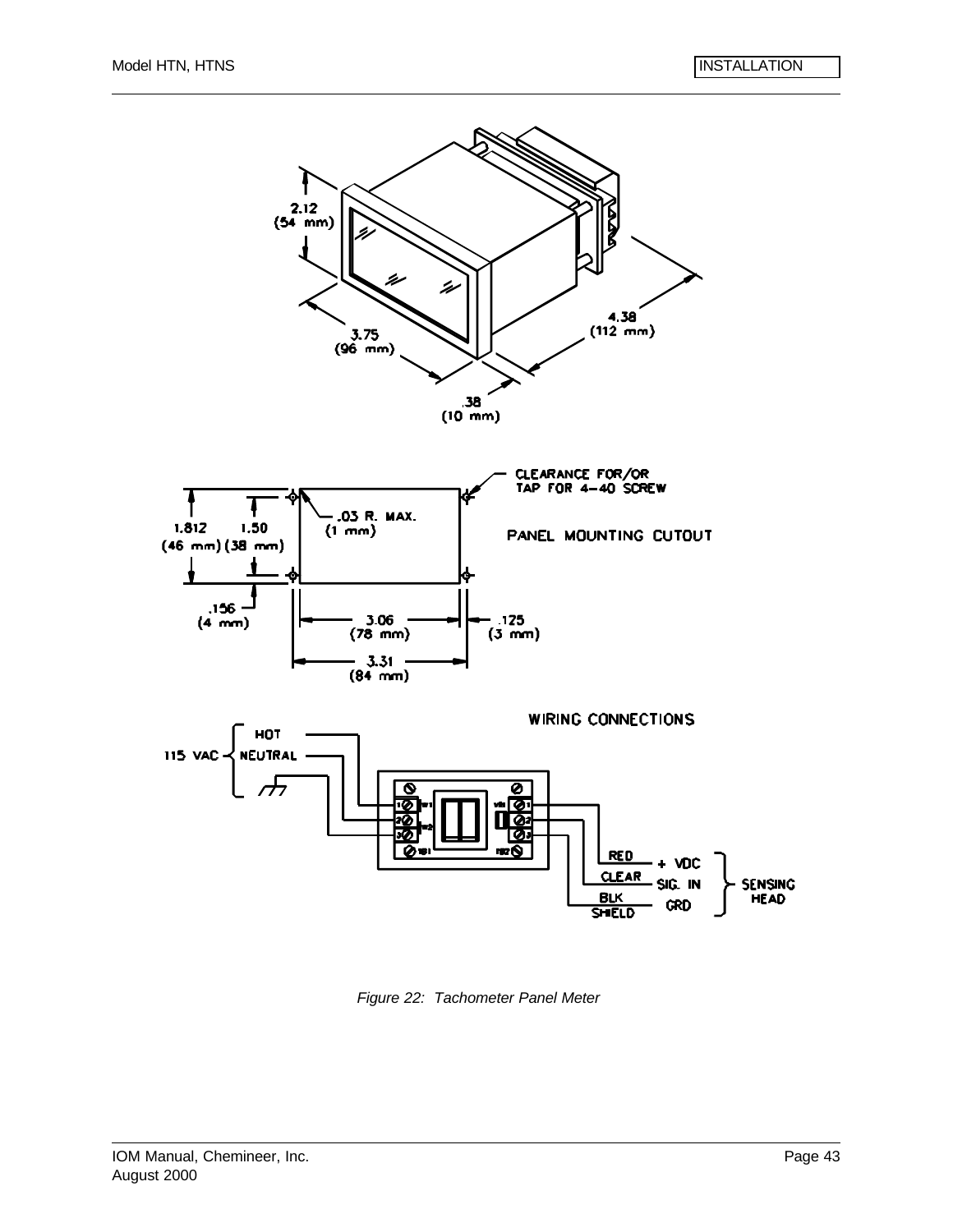## **OPTIONS: MECHANICAL SEAL LUBRICATORS**

HT agitators may include an optional mechanical seal lubricator or oiler. See the unit assembly drawing for installation requirements.

#### **Mechanical Seal Lubricator**

The Chemineer mechanical seal lubricator *(Figure 23, page 45)* will have to be pressurized (by others) to a constant pressure level using a gas bottle or other means. See the unit assembly drawing for the required pressure. See *LUBRICATION and OPERATION, SHAFT SEALS sections, pages 61 and 65.*

*CAUTION! Never pressurize the vessel without having the lubricator fully pressurized.*

#### **Mechanical Seal Oiler**

The Chemineer mechanical seal oiler *(Figure 24, page 46)* is non-pressurized. See *LUBRICATION and OPERATION, SHAFT SEAL sections.*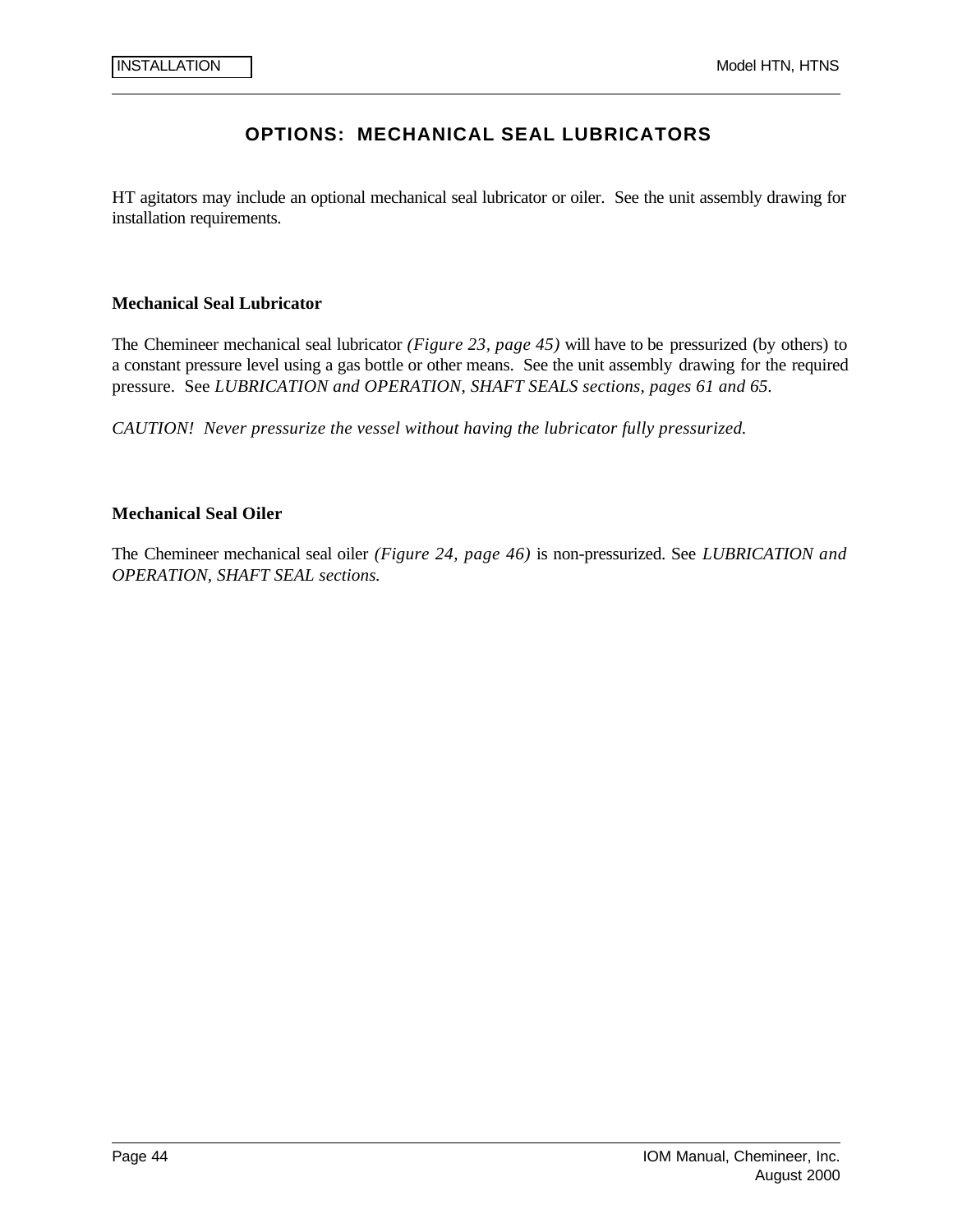

*Figure 23: Mechanical Seal Lubricator*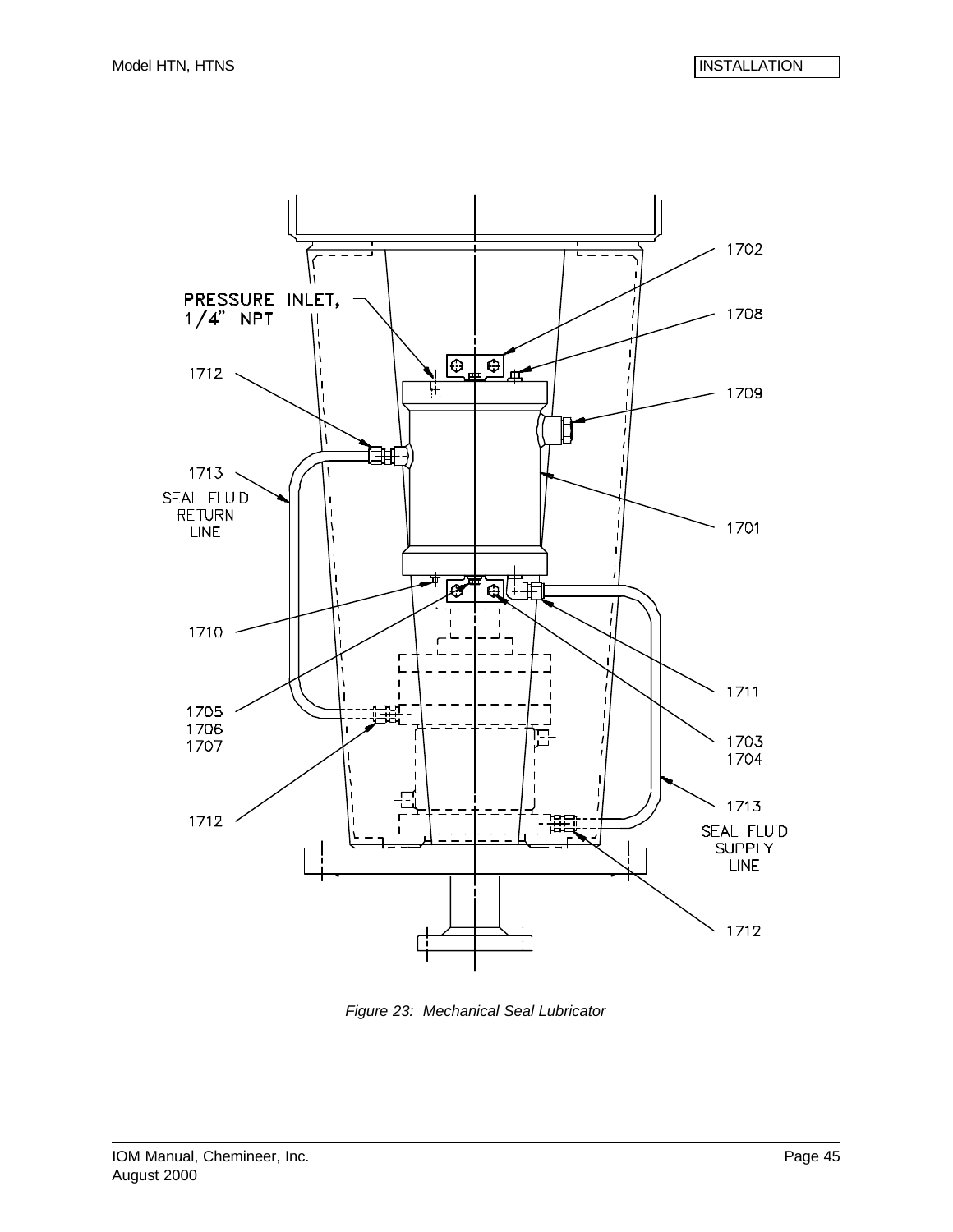

*Figure 24: Mechanical Seal Oiler*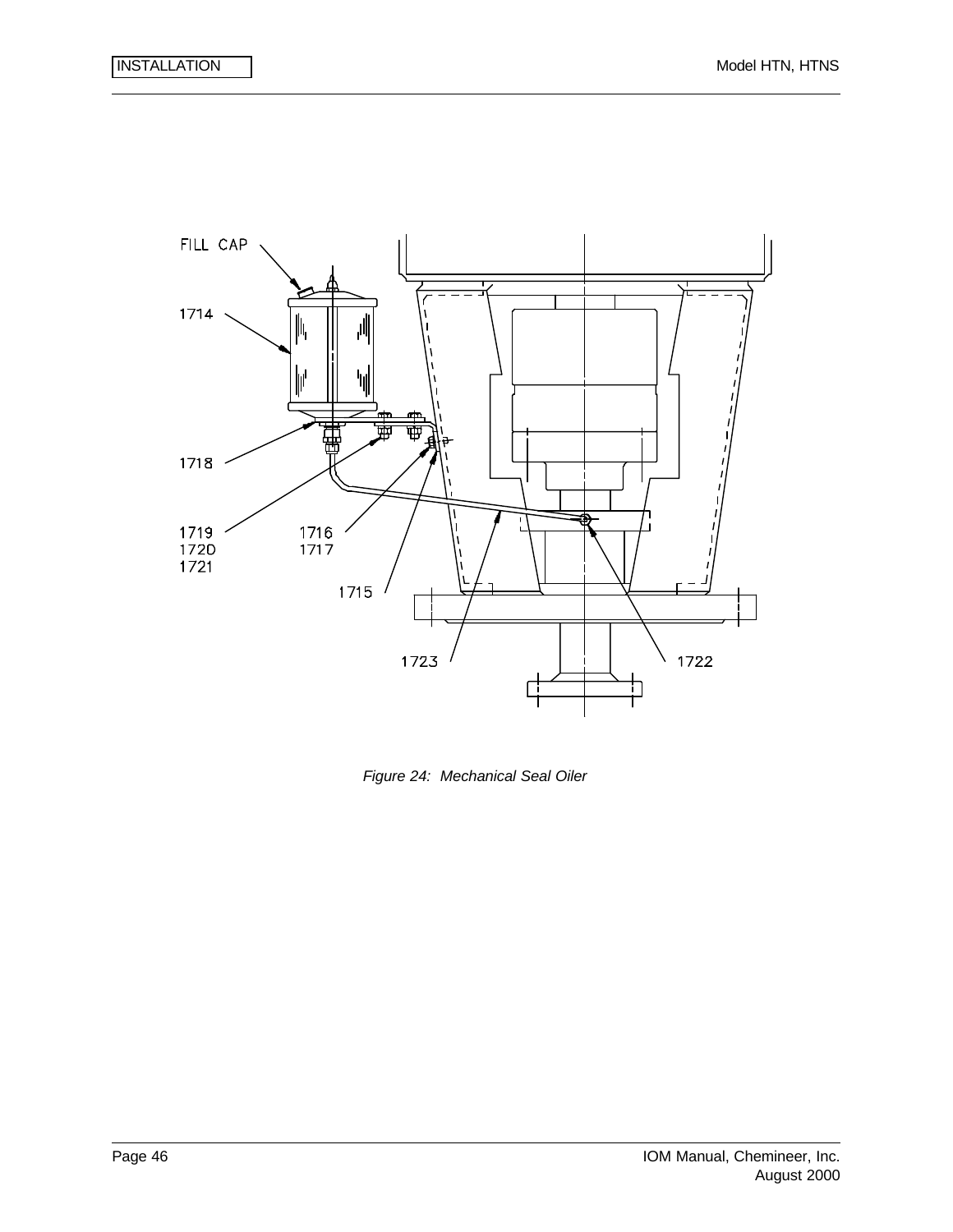## **LUBRICATION**

This section defines the proper oils and greases that must be used with this equipment.

*CAUTION! Check the gear drive for proper oil fill before operating.* 

### **MOTOR**

The motor bearings have been properly greased by the manufacturer. Motor bearings should be regreased at 12-month intervals when installed in clean, dry environments, or every six months for heavy duty and dusty locations. Any good quality general purpose grease consisting of a refined base oil stock and a lithium or calcium-complex based soap, with an NLGI No. 2 classification, will work satisfactorily. Most major oil companies offer such products, usually with extreme pressure (EP) additives for additional protection. *Table 8, page 48* lists some commonly available greases.

When regreasing, stop the motor, remove the outlet plug and add grease according to *Table 9, page 49* with a hand lever gun only. Run the motor for about ten minutes before replacing the outlet plug. Certain TEFC motors have a spring relief outlet fitting on the fan end. If the outlet plug is not accessible at the surface of the hood, it is the spring relief type and need not be removed when regreasing.

*CAUTION! Overgreasing is a major cause of bearing and motor failure.*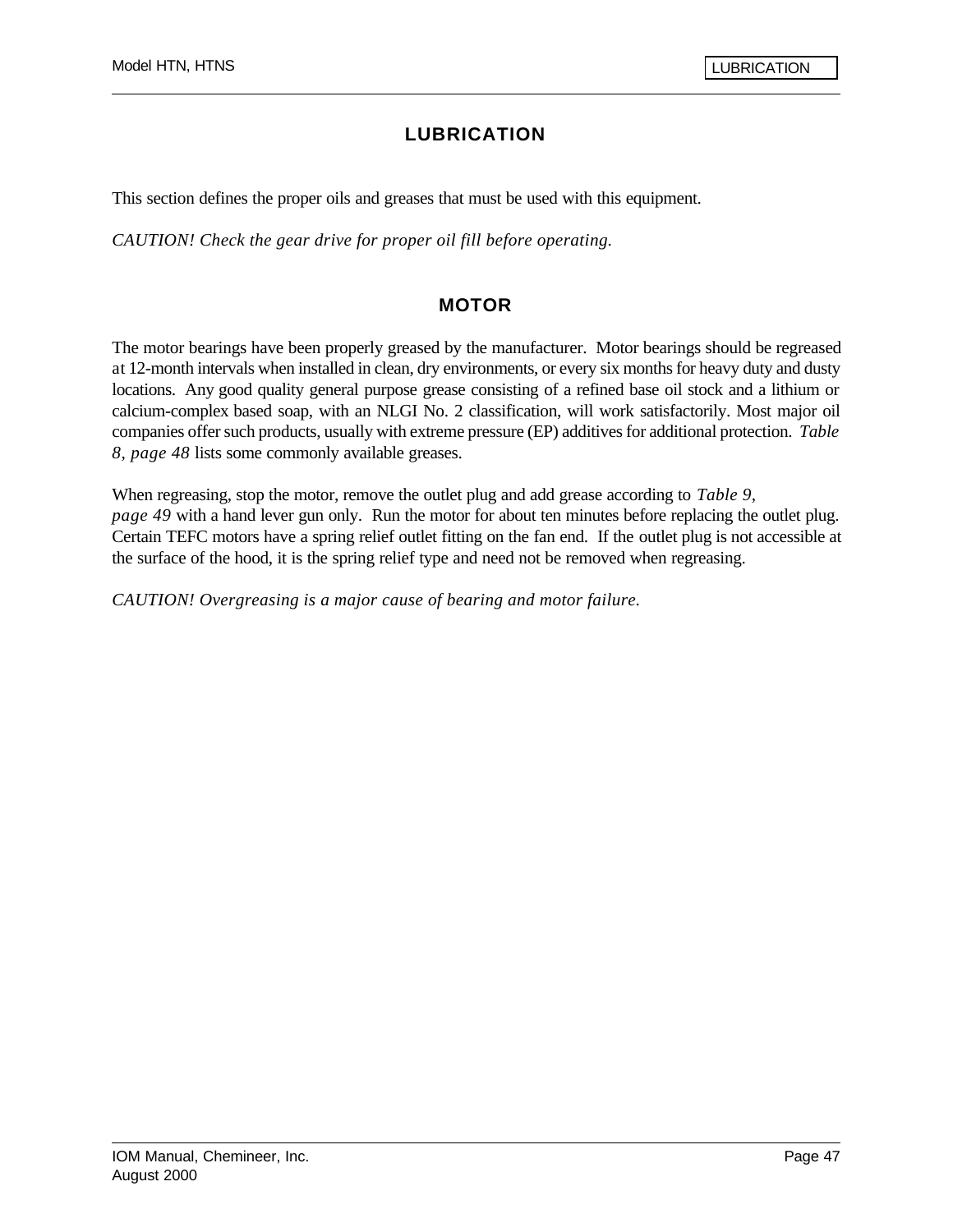# **MOTOR**

### *TABLE 8: TYPICAL NLGI NO. 2 GREASES*

| For Ambient Temperature Range of $O^c$ to 150° F (-18° to 66° C) |                                       |                                          |  |  |
|------------------------------------------------------------------|---------------------------------------|------------------------------------------|--|--|
| <b>MANUFACTURER</b>                                              | <b>GENERAL PURPOSE</b>                | ЕP                                       |  |  |
| Amoco Oil Co.                                                    | Amolith grease:<br>Grade 2            | Amolith grease:<br>Grade 2EP             |  |  |
| Ashland Oil Co.                                                  |                                       | Multi-lube Lithium EP grease:<br>Grade 2 |  |  |
|                                                                  |                                       | EP Lithium #2                            |  |  |
| Chevron U.S.A.Inc.                                               | Industrial grease:<br>Grade medium    | Dura-Lith greases EP:<br>Grade 2         |  |  |
| CITGO Petroleum Corp.                                            |                                       | Premium Lithium EP grease:<br>Grade 2    |  |  |
| Conoco Inc.                                                      |                                       | EP Conolith grease:<br>Grade 2           |  |  |
| Exxon Co. U.S.A.                                                 | Unirex N: Grade 2                     | Nebula EP: Grade 2                       |  |  |
|                                                                  |                                       | Ronex MP: Grade 2                        |  |  |
| Mobil Oil Corp.                                                  |                                       | Mobilux EP 2                             |  |  |
| Pennzoil Products Co.                                            |                                       | Pennlith EP grease 712                   |  |  |
| Phillips 66 Co.                                                  | Philube L Multi-purpose<br>grease L-2 | Philube EP grease:<br>$EP-2$             |  |  |
| Shell Oil Co.                                                    | Alvania grease 2                      | Alvania grease EP 2                      |  |  |
|                                                                  |                                       | Alvania grease EP LF 2                   |  |  |
| Texaco Lubricants Co.                                            | Premium RB grease                     | Multifak EP 2                            |  |  |
| Unocal 76                                                        |                                       | Unoba EP grease:<br>Grade 2              |  |  |
|                                                                  |                                       | Multiplex EP: Grade 2                    |  |  |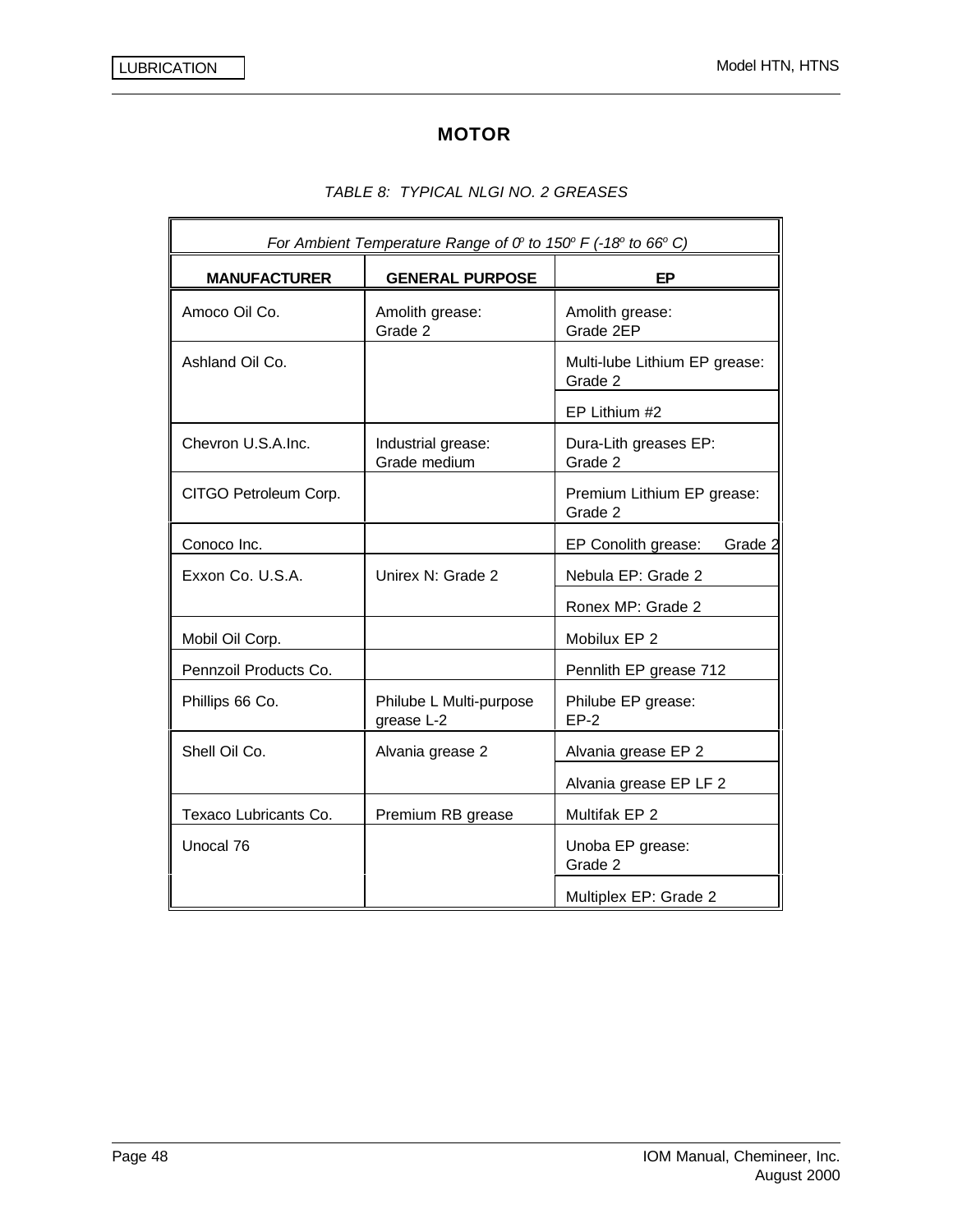# **MOTOR**

| Motor         | <b>RELIANCE</b>                     |                 | <b>SIEMENS</b> |               | <b>BALDOR</b> |               |
|---------------|-------------------------------------|-----------------|----------------|---------------|---------------|---------------|
| Frame<br>Size | $in^3$                              | $\text{cm}^3$   | $in^3$         | $\text{cm}^3$ | $in^3$        | $\text{cm}^3$ |
| 140T          |                                     | sealed for life | 0.4            | 6.6           | 0.6           | 9.8           |
| 180T          | 0.5                                 | 8.2             | 0.6            | 9.8           | 0.6           | 9.8           |
| 210T          | 0.5                                 | 8.2             | 3.1            | 50.8          | 0.6           | 9.8           |
| 250T          | 1.0                                 | 16.4            | 4.4            | 72.1          | 1.2           | 19.7          |
| 280T          | 1.0                                 | 16.4            | 5.0            | 82.0          | 1.2           | 19.7          |
| 320T          | 1.5                                 | 24.6            | 10.6           | 173.7         | 1.5           | 24.6          |
| 360T          | 1.5                                 | 24.6            | 14.4           | 236.0         | 1.5           | 24.6          |
| 400T          | 2.5                                 | 41.0            | 14.4           | 236.0         | 4.1           | 67.2          |
| 440T          | 2.5                                 | 41.0            | 14.4           | 236.0         | 4.1           | 67.2          |
| Other         | (consult motor manufacturer's data) |                 |                |               |               |               |

#### *TABLE 9: MOTOR BEARING GREASE ADDITION*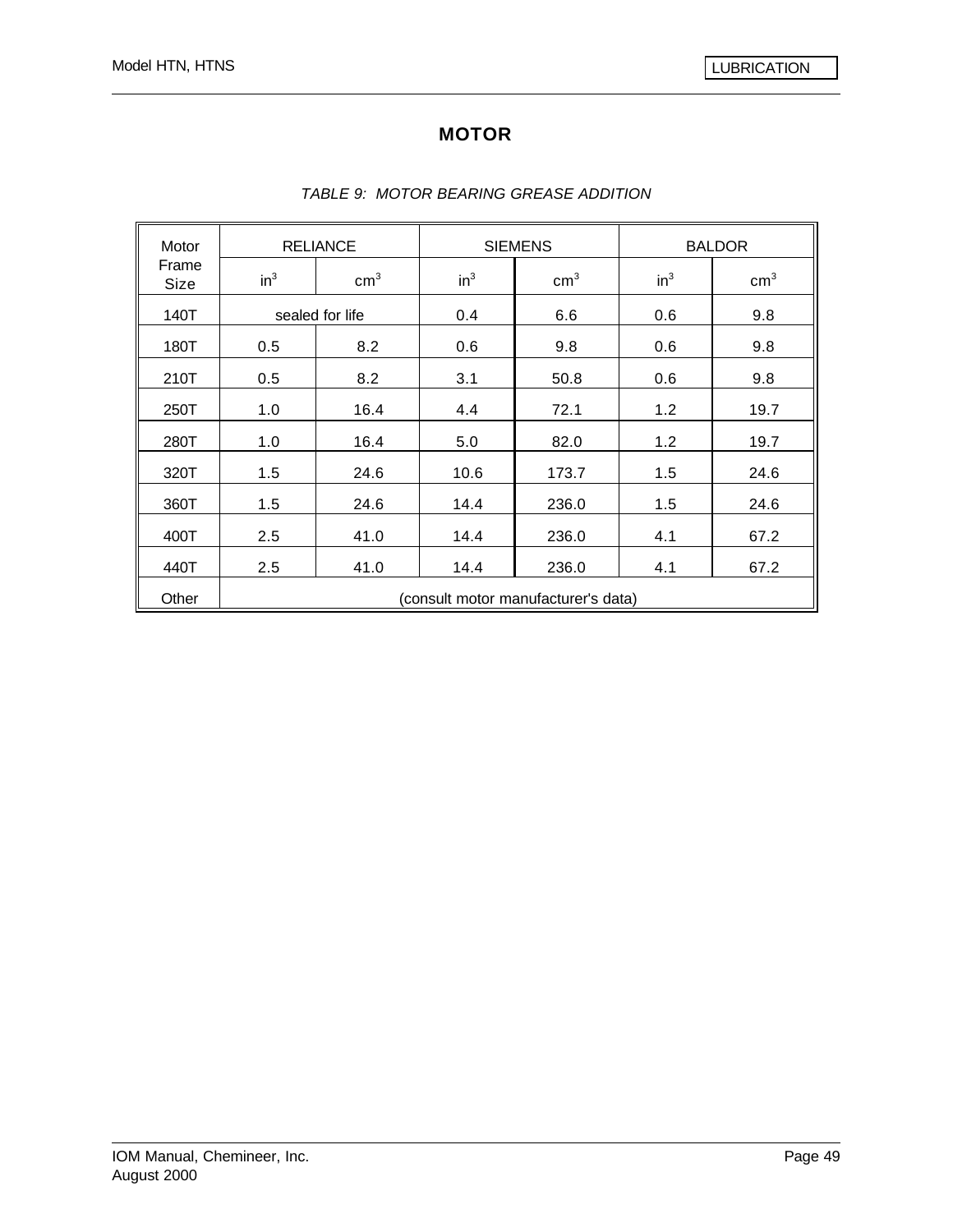In HT gear drives, all gearing and all bearings except **[241]**, **[255]** (and **[322]** on case sizes 11, 12 and 13) *(Figures 26-30, pages 56-60)* are normally splash lubricated. Bearings **[241]** and **[322]** may be oil lubricated if the gear drive is supplied with an external motor-driven oil pump. *CAUTION! The gear drive has been drained of oil for shipping.*

Always use new oil to avoid damage to the gearing or bearings. When checking oil level the agitator must be shut off.

For all case sizes, except case size 10, remove the shipping plug from the top of the gear drive. Add oil until the level is at the center of sight glass **[285]** located on change gear cover **[276]**. Install breather **[280]** in place of the shipping plug. If the gear drive is supplied with an optional oil level dipstick **[298]** *(Figure 25)*, it can be used to check oil level by removing the dipstick and resting it on top of the gear drive (do not engage threads) so it hangs vertically. Oil level should be at the full mark.

For case size 10, remove shipping plug and install breather-dipstick **[280]**. Remove oil fill plug **[281]** and add oil until the level is at the center of sight glass **[285]** located on change gear cover **[276]**. Replace oil fill plug. When checking oil level with the breather-dipstick, rest the dipstick on top of hex bushing **[282]** (do not engage threads) so it hangs vertically. Oil level should be at the full mark.

Case sizes 11, 12 and 13 require the following additional lubrication step. Remove oil fill plug **[281]** and add one (1) quart of oil. Replace oil fill plug.

*Caution! Do not over or under fill the gear drive. Do not operate before filling with oil.*



*Figure 25: Optional Oil Level Dipstick*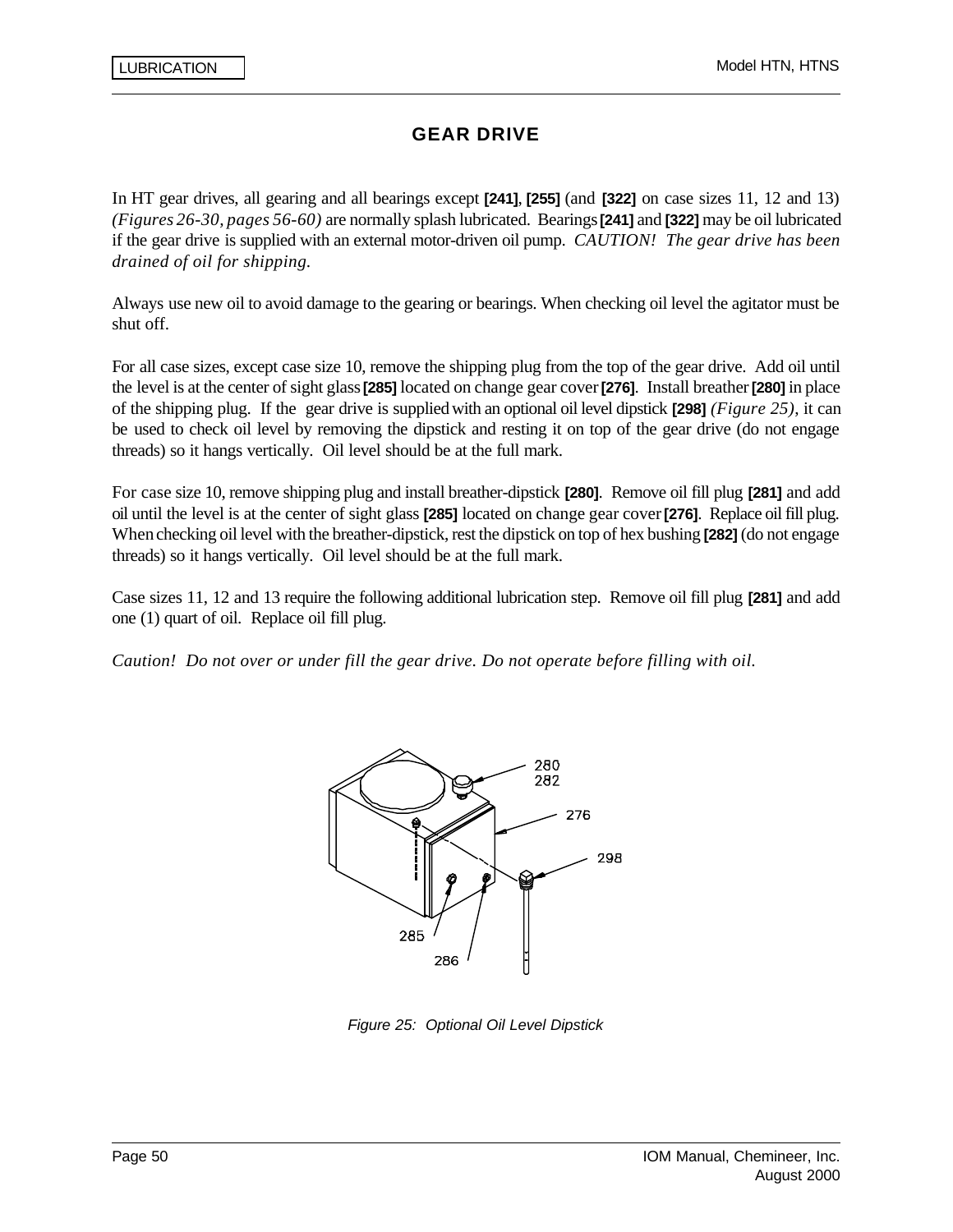The agitator nameplate or *Table 10, page 52*, should be used to select the proper viscosity oil based on ambient temperature conditions.

*Table 11, page 53* should be used as a guide to determine the quantity of oil required. Units equipped with an external motor-driven oil pump will require more oil.

Use a good quality straight grade, R & O petroleum base gear oil per *Table 12, page 54* for most applications. If the gear drive loading is extremely heavy or if the ambient temperature exceeds  $100^{\circ}$  F (38 $^{\circ}$ C), an EP oil per *Table 13, page 55* should be used. In general an EP oil will be beneficial for all operating conditions. *Tables 12 and 13* are presented for guidance and equivalent oils from other suppliers may be used.

Drain oil by removing drain plug **[284, 286 or 287]** and refill the gear drive after the first week or 100 hours of operation, and then every six months or 2500 hours thereafter. If operated in adverse conditions such as an extremely dusty or humid environment, more frequent oil changes are advisable.

Bearings **[241]** and **[255]** on all case sizes and bearing **[322]** on case sizes 11, 12 and 13 are grease lubricated. These bearings are packed with grease prior to shipment from the factory. At 3 to 4 month intervals, bearings **[241]** and **[322]** should be regreased by pumping grease into the grease fitting **[288]** until new grease appears at the relief fitting **[289]**. Bearing **[255]** should be regreased by adding approximately twice the volume of grease to fitting **[288]** as required at bearing **[241]**. Any good quality general purpose grease consisting of a refined base oil stock and a lithium or calcium-complex based soap with an NLGI No. 2 classification will work satisfactorily. Most major oil companies offer such products usually with extreme pressure (EP) additives for additional protection. *Table 8, page 48* lists some commonly available greases.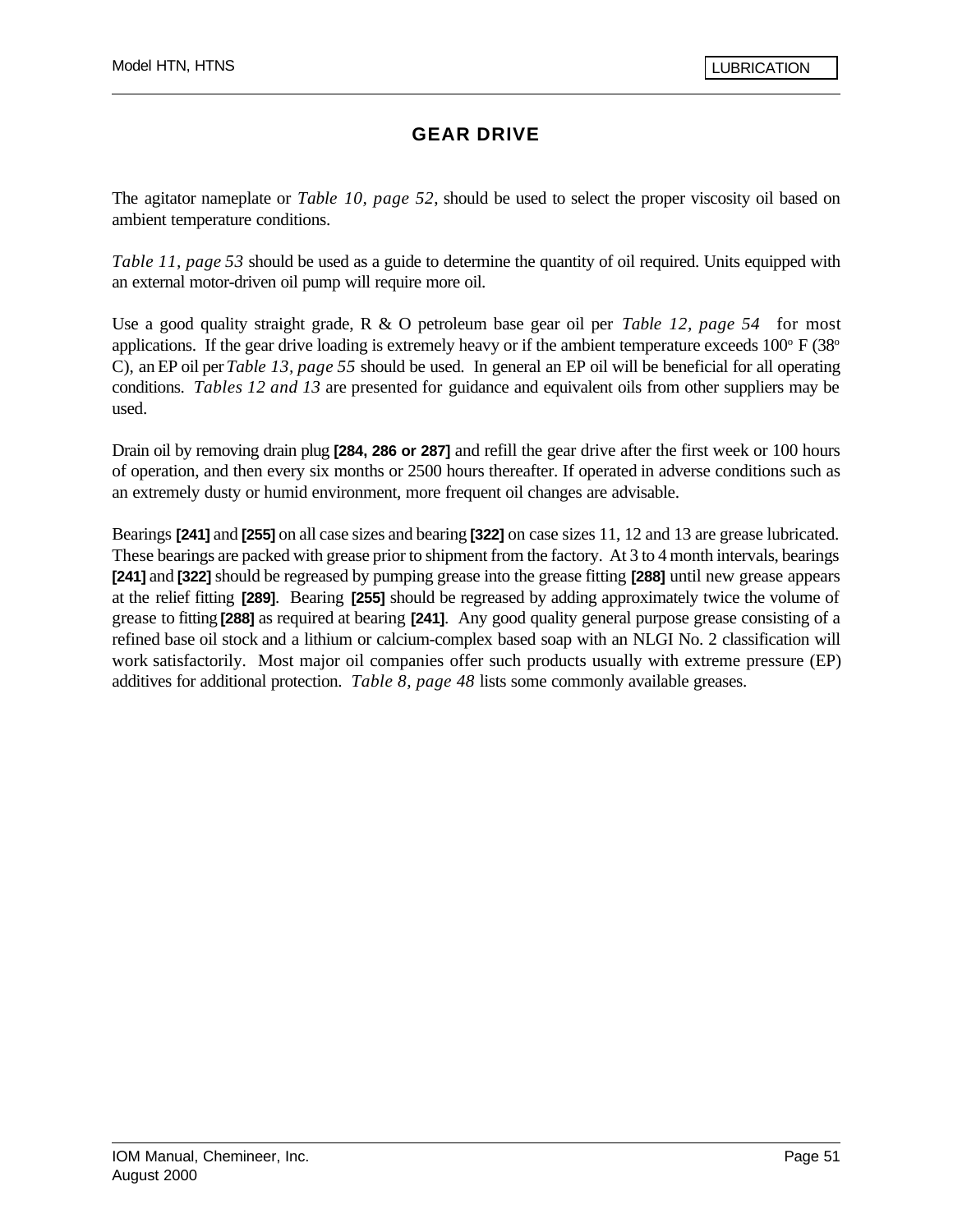#### *TABLE 10: LUBE OIL SELECTION*

| LUBE OIL SELECTION FOR CASE SIZES 1-6                              |                                         |                                   |  |  |
|--------------------------------------------------------------------|-----------------------------------------|-----------------------------------|--|--|
| <b>Ambient Temperature</b>                                         | Lube Oil Selection                      |                                   |  |  |
|                                                                    | <b>ISO Viscosity Grade</b>              | <b>AGMA Lubricant Num-</b><br>ber |  |  |
| -10 $\degree$ to 15 $\degree$ F (-24 $\degree$ to -10 $\degree$ C) | 32 to 46                                | $-$ to 1                          |  |  |
| 15 $\degree$ to 50 $\degree$ F (-10 $\degree$ to 10 $\degree$ C)   | 68 to 100                               | $2$ to $3$                        |  |  |
| 50° to 125° F (10° to 50° C)                                       | 100 to 150                              | 3 to 4                            |  |  |
|                                                                    |                                         |                                   |  |  |
|                                                                    | LUBE OIL SELECTION FOR CASE SIZES 7-11  |                                   |  |  |
|                                                                    | Lube Oil Selection                      |                                   |  |  |
| <b>Ambient Temperature</b>                                         | <b>ISO Viscosity Grade</b>              | <b>AGMA Lubricant Num-</b><br>ber |  |  |
| -10 $\degree$ to 15 $\degree$ F (-24 $\degree$ to -10 $\degree$ C) | 46 to 68                                | 1 to $2$                          |  |  |
| 15° to 50° F (-10° to 10° C)                                       | 100 to 150                              | 3 to 4                            |  |  |
| 50° to 125° F (10° to 50° C)                                       | 150 to 220                              | 4 to 5                            |  |  |
|                                                                    |                                         |                                   |  |  |
|                                                                    | LUBE OIL SELECTION FOR CASE SIZES 12-13 |                                   |  |  |
|                                                                    | Lube Oil Selection                      |                                   |  |  |
| <b>Ambient Temperature</b>                                         | <b>ISO Viscosity Grade</b>              | <b>AGMA Lubricant Num-</b><br>ber |  |  |
| $-10^{\circ}$ to 15° F (-24° to -10° C)                            | Consult factory for recommendations     |                                   |  |  |
| 15° to 50° F (-10° to 10° C)                                       | 150 to 220                              | 4EP to 5EP                        |  |  |
| 50° to 125° F (10° to 50° C)                                       | 220 to 320                              | 5EP to 6EP                        |  |  |

*NOTE: For low temperature operation the oil selected should have a pour point at least 9° F or 5° C below the expected ambient temperature and a viscosity which is low enough to allow the oil to flow freely at start up temperature.*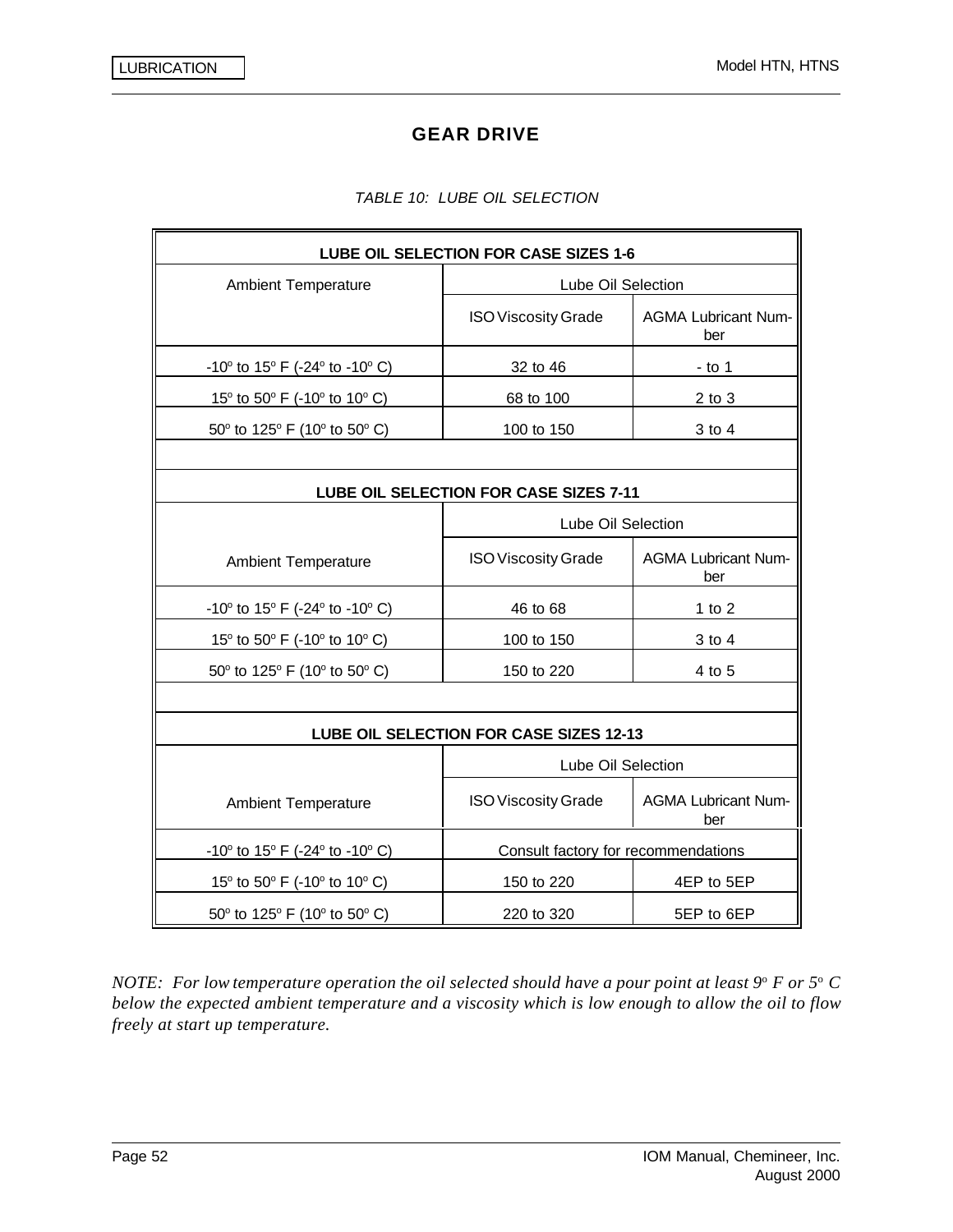|                  | Volume         |               |
|------------------|----------------|---------------|
| <b>CASE SIZE</b> | <b>GALLONS</b> | <b>LITERS</b> |
| 1                | 1              | 4             |
| $\overline{2}$   | 2              | 8             |
| 3                | 3              | 11            |
| 4                | 5              | 19            |
| 5                | 6.5            | 25            |
| 6                | 9              | 34            |
| 7                | 18             | 68            |
| 8                | 28             | 106           |
| 9                | 39             | 148           |
| 10               | 53             | 201           |
| 11               | 77             | 291           |
| 12               | 125            | 473           |
| 13               | 203            | 768           |

*TABLE 11: APPROXIMATE OPERATING OIL CAPACITY*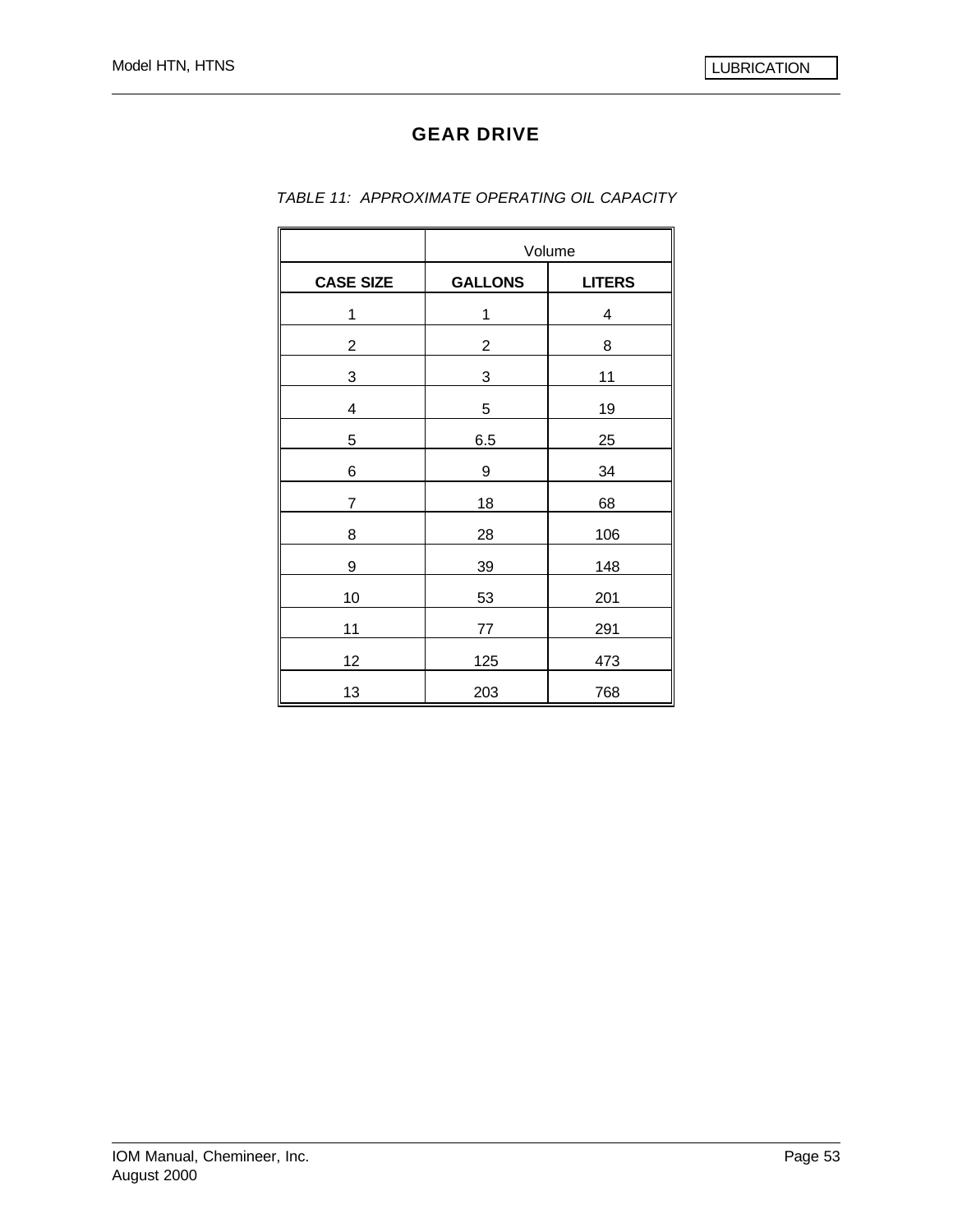| <b>ISO Viscosity Grade</b>                                       | 32                   | 46                   | 68              | 100                  | 150                  | 220           |
|------------------------------------------------------------------|----------------------|----------------------|-----------------|----------------------|----------------------|---------------|
| <b>AGMA Lubricant Number</b>                                     | ---                  | 1                    | $\overline{2}$  | 3                    | 4                    | 5             |
| Viscosity Range (cSt) @<br>104° F (40° C)                        | 28.8 to<br>35.2      | 41.4 to<br>50.6      | 61.2 to<br>74.8 | 90 to<br>110         | 135 to<br>165        | 198 to<br>242 |
| <b>MANUFACTURER/</b><br>Prod-<br>uct Line                        |                      |                      |                 |                      |                      |               |
| Amoco Oil Co./American Industrial<br>Oils                        | - 32                 | 46                   | 68              | 100                  | 150                  | 220           |
| Ashland Oil Inc.<br>(Valvoline<br>Oil Co.)/ Ashland ETC R&O Oils | <b>R&amp;O</b><br>15 | <b>R&amp;O</b><br>20 | R&O 30          | <b>R&amp;O</b><br>45 | <b>R&amp;O</b><br>70 | R&O<br>100    |
| Chevron U.S.A. Inc./ Chevron AW<br><b>Machine Oils</b>           | $---$                |                      |                 | 100                  | 150                  | 220           |
| CITGO Petroleum Corp./ Citgo<br>Pacemaker Oils                   | 32                   | 46                   | 68              | 100                  | 150                  | 220           |
| Conoco Inc./<br>Dectol R&O Oil                                   | 32                   | 46                   | 68              | 100                  | 150                  | 220           |
| Exxon Co. U.S.A./ Teresstic Oil                                  | 32                   | 46                   | 68              | 100                  | 150                  | 220           |
| Mobil Oil Corp./<br>Mobil DTE Oil                                | Light                | Medium               | Heavy<br>Medium | Heavy                | Extra<br>Heavy       | BB            |
| Pennzoil Products Co./ Pennzbell<br>R&O Oils                     | 32                   | 46                   | 68              | 100                  | 150                  | 220           |
| Phillips 66 Co./<br><b>Magnus Oils</b>                           | 150                  | 215                  | 315             | 465                  | 700                  | 1000          |
| Shell Oil Co./<br>Shell Turbo T Oils                             | 32                   | 46                   | 68              | 100                  | 150                  | 220           |
| Texaco Lubricants Co./ Regal Oil<br><b>R&amp;O</b>               | 32                   | 46                   | 68              | 100                  | 150                  | 220           |
| Unocal 76/<br>Unocal Turbine Oil                                 | 32                   | 46                   | 68              | 100                  | 150                  | 220           |

### *TABLE 12: TYPICAL R&O LUBE OILS*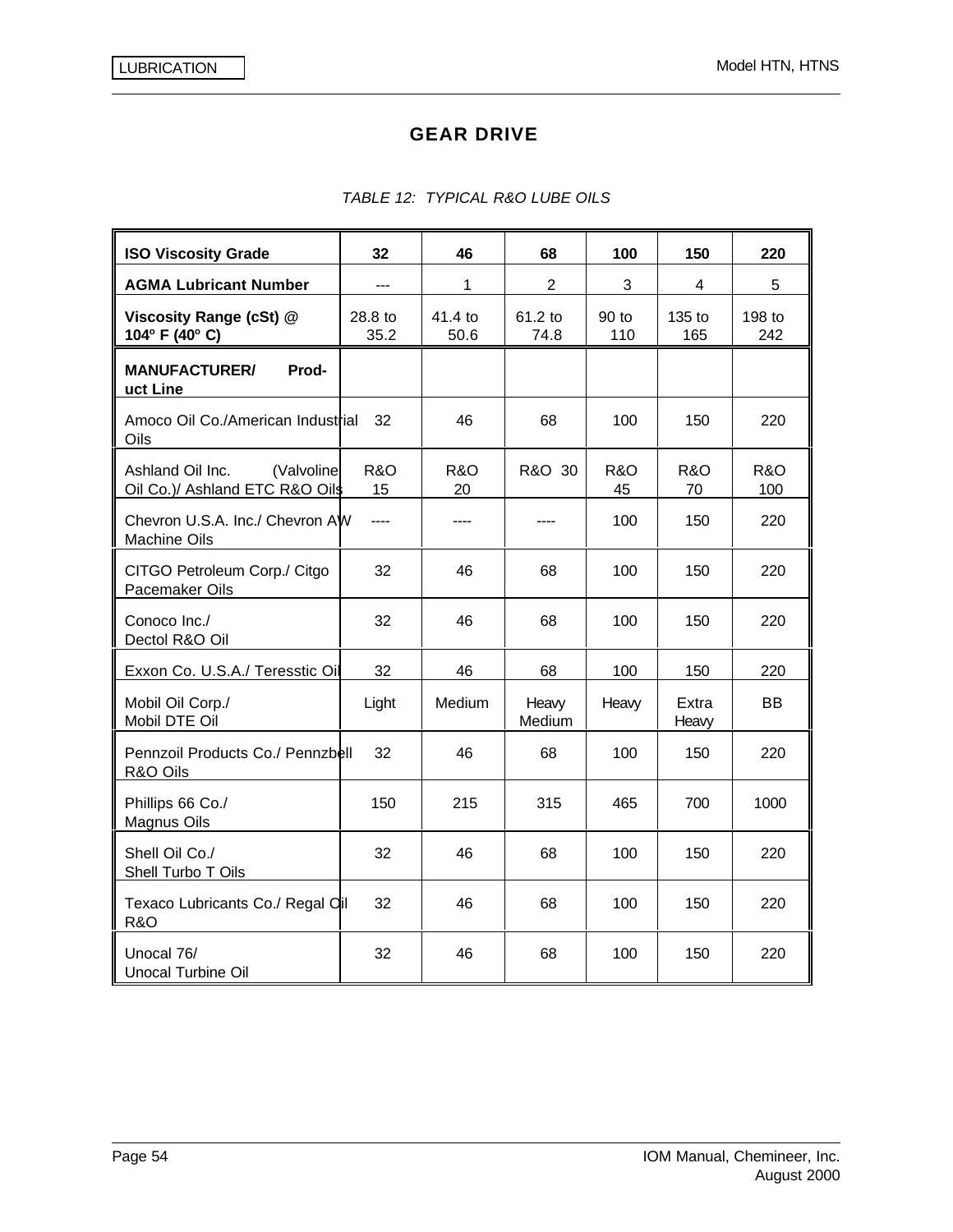#### *TABLE 13: TYPICAL EP LUBE OILS*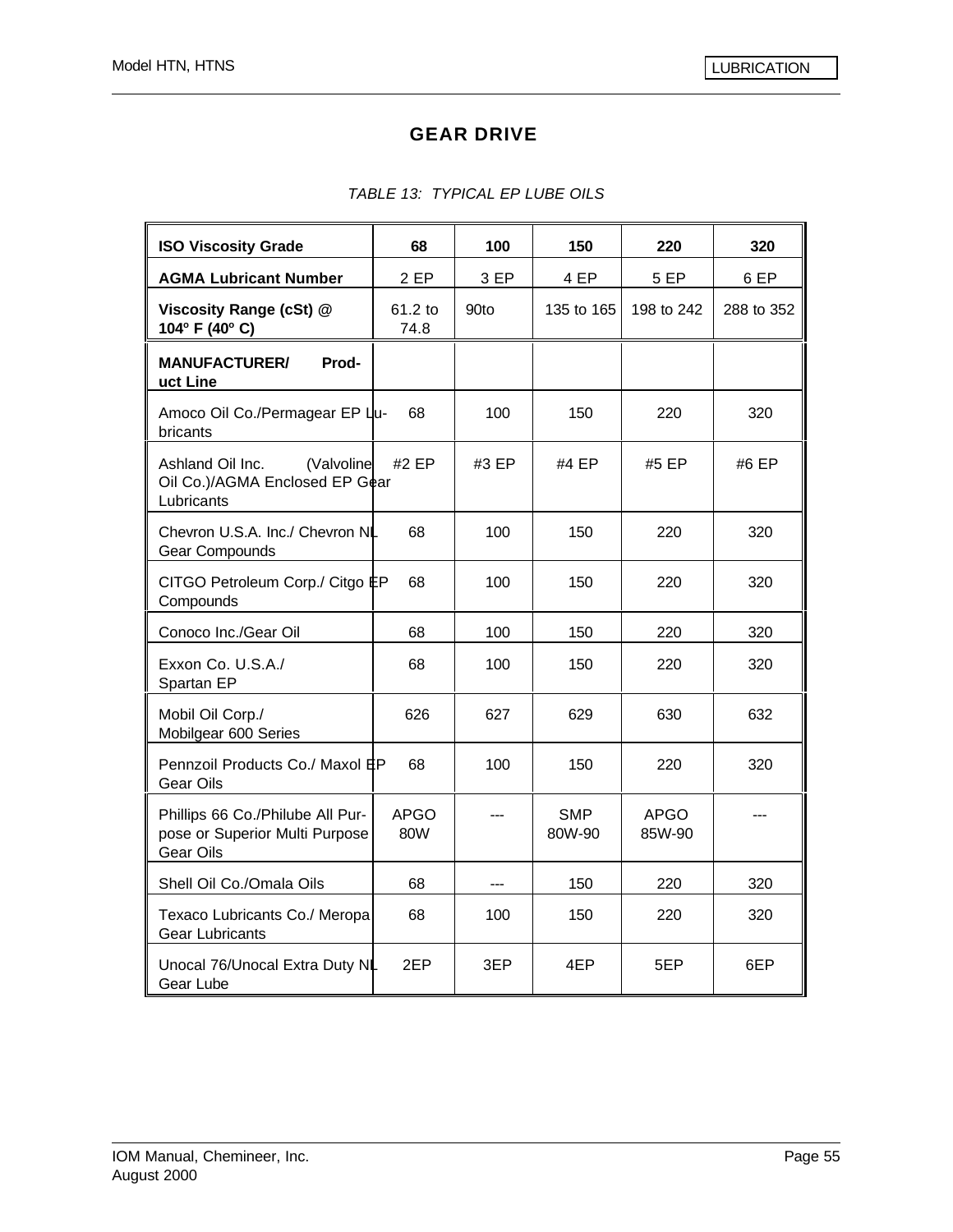

*Figure 26: Gear Drive: Sizes 1,2,3*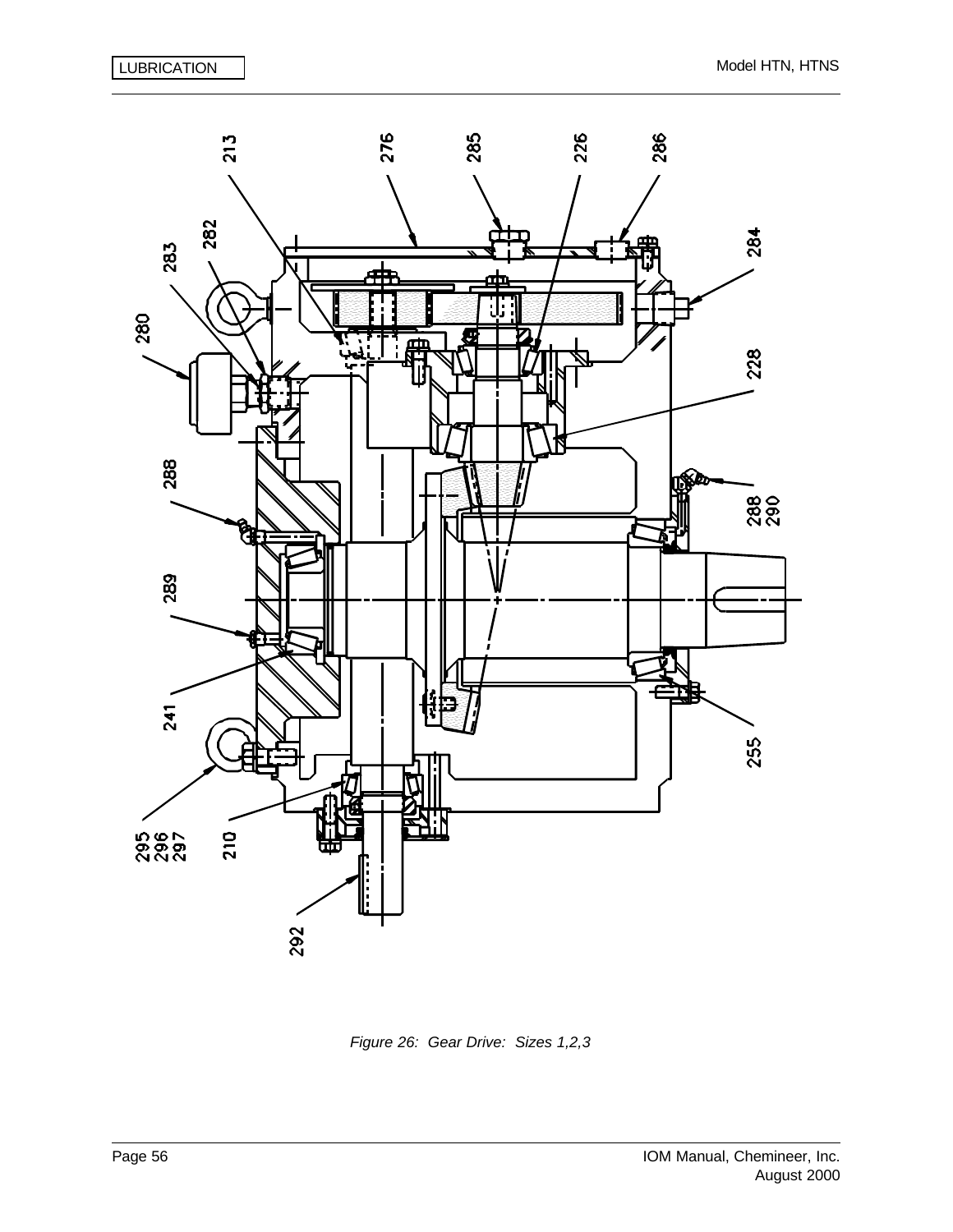

*Figure 27: Gear Drive: Sizes 4,5,6*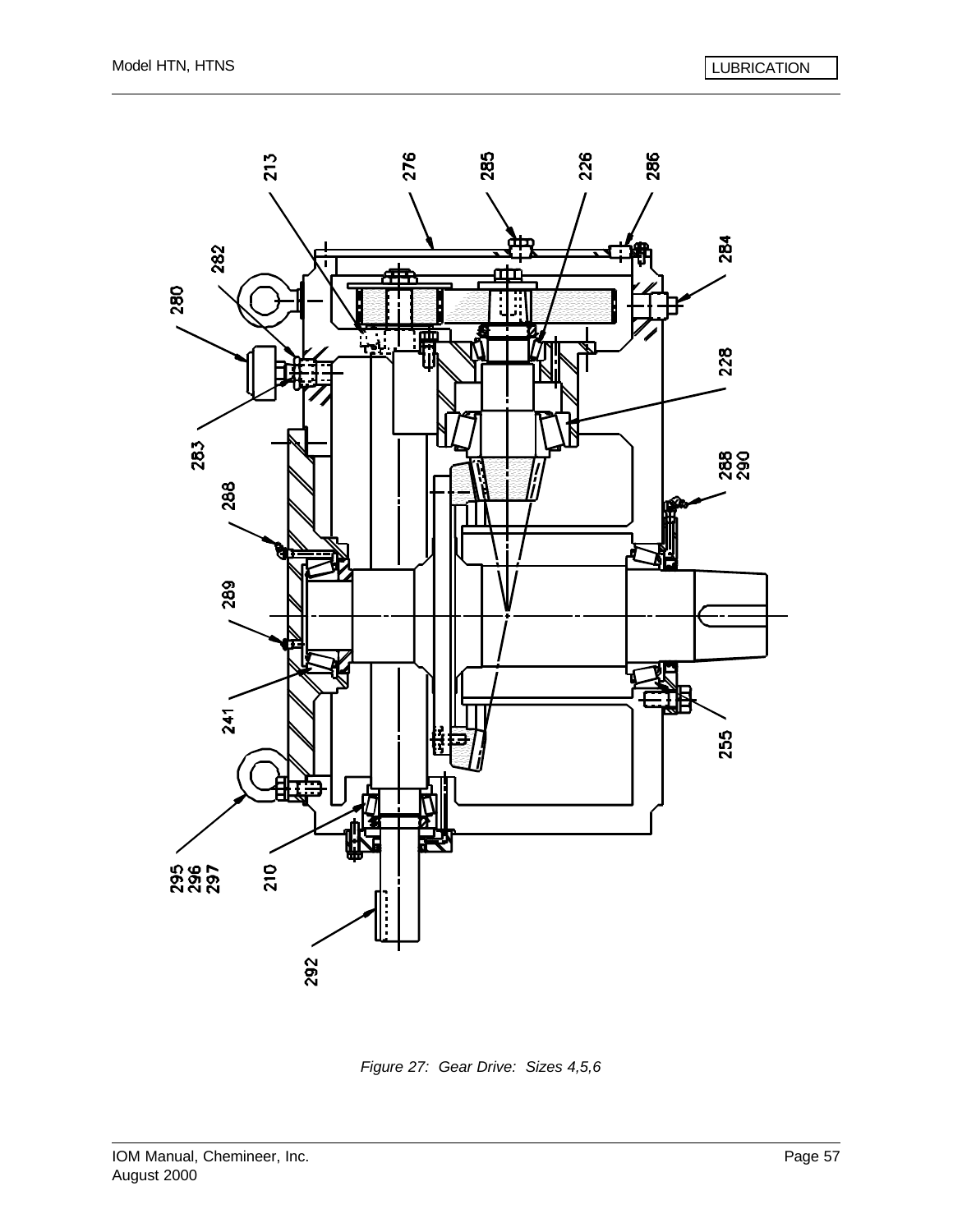

*Figure 28: Gear Drive: Sizes 7,8,9*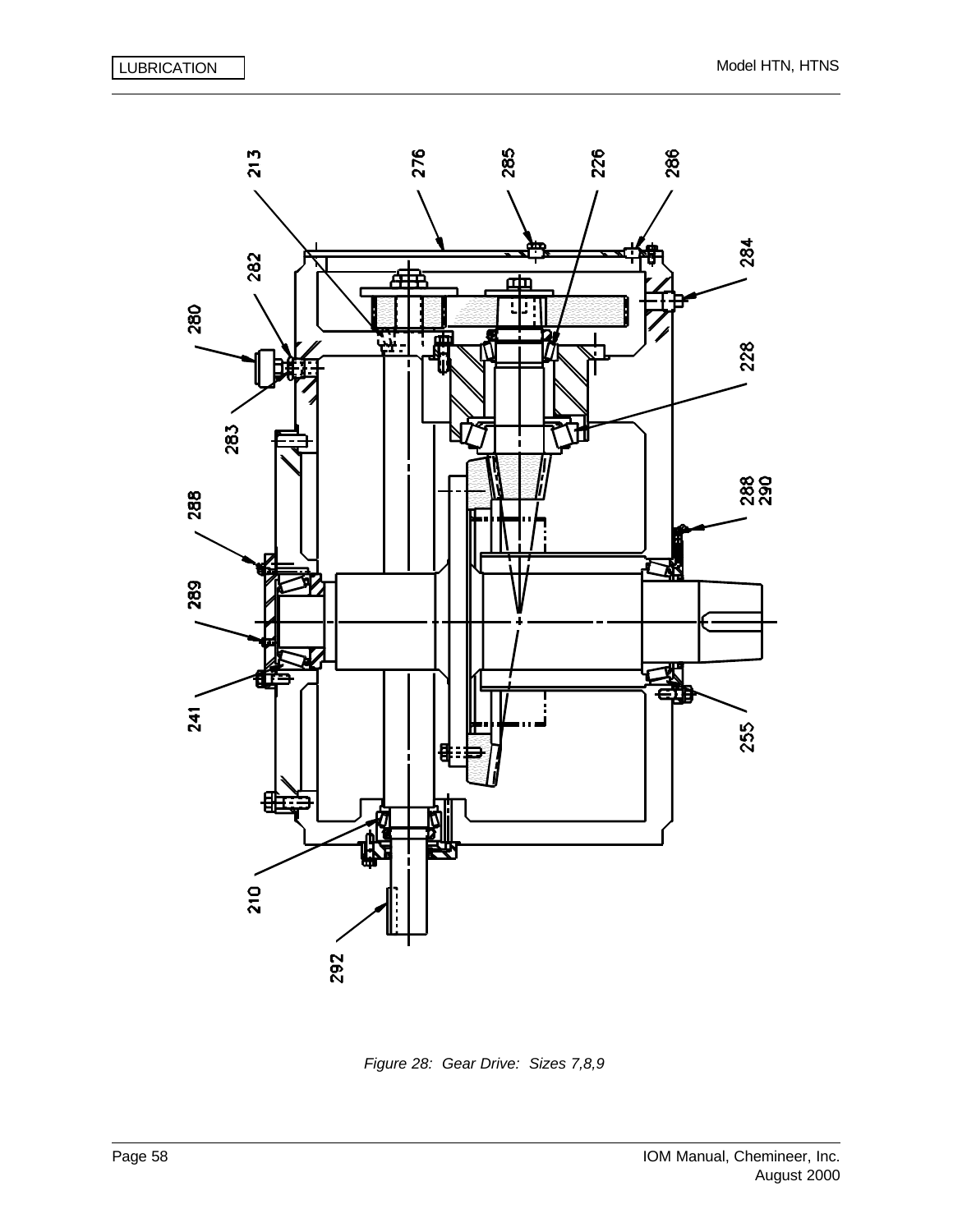

*Figure 29: Gear Drive: Size 10*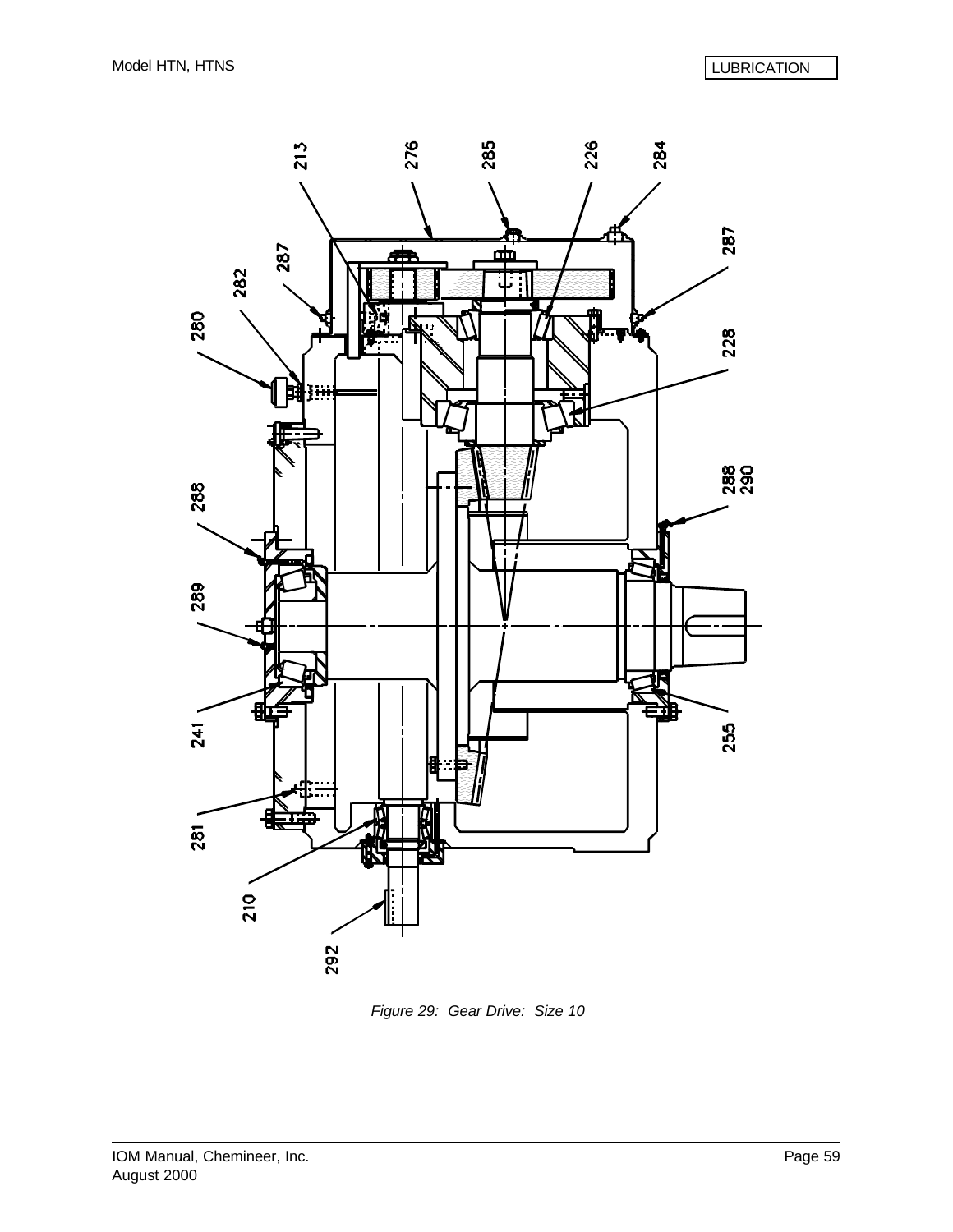

*Figure 30: Gear Drive: Sizes 11,12,13*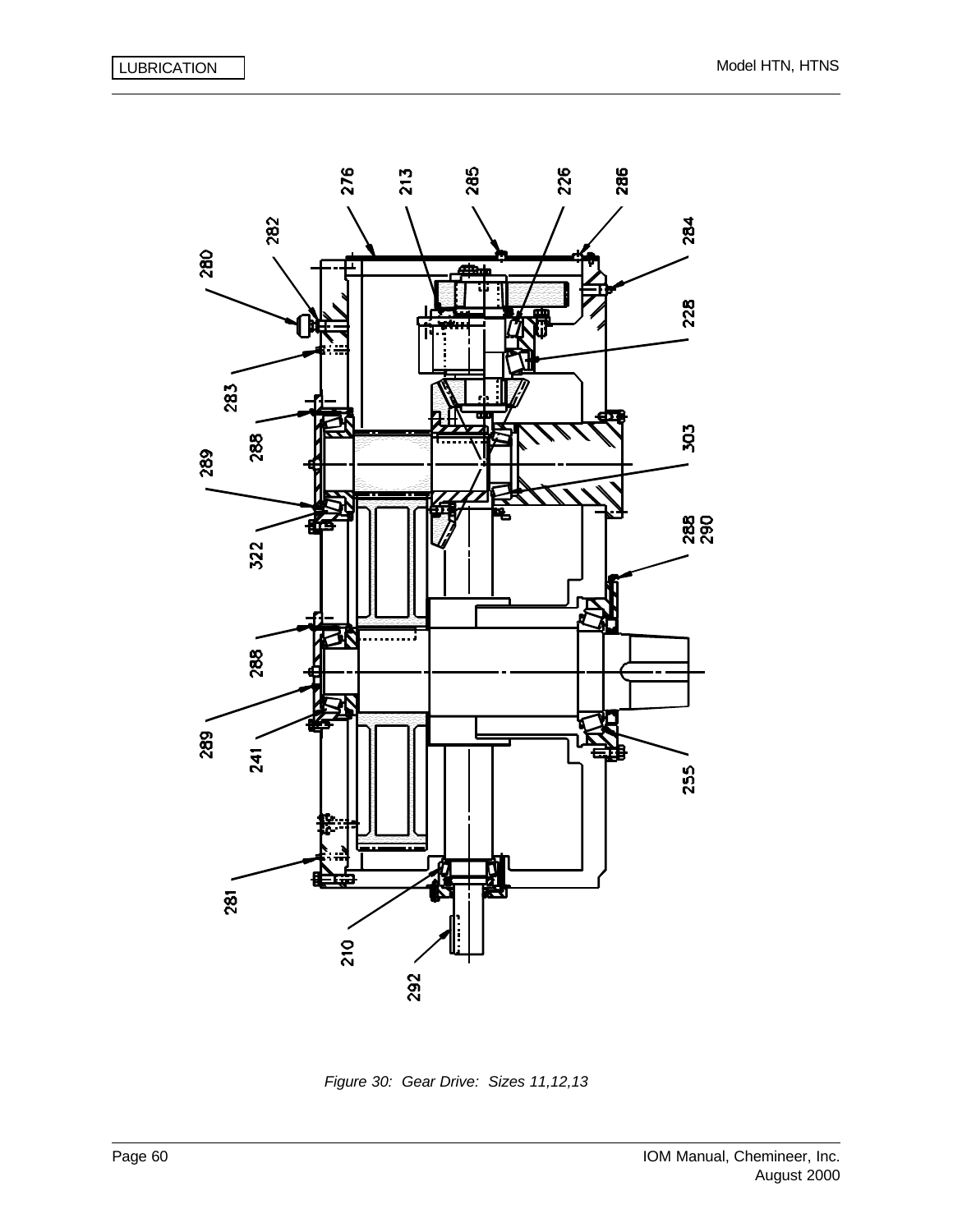## **SHAFT SEALS**

Mechanical seals (Models HTN, HTNS) must be supplied with adequate lubricant and coolant (if required) in order to operate properly. The lubricant can be supplied a number of ways (see *OPERATION, SHAFT SEALS*). The lubricant can be any low viscosity fluid with reasonable lubricity, compatible with the process fluid, and stable over the full range of pressures and temperatures at which the mechanical seal will be operated. Common liquid lubricants (barrier fluids) include glycerine, ethylene glycol, mineral oil and water. Operating temperature limits for these lubricants are listed below. Consult the Chemineer Factory for other lubricants.

|                        | Temperature Limit |             |  |
|------------------------|-------------------|-------------|--|
| Lubricant              | °F                | $^{\circ}C$ |  |
| Glycerine              | # 150             | # 66        |  |
| <b>Ethylene Glycol</b> | # 250             | # 121       |  |
| Mineral Oil            | # 400             | # 204       |  |
| Water                  | # 160             | # 71        |  |

*TABLE 14: MECHANICAL SEAL LUBRICANTS*

### Refer to unit assembly drawings for specific agitator/seal pressure and

*NOTE: The maximum temperature limits for HTN units can be increased by 100*<sup>o</sup>  *F or 56*<sup>o</sup> *C with proper use of the standard cooling jacket on the seal cartridge.*

The specific gravity of any liquid lubricant should never be less than  $.63$  at a reference temperature  $50^{\circ}$  F or 28<sup>°</sup> C above the maximum vessel temperature. The boiling (flash) point of a lubricant should never be less than 25° F or 14° C above maximum vessel operating temperature. The standard seal cavity (Model HTN) operating pressure is 25-50 psi (172-345 kpa) above the maximum vessel operating pressure.

The HTN mechanical seal cartridge includes an integral bearing which maintains proper seal alignment. *Refer to Figures 33 and 34, pages 83 and 84*. This bearing **[1505]** is grease lubricated. Grease fitting **[1515]** and relief fitting **[1516]** are located in bearing housing **[1513]** and bearing cap **[1512]**. The bearing should be regreased at one month intervals. Remove the relief fitting and add new grease **slowly** at the grease fitting until new grease is evident at the relief fitting hole. Install the relief fitting. See *Table 8, page 48* for typical greases.

### **STEADY BEARINGS**

Steady bearings are lubricated and cooled by the process fluid. Do not operate the agitator unless the steady bearing is submerged.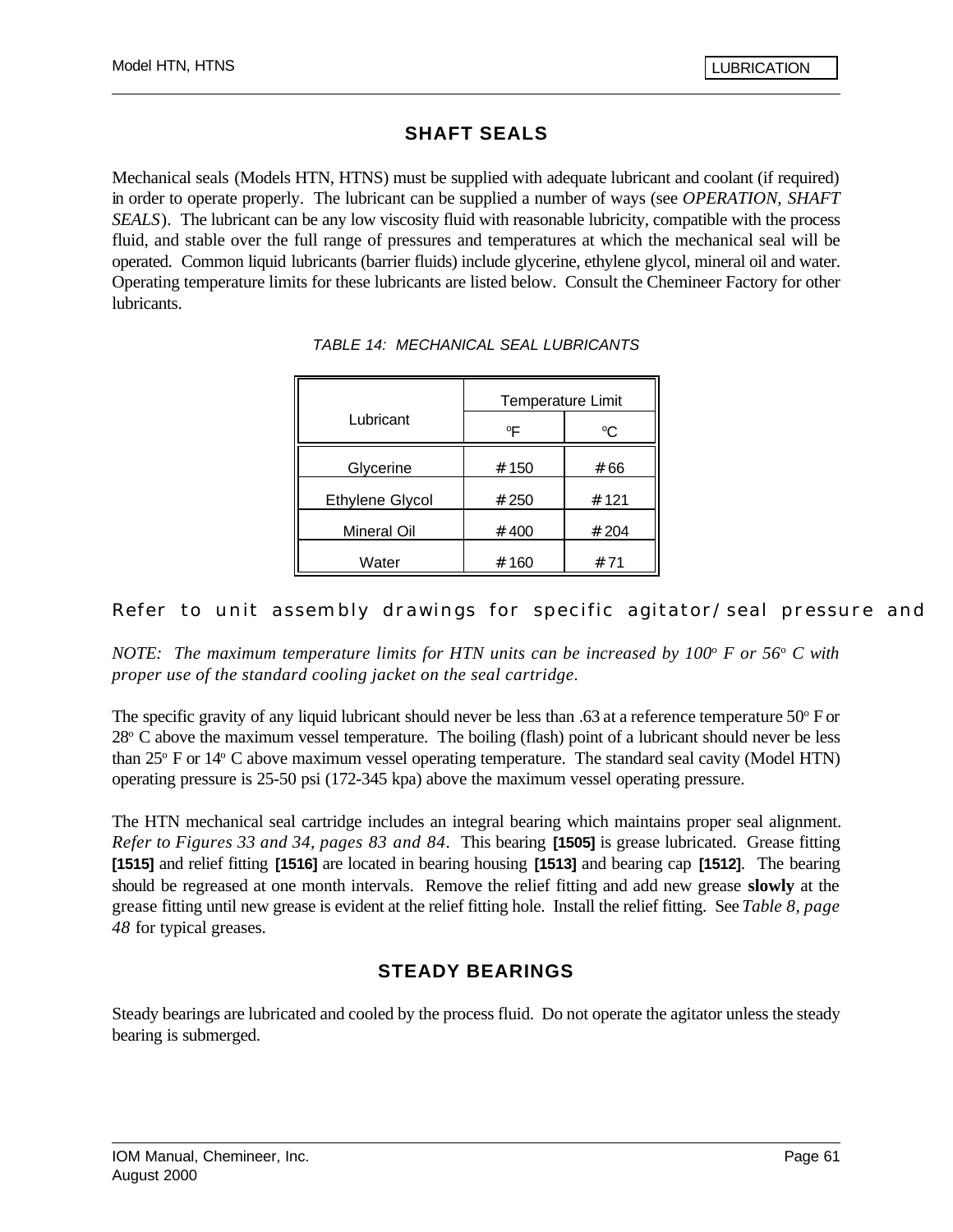### **OPERATION**

## **AGITATOR**

Your Chemineer HT agitator has been designed for your specific application. Proper operating procedures will allow maximum performance. The following list will aid in the safe operation of your unit.

**! Do not** operate the unit before reading and following the instructions on all tags and nameplates attached to the unit.

**! Do not** operate the unit in a fluid with a specific gravity or viscosity higher than that for which the unit was designed.

**! Do not** attempt to start a unit with the mixing impeller buried in solids or a "set up" fluid.

**! Do not** operate face type mechanical seals at temperatures or pressures higher than those for which the unit was designed. Refer to unit assembly drawing.

**! Do not** pressurize the vessel without having the mechanical seal housing fully pressurized. (Model HTN.)

**! Do not** locate large pump discharges, other agitators, down comers, coils, baffles, or other vessel internals close to the agitator impellers and extension shaft.

**! Do not** make any changes in the field (i.e. motor horsepower, agitator speed, shaft length, impeller diameter, impeller blade width, etc.) without reviewing the change with *your local Chemineer office* or Chemineer Field Service.

Should there be problems operating the unit, review the installation and the *Troubleshooting Guide, Table 15, page 66.* If you are unable to resolve the problem, contact *your local Chemineer office*.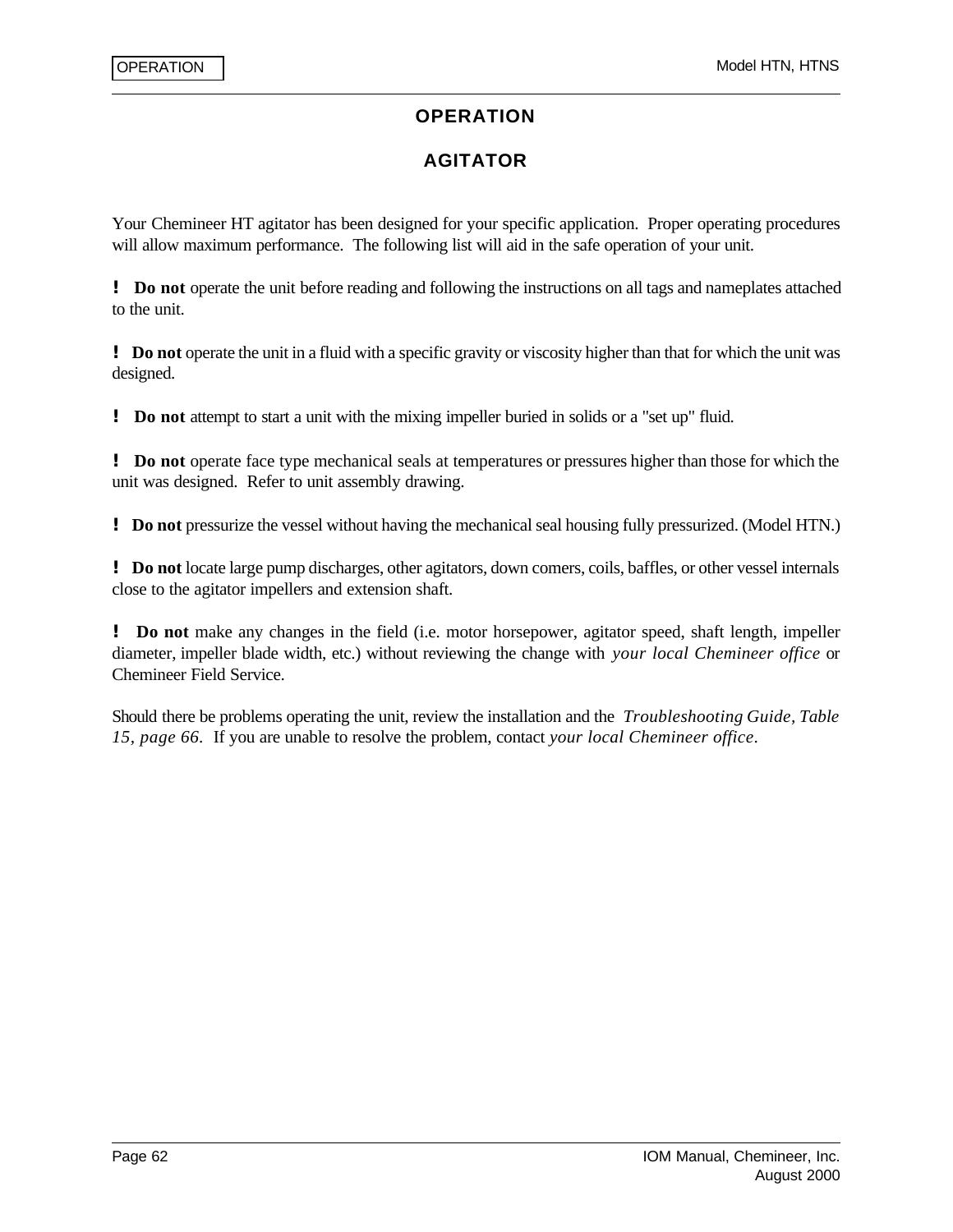## **MOTOR**

*Electric motors furnished on Chemineer HT agitators are designed to deliver their rated output when properly installed and maintained*.

Air circulation is very important to get full performance and long life from an electric motor. Do not block the suction inlets on fan cooled motors. Life of the motor will be decreased if its temperature exceeds its thermal rating. The allowable temperature is stamped on the motor nameplate.

Prior to permanently wiring the electric motor:

- ! Check nameplate data on motor to assure that the available power supply agrees with the motor requirements. Protective devices should be the proper size and rating to safely carry the load and to interrupt the circuit on overloads.
- ! Check motor leads with connection diagrams on motor nameplate and/or conduit box so that the proper connections are made. All motors should be installed in accordance with the National Electric Code and local requirements.
- ! Check the gear drive output shaft rotation against the proper rotation indicated on the unit nameplate. For standard three-phase electric motors, the rotation is reversed by switching any two power leads.
- ! Check operating motor amperage against motor nameplate amperage.

The motor should start quickly and run smoothly. If the motor should fail to start or make abnormal noise, immediately shut motor off, disconnect it from the power supply, and investigate the cause. If the problem cannot be corrected, contact *your local Chemineer office* for assistance.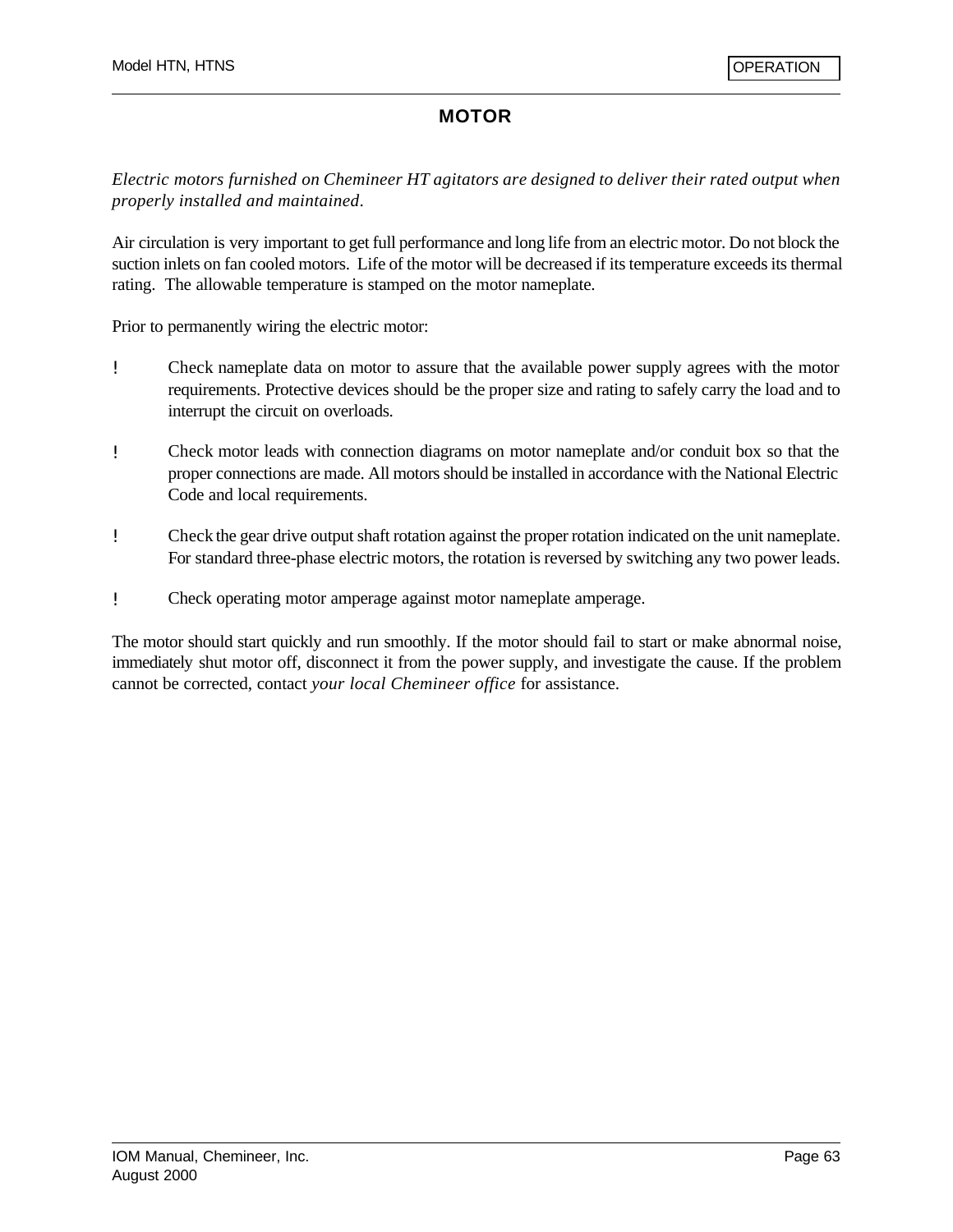### **FLEXIBLE MOTOR COUPLING**

Most flexible motor couplings provide years of operation with very few problems, provided they operate in a clean environment and are lubricated as required. If the motor is removed for service, the coupling alignment should be rechecked before restarting the unit. Refer to the *Vendor Data, Flexible Motor Couplings*.

### **GEAR DRIVE**

Gearing and most bearings are oil lubricated. Be sure the gear drive has been filled with the proper amount and type of oil before operation. Refer to the *Lubrication* section of this manual. Improper lubrication will result in damage to gearing and bearings in a very short time.

When required, the gear drive will include an optional external motor-driven oil pump *(Figure 19, page 39).* Do not operate the unit without checking pump motor rotation. The pump motor coupling guard is marked with an arrow indicating proper rotation. The pump motor and agitator drive motor must be interconnected so the agitator drive motor cannot be energized without energizing the pump motor.

The pump system includes an oil flow alarm switch which should be hooked up before operation. The gear drive should be installed in an unobstructed area with ample air circulation. The gear drive will commonly operate at temperatures of 125 $\degree$  to 175 $\degree$  F (52 $\degree$  to 80 $\degree$  C). Do not be alarmed if the surface of the gear drive feels extremely hot to the touch. The gear drive surface temperature should not exceed 190° F (88° C). If a temperature greater than 190 $\textdegree$  F (88 $\textdegree$  C) exists anywhere on the gear drive housing, review the installation for unusually high ambient, poor air circulation, or other unusual conditions.

If gear drive cooling is required, the external motor-driven oil pump will include a water-to-oil heat exchanger and temperature actuated water regulating valve. This system will include both an oil flow alarm switch and an oil temperature alarm switch which should be hooked up before operation. Plumb water to the heat exchanger before operation. With the agitator operating at full load, adjust the temperature actuated regulating valve to obtain a temperature gauge reading of  $140^{\circ}$  to  $150^{\circ}$  F (60 $^{\circ}$  to 66 $^{\circ}$  C). Several valve adjustments may be required to obtain a stabilized temperature reading.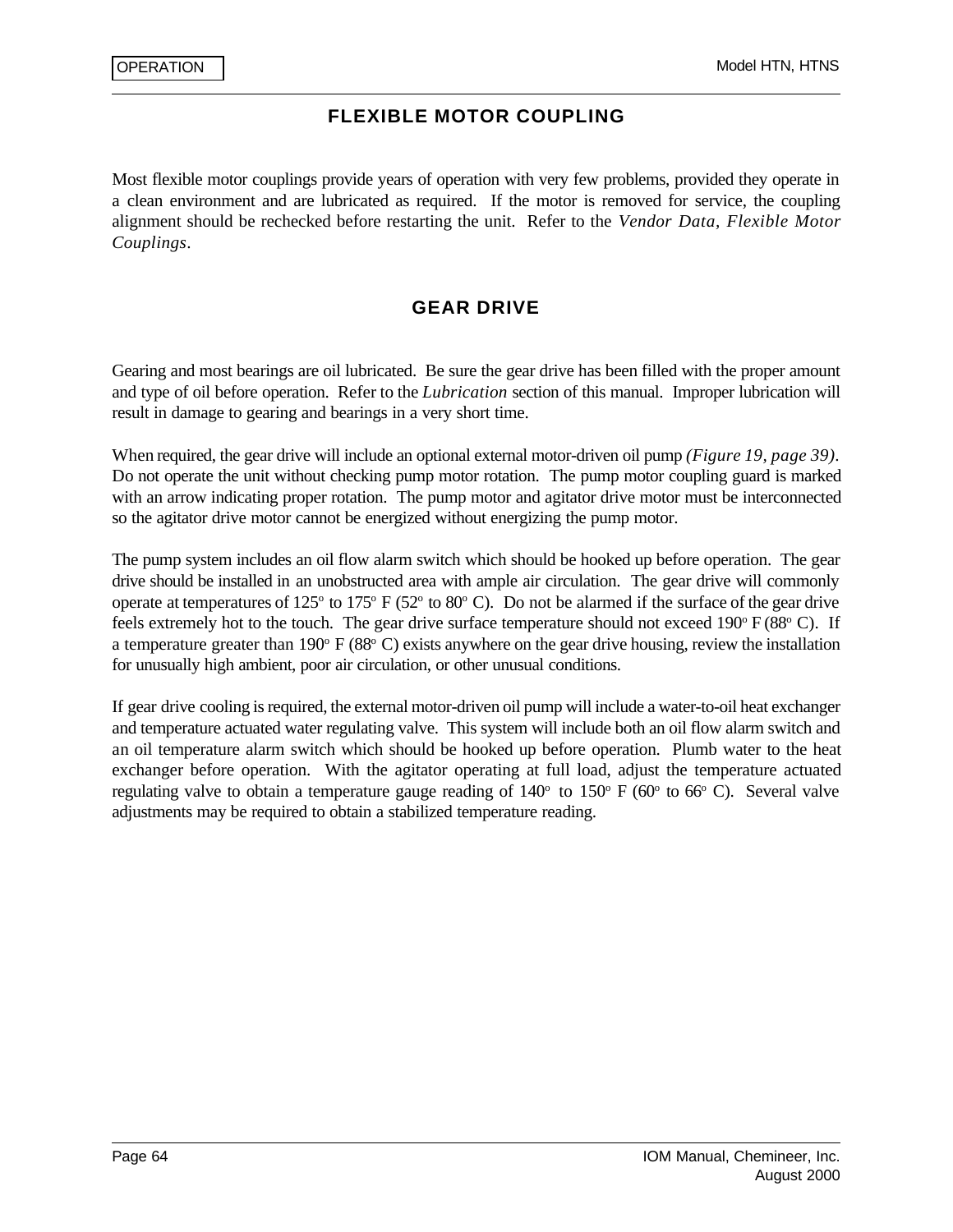# **SHAFT SEALS**

Face type mechanical seals must be lubricated and cooled (if required) to operate properly. The unit may be supplied with an optional Chemineer seal lubricator or oiler *(see Figures 23 and 24, pages 45 and 46)* or the seal lubricator system may be supplied by others. Before operation, the seal cavity (Model HTN) should be vented, filled with lubricant and pressurized to 25-50 psi (172-345 kpa) above the maximum vessel operating pressure. Refer to unit assembly drawing for operating pressures.

*CAUTION! Never pressurize the vessel without first pressurizing the seal cavity (seal lubricator) on HTN style units.*

The Chemineer standard mechanical seal lubricator *(Figure 23)* should be filled with lubricant (remove pipe plug **[1708]**) which will gravity flow into and fill the seal cavity. The lubricator is self-venting while being filled. After filling, replace and tighten the pipe plug. Pressurize the lubricator using a constant pressure source such as a gas bottle to the recommended seal cavity pressure. This is a thermosiphon system for use with seals operating from low to high vessel pressures.

The Chemineer standard seal oiler *(Figure 24)* should be filled with lubricant. This is a non-pressurized seal oiler. It is a dead-ended system for use with seals operating at low vessel pressures.

Chemineer cartridge mechanical seals (Model HTN) are supplied as standard with a water cooling jacket on the mechanical seal housing. Refer to *Figure 33, page 83.*

Refer to unit assembly drawing for cooling water temperature and flow rate. If required, connect water supply and return lines and set water temperature and flow rate before operating the agitator.

*NOTE: Cooler seal operation will usually extend seal and bearing life.*

During normal operation it is common for mechanical seals to leak a few drops per minute across the seal faces. The seal lubricator or seal oiler lubricant level should be checked regularly and refilled as required.

### **STEADY BEARINGS**

If a steady bearing is supplied, do not operate agitator unless it is properly installed. Failure to install a required steady bearing will cause severe damage to the agitator assembly if operated. Do not operate the agitator unless the steady bearing is submerged.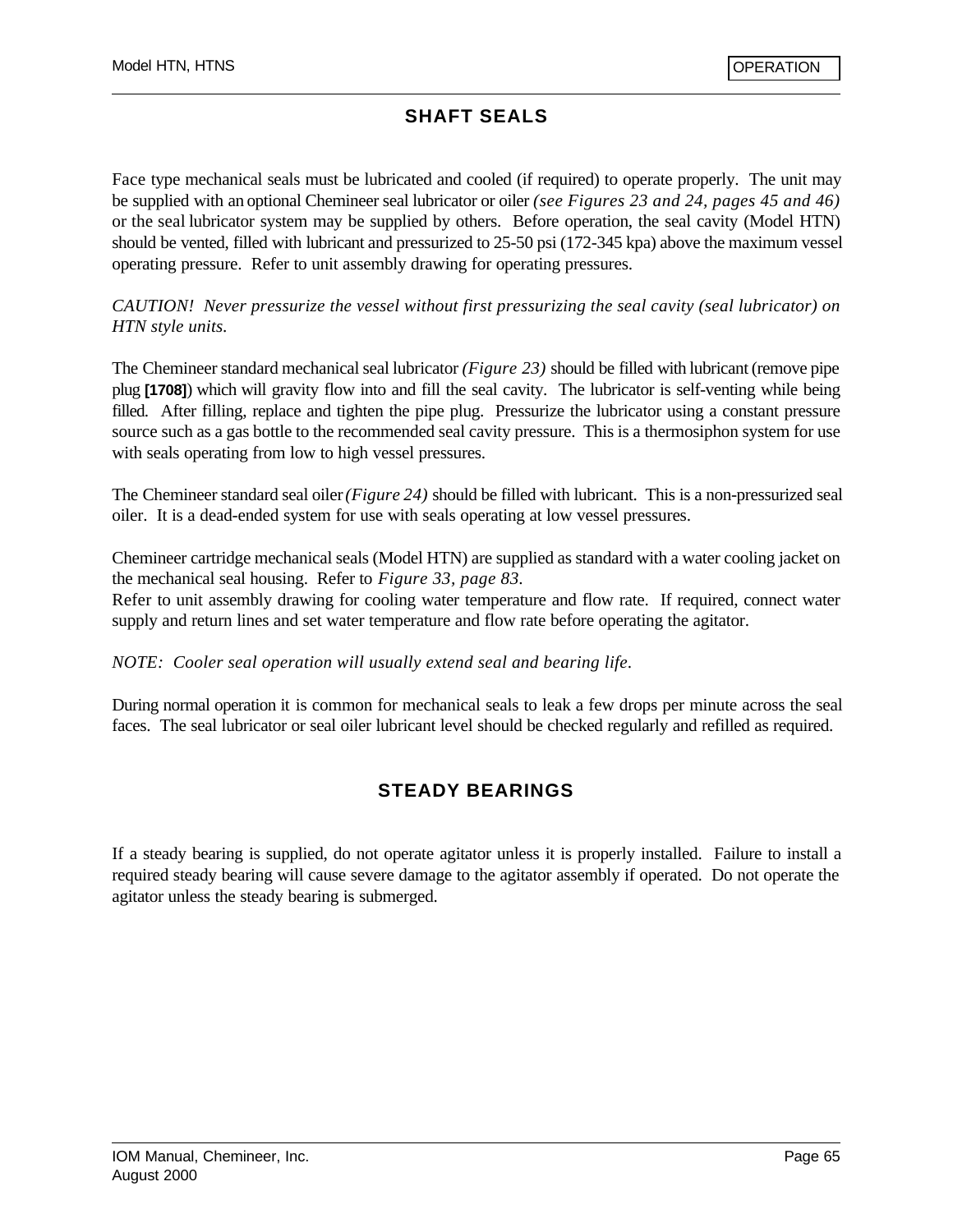# **TROUBLESHOOTING**

#### *TABLE 15: TROUBLESHOOTING*

| <b>OBSERVATION</b>      | <b>POSSIBLE CAUSE</b>                                   | <b>ACTION</b>                                                                                                                                                                                                                                                   |  |
|-------------------------|---------------------------------------------------------|-----------------------------------------------------------------------------------------------------------------------------------------------------------------------------------------------------------------------------------------------------------------|--|
| Noisy Operation         | Worn or damaged parts                                   | Check bearings and gears for excessive<br>wear. Replace worn parts. Try to find cause<br>of wear. Check for water and/or abrasives<br>in oil, overload, incorrect rotation, excessive<br>shock, etc.                                                            |  |
|                         | Overloading                                             | Overloading can cause excessive separa-<br>tion of gear teeth and loud operation. Check<br>process fluid (specific gravity and viscosity)<br>vs. design conditions. Check agitator<br>speed and impeller diameter against unit<br>assembly drawing information. |  |
|                         | Worn or improperly installed or<br>maintained couplings | Couplings can generate noise which<br>seems to emanate from gear drive. Check<br>for proper lubrication, alignment, or worn<br>parts.                                                                                                                           |  |
|                         | Structural vibration and sound<br>amplification         | Steel mounting structures often amplify<br>small amounts of normal noise into exces-<br>sive noise. This can be corrected by adding<br>stiffness or sound deadening material to<br>the structure.                                                               |  |
| <b>Abnormal Heating</b> | <b>Incorrect Oil</b>                                    | Review Lubrication section of manual. Re-<br>place with proper oil.                                                                                                                                                                                             |  |
|                         | Unusual ambient                                         | Units installed in a hot area of a plant where<br>air flow is restricted can overheat. Remove<br>obstruction and if necessary force circulate<br>air.                                                                                                           |  |
|                         | Improper oil level                                      | Add or remove oil.                                                                                                                                                                                                                                              |  |
|                         | <b>Cleanliness</b>                                      | Remove dirt and/or product buildup from<br>motor/gear drive.                                                                                                                                                                                                    |  |
| Leaking                 | Worn oil seals                                          | Replace defective seals.                                                                                                                                                                                                                                        |  |
|                         | Plugged breather                                        | Clean or replace breather.                                                                                                                                                                                                                                      |  |
|                         | Oil in Drywell                                          | Remove grease fitting from lower bearing<br>cap and drain drywell. Replace grease fit-<br>ting and grease the bearing.                                                                                                                                          |  |
|                         | Worn mechanical seal                                    | Replace mechanical seal.                                                                                                                                                                                                                                        |  |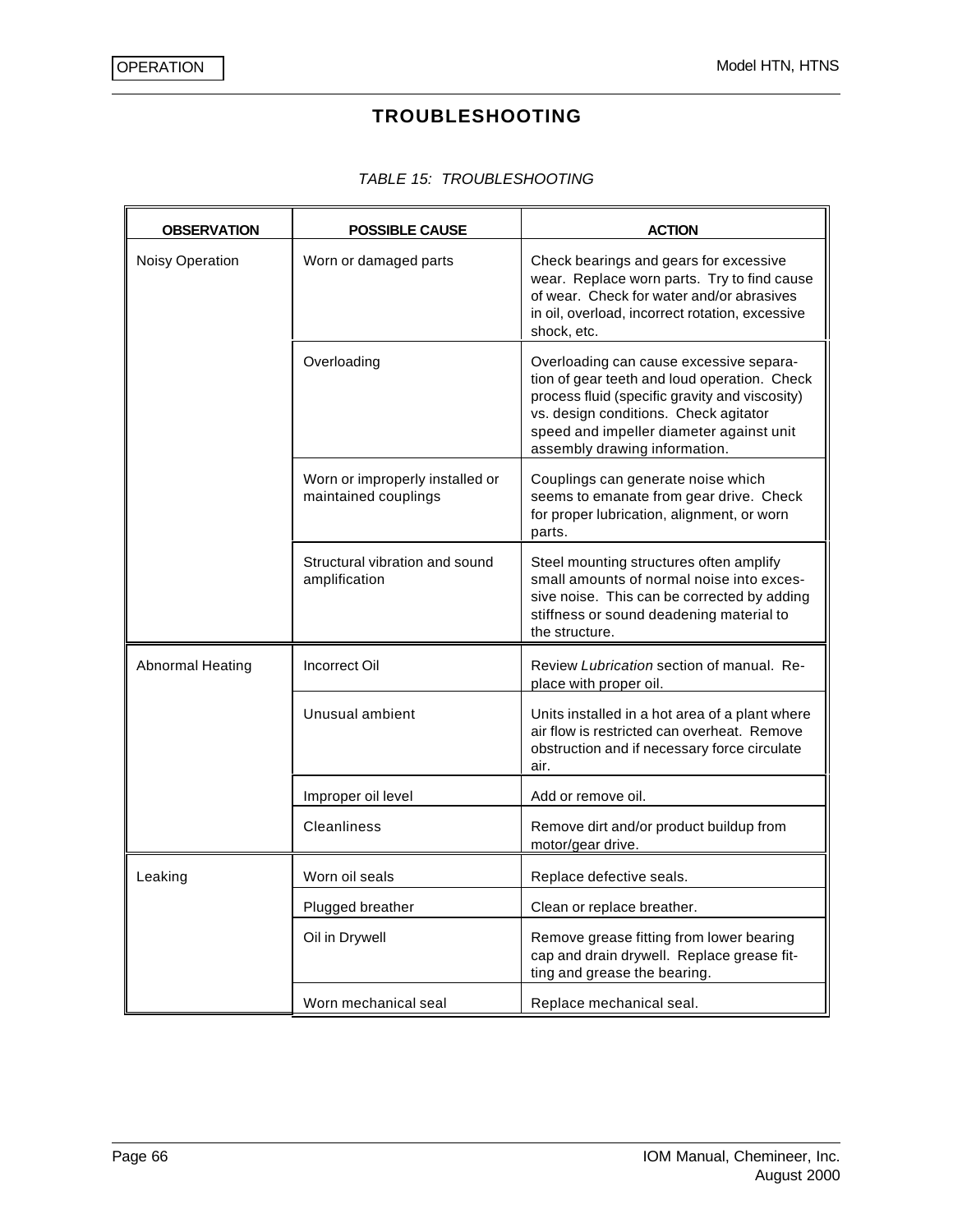# **MAINTENANCE**

# **GEAR DRIVE**

### **Agitator Drive Removal**

*CAUTION! Prior to removing the agitator drive, review the agitator installation to assure that all safety issues are resolved.*

- 1. Lock out and disconnect all power to the gear drive motor and any optional devices.
- 2. Disconnect any water lines to oil coolers, mechanical seal housing, etc.
- 3. Depressurize vessel and then mechanical seal housing.
- 4. Remove hand hole covers **[1108]**.
- 5. Loosen setscrews **[1509 and 1510]** one turn. (Model HTN only.) *(Figure 5, page 15)*
- 6. Lower drive shaft **[403]** by evenly loosening bolts **[361]**. *(Figures 5 and 6, pages 15 and 16).* The drive shaft should drop approximately 1/2" (12 mm) allowing shaft collar **[1530 or 1410]** to seat on mounting flange **[1251]**. If the shaft does not drop, tapped holes are provided in spacer spool **[367]** upper flange (HTN) or in taper bore coupling half **[363]** flange (HTNS) for inserting bolts to jack the shaft down.

*CAUTION! Do not jack the drive shaft down more than shown on the unit seal assembly drawing.*

- 7. Remove bolts and lockwashers **[361 and 362]**.
- 8. Attach lifting system to the agitator drive *(Figure 4, page 14)*. Unbolt gear drive **[200]** from pedestal **[1101]**.
- 9. Remove the agitator drive to a suitable service area.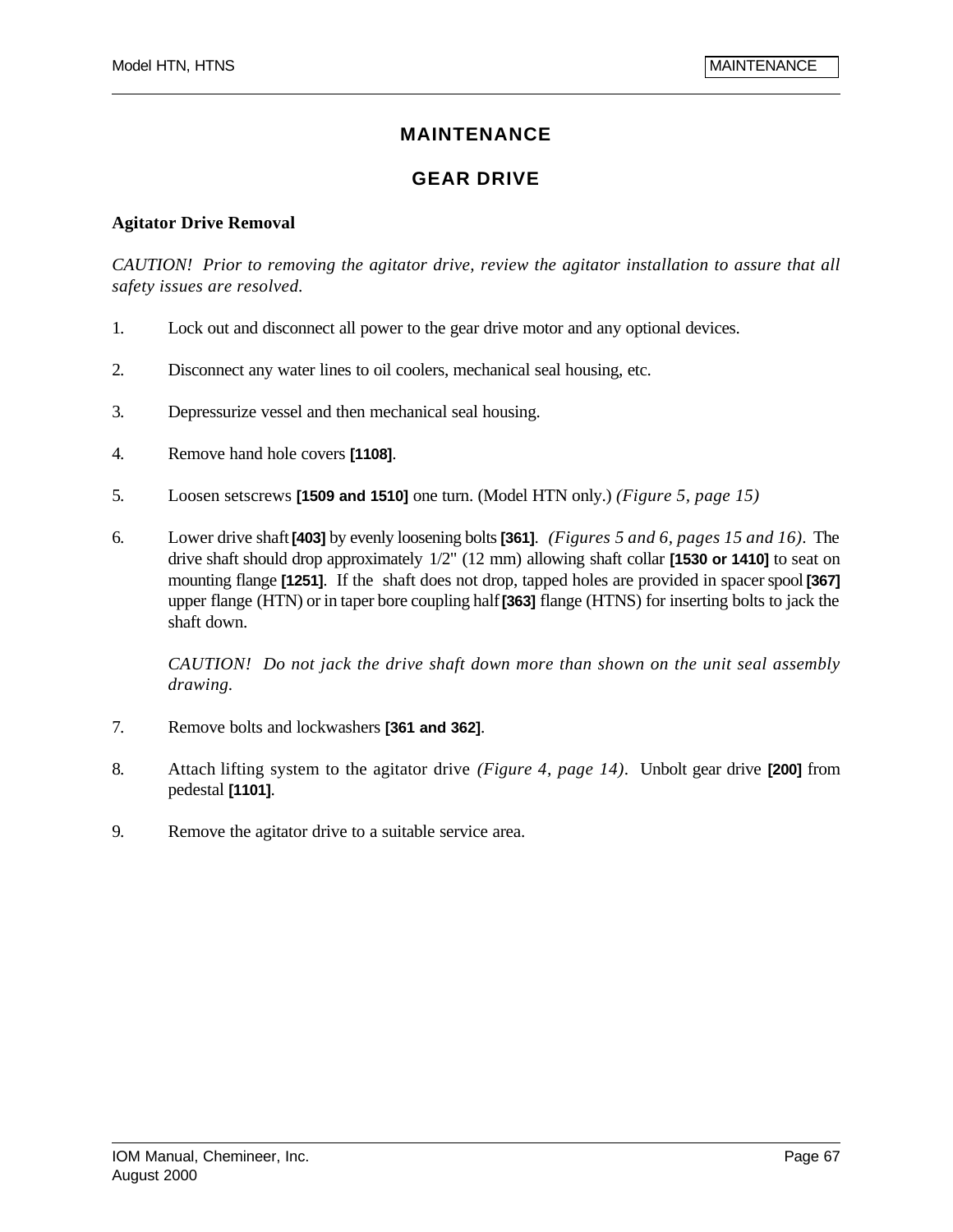# **GEAR DRIVE**

#### **Preparation for Gear Drive Disassembly**

- 1. Clean external surfaces and drain the oil.
- 2. Remove coupling guard **[120]**. See *Figure 3, page 12*.
- 3. Remove the setscrews securing flexible motor coupling hub **[110]** to the gear drive input shaft. This hub must be free to slide off the input shaft as the motor and motor bracket assembly are removed from the gear drive.

*NOTE: Larger units may be furnished with shrink fit flexible motor coupling hubs. Remove the motor from the motor bracket and remove the hub with a puller.*

- 4. Remove bolts **[133]** securing motor bracket **[131]** to gear drive **[200]**. Remove the motor and motor bracket as an assembly.
- 5. Loosen bolts, **[354]** *(Figures 5 and 6; pages 15 and 16).* Disengage the taper by tapping with a mallet or by using a puller.

*CAUTION! Release of taper fit can cause the gear drive coupling half to jump off the shaft if not retained.*

- 6. Remove bolts, lockwashers, coupling washer and coupling half **[354, 355, 353, 351]**.
- 7. Refer to the *HT Gear Drive Maintenance Manual* for gear drive disassembly and assembly instructions and parts listings.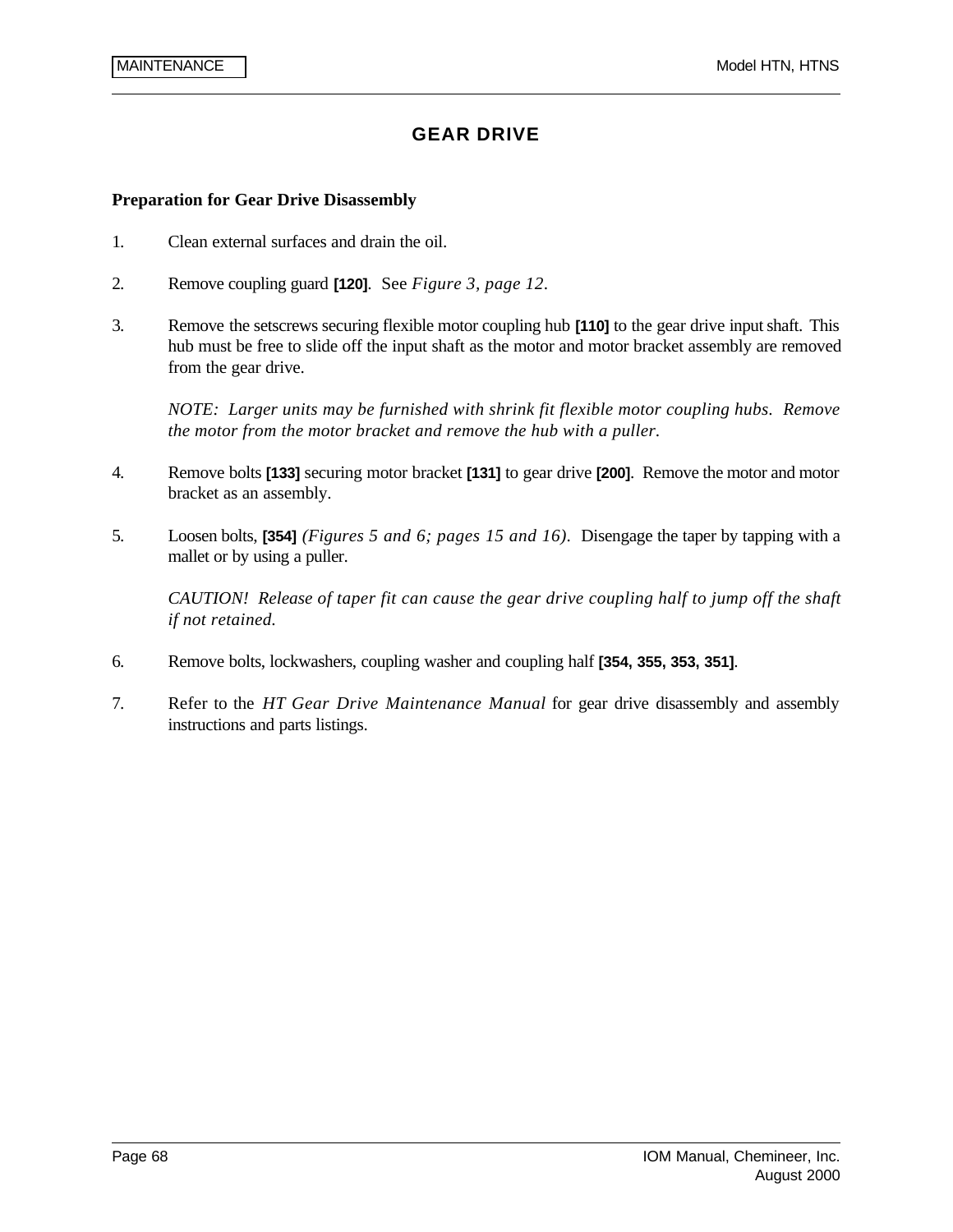Face type mechanical seals will require periodic replacement of wearing parts. When the mechanical seal is disassembled, all lip seals, o-rings and packing rings should be replaced. Order replacement parts from Chemineer or obtain full manufacturer's data from Chemineer before ordering.

#### **Model HTNS, Mechanical Seal Replacement**

Non-cartridge mechanical seals allow for replacement of the mechanical seal without removing the agitator drive from the vessel.

*CAUTION! Lock out and disconnect all power to the gear drive motor and any optional devices, and depressurize the vessel before servicing this equipment.*

- 1. **Removal of HTNS mechanical seal [1400]**. *(Figures 6, 24, and 31, pages 16, 46 and 73.)*
	- 1a. Remove pedestal handhole covers **[1108]**. Disconnect optional mechanical seal oiler plumbing.
	- 1b. Lower drive shaft **[403]** by evenly loosening bolts **[361]**. The drive shaft should drop approximately 1/2" (12 mm) allowing shaft collar **[1410]** to seat on mounting flange **[1251]**. If the shaft does not drop, tapped holes are provided in the taper bore coupling half flange for inserting bolts to jack the shaft down.

*CAUTION! Do not jack the drive shaft down more than shown on the unit seal assembly drawing.*

- 1c. Remove bolts and lockwashers **[361, 362]**.
- 1d. Remove coupling spacer **[371]**.
- 1e. Loosen shaft bolts **[365]**. Disengage the taper by tapping with a mallet or by using a puller.

*CAUTION! Release of taper fit can cause the coupling half to jump off the shaft if not retained.*

1f. Remove bolts, lockwashers, coupling washer and coupling half **[365, 366, 364, 363]**.

1g. Remove bolts and lockwashers **[1412, 1413]**.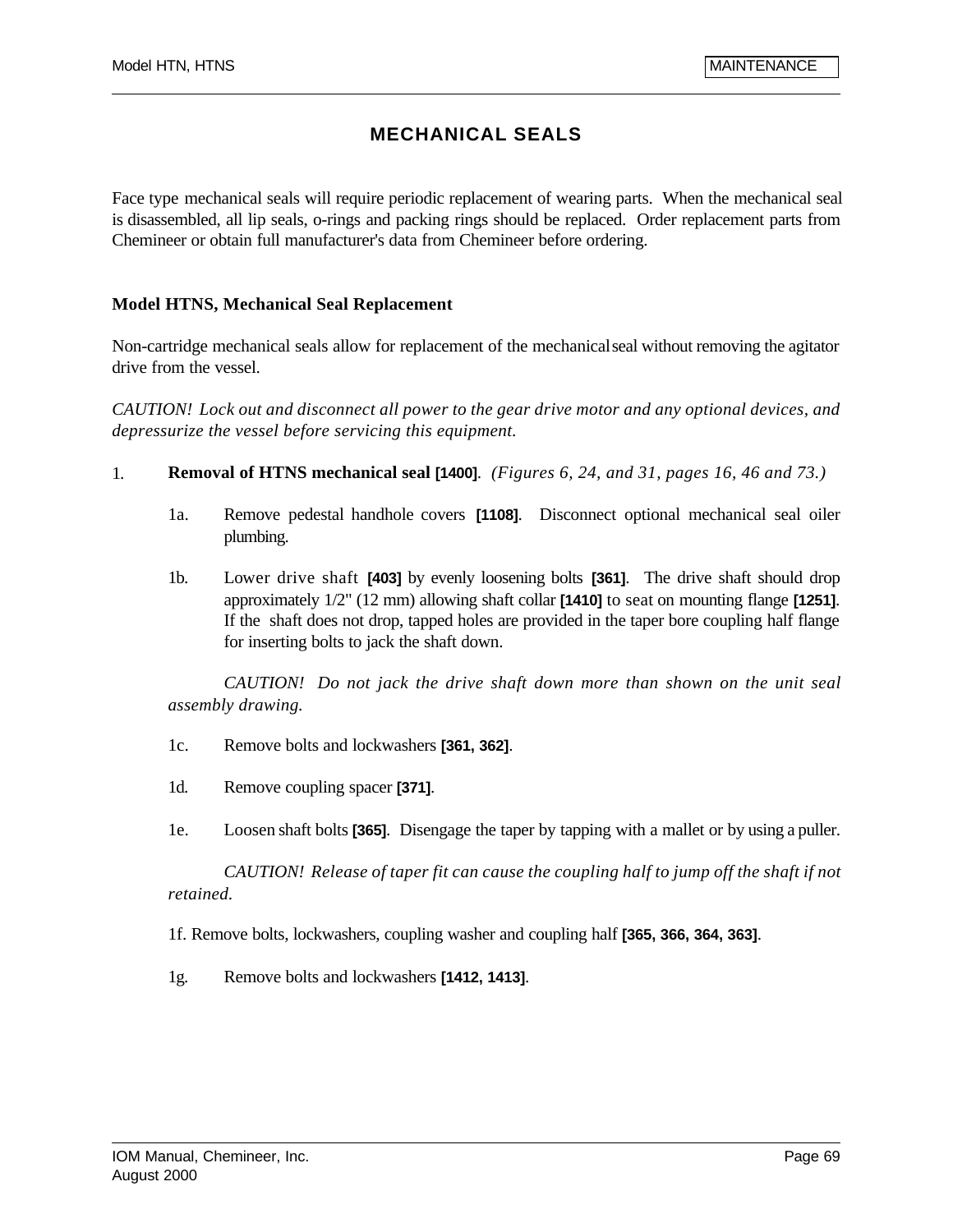#### **Mechanical Seal Replacement** (Cont'd)

- 1h. Remove gland plate, o-ring, seal housing and gasket **[1403, 1402, 1404, 1405]**.
- 1i. Remove the setscrews from seal head **[1409]**.
- 1j. Slide the seal head off the drive shaft.
- 1k. Press seal seat **[1406]** out of the seal housing. Slots have been provided in the housing to facilitate removal of the seat.
- 1l. Press lip seal **[1401]** out of the gland plate.
- 2. Prior to installation of a new or rebuilt mechanical seal assembly, inspect the drive shaft, taper bore coupling half and coupling spacer for fit and finish. All mating surfaces must be clean and free from burrs and nicks.
	- 2a. The taper bore coupling half should be checked for fit with the drive shaft. Place the taper bore coupling half on the tapered shaft end. Seat the coupling half on the shaft with coupling weight only. Do not use the shaft bolts and the coupling washer. The coupling half should slide down tight and not exhibit any tendency to rock. If it rocks on the shaft, the coupling and/or shaft will have to be machined for a more precise fit. Contact Chemineer Field Service for instructions.

*CAUTION! Do not apply lubricant or anti-seize compound to shaft or coupling taper. Shaft and coupling taper must be clean and dry prior to assembly.*

- 2b. Inspect the mechanical seal head mounting area of the drive shaft for wear and/or damage. Clean the drive shaft and polish out any scratches. Coat this area of the drive shaft with a lubricant which is compatible with the process and seal elastomers.
- 2c. Clean and inspect the seal housing mounting bore on the mounting flange.
- 2d. Clean and inspect the seal housing.

#### 3. **Installation of HTNS mechanical seal [1400]** *(Figures 6 and 31, pages 16 and 73)*

3a. Install new gasket **[1405]**.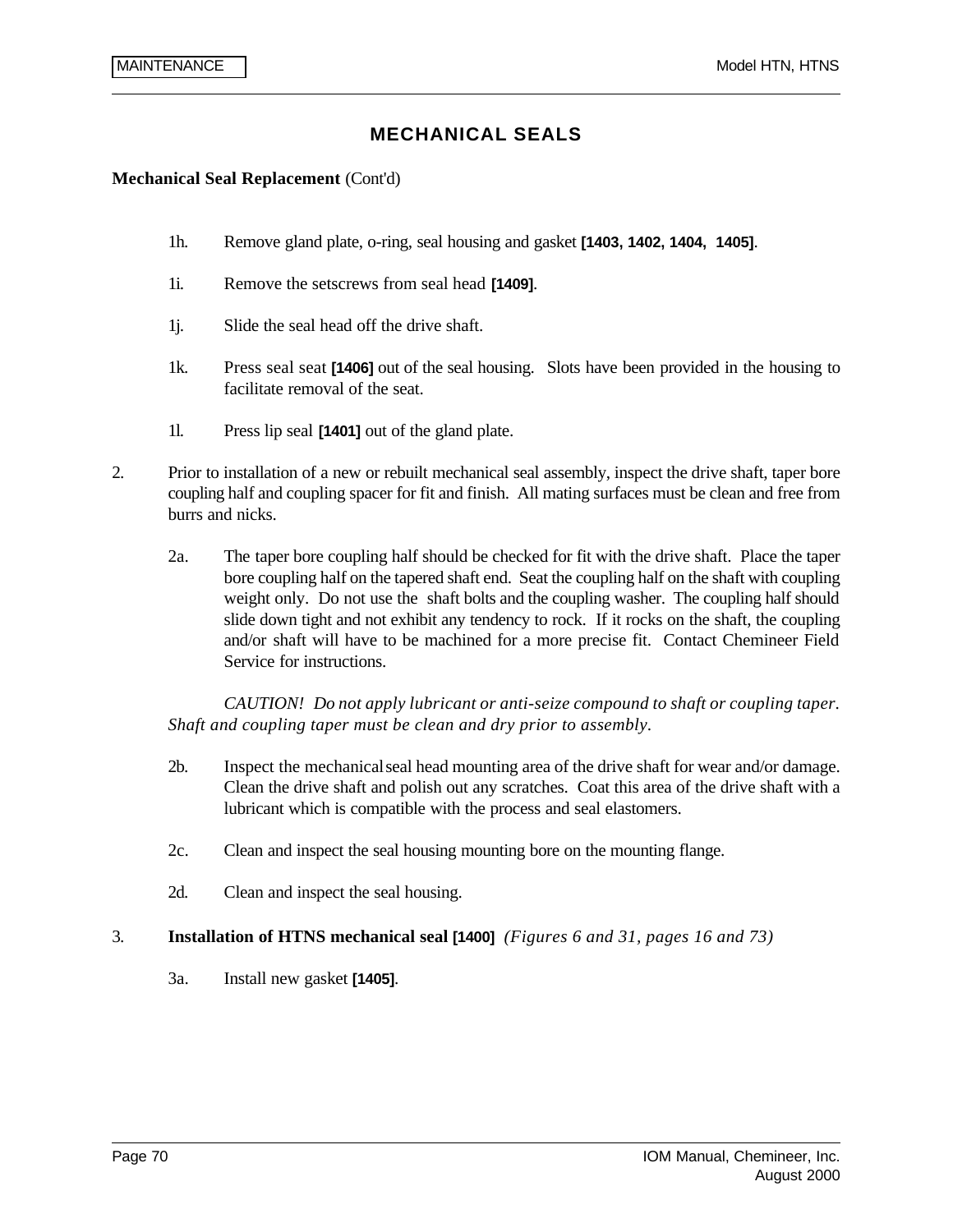#### **Mechanical Seal Replacement** (Cont'd)

- 3b. Install a new or rebuilt seal head **[1409]** on the drive shaft. Slide the seal head down against shaft collar **[1410]**. Tighten the seal head setscrews and torque to the value shown in *Table 5, page 13*.
- 3c. Install a new or relapped seal seat **[1406]** with new seat packing **[1407]** in the seal housing.
- 3d. Carefully install the seal housing/seal seat assembly over the drive shaft. Guide the assembly down the drive shaft until the seal housing rests on the gasket.
- 3e. Install new lip seal **[1401]** in gland plate **[1403]** with the seal lip towards the seal seat. Coat the seal lip with silicone grease. Install new o-ring **[1402]**. Retain the o-ring in the groove with silicone grease. Install the gland plate over the drive shaft and seat on top of the seal housing.
- 3f. Install bolts and lockwashers **[1412, 1413]**. Alternately tighten, then torque bolts to the value shown in *Table 5, page 13*.
- 3g. Install taper bore coupling half **[363]**. Refer to *INSTALLATION, RIGID SHAFT COUPLINGS.*
- 3h. Install coupling spacer **[371]**. Align the match marks on the outside diameter of the coupling spacer to the match marks on taper bore coupling half **[363]** and gear drive coupling half **[351]**.
- 3i. Install (2) bolts and lockwashers **[361, 362]** at 180<sup>°</sup> into the taper bore coupling assembly. Alternately tighten these bolts, lifting the drive shaft and pulling the coupling faces and coupling spacer together.

*NOTE: Pull the faces together evenly to avoid damage to the coupling tenons.*

Install the remaining bolts and lockwashers. Torque to the value shown in  *Table 5*.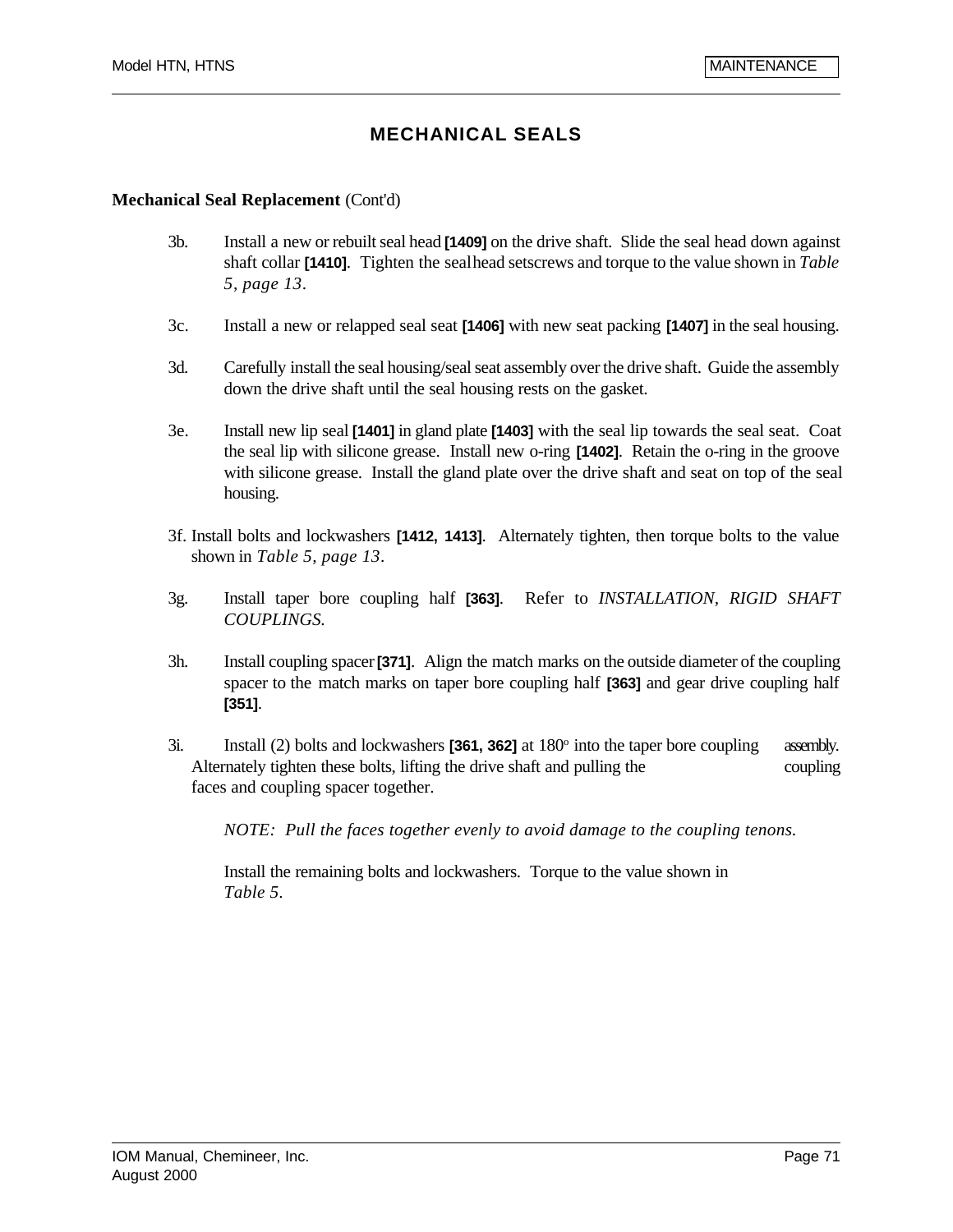#### **Mechanical Seal Replacement** (Cont'd)

3j. Rotate the drive shaft two revolutions before measuring runout. Measure the drive shaft runout by placing the point of a dial indicator on the drive shaft between the mechanical seal assembly and the taper bore coupling half. Do not mount the indicator base on the seal assembly. Rotate the drive shaft by turning the flexible motor coupling **[110]** *(Figure 3, page 12)*.

The maximum F.I.M. (Full Indicator Movement) is .005" (.13 mm). Measurements greater than .005" (.13 mm) would indicate a problem such as mismatched coupling/coupling spacer, improperly mounted taper bore coupling half or a bent drive shaft.

The drive shaft coupling half, coupling spacer and gear drive coupling half are match marked at the factory. The match marking is located on the outside diameter of  $t \, h \, e \, s \, e$ components. If the match marks are aligned and the measured runout is slightly over the maximum, some runout correction can be made by rotating these components  $w_i$  it h respect to each other.

Measure the drive shaft runout after each change in orientation. If the runout cannot be reduced to .005" (.13 mm) maximum, disassembly of the drive shaft, coupling spacer and drive shaft coupling half will be required to determine the cause. Corrective measures ranging from recleaning to machining one or more components may be required. Call Chemineer Field Service for assistance.

- 3k. With the drive shaft runout within limits, torque bolts **[1412]** in sequential order *(see Figure 32, page 78)* to 25% of the value shown in *Table 5, page 13*. Repeat this tightening sequence in several steps until the bolts are torqued to the value shown in *Table 5*. Check drive shaft runout to be sure it is still within tolerance.
- 3l. Connect seal fluid line and fill the seal oiler with seal fluid. Refer to *LUBRICATION and OPERATION*.
- 3m. Install pedestal handhole covers **[1108]**.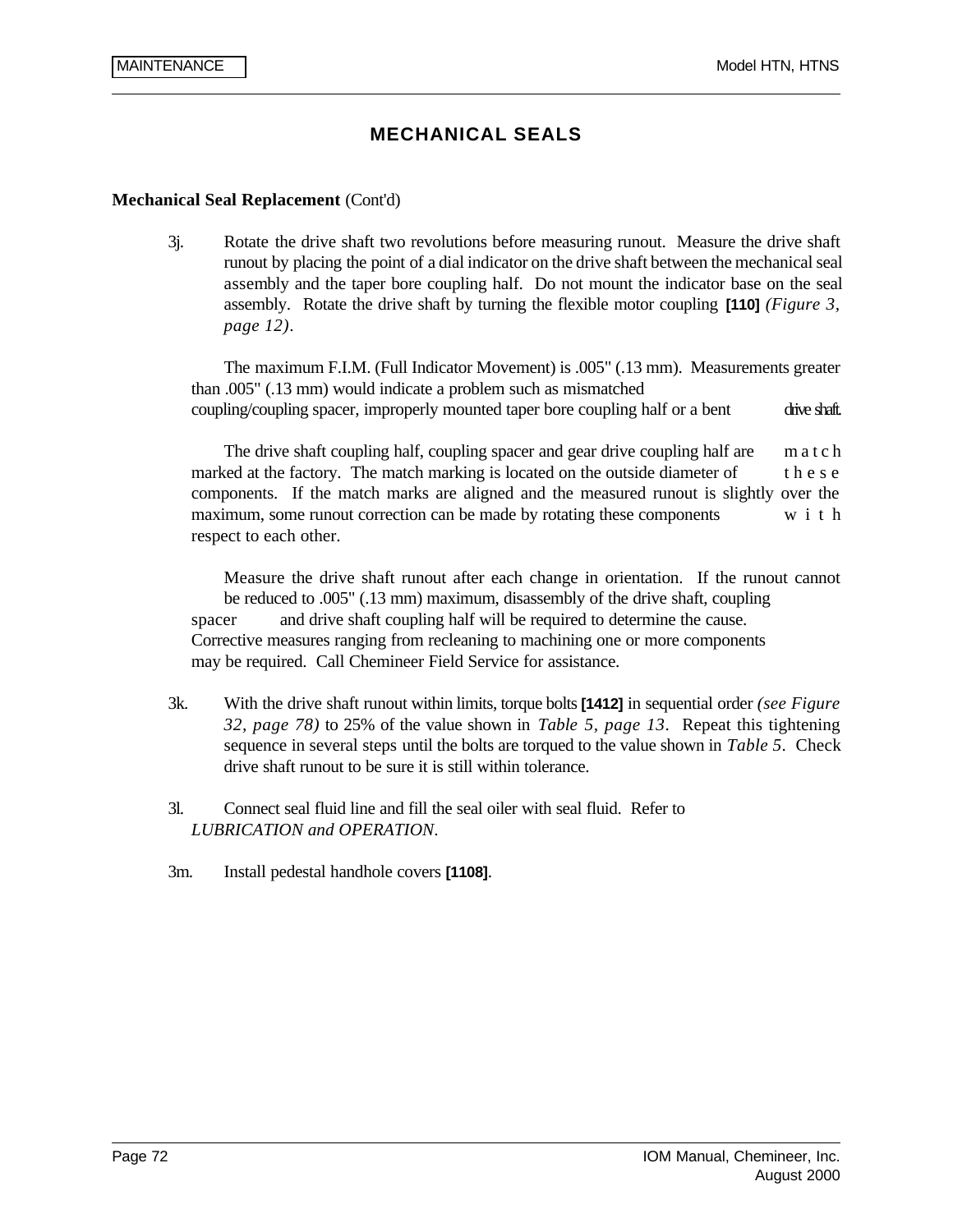

*Figure 31: HTNS Mechanical Seal*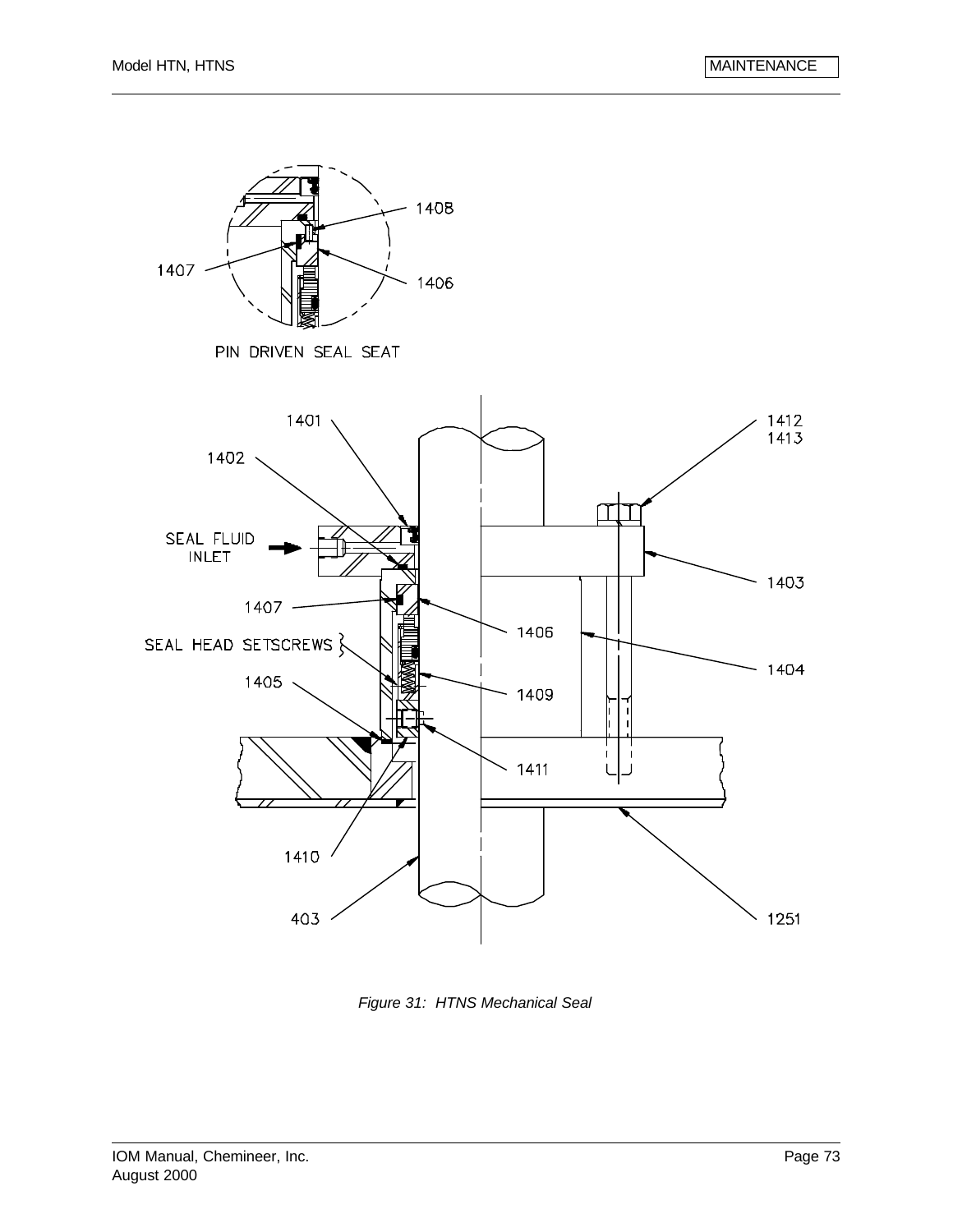#### **Model HTN, Mechanical Seal Cartridge Replacement**

Chemineer mechanical seal cartridges are easily replaced by removing the old cartridge and replacing with a new or rebuilt cartridge.

*CAUTION! Lock out and disconnect all power to the gear drive motor and any optional devices and depressurize the vessel, mechanical seal housing and mechanical seal housing jacket before servicing this equipment. Cap lines and housing ports as they are disconnected to prevent contamination.*

- 1. **Removal of HTN mechanical seal cartridge [1500]** *(Figures 5, 23, 33 and 34, pages 15, 45, 83, and 84)*
	- 1a. Remove pedestal handhole covers **[1108]**. Disconnect optional mechanical seal lubricator and housing jacket plumbing.
	- 1b. Loosen setscrews **[1509 and 1510]** one turn.
	- 1c. Lower drive shaft **[403]** by evenly loosening bolts **[361]**. The drive shaft should drop approximately 1/2" (12 mm) allowing shaft collar **[1530]** to seat on mounting flange **[1251]**. If the shaft does not drop, tapped holes are provided in spacer spool **[367]** upper flange for inserting bolts to jack the shaft down.

*CAUTION! Do not jack the drive shaft down more than shown on the unit seal assembly drawing.*

- 1d. Remove bolts and lockwashers **[361, 362]**.
- 1e. Remove bolts, nuts and lockwashers **[368, 370, 369]**. Remove the spacer spool.
- 1f. Bend down the tabs on locking clip **[359]** (1 bolt design only). Loosen shaft bolt **[360].** Disengage the taper by tapping with a mallet or by using a puller.

*CAUTION! Release of taper fit can cause the coupling half to jump off the shaft if not retained.*

- 1g. Remove shaft bolt, locking clip, coupling washer and coupling half **[360, 359, 358, 363]**.
- 1h. Remove key **[1508]**.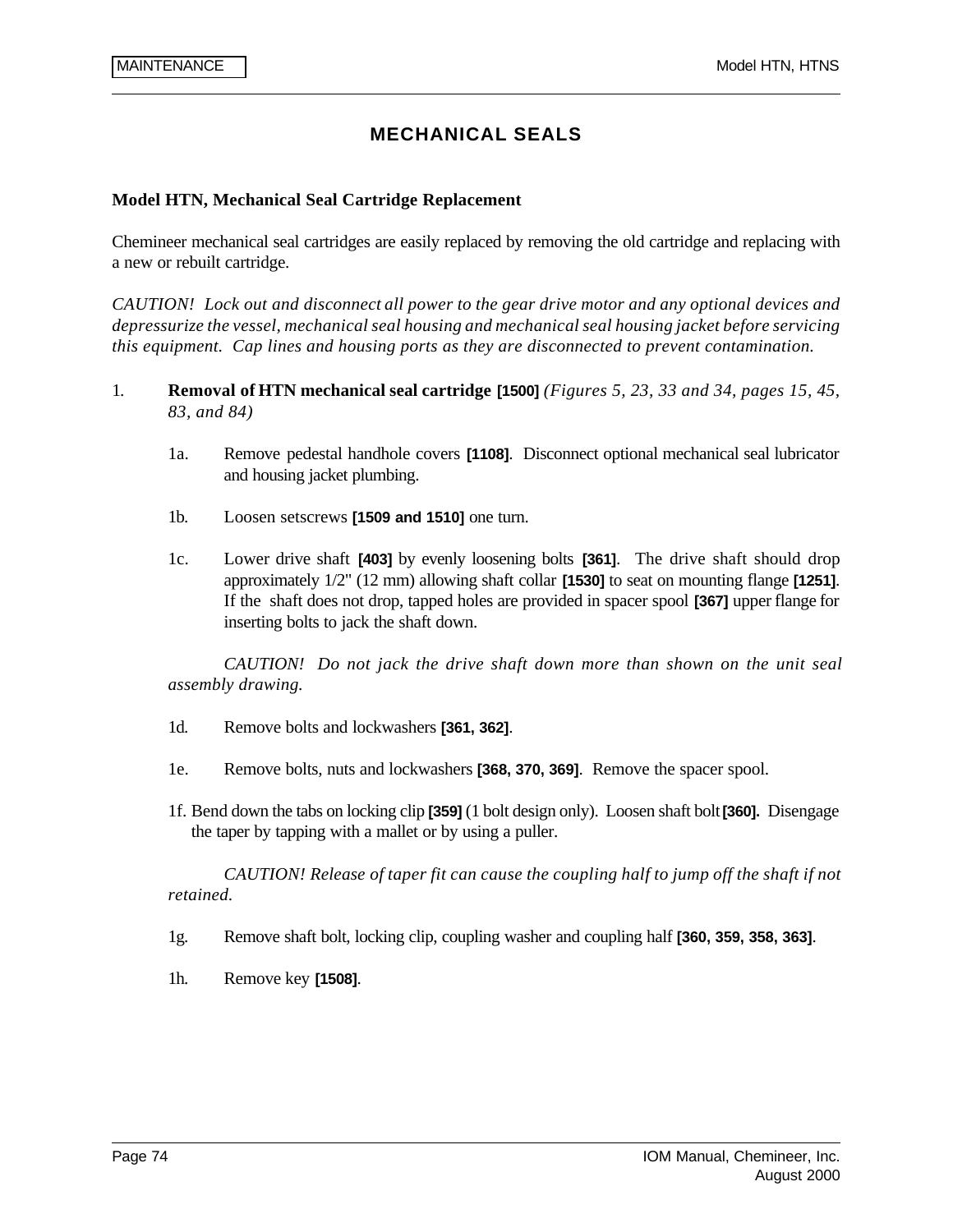#### **Mechanical Seal Cartridge Replacement** (Cont'd)

1i. Remove bolts and lockwashers **[1533, 1534]**.

*NOTE: Do not remove cartridge bolts and lockwashers* **[1517, 1518]**.

1j. Slide the mechanical seal cartridge up the drive shaft. Remove the mechanical seal cartridge to a suitable service area.

*NOTE: The drive shaft is relieved under the seal sleeve such that once the shaft has dropped approximately 1/2" (12 mm) there is a minimum of .010" (.25 mm) clearance between the shaft and sleeve. There should be minimal resistance when raising the cartridge up the shaft.*

- 1k. See *MAINTENANCE, MECHANICAL SEAL CARTRIDGE* for cartridge disassembly, assembly instructions.
- 2. Prior to installation of a new or rebuilt mechanical seal cartridge, inspect the drive shaft, taper bore coupling half and spacer spool for fit and finish. All mating surfaces must be clean and free from burrs and nicks.
	- 2a. The taper bore coupling half should be checked for fit with the drive shaft. Place the taper bore coupling half on the tapered shaft end. Seat the coupling half on the shaft with coupling weight only. Do not use the shaft bolts and the coupling washer. The coupling half should slide down tight and not exhibit any tendency to rock. If it rocks on the shaft, the coupling and/or shaft will have to be machined for a more precise fit. Contact Chemineer Field Service for instructions.

*CAUTION! Do not apply lubricant or anti-seize compound to shaft or coupling taper. Shaft and coupling taper must be clean and dry prior to assembly.*

- 2b. Inspect the seal cartridge mounting area of the drive shaft for wear and/or damage. Clean the drive shaft and polish out any scratches. Coat this area of the drive shaft with a lubricant which is compatible with the process and seal elastomers.
- 2c. Clean and inspect the mechanical seal cartridge mounting boss on the mounting flange.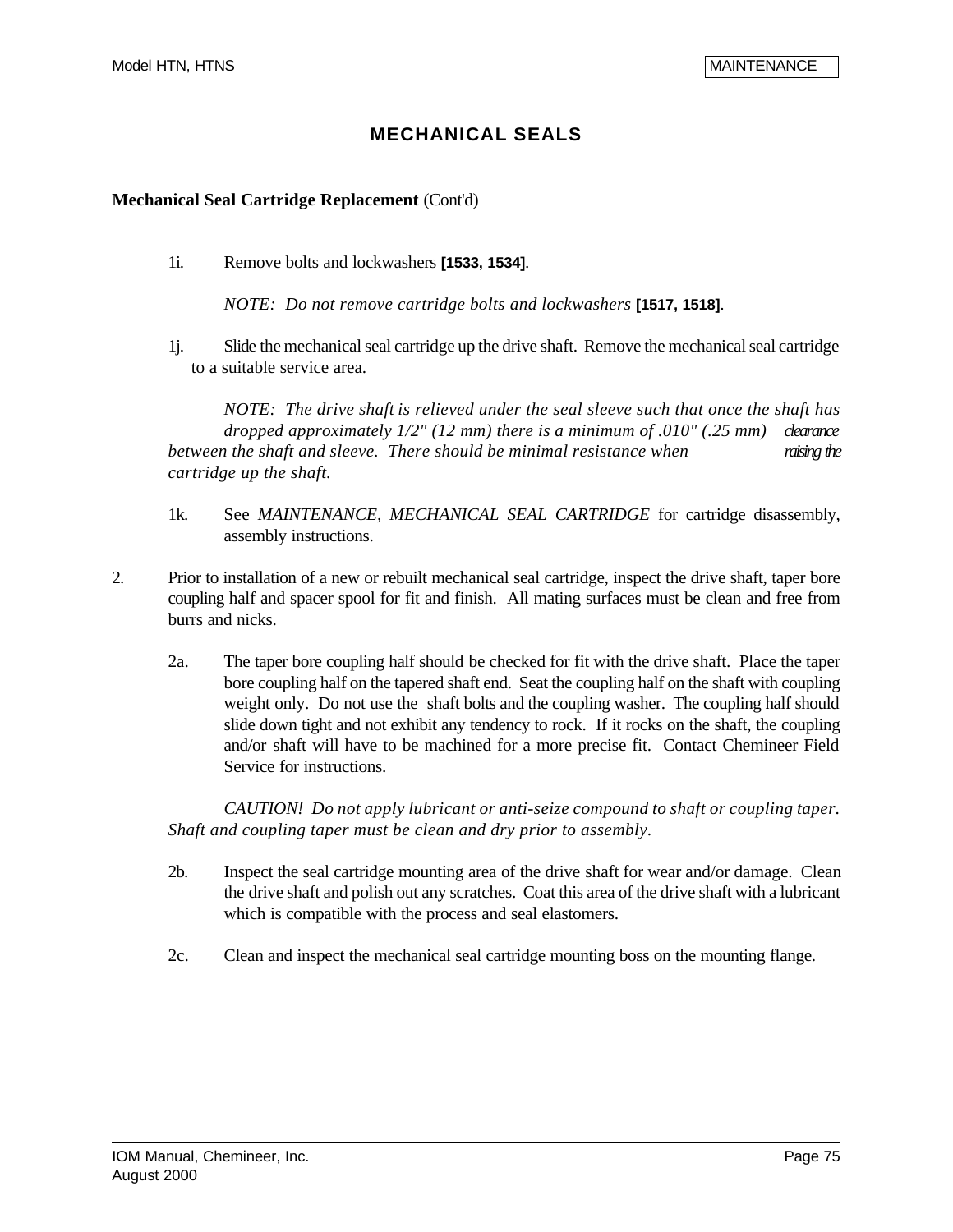#### **Mechanical Seal Cartridge Replacement** (Cont'd)

- 3. **Installation of HTN mechanical seal cartridge [1500]** *(Figures 5, 33 and 34, pages 15, 83 and 84).* 
	- 3a. Install new o-ring **[1532]**.
	- 3b. Carefully lift the new or rebuilt mechanical seal cartridge over the drive shaft. Line up the key slot in the seal sleeve with the keyway in the drive shaft and lower the cartridge onto the drive shaft. Guide the seal cartridge down the drive shaft until the cartridge rests on the mounting boss on the mounting flange.
	- 3c. Install key **[1508]**.
	- 3d. Install bolts and lockwashers **[1533, 1534]**. Install the bolts finger tight. Do not tighten setscrews **[1509 and 1510]**.
	- 3e. Install taper bore coupling half **[363]**. Refer to *INSTALLATION, RIGID SHAFT COUPLINGS.* A new locking clip **[359]** (1 bolt design only) should be used.
	- 3f. Install spacer spool **[367]**. Align the match marks on the outside diameter of the spacer spool lower flange to the match marks on the taper bore coupling flange. Install bolts, nuts and lockwashers **[368, 370, 369]**. Torque to the value shown in *Table 5, page 13.*

*NOTE: Pull the faces together evenly to avoid damage to the coupling tenons.*

3g. Align the match marks on the outside diameter of the spacer spool upper flange with the match marks on gear drive coupling half **[351]**. Install (2) bolts and lockwashers **[361, 362]** at 180<sup>o</sup> into the spacer spool upper flange. Alternately tighten these bolts, lifting the drive shaft and pulling the coupling faces together.

*NOTE: Pull the faces together evenly to avoid damage to the coupling tenons.*

Install the remaining bolts and lockwashers. Torque to the value shown in *Table 5*.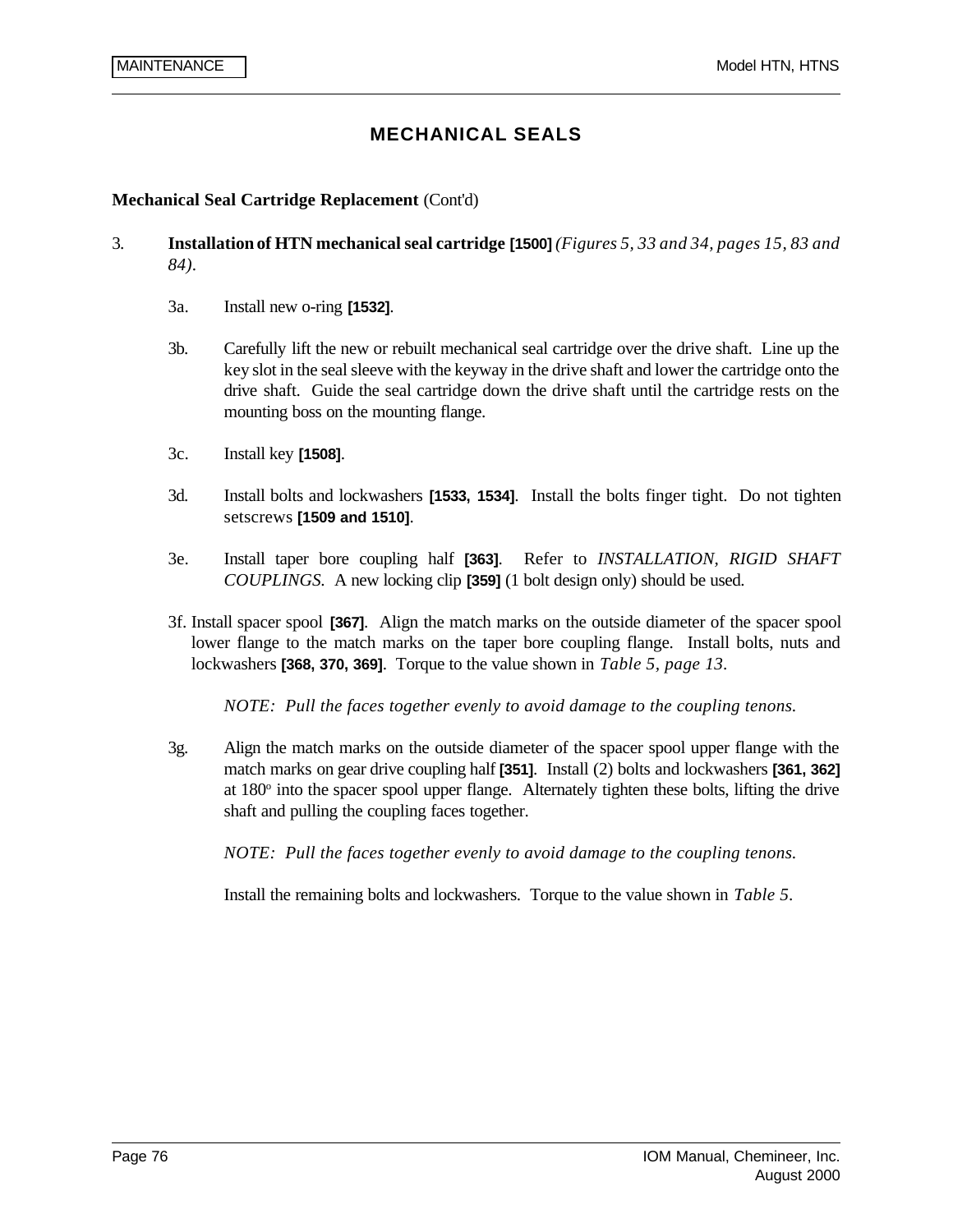#### **Mechanical Seal Cartridge Replacement** (Cont'd)

3h. Rotate the drive shaft two revolutions before measuring runout. Measure the drive shaft runout by placing the point of a dial indicator on the drive shaft between the mechanical seal cartridge and the taper bore coupling half. Do not mount the indicator base on the seal cartridge. Rotate the drive shaft by turning the flexible motor coupling **[110]** *(Figure 3, page 12)*.

*NOTE: The key will interfere with the dial indicator probe. Rotate the drive shaft clockwise and lift the indicator probe to avoid the key.*

The maximum F.I.M. (Full Indicator Movement) is .005" (.13 mm). Measurements greater than .005" (.13 mm) would indicate a problem such as mismatched coupling/spacer spool flanges, improperly mounted taper bore coupling half or a bent drive shaft.

The drive shaft coupling half, spacer spool and gear drive coupling half are match marked at the factory. The match marking is located on the outside diameter of these components. If the match marks are aligned and the measured runout is slightly over the maximum, some runout correction can be made by rotating these components with respect to each other.

Measure the drive shaft runout after each change in orientation. If the runout cannot be reduced to .005" (.13 mm) maximum, disassembly of the drive shaft, spacer spool and drive shaft coupling half will be required to determine the cause. Corrective measures ranging from recleaning to machining one or more components may be required. Call Chemineer Field Service for assistance.

- 3i. With the drive shaft runout within limits, torque bolts **[1533]** in sequential order *(see Figure 32, page 78)* to 25% of the value shown in *Table 5, page 13*. Repeat this tightening sequence in several steps until the bolts are torqued to the value shown in *Table 5*. Check drive shaft runout to be sure it is still within tolerance.
- 3j. Locate the point of the dial indicator on the drive shaft opposite one of the setscrews **[1510]**. Begin to tighten this setscrew. As soon as the dial indicator starts to move, stop tightening and rotate the shaft until the next setscrew is opposite the indicator. Tighten this setscrew until the indicator starts to move. Repeat this procedure until all three setscrews are torqued to the value shown in *Table 5*. The drive shaft runout should be within  $\pm .001$ " (.025 mm) of the runout measured in step 3i.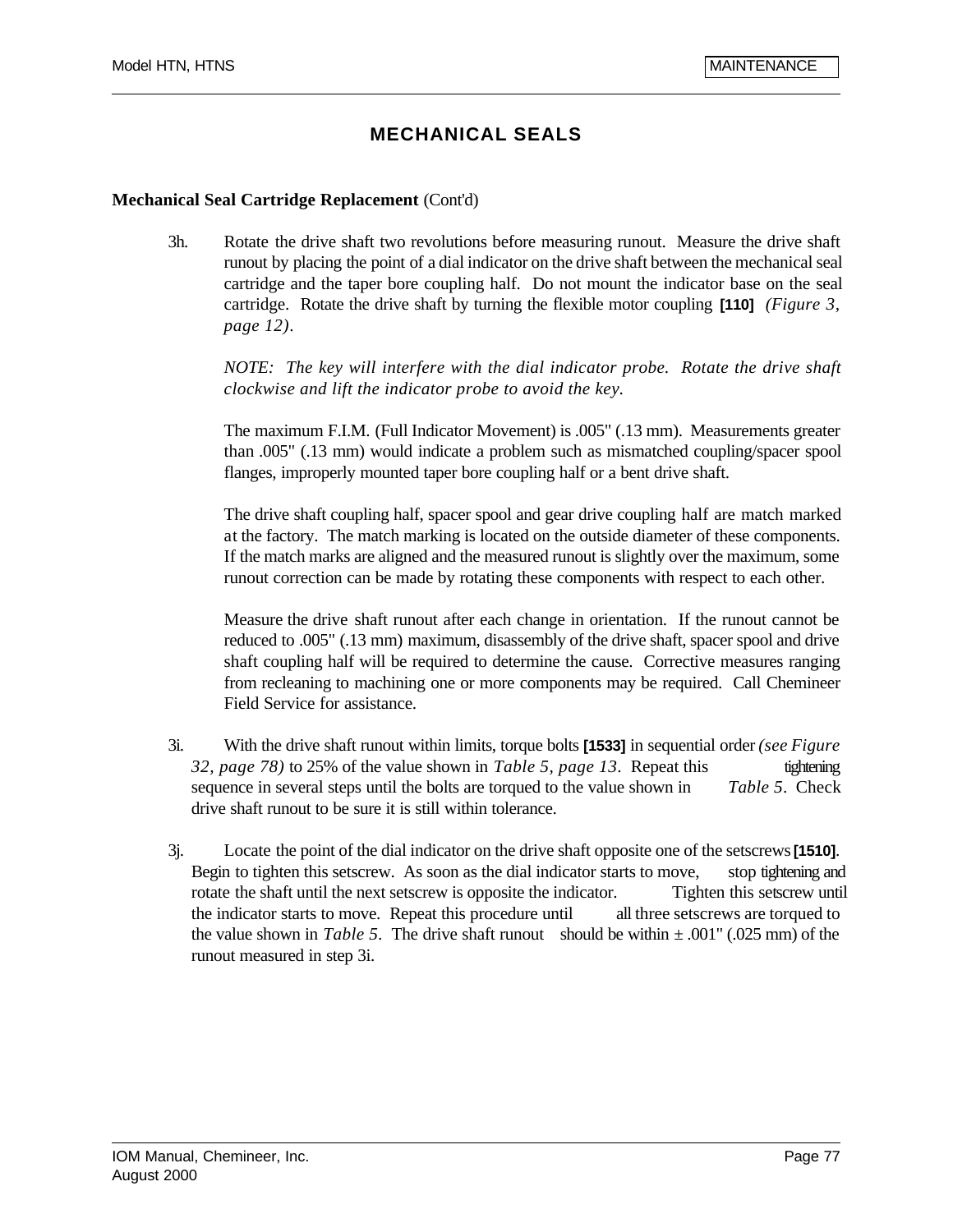**Mechanical Seal Cartridge Replacement** (Cont'd)



*Figure 32: Sequential Tightening*

- 3k. Tighten setscrew **[1509]** against key **[1508]**. Torque to the value shown in *Table 5, page 13*.
- 3l. Connect seal fluid lines and fill the seal lubricator and seal housing with seal fluid. Pressurize the seal lubricator. Refer to *LUBRICATION and OPERATION*.

*CAUTION! The seal housing must be pressurized to 25 to 50 psi (172 - 345 kpa) above the maximum vessel operating pressure prior to pressurizing the vessel.*

- 3m. Connect the seal housing jacket water lines and turn water flow on.
- 3n. Install pedestal handhole covers **[1108]**.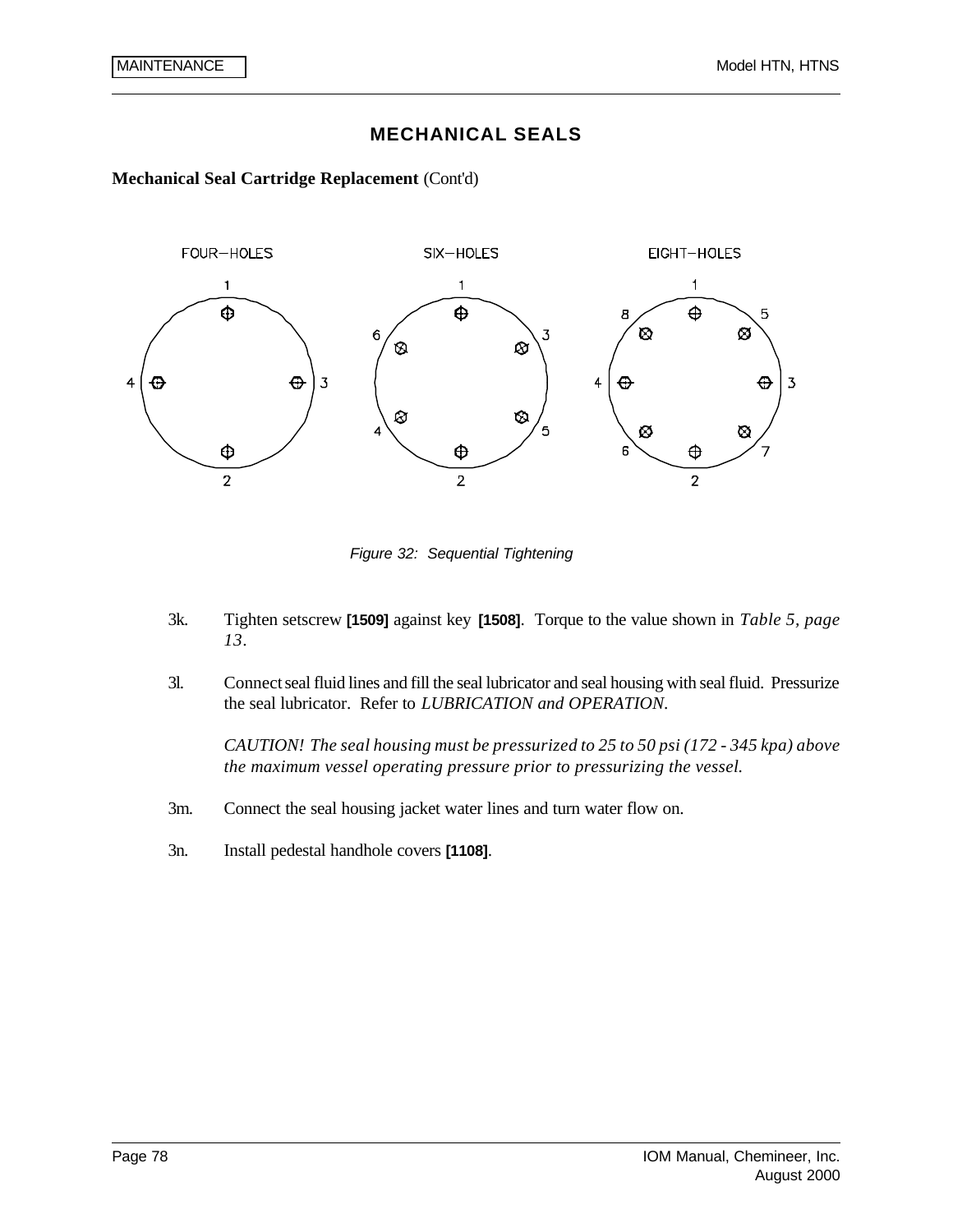When the mechanical seal cartridge is disassembled, the bearing, lip seals, o-rings and packing rings should be replaced. Order replacement parts from Chemineer or obtain full manufacturer's data from Chemineer before ordering.

Prepare a **clean** work area prior to disassembly/assembly of the mechanical seal cartridge. Mechanical seal cartridges for shaft sizes 6" (150 mm) and larger may require the use of an overhead hoist for handling.

### **Mechanical Seal Cartridge Disassembly** *(Figures 33 and 34, pages 83 and 84)*

- 1. Remove setscrews **[1509 and 1510]**.
- 2. Loosen but do not remove cartridge bolts and lockwashers **[1517, 1518]**.
- 3. Turn the cartridge over. Set the cartridge down on bearing adapter **[1504]**.
- 4. Completely loosen the cartridge bolts. Remove lower gland **[1525]** and o-ring **[1523]**.

*CAUTION! Upper and lower glands are dimensionally identical but may be made of different materials. Refer to unit seal assembly drawing.*

- 5. Remove seal housing **[1524]**.
- 6. Push seal sleeve **[1501]** complete with seal heads **[1522 and 1528]** out of the bearing adapter **[1504]**.
- 7. Remove upper gland **[1519]** and o-ring **[1523]**.
- 8. Remove bearing cap **[1512]**. Remove bearing **[1505]** and the bearing adapter from bearing housing **[1513]**.
- 9. Remove snap ring **[1507]** and bearing spacer **[1506]**. Press the bearing off of the bearing adapter.
- 10. Press lip seals **[1511 and 1514]** out of the bearing cap and the bearing housing.
- 11. Press seal seats **[1520 and 1526]** out of the upper and lower glands. Slots have been provided in the gland bores to facilitate removal of the seal seats.
- 12. Remove the setscrews from the mechanical seal heads. Push the mechanical seal heads off the seal sleeve. Remove o-rings **[1502 and 1503]** from seal sleeve.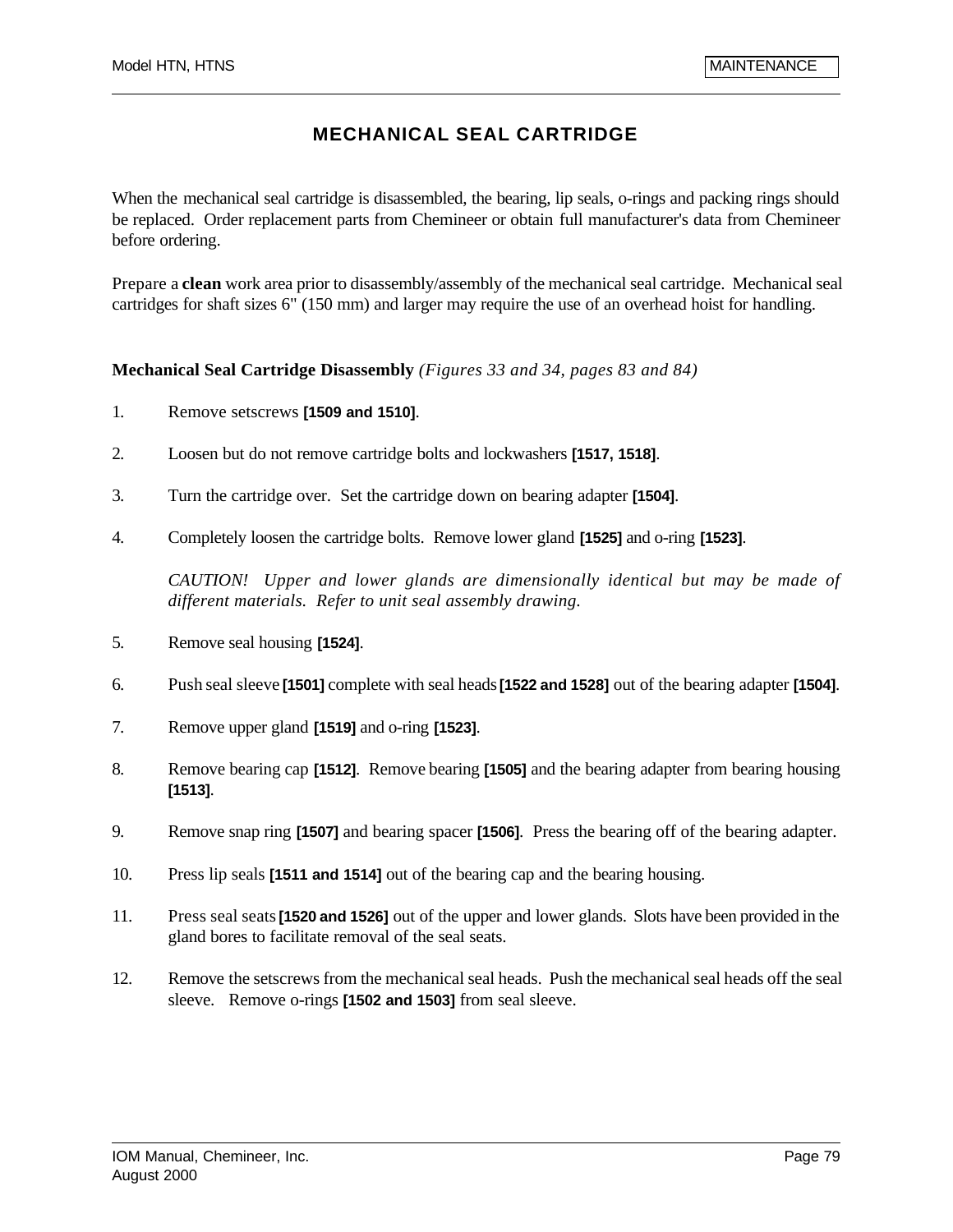**Mechanical Seal Cartridge Disassembly** (Cont'd)

The mechanical seal cartridge is now fully disassembled. Clean and inspect all parts for wear or damage. Replace all worn or damaged parts.

Inspect all bolts and setscrews for damage after cleaning (threads, shank and head). If replacement is required, replace with the equivalent type, material and strength grade.

Clean and inspect all tapped holes. If threads are damaged, chase with an appropriate tap.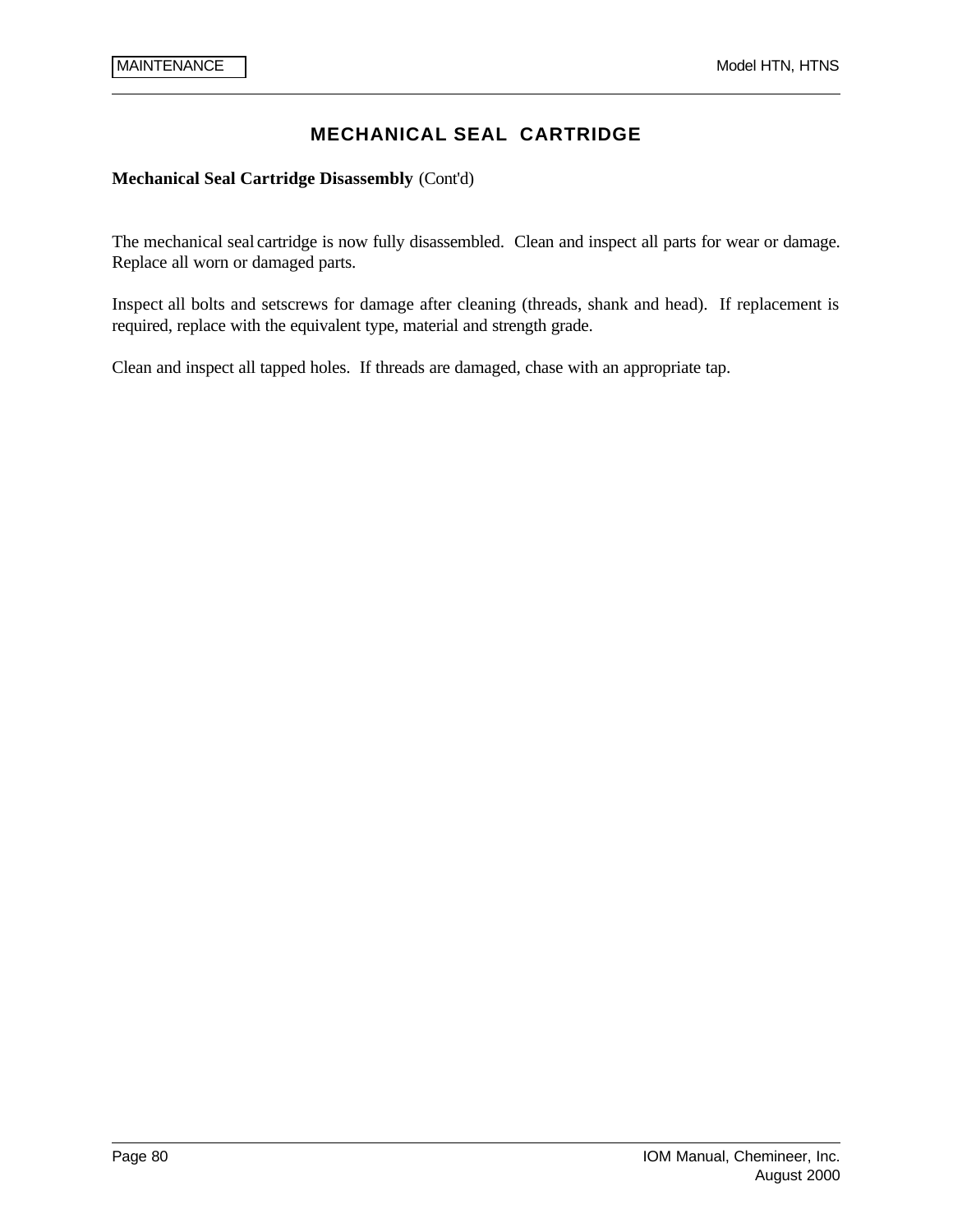#### **Mechanical Seal Cartridge Assembly** *(Figures 33 and 34, pages 83 and 84)*

- 1. Assemble the bearing and the bearing adapter. Thoroughly solvent clean bearing adapter **[1504]** and bearing **[1505]** bore. Apply a thin even coating of "Loctite Bearing Mount" or equal to the bearing adapter between the shoulder and snap ring groove. Slide the bearing onto the bearing adapter. Install bearing spacer **[1506]** and snap ring **[1507]**.
- 2. Assemble lip seals in bearing cap **[1512]** and bearing housing **[1513]**. Clean the lip seal bores and apply Permatex #2 or equal to the outside of lip seals **[1511 and 1514]**. Install the lip seals in the bearing cap and bearing housing with the seal lips toward the bearing. Before installation on the seal sleeve, coat the seal lips with bearing grease.
- 3. Install the bearing/bearing adapter into bearing housing **[1513]**.
- 4. Assemble bearing cap [1512] to the bearing housing. Position relief fitting [1516] at 180<sup>°</sup> from grease fitting **[1515]**.

*NOTE: During mechanical seal cartridge assembly refer to agitator assembly drawing(s) for orientation of the seal fluid and seal housing jacket connections.*

- 5. Install cartridge bolts and lockwashers **[1517, 1518]** through the bearing cap/bearing housing. Turn this assembly over and set down on the bearing adapter.
- 6. Install seal seats and seat packing **[1520, 1526, and 1521, 1527]** into upper and lower glands **[1519 and 1525]**. Install o-rings **[1523]**. Retain the o-rings in the grooves with silicone grease.
- 7. Assemble the upper gland to the bearing housing. Refer to unit assembly drawing for orientation of all openings.

*CAUTION! The upper gland may be carbon steel. The lower gland will be the same alloy as the wetted parts. The upper and lower glands are dimensionally identical. Refer to unit seal assembly drawing.*

*NOTE: For balanced seals only (Figure 34), install a new or rebuilt upper seal head* **[1522]** *on seal sleeve* **[1501]**.

- 8. Install the seal sleeve into the bearing adapter. The key slot in the seal sleeve must be aligned with small setscrew **[1509]** hole in the bearing adapter.
- 9. Install and thread setscrews **[1509 and 1510]** into the clearance holes in the seal sleeve until the setscrew points are just short of projecting into the seal sleeve bore.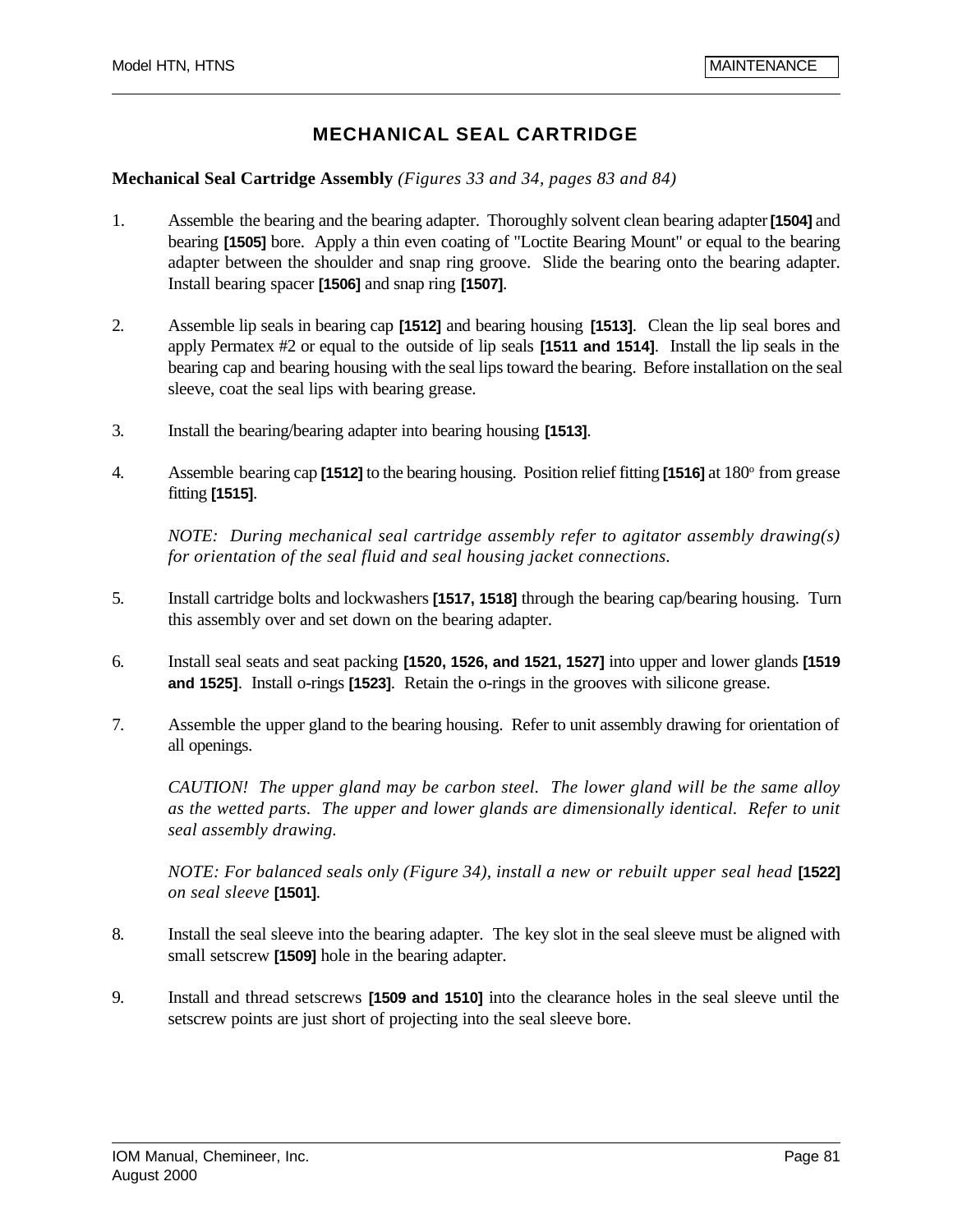#### **Mechanical Seal Cartridge Assembly** (Cont'd)

- 10. For unbalanced seals only *(Figure 33, page 83),* install a new or rebuilt upper seal head **[1522]** on seal sleeve **[1501]**. Tighten the setscrews over the original setscrew marks. If the setscrew marks are not visible, refer to the unit seal assembly drawing for the set dimension.
- 11. Measure and set the height of the upper seal head. Refer to the unit seal assembly drawing for the set dimension. Reset the set height if required. Torque the seal head setscrews to the value shown in *Table 5, page 13*.
- 12. Install a new or rebuilt lower seal head **[1528]** on the seal sleeve and set to the dimension shown on the unit seal assembly drawing. Tighten the setscrews. Torque to the value shown in *Table 5.*
- 13. Install o-rings **[1502 and 1503]** in the seal sleeve.
- 14. Install seal housing **[1524]**.
- 15. Install lower gland **[1525]**. Refer to unit assembly drawings for orientation of all openings. Tighten cartridge bolts and lockwashers **[1517 and 1518]**. Torque to the value shown in *Table 5*.
- 16. Add grease to bearing **[1505]**. Remove relief fitting **[1516]**. Fill **slowly** using grease fitting **[1515]** until grease appears at the relief fitting hole. Install the relief fitting. See *Table 8, page 48* for typical greases.
- 17. Install all bolts **[1533]** through the mechanical seal cartridge with flatwashers and nuts (supplied by others). Torque to 50% of the value shown in *Table 5*. Pressure test the mechanical seal cartridge before use.

Fill the seal housing with a fluid which is compatible with the process. This is normally the seal lubricant. Pressurize the mechanical seal housing to the lowest of either a.) 50 psi (345 kpa) above the maximum vessel operating pressure, or b.) 100 psi (690 kpa). Check for leaks and correct as required.

18. If the mechanical seal cartridge is to be placed into inventory, the seal housing should be completely filled with a rust preventative/lubricant which is compatible with the sealing fluid to be used in service. Plug the seal fluid ports.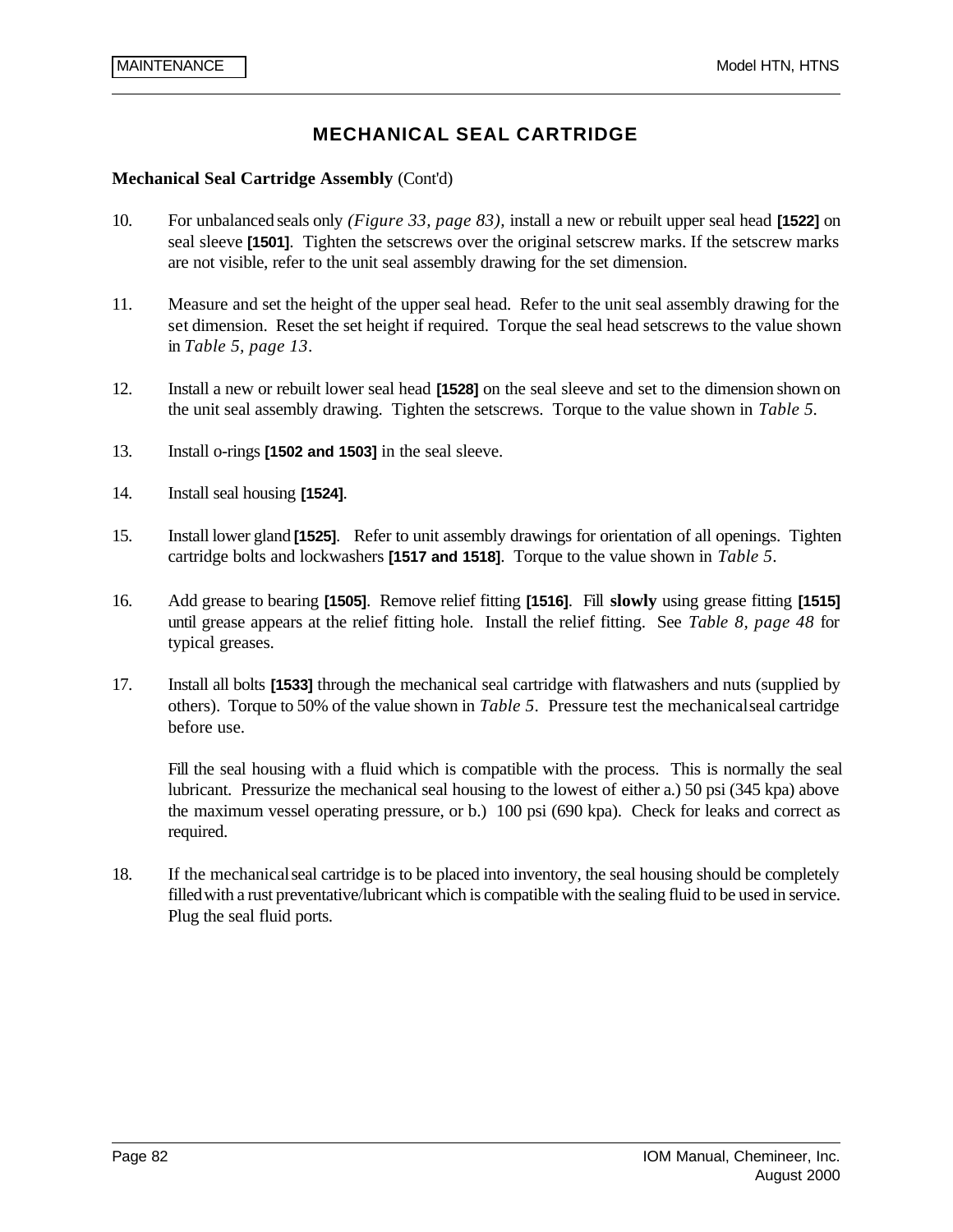

*Figure 33: HTN Mechanical Seal Cartridge (Unbalanced Seals)*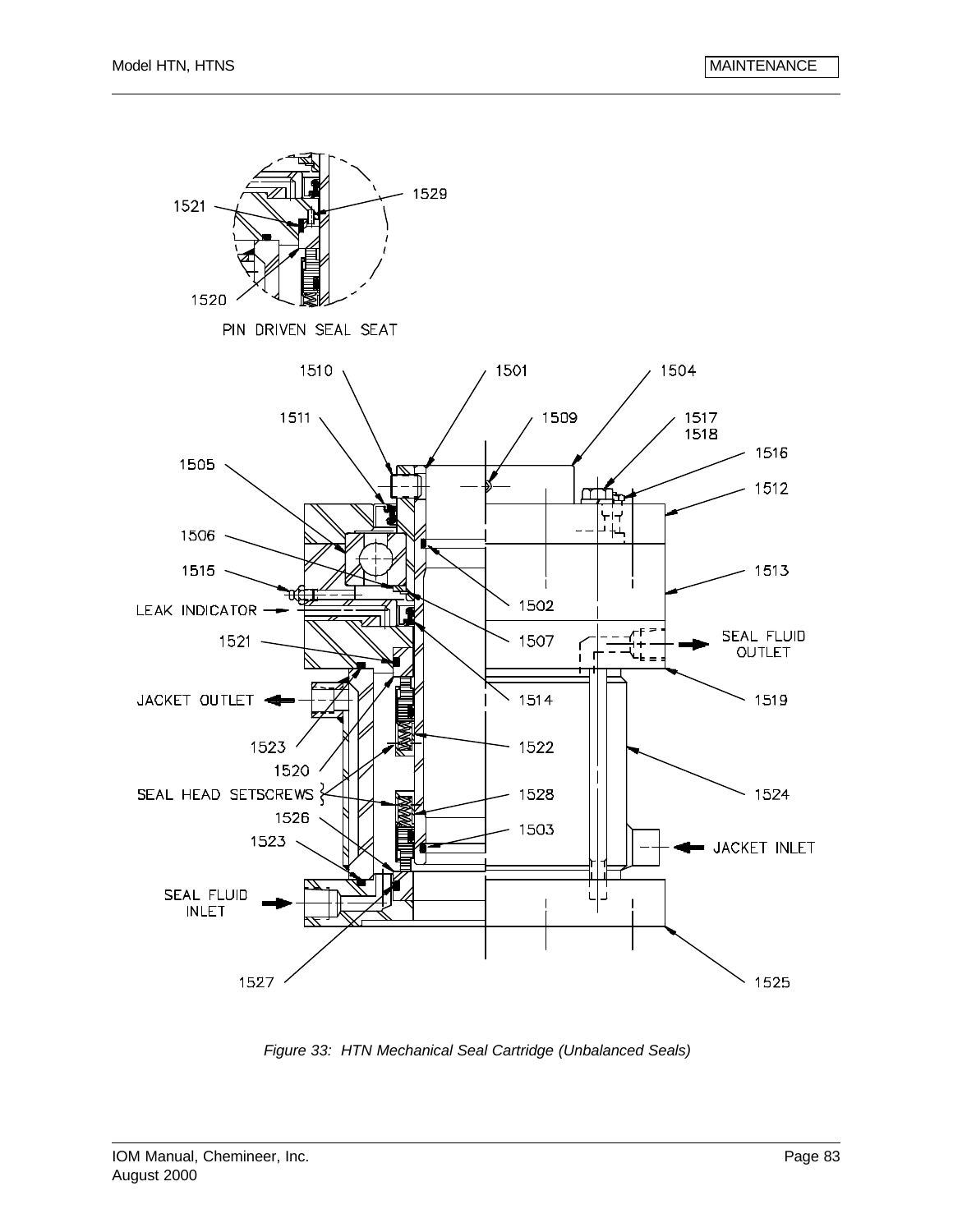

*Figure 34: HTN Mechanical Seal Cartridge (Balanced Seals)*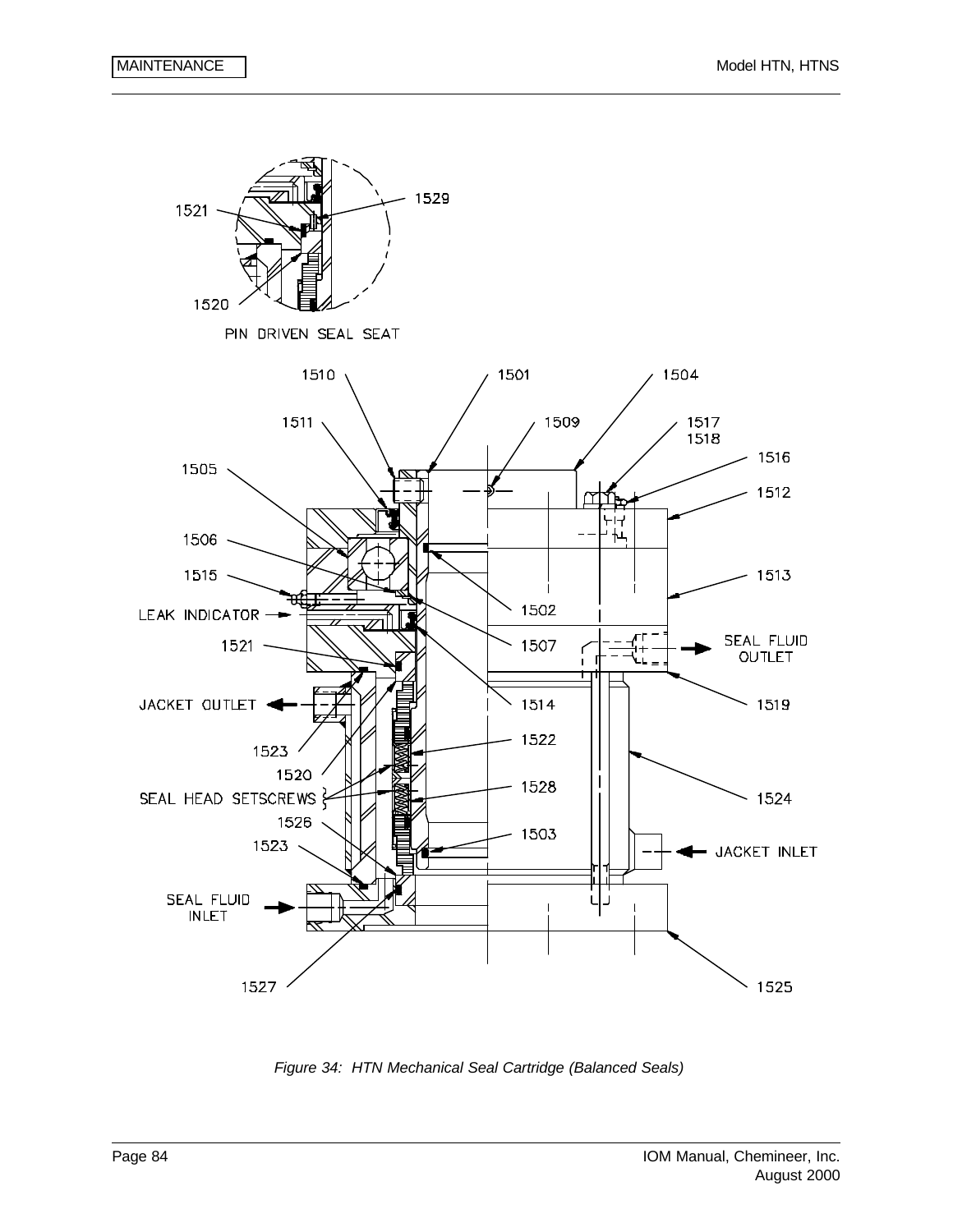#### **Drive Shaft Removal**

*CAUTION! Lock out and disconnect all power to the gear drive motor and any optional devices and depressurize the vessel, mechanical seal housing and mechanical seal housing jacket before servicing this equipment. Cap lines and housing ports as they are disconnected to prevent contamination.*

- 1. If a steady bearing is installed, remove the steady bearing.
- 2. Remove handhold covers **[1108]**.
- 3. Loosen setscrews **[1509 and 1510]** one turn. (HTN only.) *(Figure 5, page 15)*
- 4. Lower drive shaft **[403]** by evenly loosening bolts **[361]**. *(Figures 5 and 6, pages 15 and 16).* The drive shaft should drop approximately 1/2" (12 mm) allowing shaft collar **[1530 or 1410]** to seat on mounting flange **[1251]**. If the shaft does not drop, tapped holes are provided in spacer spool **[367]** upper flange (HTN) or in taper bore coupling half **[363]** flange (HTNS) for inserting bolts to jack the shaft down.

*CAUTION! Do not jack the drive shaft down more than shown on the unit seal assembly drawing.*

- 5. Remove bolts and lockwashers **[361, 362]**.
- 6. **Removal of HTNS mechanical seal [1400]**. *(Figures 6 and 31, pages 16 and 73)*
	- 6a. Remove coupling spacer **[371]**.
	- 6b. Loosen shaft bolts **[365]**. Disengage the taper by tapping with a mallet or by using a puller.

*CAUTION! Release of taper fit can cause the coupling half to jump off the shaft if not retained.*

- 6c. Remove bolts and lockwashers **[1412, 1413]**.
- 6d. Remove gland plate, o-ring, seal housing and gasket **[1403, 1402, 1404, 1405]**.
- 6e. Remove the setscrews from seal head **[1409]**.
- 6f. Slide the seal head off the drive shaft.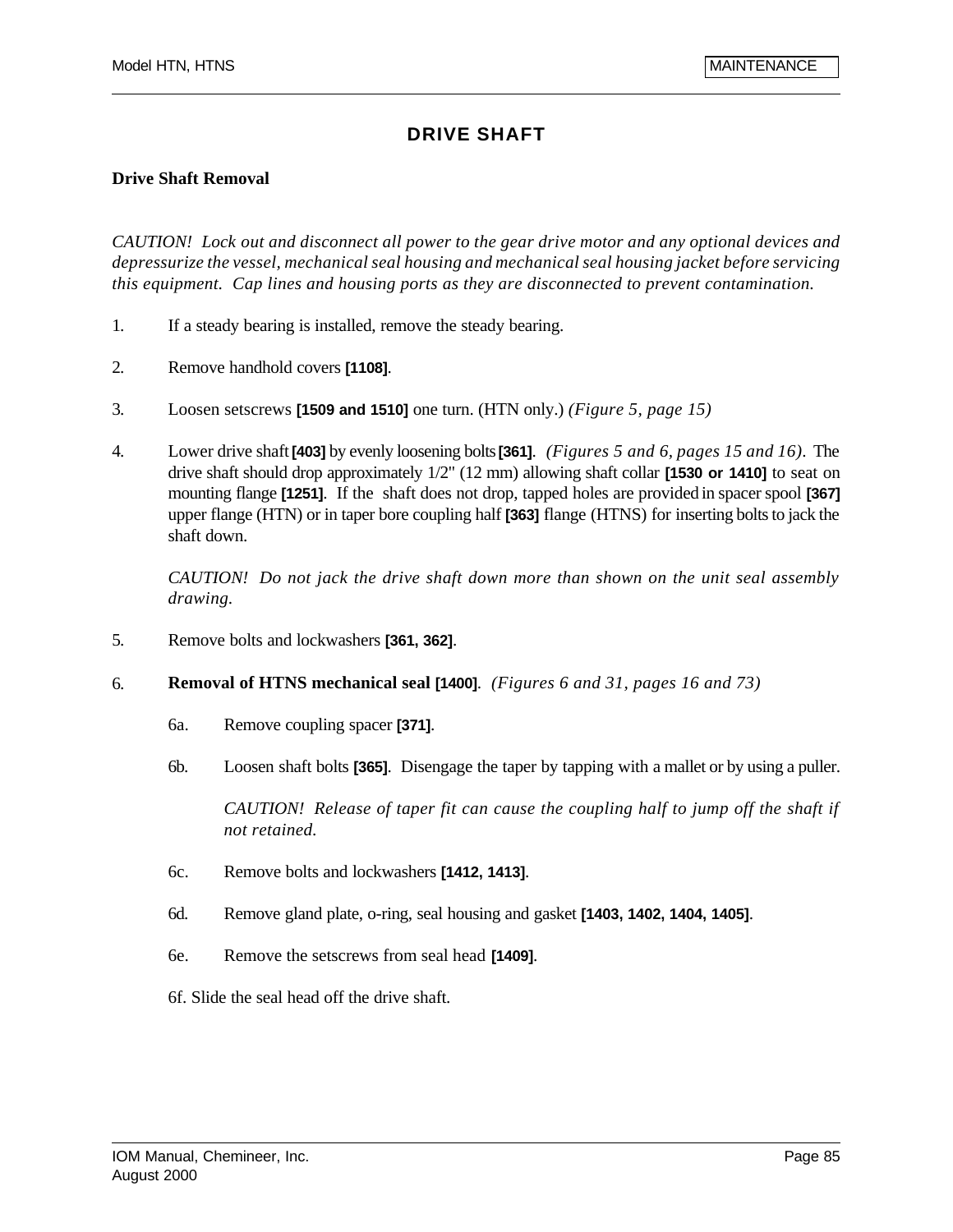#### **Drive Shaft Removal** (Cont'd)

- 7. Raise drive shaft **[403]** and extension shaft **[404]** enough to allow access to setscrews **[1411]** in shaft collar **[1410]**. Securely support the drive and extension shaft assembly.
- 8. Remove the setscrews and slide the shaft collar off the drive shaft.
- 9. While supporting the shaft assembly disconnect the drive shaft from the extension shaft. Remove coupling bolts and lockwashers **[405, 406]** (and nuts **[407]** if welded construction) *(Figure 15, page 31)*.
- 10. Lower the drive shaft into the vessel and remove through the manway.
- 11. **Removal of HTN mechanical seal cartridge assembly [1500]** *(Figures 5, 33, and 34, pages 15, 83 and 84)*.
	- 11a. Remove bolts, nuts and lockwashers **[368, 370, 369]**. Remove the spacer spool.
	- 11b. Bend down the tabs on locking clip **[359]** (1 bolt design only). Loosen shaft bolt **[360].** Disengage the taper by tapping with a mallet or by using a puller.

*CAUTION! Release of taper fit can cause the coupling half to jump off the shaft if not retained.*

- 11c. Remove shaft bolt, locking clip, coupling washer and coupling half **[360, 359, 358, 363]**.
- 11d. Remove key **[1508]**.
- 11e. Remove bolts and lockwashers **[1533, 1534]**.

*NOTE: Do not remove cartridge bolts and lockwashers* **[1517, 1518]**.

- 11f. Slide the mechanical seal cartridge up the drive shaft and remove.
- 12. Raise drive shaft **[403]** and extension shaft **[404]** enough to allow access to setscrews **[1531]** in shaft collar **[1530]**. Securely support the drive and extension shaft assembly.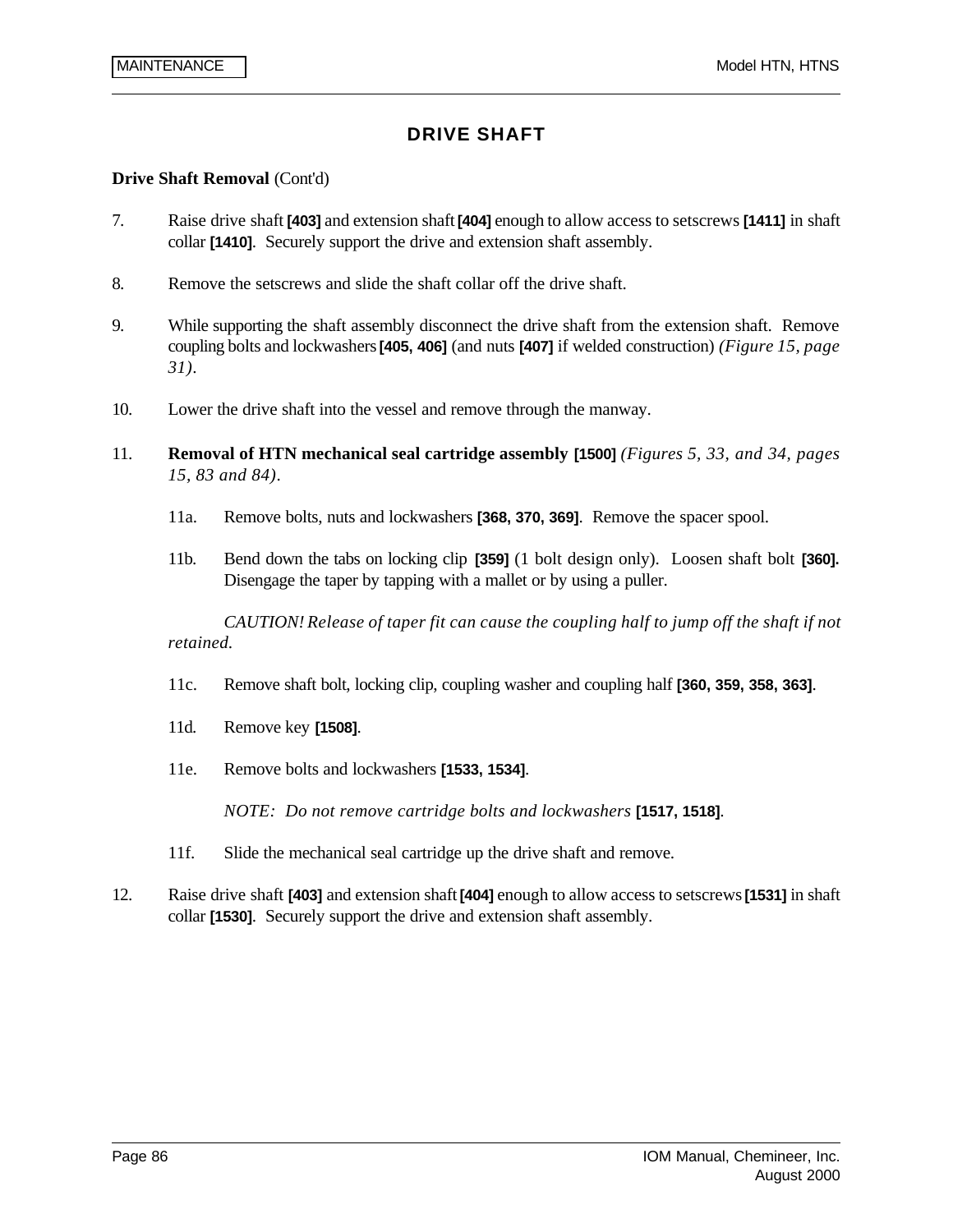#### **Drive Shaft Removal** (Cont'd)

- 13. Remove the setscrews and slide the shaft collar off the drive shaft.
- 14. While supporting the shaft assembly, disconnect the drive shaft from the extension shaft. Remove coupling bolts and lockwashers **[405, 406]** (and nuts **[407]** if welded construction) *(Figure 15, page 31)*.
- 15. Lower the drive shaft into the vessel and remove through the manway.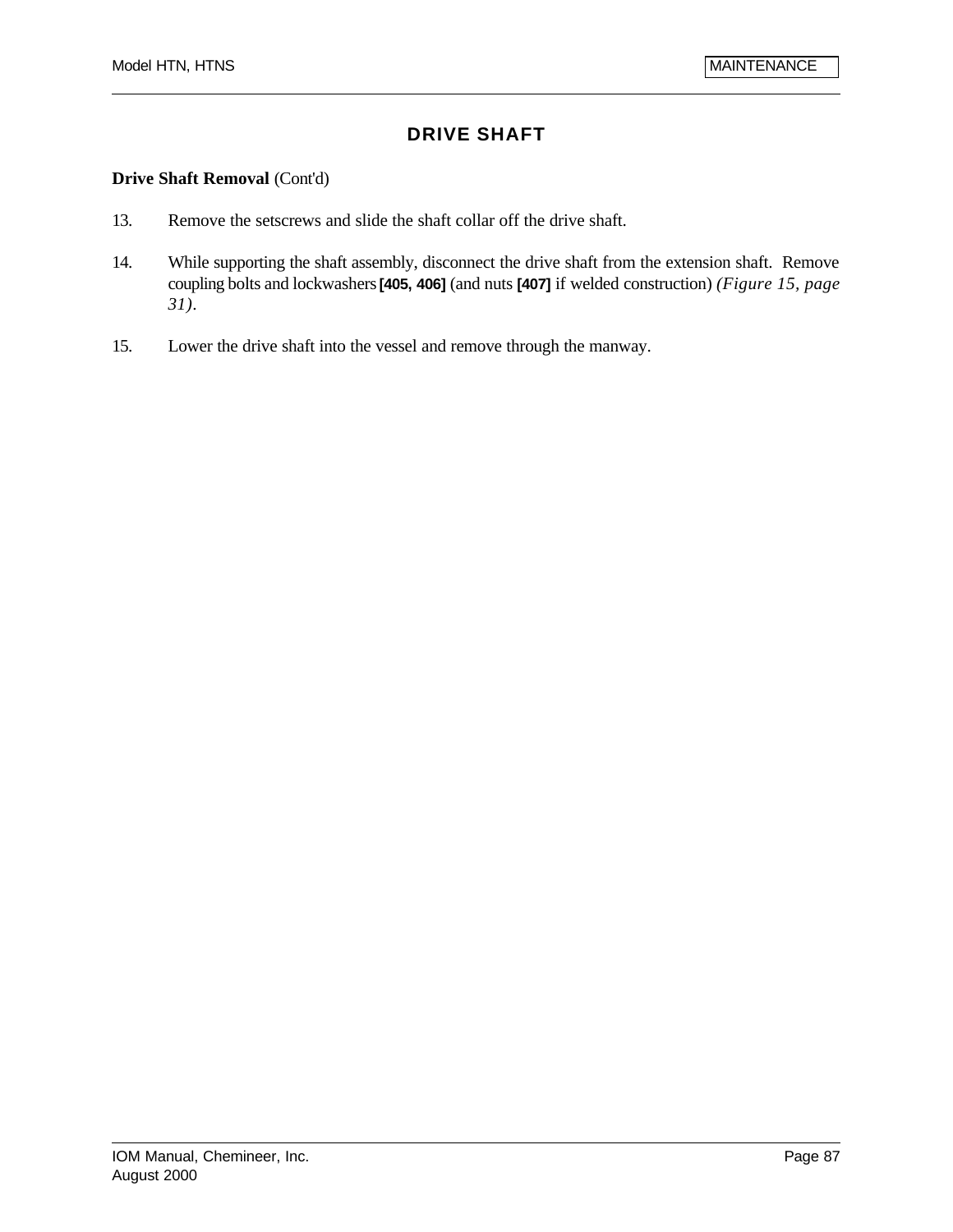#### **Drive Shaft Replacement**

The following procedure describes the steps required to measure and transfer the shaft collar location from the original drive shaft onto a new drive shaft. If the original drive shaft and taper bore coupling half are to be reinstalled, refer to *Drive Shaft Installation.*

*NOTE: Replace drive shaft* **[403]** *and taper bore coupling* **[363]** *half as a set. Do not mix old and new taper bore couplings and drive shafts.*

- 1. Replacement of the drive shaft will require spot-drilling of the new shaft to accept the shaft collar **[1410 or 1530]** setscrews **[1411]** (Model HTNS) or **[1531]** (Model HTN).
	- 1a. Assemble the original shaft collar onto the original drive shaft with the original half dog point setscrews engaged into the drill spots in the drive shaft.
	- 1b. Install original taper bore coupling half **[363]** onto the original drive shaft. Refer to *INSTALLATION, RIGID SHAFT COUPLINGS.*
	- 1c. Measure and record the distance from the flange face of the taper bore coupling half to the top of the shaft collar.
	- 1d. Remove the taper bore coupling half and shaft collar from the drive shaft.
- 2. Remove the half dog point setscrews from the shaft collar. Install new carbon steel cup point setscrews (supplied by others) in the shaft collar.

*NOTE: The cup point setscrews will be used to mark the new shaft for spot drilling.*

- 3. Slide the shaft collar down the new drive shaft. Do not tighten the setscrews.
- 4. Install the new taper bore coupling half onto the new drive shaft. Refer to *INSTALLATION, RIGID SHAFT COUPLINGS*.
- 5. Measure from the flange face of the taper bore coupling half and locate the shaft collar at the dimension measured in step 1c.
- 6. Tighten the cup point setscrews to mark the new drive shaft.
- 7. Remove the taper bore coupling half and shaft collar from the new drive shaft.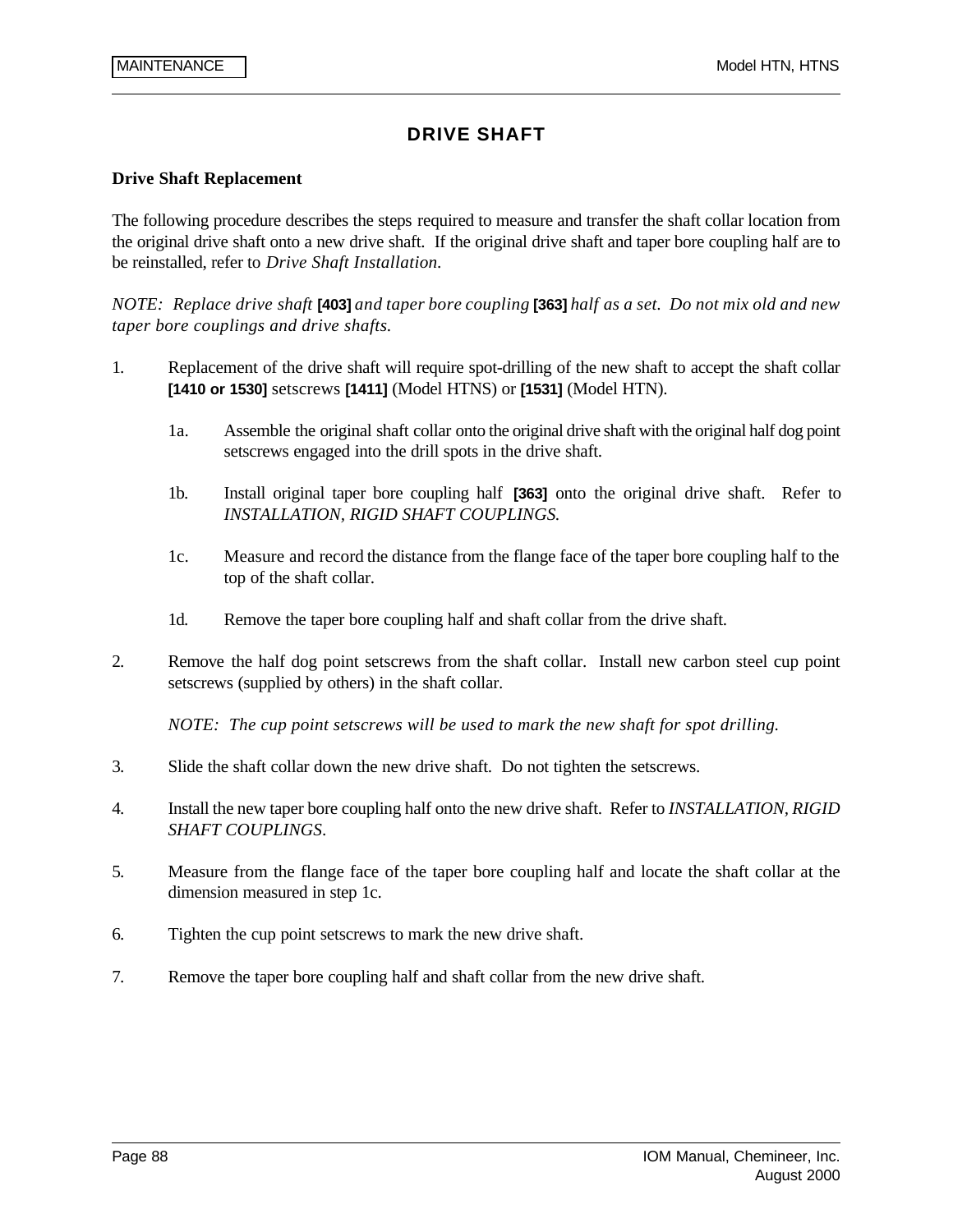### **Drive Shaft Replacement** (Cont'd)

- 8. Remove the cup point setscrews from the shaft collar and discard them.
- 9. Spot drill the new drive shaft for the half dog point setscrews originally furnished in the shaft collar. Use a drill 1/16" (1.5 mm) larger in diameter than the thread diameter of the half dog point setscrew. Drill depth (from drill point) is to be 25% of the drill diameter.

#### **Drive Shaft Installation**

- 1. Prior to installation of a new or refurbished drive shaft **[403]**, inspect taper bore coupling half **[363]**, coupling spacer **[371]** (Model HTNS), spacer spool **[367]** (Model HTN) and the drive shaft for fit and finish. All mating surfaces must be clean and free from burrs and nicks.
	- 1a. The taper bore coupling half should be checked for fit with the drive shaft. Place the taper bore coupling half on the tapered shaft end. Seat the coupling half on the shaft with coupling weight only. Do not use the shaft bolts and the coupling washer. The coupling half should slide down tight and not exhibit any tendency to rock. If it rocks on the shaft, the coupling and/or shaft will have to be machined for a more precise fit. Contact Chemineer Field Service for instructions.
	- 1b. Inspect the mechanical seal mounting area of the drive shaft for damage. Clean and polish out any scratches.
- 2. Lower the drive shaft into the vessel through the manway and raise it through the agitator mounting flange. Support the drive shaft such that the drill spots for shaft collar **[1530 or 1410]** are accessible above the flange.
- 3. Slide the shaft collar down the drive shaft. Install half dog point setscrews **[1531 or 1411]** through the shaft collar and into the drill spots in the drive shaft. Torque to the value shown in *Table 5, page 13.*
- 4. Lower the drive shaft until the shaft collar rests on mounting flange **[1251]**.
- 5. Model HTN: Install mechanical seal cartridge **[1500]**, taper bore coupling half and spacer spool. Refer to *MAINTENANCE, Installation of HTN Mechanical Seal Cartridge.*
- 6. Model HTNS: Install mechanical seal assembly **[1400]**, taper bore coupling half and coupling spacer. Refer to *MAINTENANCE, Installation of HTNS Mechanical Seal.*
- 7. Install extension shaft **[404]**. Refer to *INSTALLATION, Agitator*.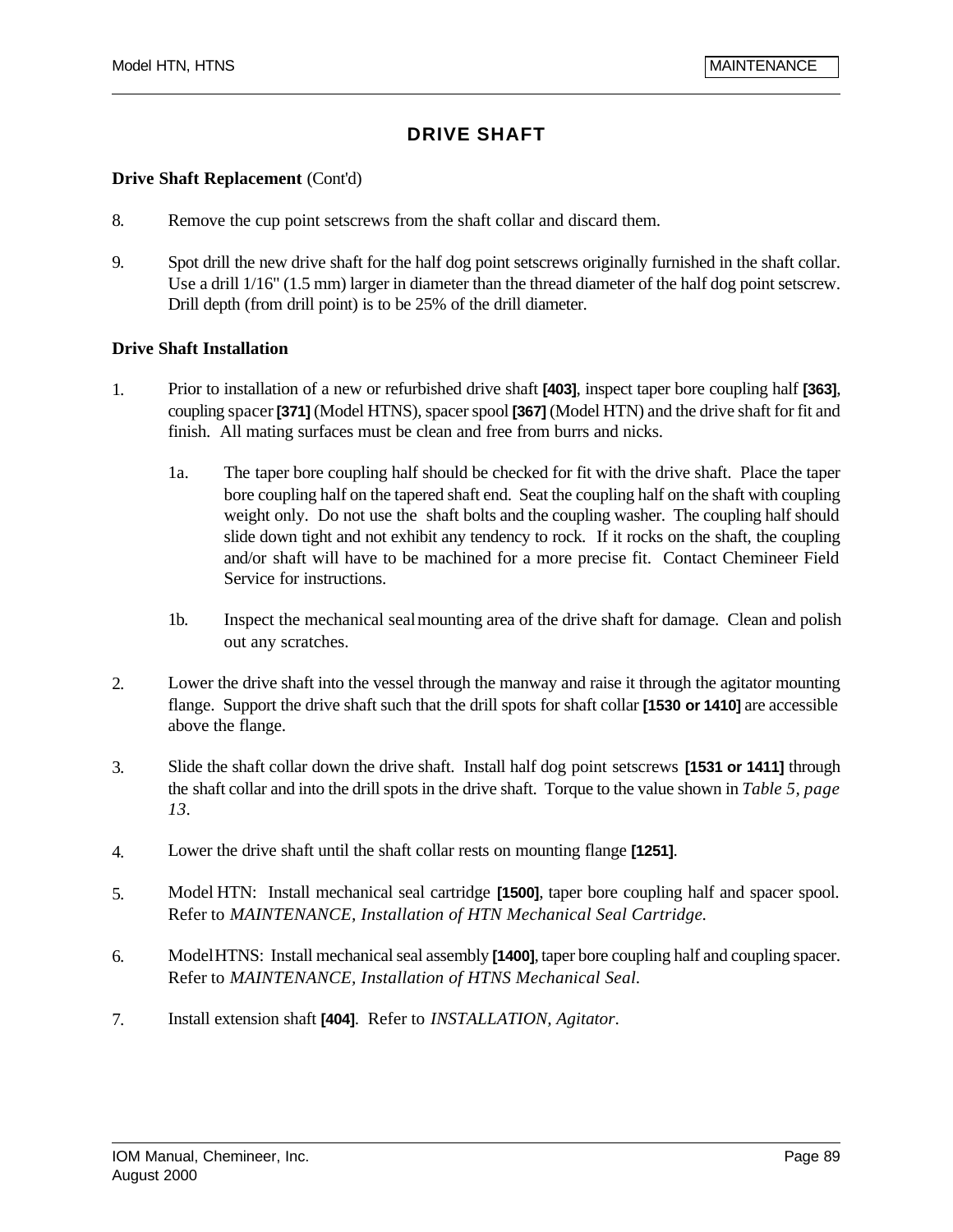### **STEADY BEARINGS**

In-tank steady bearings will require periodic inspection and replacement of bushing and wear sleeve **[606, 604]**. *(Figures 16, 17 and 18; pages 32, 34 and 36.)*

It is recommended that the steady bearing fasteners be checked for tightness and the bushing and wear sleeve for wear after the first two weeks of operation.

Unless otherwise specified the recommended diametral wear allowance is :

|  |  |  |  |  | TABLE 16: STEADY BEARING WEAR SLEEVE AND BUSHING WEAR ALLOWANCES |  |
|--|--|--|--|--|------------------------------------------------------------------|--|
|--|--|--|--|--|------------------------------------------------------------------|--|

| <b>Shaft Diameter</b> | Up to 3" Size<br>$(76.2 \text{ mm})$ | Larger than 3"<br>$(76.2 \text{ mm})$ |
|-----------------------|--------------------------------------|---------------------------------------|
| Wear Sleeve           | $.040$ " (1 mm)                      | $.060$ " $(1.5 \text{ mm})$           |
| <b>Bushing</b>        | $.120$ " (3 mm)                      | $.180^{\circ}$ (4.5 mm)               |

The wear sleeve and bushing should be replaced in sets.

*CAUTION! Lock out and disconnect all power to the gear drive motor, any optional devices and depressurize vessel before servicing this equipment.*

- 1. Loosen setscrew **[605]** and slide wear sleeve **[604]** off the shaft. Pad type steady bearings *(Figure 16)* will require removal of steady bearing housing **[609]** prior to removal of the wear sleeve.
- 2. Unbolt the housing from the bracket or tripod.
- 3. Remove bushing retaining bolt and lockwasher **[607, 608]**. Press the bushing out of the steady bearing housing.
- 4. Press a new bushing into the steady bearing housing. Install the bushing retaining bolt and lockwasher. *NOTE: Line up the clearance hole in the new bushing with the tapped hole in the housing prior to pressing the bushing into the housing.*
- 5. Reinstall the wear sleeve and housing/bushing assembly. Reinstall dowel alignment pins. Torque all fasteners to the values shown in *Table 5, page 13.*

*CAUTION! Do not operate the agitator without the steady bearing being submerged.*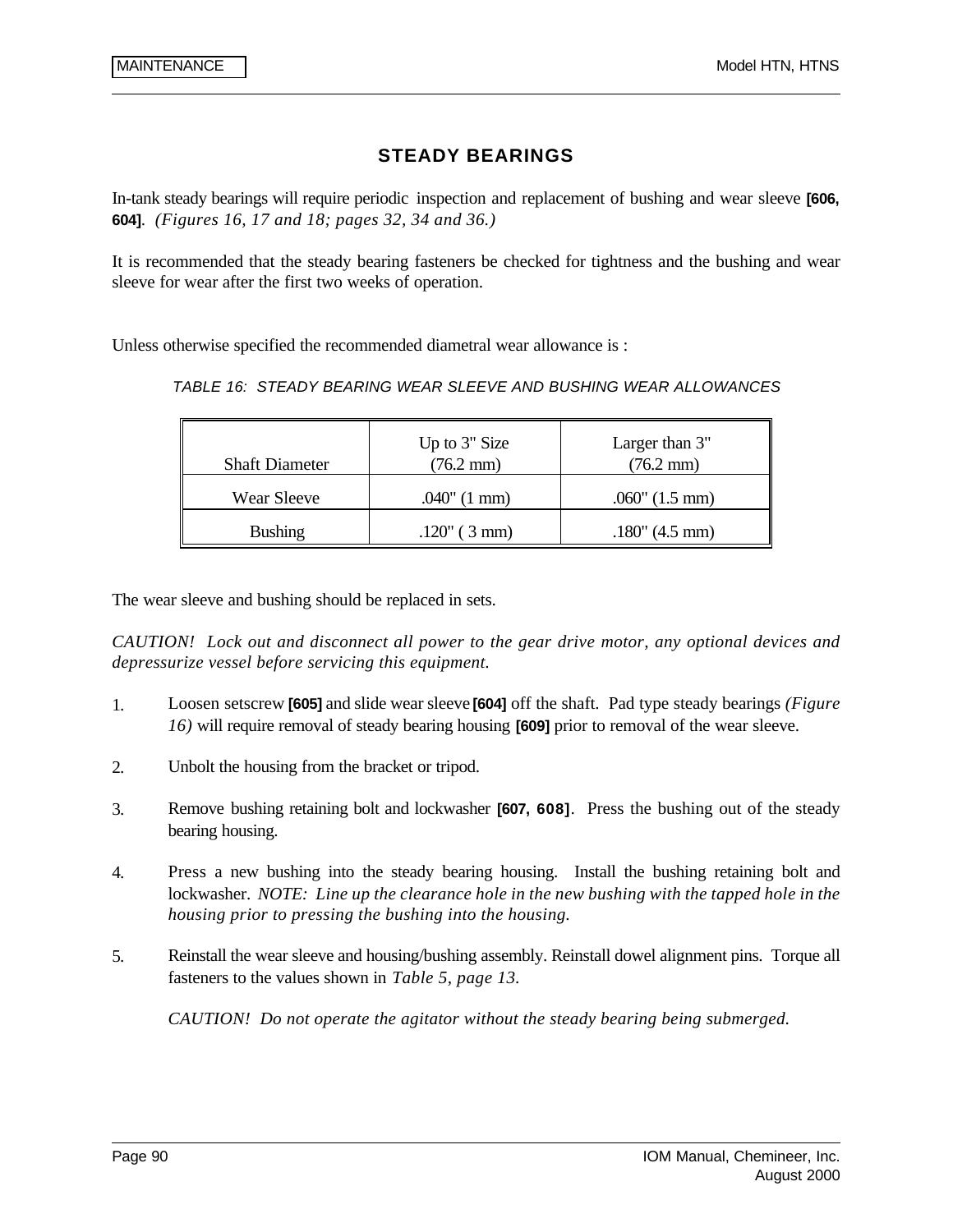| Item#   | <b>Description</b>               | Qty.           |
|---------|----------------------------------|----------------|
| 100     | motor                            | $\mathbf{1}$   |
| 101     | motor key                        | $\mathbf{1}$   |
| 110     | flexible motor coupling assembly | $\mathbf{1}$   |
| 120     | coupling guard assembly          | $\mathbf{1}$   |
| 121     | coupling guard                   | $\mathbf{1}$   |
| 122     | bolt                             |                |
| 123     | flatwasher                       |                |
| 124     | wellnut                          |                |
| 130     | motor bracket assembly           | $\mathbf{1}$   |
| 131     | motor bracket                    | $\mathbf{1}$   |
| 132     | dowel pin                        | $\overline{2}$ |
| 133     | bolt                             |                |
| 134     | lockwasher                       |                |
| 135     | bolt                             | 4              |
| 136     | large flatwasher                 | 4              |
| 137     | shim set                         | 4              |
| 138     | lockwasher                       | 4              |
| 139     | nut                              | $\overline{4}$ |
| 200     | gear drive assembly              | $\mathbf{1}$   |
| 210-001 | bearing                          | $\mathbf{1}$   |
| $-002$  | bearing assembly with spacer     | 1              |
| 213-001 | bearing                          | $\mathbf{1}$   |
| $-002$  | bearing assembly with spacer     | $\mathbf{1}$   |
| 226     | bearing                          | 1              |
| 228     | bearing                          | 1              |
| 241     | bearing                          | $\mathbf 1$    |
| 255     | bearing                          | $\mathbf{1}$   |
| 276     | change gear cover                | $\mathbf{1}$   |
| 280-001 | breather                         | 1              |
| $-002$  | breather-dipstick                | 1              |
| 281     | pipe plug, NPT                   |                |
| 282     | hex bushing                      | 1              |
| 283     | pipe plug, NPT                   | 1              |
| 284     | magnetic drain plug, NPT         | 1              |
| 285     | oil level sight glass            | 1              |
| 286     | pipe plug, NPT                   | $\mathbf{1}$   |
| 287     | pipe plug, NPT                   | $\mathbf{2}$   |
| 288     | grease fitting                   |                |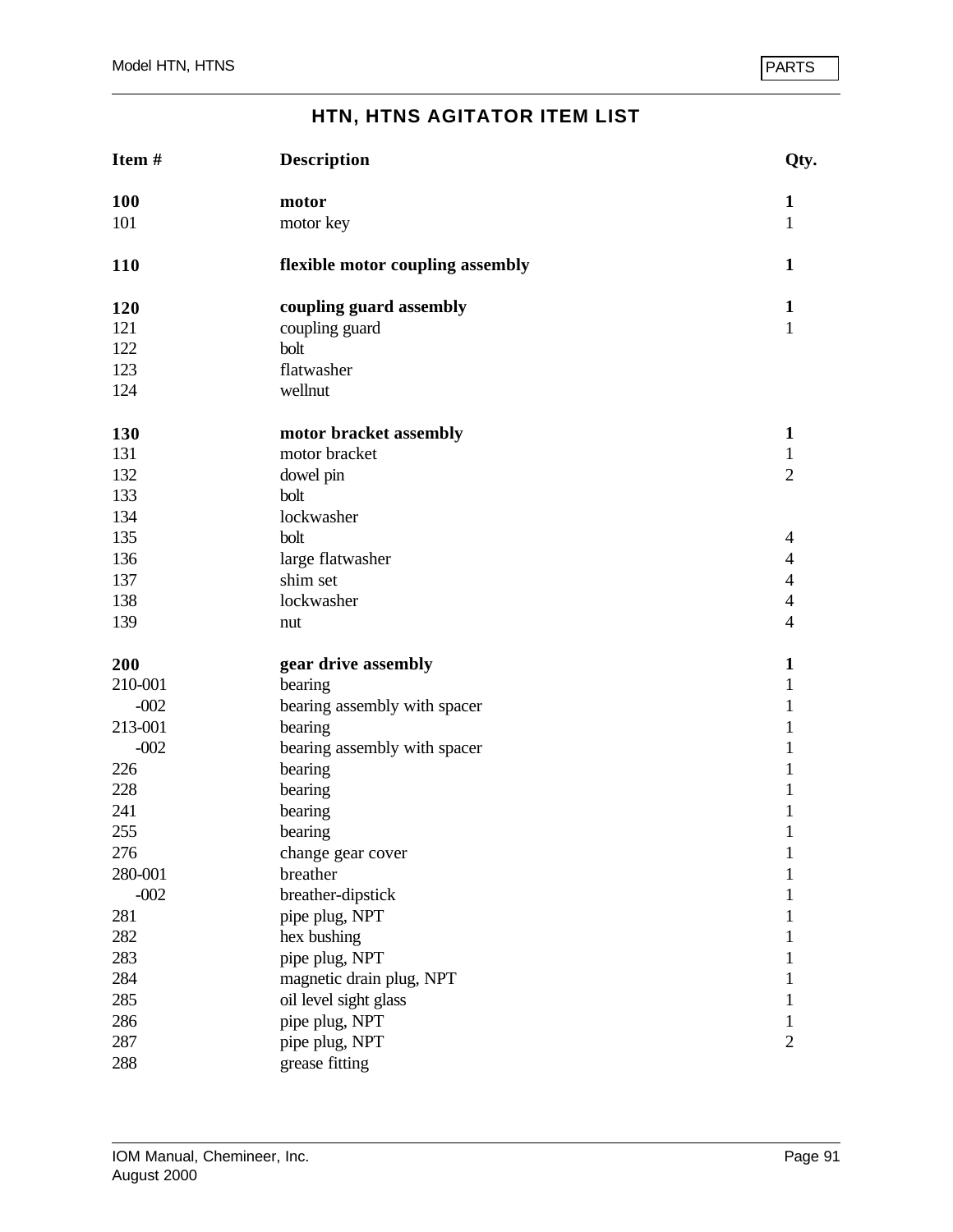| Item#   | <b>Description</b>                         | Qty.           |
|---------|--------------------------------------------|----------------|
| 289     | relief fitting                             |                |
| 290     | elbow fitting                              | 1              |
| 292     | input shaft key                            | $\mathbf{1}$   |
| 295     | lifting eye bolt                           | 3              |
| 296     | lockwasher                                 | $\overline{3}$ |
| 297     | flatwasher                                 |                |
| 298     | dipstick (optional)                        | 1              |
| 303     | bearing                                    | $\mathbf{1}$   |
| 322     | bearing                                    | 1              |
| 350     | low speed coupling assembly                | 1              |
| 351     | gear drive coupling half                   | 1              |
| 352     | key                                        | 1              |
| 353     | coupling washer                            | 1              |
| 354     | shaft bolt                                 |                |
| 355     | lockwasher                                 |                |
| 357     | key                                        | 1              |
| 358     | coupling washer                            | $\mathbf{1}$   |
| 359     | locking clip                               | $\mathbf{1}$   |
| 360     | shaft bolt                                 | $\mathbf{1}$   |
| 361     | bolt                                       |                |
| 362     | lockwasher                                 |                |
| 363     | rigid, removable, taper bore coupling half | $\mathbf{1}$   |
| 364     | coupling washer                            | $\mathbf{1}$   |
| 365     | bolt                                       |                |
| 366     | lockwasher                                 | $\frac{2}{2}$  |
| 367     | spacer spool                               | $\mathbf{1}$   |
| 368     | bolt                                       |                |
| 369     | lockwasher                                 |                |
| 370     | nut                                        |                |
| 371     | coupling spacer                            | 1              |
| 400     | extension shaft assembly                   | 1              |
| 402     | pin key                                    | 1              |
| 403-001 | drive shaft (welded coupling)              | 1              |
| $-002$  | drive shaft (removable coupling)           |                |
| 404-001 | extension shaft (welded coupling)          | 1              |
| $-002$  | extension shaft (removable coupling)       | 1              |
| 405     | bolt                                       |                |
| 406     | lockwasher                                 |                |
| 407     | nut                                        |                |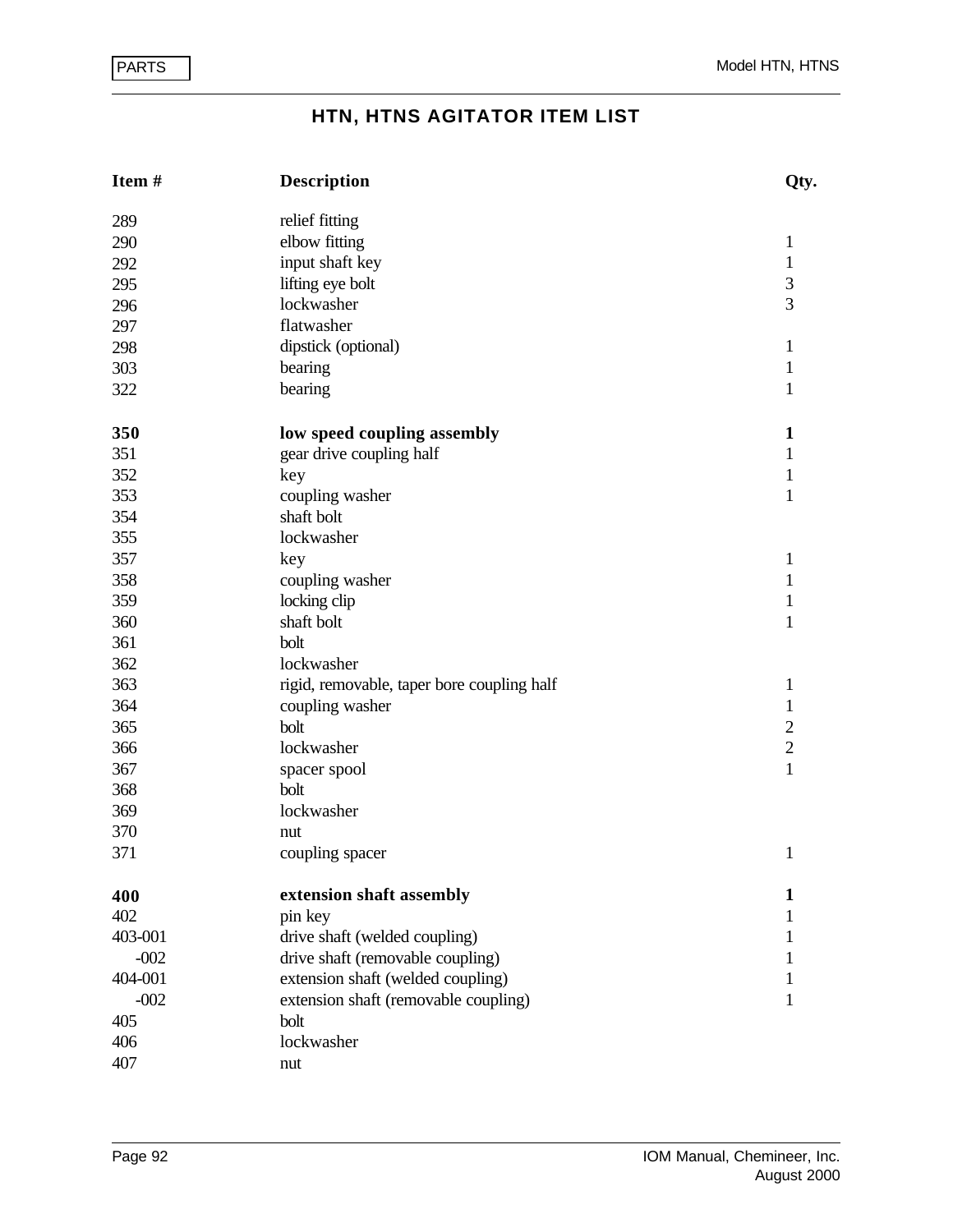| Item# | <b>Description</b>                         | Qty.                                  |
|-------|--------------------------------------------|---------------------------------------|
| 408   | rigid, removable, taper bore coupling half | 1                                     |
| 409   | key                                        | $\mathbf{1}$                          |
| 410   | coupling washer                            | $\mathbf{1}$                          |
| 412   | locking clip                               | $\mathbf{1}$                          |
| 413   | rigid, removable, taper bore coupling half | $\mathbf{1}$                          |
| 414   | key                                        | $\mathbf{1}$                          |
| 415   | coupling washer                            | $\mathbf{1}$                          |
| 416   | locking clip                               | $\mathbf{1}$                          |
| 418   | shaft bolt                                 | $\mathbf{1}$                          |
| 419   | shaft bolt                                 | $\mathbf{1}$                          |
| 420   | key                                        | $\mathbf{1}$                          |
| 421   | coupling washer                            | $\mathbf{1}$                          |
| 422   | bolt                                       | $\overline{c}$                        |
| 423   | lockwasher                                 | $\begin{array}{c} 2 \\ 1 \end{array}$ |
| 424   | coupling washer                            |                                       |
| 425   | bolt                                       | $\overline{c}$                        |
| 426   | lockwasher                                 | $\overline{2}$                        |
| 500   | impeller assembly                          |                                       |
| 501   | impeller assembly P-4                      |                                       |
| 502   | impeller assembly S-4                      |                                       |
| 503   | impeller assembly HE-3                     |                                       |
| 504   | hub                                        |                                       |
| 505   | setscrew, square head                      |                                       |
| 506   | extension blade                            |                                       |
| 507   | bolt                                       |                                       |
| 508   | lockwasher                                 |                                       |
| 509   | nut                                        |                                       |
| 510   | stabilizer fin                             |                                       |
| 511   | bolt                                       |                                       |
| 512   | lockwasher                                 |                                       |
| 513   | nut                                        |                                       |
| 514   | impeller assembly D-6, CD-6, BT-6          |                                       |
| 515   | split disc                                 |                                       |
| 516   | bolt                                       |                                       |
| 517   | lockwasher                                 |                                       |
| 518   | bolt                                       |                                       |
| 519   | flatwasher                                 |                                       |
| 520   | locking clip                               |                                       |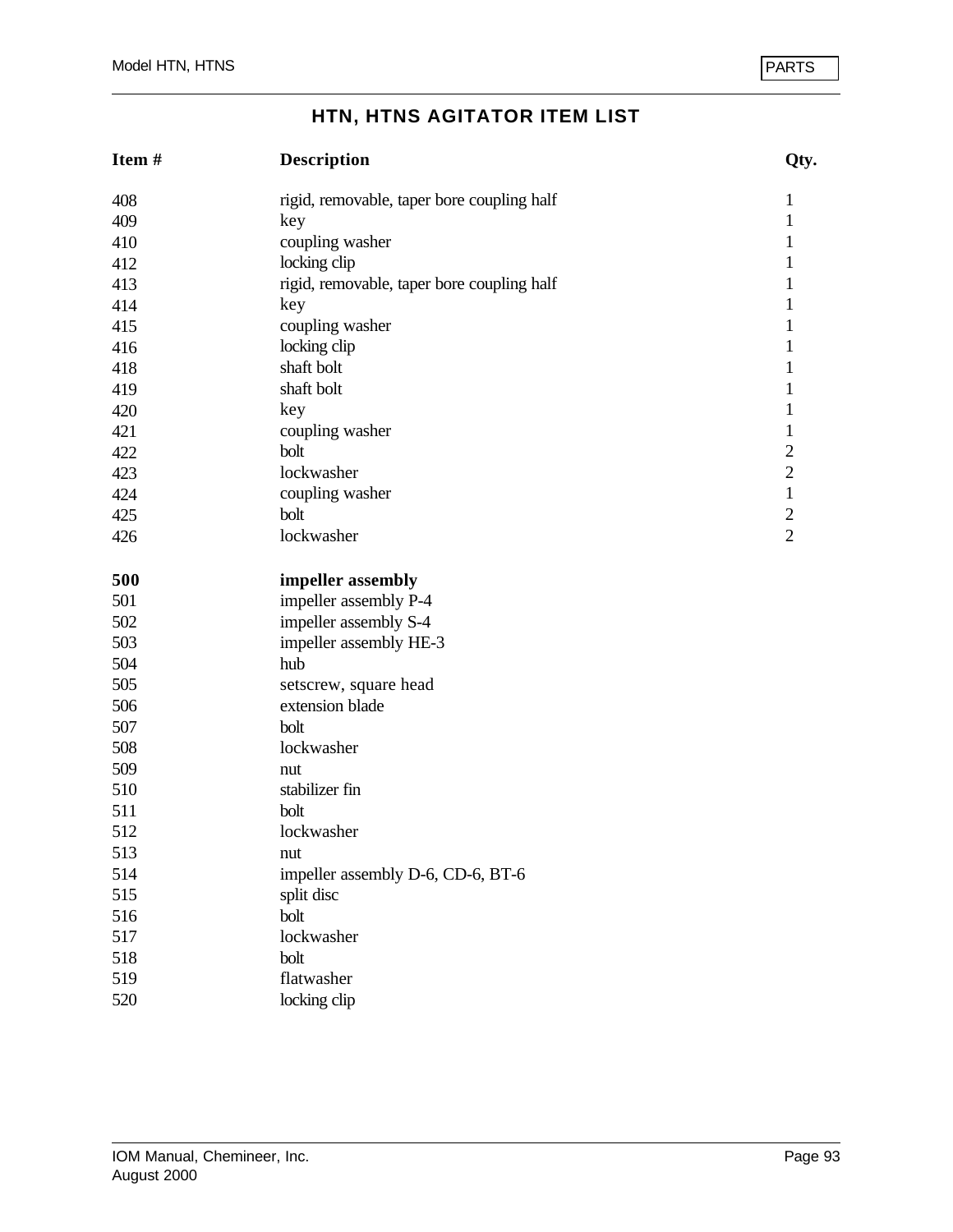| Item#        | <b>Description</b>         | Qty.           |
|--------------|----------------------------|----------------|
| 521          | nut                        |                |
| 522          | gasket                     | $\sqrt{2}$     |
| 523          | snap ring                  | $\,1$          |
| 524          | thrust plate               | $\mathbf{1}$   |
| 525          | gasket                     | $\mathbf{1}$   |
| 526          | mounting bolt              | $\mathbf{1}$   |
| 527          | impeller assembly SC-3     |                |
| 528          | impeller assembly Maxflo W |                |
| 529          | bolt                       |                |
| 530          | lockwasher                 |                |
|              |                            |                |
| 531          | nut                        |                |
| 600          | steady bearing assembly    | $\mathbf{1}$   |
| 601          | bracket steady bearing     | 1              |
| 602          | pad steady bearing         | $\mathbf{1}$   |
| 603          | tri-pod steady bearing     | $\mathbf{1}$   |
| 604          | wear sleeve                | $\mathbf{1}$   |
| 605          | setscrew, square head      | $\overline{c}$ |
| 606-001      | bushing                    | $\mathbf{1}$   |
| $-002$       | bushing                    | $\mathbf{1}$   |
| 607          | bushing retaining bolt     | $\mathbf{1}$   |
| 608          | lockwasher                 | $\mathbf{1}$   |
| 609          | steady bearing housing     | $\mathbf{1}$   |
| 610          | pipe plug, NPT             | $\mathbf{1}$   |
| 611          | bolt                       |                |
| 612          | lockwasher                 |                |
| 613          | mounting plate             | $\mathbf{1}$   |
| 614          |                            | 3              |
|              | support leg                |                |
| 615          | nut                        | 12             |
| 616          | dowel pin                  | $\overline{2}$ |
| 1100         | pedestal assembly          | $\mathbf{1}$   |
| 1101         | pedestal                   | 1              |
| 1102         | shoulder bolt              | $\overline{2}$ |
| 1103         | bolt<br>lockwasher         |                |
| 1104<br>1105 | bolt                       |                |
| 1106         | lockwasher                 |                |
| 1107         | roll pin                   | $\overline{c}$ |
| 1108         | handhole cover             | $\overline{2}$ |
| 1109         | bolt                       |                |
| 1110         | flatwasher                 |                |
| 1111         | wellnut                    |                |
| 1112         | lockwasher                 |                |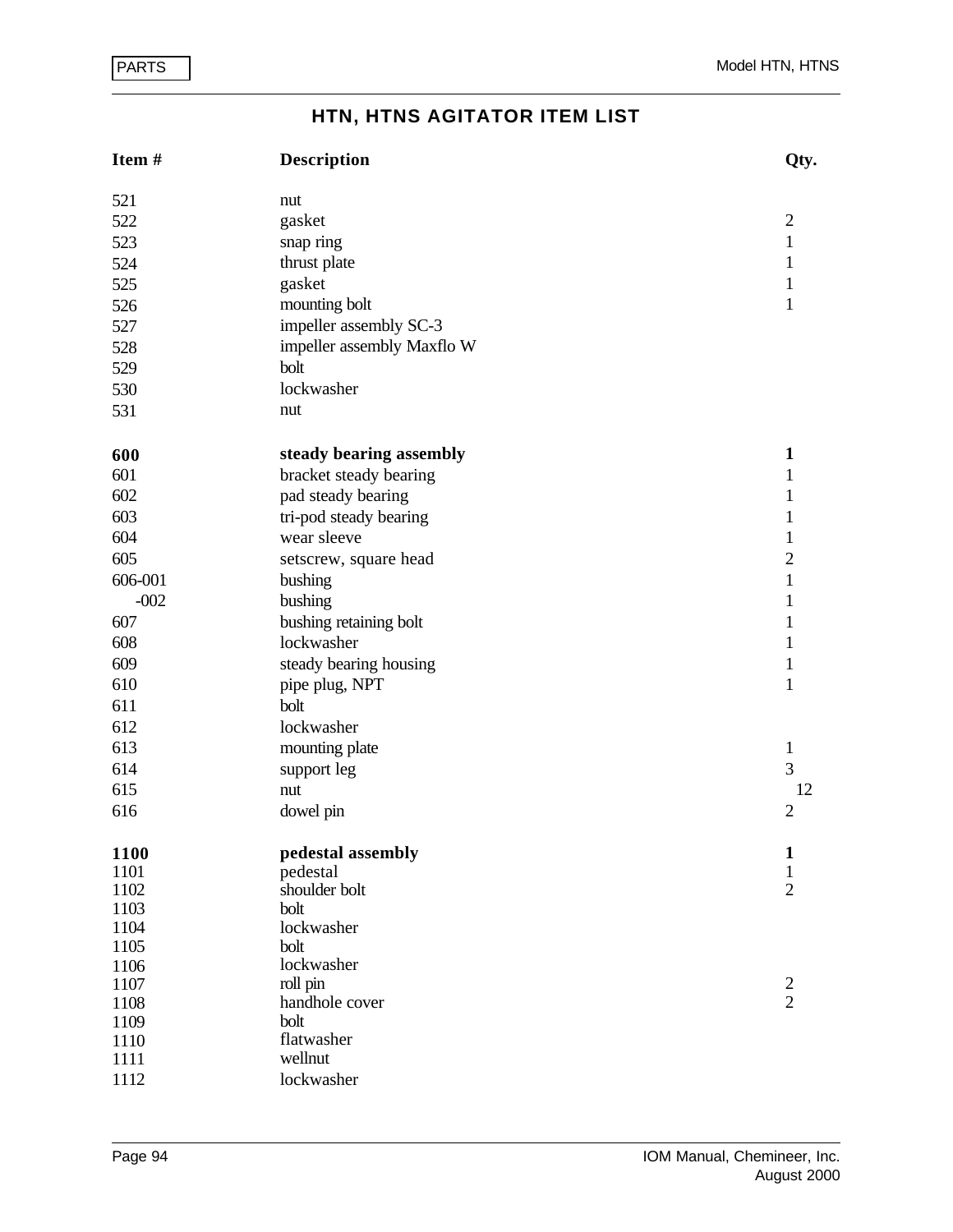| Item #   | <b>Description</b>                     | Qty.           |
|----------|----------------------------------------|----------------|
| 1250     | mounting flange assembly               | 1              |
| 1251-001 | HTNS mounting flange                   | $\mathbf{1}$   |
| $-002$   | HTN mounting flange                    | 1              |
| 1400     | <b>HTNS</b> mechanical seal assembly   | $\mathbf{1}$   |
| 1401     | lip seal                               | $\mathbf{1}$   |
| 1402     | o-ring                                 | $\mathbf{1}$   |
| 1403     | gland plate                            | $\mathbf{1}$   |
| 1404     | seal housing                           | 1              |
| 1405     | gasket                                 | $\mathbf{1}$   |
| 1406     | seal seat                              | $\mathbf{1}$   |
| 1407     | seat packing                           | 1              |
| $-001$   | o-ring                                 | 1              |
| $-002$   | teflon ring                            | $\mathbf{1}$   |
| 1408     | seat pin                               | $\mathbf{1}$   |
| 1409     | seal head                              | $\mathbf{1}$   |
| 1410     | shaft collar                           | $\mathbf{1}$   |
| 1411     | setscrew, half dog point               |                |
| 1412     | bolt                                   | 4              |
| 1413     | lockwasher                             | $\overline{4}$ |
| 1500     | HTN mechanical seal cartridge assembly | $\mathbf{1}$   |
| 1501-001 | seal sleeve (unbalanced)               | 1              |
| $-002$   | seal sleeve (balanced)                 | $\mathbf{1}$   |
| 1502     | o-ring                                 | $\mathbf{1}$   |
| 1503     | o-ring                                 | 1              |
| 1504     | bearing adapter                        | 1              |
| 1505     | bearing                                | $\mathbf{1}$   |
| 1506     | bearing spacer                         | $\mathbf{1}$   |
| 1507     | snap ring                              | $\mathbf{1}$   |
| 1508     | key                                    | 1              |
| 1509     | setscrew, knurled cup point            | 1              |
| 1510     | setscrew, cup point with nylok         | 3              |
| 1511     | lip seal                               | $\mathbf{1}$   |
| 1512     | bearing cap                            | 1              |
| 1513     | bearing housing                        | 1              |
| 1514     | lip seal                               | 1              |
| 1515     | grease fitting                         | 1              |
| 1516     | relief fitting, NPT                    | 1              |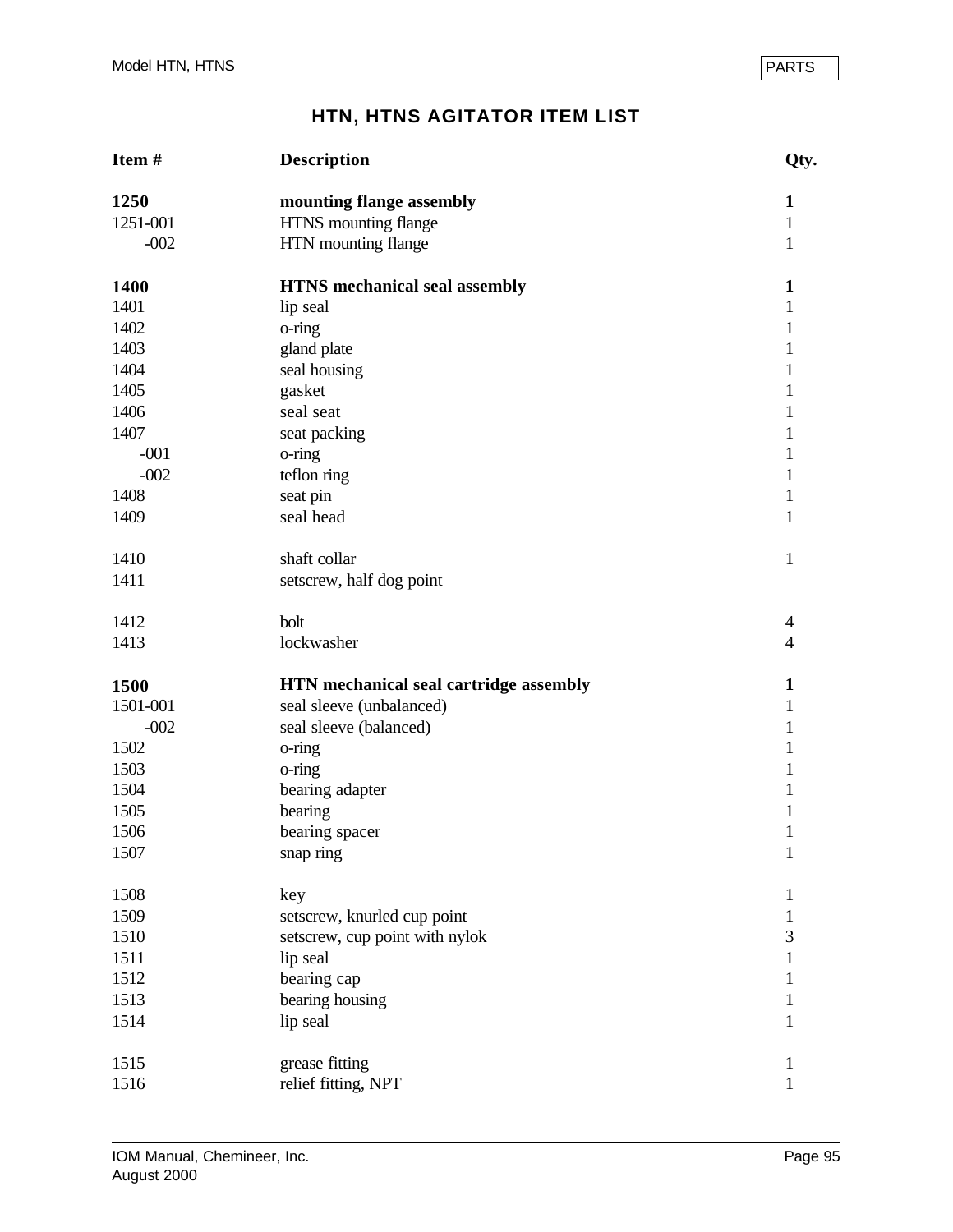| Item#    | <b>Description</b>                  | Qty.           |
|----------|-------------------------------------|----------------|
| 1517     | cartridge bolt                      | $\mathbf{2}$   |
| 1518     | lockwasher                          | $\overline{2}$ |
| 1519     | upper gland                         | $\mathbf{1}$   |
| 1520     | seal seat, upper                    | $\mathbf{1}$   |
| 1521     | seat packing                        | $\mathbf 1$    |
| $-001$   | o-ring                              | $\mathbf{1}$   |
| $-002$   | teflon ring                         | $\mathbf{1}$   |
| 1522-001 | seal head, upper (unbalanced)       | $\mathbf{1}$   |
| $-002$   | seal head, upper (balanced)         | $\mathbf{1}$   |
| 1523     | o-ring                              | $\mathbf{2}$   |
| 1524     | seal housing, jacketed              | $\mathbf{1}$   |
| 1525     | lower gland                         | $\mathbf{1}$   |
| 1526     | seal seat, lower                    | $\mathbf{1}$   |
| 1527     | seat packing                        | $\mathbf{1}$   |
| $-001$   | o-ring                              | $\mathbf{1}$   |
| $-002$   | teflon ring                         | $\mathbf{1}$   |
| 1528-001 | seal head, lower (unbalanced)       | $\mathbf{1}$   |
| $-002$   | seal head, lower (balanced)         | $\mathbf{1}$   |
| 1529     | seat pin                            |                |
| 1530     | shaft collar                        | $\mathbf{1}$   |
| 1531     | setscrew, half dog point            |                |
| 1532     | o-ring                              | $\mathbf{1}$   |
| 1533     | bolt                                | $8\,$          |
| 1534     | lockwasher                          | 8              |
| 1700     | mechanical seal lubricator assembly | $\mathbf{1}$   |
| 1701     | seal lubricator                     | $\mathbf{1}$   |
| 1702     | mounting bracket                    | $\overline{c}$ |
| 1703     | bolt                                | 4              |
| 1704     | lockwasher                          | 4              |
| 1705     | bolt                                | $\overline{c}$ |
| 1706     | lockwasher                          | $\overline{2}$ |
| 1707     | flatwasher                          | $\overline{2}$ |
| 1708     | pipe plug, NPT                      | $\mathbf{1}$   |
| 1709     | sight glass, NPT                    |                |
| 1710     | pipe plug, NPT                      | T              |
| $-001$   | magnetic drain plug, NPT            |                |